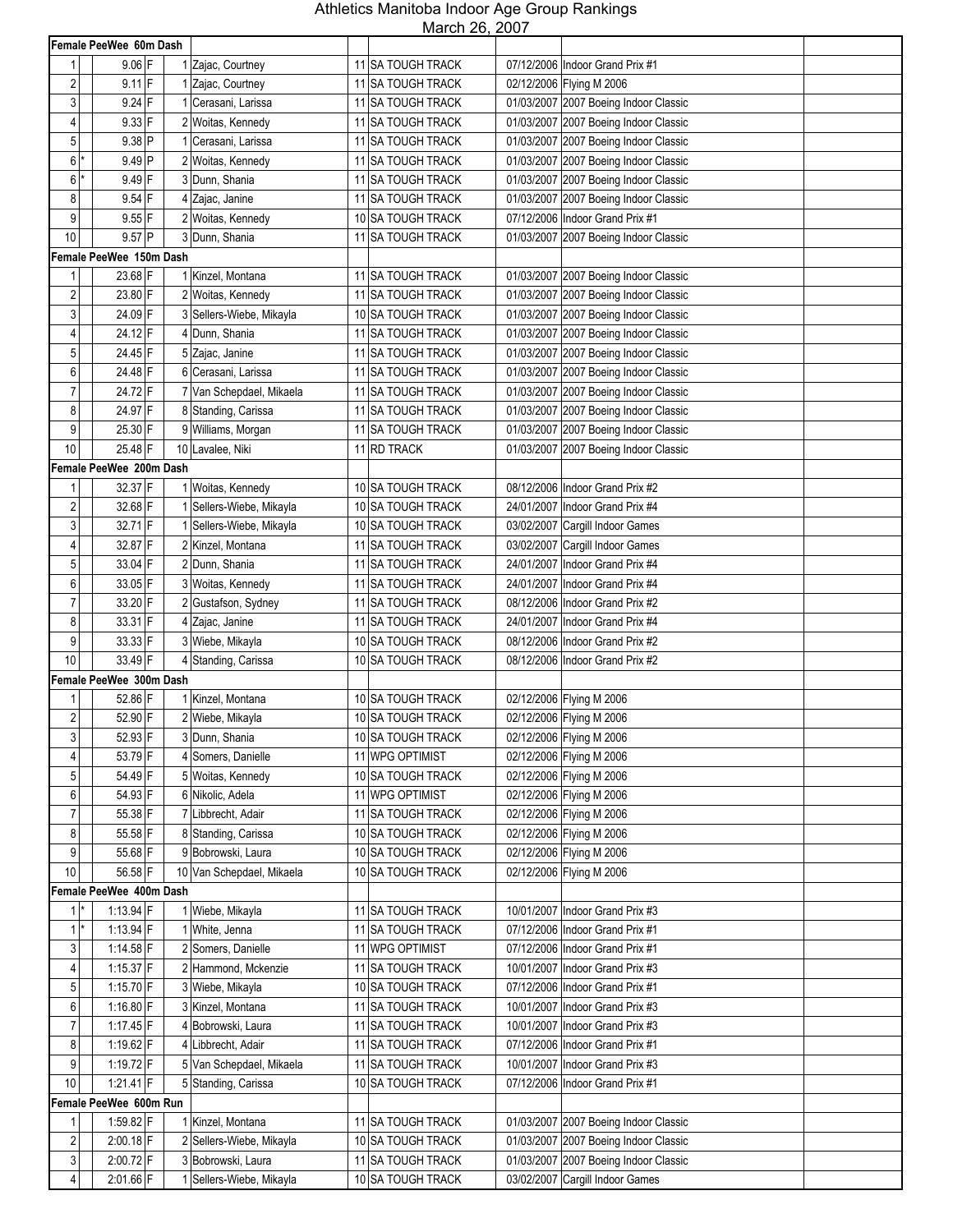| 5 <sup>1</sup>          | $2:03.0h$ <sup>F</sup>           | 1 Kinzel, Montana                   | NUUUUI ZU, ZUUI<br>10 SA TOUGH TRACK | 02/12/2006 Flying M 2006                                           |
|-------------------------|----------------------------------|-------------------------------------|--------------------------------------|--------------------------------------------------------------------|
| 6                       | $2:03.34$ F                      | 4 Van Schepdael, Mikaela            | 11 SA TOUGH TRACK                    | 01/03/2007 2007 Boeing Indoor Classic                              |
| $\overline{7}$          | $2:03.61$ F                      | 2 Kinzel, Montana                   | 11 SA TOUGH TRACK                    | 03/02/2007 Cargill Indoor Games                                    |
| 8                       | 2:03.72 F                        | 3 Bobrowski, Laura                  | 11 SA TOUGH TRACK                    | 03/02/2007 Cargill Indoor Games                                    |
| 9                       | $2:05.0h$ F                      | 2 Somers, Danielle                  | 11 WPG OPTIMIST                      | 02/12/2006 Flying M 2006                                           |
| 10                      | 2:07.70 F                        | 4 Van Schepdael, Mikaela            | 11 SA TOUGH TRACK                    | 03/02/2007 Cargill Indoor Games                                    |
|                         | Female PeeWee 800m Run           |                                     |                                      |                                                                    |
| 1                       | 2:52.28 F                        | 1 Bobrowski, Laura                  | 10 SA TOUGH TRACK                    | 08/12/2006 Indoor Grand Prix #2                                    |
| 2                       | $2:53.71$ F                      | 2 White, Jenna                      | 11 SA TOUGH TRACK                    | 08/12/2006 Indoor Grand Prix #2                                    |
| $\mathbf{3}$            | 2:53.90 F                        | 3 Somers, Danielle                  | 11 WPG OPTIMIST                      | 08/12/2006 Indoor Grand Prix #2                                    |
| 4                       | $2:54.12$ F                      | 4 Van Schepdael, Mikaela            | 10 SA TOUGH TRACK                    | 08/12/2006 Indoor Grand Prix #2                                    |
| 5 <sup>1</sup>          | 2:54.32 F                        | 5 Wiebe, Mikayla                    | 10 SA TOUGH TRACK                    | 08/12/2006 Indoor Grand Prix #2                                    |
| 6                       | 2:59.87 F                        | 1 Bobrowski, Laura                  | 11 SA TOUGH TRACK                    | 24/01/2007   Indoor Grand Prix #4                                  |
| $\overline{7}$          | $3:03.81$ F                      | 2 Standing, Carissa                 | 11 SA TOUGH TRACK                    | 24/01/2007 Indoor Grand Prix #4                                    |
| 8 <sup>1</sup>          | 3:04.23 F                        | 6 Libbrecht, Adair                  | 11 SA TOUGH TRACK                    | 08/12/2006 Indoor Grand Prix #2                                    |
|                         | Female PeeWee 1000m Run          |                                     |                                      |                                                                    |
| 1                       | 3:42.0h F                        | 1 Somers, Danielle                  | 11 WPG OPTIMIST                      | 02/12/2006 Flying M 2006                                           |
|                         | Female PeeWee 3000m Run          |                                     |                                      |                                                                    |
| 11                      | 14:34.49 F                       | 1 Grewar, Shona                     | 11 RD TRACK                          | 20/02/2007 Indoor Grand Prix #6                                    |
|                         | Female PeeWee Long Jump          |                                     |                                      |                                                                    |
| 1                       | $3.49m$ F                        | 1 Zajac, Janine                     | 11 SA TOUGH TRACK                    | 01/03/2007 2007 Boeing Indoor Classic                              |
| $\overline{\mathbf{c}}$ | 3.48m F                          | 1 Woitas, Kennedy                   | 10 SA TOUGH TRACK                    | 08/12/2006 Indoor Grand Prix #2                                    |
| 3 <sup>1</sup>          | $3.44m$ F                        | 1 Zajac, Janine                     | 10 SA TOUGH TRACK                    | 02/12/2006 Flying M 2006                                           |
| 4 *                     | $3.43m$ F                        | 3 Zajac, Janine                     | 10 SA TOUGH TRACK                    | 08/12/2006 Indoor Grand Prix #2                                    |
| $4*$                    | 3.43m F                          | 2 Cerasani, Larissa                 | 10 SA TOUGH TRACK                    | 08/12/2006 Indoor Grand Prix #2                                    |
| 6                       | 3.40m F                          | 2 Cerasani, Larissa                 | 11 SA TOUGH TRACK                    | 01/03/2007 2007 Boeing Indoor Classic                              |
| $\overline{7}$          | 3.35m F                          | 3 Woitas, Kennedy                   | 11 SA TOUGH TRACK                    | 01/03/2007 2007 Boeing Indoor Classic                              |
| 8                       | $3.32m$ F                        | 2 Zajac, Courtney                   | 11 SA TOUGH TRACK                    | 02/12/2006 Flying M 2006                                           |
| $9$  *                  | $3.27m$ F                        | 1 Woitas, Kennedy                   | 11 SA TOUGH TRACK                    | 24/01/2007 Indoor Grand Prix #4                                    |
| $9*$                    | $3.27m$ F                        | 4 Wiebe, Mikayla                    | 10 SA TOUGH TRACK                    | 08/12/2006 Indoor Grand Prix #2                                    |
|                         | Female PeeWee Long Jump Standing |                                     |                                      |                                                                    |
| 11                      | $1.96m$ F                        | 1 Cerasani, Larissa                 | 10 SA TOUGH TRACK                    | 07/12/2006 Indoor Grand Prix #1                                    |
| $\overline{c}$          | $1.94m$ F                        | 1 Hammond, Mckenzie                 | 11 SA TOUGH TRACK                    | 10/01/2007 Indoor Grand Prix #3                                    |
| 3                       | 1.92m F                          | 2 Zajac, Courtney                   | 11 SA TOUGH TRACK                    | 07/12/2006 Indoor Grand Prix #1                                    |
| $\overline{4}$          | $1.91m$ F                        | 2 Cerasani, Larissa                 | 11 SA TOUGH TRACK                    | 10/01/2007 Indoor Grand Prix #3                                    |
| $5*$                    | $1.89m$ F                        | 3 Woitas, Kennedy                   | 11 SA TOUGH TRACK                    | 10/01/2007   Indoor Grand Prix #3                                  |
| $5*$                    | $1.89m$ F                        | 3 Debari, Tiffany                   | 11 SA TOUGH TRACK                    | 07/12/2006 Indoor Grand Prix #1                                    |
| $\overline{7}$          | $1.88m$ F                        | 4 Zajac, Janine                     | 11 SA TOUGH TRACK                    | 10/01/2007 Indoor Grand Prix #3                                    |
| $8*$                    | $1.83m$ F                        | 4 Zajac, Janine                     | 10 SA TOUGH TRACK                    | 07/12/2006 Indoor Grand Prix #1                                    |
| $8*$                    | $1.83m$ F                        | 1 Bakkum, Alex                      | 11 RD TRACK                          | 13/02/2007 Indoor Grand Prix #5                                    |
| 10                      | $1.77m$ F                        | 2 Lavalee, Niki                     | 11 RD TRACK                          | 13/02/2007 Indoor Grand Prix #5                                    |
|                         | Female PeeWee Shot Put 2.73 kg   |                                     |                                      |                                                                    |
| 1                       | $6.37m$ F                        | 1 Gursky, Katherine                 | 11 PRAIRIE ROSE                      | 01/03/2007 2007 Boeing Indoor Classic                              |
| $\overline{c}$          | $6.35m$ F                        | 2 Dunn, Shania                      | 11 SA TOUGH TRACK                    | 01/03/2007 2007 Boeing Indoor Classic                              |
| $\mathbf{3}$            | $6.23m$ F                        | 3 Courchene, Maegan                 | 11 DALHOUSIE                         | 01/03/2007 2007 Boeing Indoor Classic                              |
| $\overline{4}$          | $6.21m$ F                        | 4 Williams, Morgan                  | 11 SA TOUGH TRACK                    | 01/03/2007 2007 Boeing Indoor Classic                              |
| $\sqrt{5}$              | $6.15m$ F                        | 5 Huang, Lisa                       | 11 PRAIRIE ROSE                      | 01/03/2007 2007 Boeing Indoor Classic                              |
| $\boldsymbol{6}$        | $5.81m$ F                        | 6 Liu, Sijia                        | 11 DALHOUSIE                         | 01/03/2007 2007 Boeing Indoor Classic                              |
| $\overline{7}$          | $5.41m$ F                        | 7 Gonzales, Alicia                  | 11 PRAIRIE ROSE                      | 01/03/2007 2007 Boeing Indoor Classic                              |
| 8<br>9                  | $5.24m$ F<br>$5.15m$ F           | 1 Liu, Sijia<br>2 Gursky, Katherine | 11 DALHOUSIE<br>11 PRAIRIE ROSESCH   | 03/02/2007 Cargill Indoor Games<br>03/02/2007 Cargill Indoor Games |
| 10                      | $4.92m$ F                        | 8 Sellers-Wiebe, Mikayla            | 10 SA TOUGH TRACK                    | 01/03/2007 2007 Boeing Indoor Classic                              |
|                         | Female Bantam 60m Dash           |                                     |                                      |                                                                    |
| 1 <sup>1</sup>          | $8.41$ F                         | 1 Graceffo, Amy                     | 12 SA TOUGH TRACK                    | 02/12/2006 Flying M 2006                                           |
| $2^*$                   | $8.46$ F                         | 1 Kitching, Melissa                 | 13 WPG OPTIMIST                      | 07/12/2006 Indoor Grand Prix #1                                    |
| $2^*$                   | $8.46$ F                         | 1 Graceffo, Amy                     | 13 SA TOUGH TRACK                    | 01/03/2007 2007 Boeing Indoor Classic                              |
| $\vert 4 \vert$         | $8.50$ P                         | 1 Graceffo, Amy                     | 13 SA TOUGH TRACK                    | 01/03/2007 2007 Boeing Indoor Classic                              |
| 5 <sup>1</sup>          | $8.53$ F                         | 1 Graceffo, Amy                     | 13 SA TOUGH TRACK                    | 10/01/2007 Indoor Grand Prix #3                                    |
| $\boldsymbol{6}$        | $8.61$ P                         | 1 Graceffo, Amy                     | 13 SA TOUGH TRACK                    | 09/02/2007 CARGILL INDOOR GAMES                                    |
| $\overline{7}$          | $8.62$ F                         | 1 Graceffo, Amy                     | 13 SA TOUGH TRACK                    | 09/02/2007 CARGILL INDOOR GAMES                                    |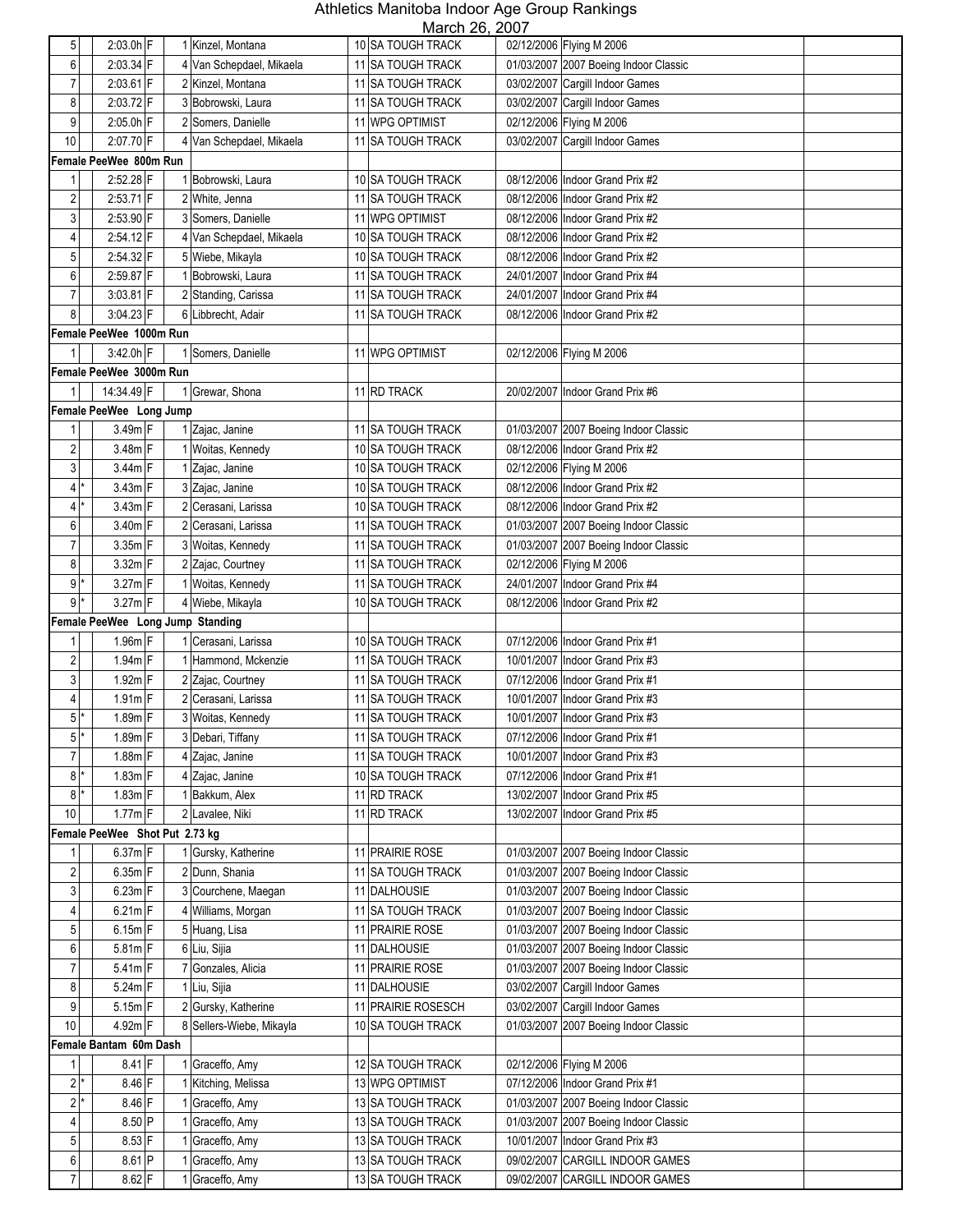| 8                                | 8.69 F                   | 2 McLean, Heather                       | 11101011 20, 2001<br>13 GATORS | 02/12/2006 Flying M 2006                             |  |
|----------------------------------|--------------------------|-----------------------------------------|--------------------------------|------------------------------------------------------|--|
| 9                                | $8.83$ F                 | 3 Babiak, Rebecca                       | 13 RIVER HEIGHTS               | 01/03/2007 2007 Boeing Indoor Classic                |  |
| 10                               | $8.84$ F                 | 2 Simes, Kate                           | 13 SA TOUGH TRACK              | 07/12/2006 Indoor Grand Prix #1                      |  |
|                                  | Female Bantam 200m Dash  |                                         |                                |                                                      |  |
| 1                                | 27.54 F                  | 1 Graceffo, Amy                         | 13 SA TOUGH TRACK              | 01/03/2007 2007 Boeing Indoor Classic                |  |
| $\overline{\mathbf{c}}$          | 27.63 F                  | 1 Kitching, Melissa                     | 13 WPG OPTIMIST                | 08/12/2006 Indoor Grand Prix #2                      |  |
| $\mathbf{3}$                     | 27.82 F                  | 1 Graceffo, Amy                         | 13 SA TOUGH TRACK              | 24/01/2007 Indoor Grand Prix #4                      |  |
| $\overline{4}$                   | 27.87 P                  | 1 Graceffo, Amy                         | 13 SA TOUGH TRACK              | 01/03/2007 2007 Boeing Indoor Classic                |  |
| 5                                | 27.99 F                  | 1 Graceffo, Amy                         | 13 SA TOUGH TRACK              | 09/02/2007 CARGILL INDOOR GAMES                      |  |
| 6                                | 28.02 P                  | 1 Graceffo, Amy                         | 13 SA TOUGH TRACK              | 09/02/2007 CARGILL INDOOR GAMES                      |  |
| $\overline{7}$                   | 28.57 F                  | 2 Simes, Kate                           | 13 SA TOUGH TRACK              | 08/12/2006 Indoor Grand Prix #2                      |  |
| 8                                | 29.30 P                  | 3 Takatch, Katie                        | 13 GATORS                      | 01/03/2007 2007 Boeing Indoor Classic                |  |
| 9                                | 29.40 F                  | Takatch, Katie<br>3                     | 13 GATORS                      | 01/03/2007 2007 Boeing Indoor Classic                |  |
| $10$                             | 29.68 F                  | bannister, elaine                       | 13 LOCKPORT                    | 09/02/2007<br><b>CARGILL INDOOR GAMES</b>            |  |
|                                  | Female Bantam 300m Dash  |                                         |                                |                                                      |  |
| 1                                | 45.25 F                  | 1 Graceffo, Amy                         | 12 SA TOUGH TRACK              | 02/12/2006 Flying M 2006                             |  |
| $\overline{\mathbf{c}}$          | 46.34 F                  | 2 Simes, Kate                           | 13 SA TOUGH TRACK              | 02/12/2006 Flying M 2006                             |  |
| $\mathbf{3}$                     | 48.39 F                  | 3 Sparrow, Eadyn                        | 13 SA TOUGH TRACK              | 02/12/2006 Flying M 2006                             |  |
| 4                                | 48.42 F                  | 4 Kroeker, Carolyne                     | 13 WPG OPTIMIST                | 02/12/2006 Flying M 2006                             |  |
| 5                                | 49.02 F                  | 5 Takatch, Katie                        | 12 GATORS                      | 02/12/2006 Flying M 2006                             |  |
| 6                                | $50.11$ F                | 6 Hebert, Janine                        | 12 WPG OPTIMIST                | 02/12/2006 Flying M 2006                             |  |
| $\overline{7}$                   | 51.70 F                  | 7 Reeves, Angela                        | 12 WPG OPTIMIST                | 02/12/2006 Flying M 2006                             |  |
| 8                                | 52.25 F                  | 8 Bakkum, Samantha                      | 12 WPG OPTIMIST                | 02/12/2006 Flying M 2006                             |  |
| 9                                | 52.50 F                  | 9 Hebert, Michelle                      | 12 GATORS                      | 02/12/2006 Flying M 2006                             |  |
| 10                               | 56.46 F                  | 10 Badger, Kate-lyn                     | 12 CHURCHILL                   | 02/12/2006 Flying M 2006                             |  |
|                                  | Female Bantam 400m Dash  |                                         |                                |                                                      |  |
| $\mathbf{1}$                     | $1:07.14$ F              | 1 Hebert, Janine                        | 13 WPG OPTIMIST                | 01/03/2007 2007 Boeing Indoor Classic                |  |
| 2                                | $1:07.38$ F              | 2 Sprague, Taylor                       | 13 RIVER HEIGHTS               | 01/03/2007 2007 Boeing Indoor Classic                |  |
| 3                                | $1:07.45$ F              | 1 Hebert, Janine                        | 13 WPG OPTIMIST                | <b>CARGILL INDOOR GAMES</b><br>09/02/2007            |  |
| 4                                | $1:08.31$ F              | 1 Nikolic, Adela                        | 12 WPG OPTIMIST                | 10/01/2007 Indoor Grand Prix #3                      |  |
| 5                                | 1:08.80 F                | 2 bannister, elaine                     | 13 LOCKPORT                    | 09/02/2007 CARGILL INDOOR GAMES                      |  |
| 6                                | 1:08.89 F                | 3 Clarete, Karyl                        | 12 PRAIRIE ROSE                | 01/03/2007 2007 Boeing Indoor Classic                |  |
| $\overline{7}$                   | $1:08.95$ F              | 3 Sprague, Taylor                       | 13 RIVER HEIGHTS               | 09/02/2007 CARGILL INDOOR GAMES                      |  |
| 8                                | 1:09.24 F                | 4 Lavalee, Katie                        | 13 RD TRACK                    | 01/03/2007 2007 Boeing Indoor Classic                |  |
| 9                                | 1:09.84 F                | 5 bannister, elaine                     | 13 LOCKPORT                    | 01/03/2007 2007 Boeing Indoor Classic                |  |
| $10$                             | $1:10.18$ F              | 1 Kroeker, Carolyne                     | 13 WPG OPTIMIST                | 07/12/2006 Indoor Grand Prix #1                      |  |
|                                  | Female Bantam 600m Run   |                                         |                                |                                                      |  |
| $\mathbf{1}$                     | 1:53.9h F                | 1 Kroeker, Carolyne                     | 13 WPG OPTIMIST                | 02/12/2006 Flying M 2006                             |  |
| $\overline{c}$                   | 1:55.5h $F$              | 2 Hebert, Janine                        | 12 WPG OPTIMIST                | 02/12/2006 Flying M 2006                             |  |
| 3 <sup>1</sup>                   | $2:07.4h$ F              | 3 Badger, Kate-lyn                      | 12 CHURCHILL                   | 02/12/2006 Flying M 2006                             |  |
| 4 <sup>1</sup>                   | 2:08.9h F                | 4 Ackland, Abby-Gail                    | <b>12 SA TOUGH TRACK</b>       | 02/12/2006 Flying M 2006                             |  |
| 5 <sub>1</sub>                   | 2:39.4h F                | 5 Beech, Keely                          | 13 ST. JOHN'S                  | 02/12/2006 Flying M 2006                             |  |
|                                  | Female Bantam 800m Run   |                                         |                                |                                                      |  |
| 1                                | 2:29.97 F                | 1 Zrinyi, Julia                         | 13 SA TOUGH TRACK              | 01/03/2007 2007 Boeing Indoor Classic                |  |
| $\overline{\mathbf{c}}$          | 2:33.27 F                | 2 Smith, Lindsay                        | 13 WPG OPTIMIST                | 01/03/2007 2007 Boeing Indoor Classic                |  |
| 3 <sup>1</sup>                   | 2:34.29 F                | 1 Zrinyi, Julia                         | 13 SA TOUGH TRACK              | 09/02/2007 CARGILL INDOOR GAMES                      |  |
| $\overline{4}$                   | $2:34.69$ F              | 1 Zrinyi, Julia                         | 13 SA TOUGH TRACK              | 24/01/2007   Indoor Grand Prix #4                    |  |
| $\sqrt{5}$                       | $2:35.51$ F              | 3 Hebert, Janine                        | 13 WPG OPTIMIST                | 01/03/2007 2007 Boeing Indoor Classic                |  |
| 6                                | $2:36.69$ F              | 2 Smith, Lindsay                        | 13 WPG OPTIMIST                | 09/02/2007 CARGILL INDOOR GAMES                      |  |
| $\overline{7}$                   | $2:37.75$ F              | 1 Smith, Lindsay                        | 12 WPG OPTIMIST                | 08/12/2006 Indoor Grand Prix #2                      |  |
| 8                                | $2:38.83$ F              | 2 Zrinyi, Julia                         | 12 SA TOUGH TRACK              | 08/12/2006 Indoor Grand Prix #2                      |  |
| 9 <sup>1</sup>                   | 2:38.87 F                | 3 Hebert, Janine                        | 12 WPG OPTIMIST                | 08/12/2006 Indoor Grand Prix #2                      |  |
| 10 <sup>1</sup>                  | 2:39.20 F                | 4 Sprague, Taylor                       | 13 RIVER HEIGHTS               | 01/03/2007 2007 Boeing Indoor Classic                |  |
|                                  | Female Bantam 1000m Run  |                                         |                                |                                                      |  |
| 1                                | $3:28.0h$ F              | 1 Smith, Lindsay                        | 12 WPG OPTIMIST                | 02/12/2006 Flying M 2006                             |  |
| $1^*$                            | $3:28.0h$ F              | 2 Zrinyi, Julia                         | 12 SA TOUGH TRACK              | 02/12/2006 Flying M 2006                             |  |
| 3 <sup>1</sup><br>4 <sup>1</sup> | 3:47.0h F<br>$3:50.0h$ F | 3 Badger, Kate-lyn<br>4 Pollard, Emilie | 12 CHURCHILL<br>13 ST. JOHN'S  | 02/12/2006 Flying M 2006<br>02/12/2006 Flying M 2006 |  |
| 5 <sup>1</sup>                   | 4:17.0h $F$              | 5 Thiessen, Karina                      | 13 CHIEF PEGUIS                | 02/12/2006 Flying M 2006                             |  |
|                                  | Female Bantam 1500m Run  |                                         |                                |                                                      |  |
|                                  |                          |                                         |                                |                                                      |  |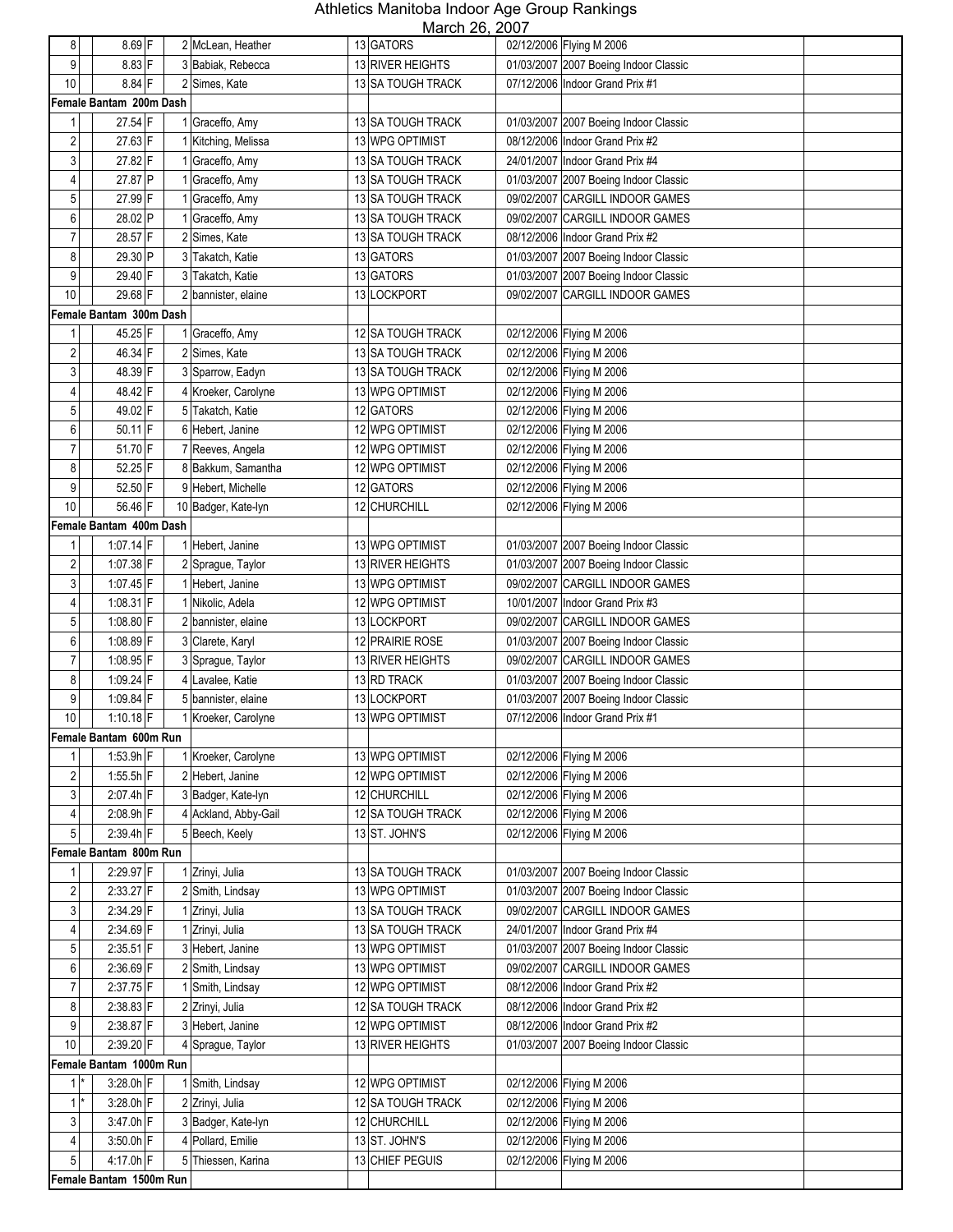| 1                       | 5:07.30 F                      | 1 Zrinyi, Julia                       | IVIGIUII LU, LUUT<br>13 SA TOUGH TRACK | 01/03/2007 2007 Boeing Indoor Classic     |
|-------------------------|--------------------------------|---------------------------------------|----------------------------------------|-------------------------------------------|
|                         |                                |                                       |                                        |                                           |
| 2                       | 5:07.63 F                      | 1 Zrinyi, Julia                       | 13 SA TOUGH TRACK                      | 09/02/2007 CARGILL INDOOR GAMES           |
| 3                       | 5:17.25 F                      | 1 Zrinyi, Julia                       | 13 SA TOUGH TRACK                      | 10/01/2007 Indoor Grand Prix #3           |
| 4                       | 5:17.45 F                      | 2 Smith, Lindsay                      | 13 WPG OPTIMIST                        | 09/02/2007 CARGILL INDOOR GAMES           |
| 5                       | $5:23.07$ F                    | 1 Smith, Lindsay                      | 12 WPG OPTIMIST                        | 07/12/2006 Indoor Grand Prix #1           |
| 6                       | 5:25.59 F                      | 2 Smith, Lindsay                      | 13 WPG OPTIMIST                        | 10/01/2007 Indoor Grand Prix #3           |
| 7                       | 5:27.14 F                      | 2 Smith, Lindsay                      | 13 WPG OPTIMIST                        | 01/03/2007 2007 Boeing Indoor Classic     |
| 8                       | $5.34.14$ F                    | 3 Sprague, Taylor                     | 13 RIVER HEIGHTS                       | 01/03/2007 2007 Boeing Indoor Classic     |
| 9                       | $5:35.88$ F                    | 4 Brzezinska, Eva                     | <b>13 CHIEF PEGUIS</b>                 | 01/03/2007 2007 Boeing Indoor Classic     |
| 10                      | 5:37.69 F                      | 3 Bakkum, Samantha                    | 13 WPG OPTIMIST                        | 09/02/2007<br><b>CARGILL INDOOR GAMES</b> |
|                         | Female Bantam 3000m Run        |                                       |                                        |                                           |
|                         | 12:04.67 F                     | 3 McGavin, Alex                       | 13 SA TOUGH TRACK                      | 01/03/2007 2007 Boeing Indoor Classic     |
| $\sqrt{2}$              | 12:25.60 F                     | 2 McGavin, Alex                       | 13 SA TOUGH TRACK                      | 09/02/2007 CARGILL INDOOR GAMES           |
| 3                       | 12:33.02 F                     | 1 Malo, Roseria                       | 13 MB TRIATHLON                        | 20/02/2007 Indoor Grand Prix #6           |
| $\overline{4}$          | 12:38.24 F                     | 2 McGavin, Alex                       | 13 SA TOUGH TRACK                      | 24/01/2007 Indoor Grand Prix #4           |
| 5                       | 13:07.97 F                     | 1 McGavin, Alex                       | 12 SA TOUGH TRACK                      | 02/12/2006 Flying M 2006                  |
| 6                       | 15:17.96 F                     | 2 Sutherland, Candace                 | 13 ROAD TO GOLD                        | 02/12/2006 Flying M 2006                  |
|                         |                                | Female Bantam 60m Hurdles 0.762m-7.0m |                                        |                                           |
| 1                       | 10.70 F                        | 1 Takatch, Katie                      | 13 GATORS                              | 20/02/2007 Indoor Grand Prix #6           |
|                         | $11.01$ F                      | 2 Reeves, Angela                      | 13 WPG OPTIMIST                        | 20/02/2007   Indoor Grand Prix #6         |
| 2                       |                                | 1 Reeves, Angela                      |                                        |                                           |
| 3                       | 11.04 F                        |                                       | 13 WPG OPTIMIST                        | 09/02/2007 CARGILL INDOOR GAMES           |
| 4                       | $11.18$ F                      | 2 Reeves, Angela                      | 13 WPG OPTIMIST                        | 01/03/2007 2007 Boeing Indoor Classic     |
| 5                       | 11.22 F                        | 3 Babiak, Rebecca                     | 13 RIVER HEIGHTS                       | 01/03/2007 2007 Boeing Indoor Classic     |
| 6                       | 11.42 F                        | 3 Bain, Jordyn                        | 13 GATORS                              | 20/02/2007 Indoor Grand Prix #6           |
| $\overline{7}$          | $11.45$ F                      | 5 Takatch, Katie                      | 13 GATORS                              | 01/03/2007 2007 Boeing Indoor Classic     |
| 8                       | 11.49 F                        | 6 Bain, Jordyn                        | 13 GATORS                              | 01/03/2007 2007 Boeing Indoor Classic     |
| 9                       | $11.55$ F                      | 1 Reeves, Angela                      | 13 WPG OPTIMIST                        | 24/01/2007 Indoor Grand Prix #4           |
| 10                      | 11.58 F                        | 2 Sprague, Taylor                     | 13 RIVER HEIGHTS                       | 09/02/2007 CARGILL INDOOR GAMES           |
| 10                      | 11.58 F                        | 7 Sprague, Taylor                     | 13 RIVER HEIGHTS                       | 01/03/2007 2007 Boeing Indoor Classic     |
|                         | Female Bantam High Jump        |                                       |                                        |                                           |
|                         | $1.40m$ F                      | Takatch, Katie                        | 13 GATORS                              | 09/02/2007 CARGILL INDOOR GAMES           |
| $\overline{\mathbf{c}}$ | $1.39m$ F                      | Takatch, Katie                        | 13 GATORS                              | 01/03/2007 2007 Boeing Indoor Classic     |
| 3                       | $1.35m$ F                      | 2 Mckinney, Robyn                     | $13$ GB                                | 09/02/2007 CARGILL INDOOR GAMES           |
| $\overline{4}$          | $1.25m$ F                      | 4 Sprague, Taylor                     | 13 RIVER HEIGHTS                       | 01/03/2007 2007 Boeing Indoor Classic     |
| 4 <sup>1</sup>          | $1.25m$ F                      | 5 Mckinney, Robyn                     | $13$ GB                                | 01/03/2007 2007 Boeing Indoor Classic     |
| 6                       | $1.20m$ F                      | 3 Osawa, Natasha                      | $13$ GB                                | 09/02/2007 CARGILL INDOOR GAMES           |
| $6*$                    | $1.20m$ F                      | 1 McFarlane, Michelle                 | 13 NPS                                 | 13/02/2007 Indoor Grand Prix #5           |
| $6*$                    | $1.20m$ F                      | 7 Doiron, Danielle                    | 13 ST MAURICE                          | 01/03/2007 2007 Boeing Indoor Classic     |
| $6$ $*$                 | $1.20m$ F                      | 6 McFarlane, Michelle                 | 13 NPS                                 | 01/03/2007 2007 Boeing Indoor Classic     |
| 6 <sup>1</sup>          | $1.20m$ F                      | 3 Wade, Justine                       | 13 ST MAURICE                          | 09/02/2007 CARGILL INDOOR GAMES           |
|                         | Female Bantam Long Jump        |                                       |                                        |                                           |
|                         | 4.37m F                        | 1 Babiak, Rebecca                     | 13 RIVER HEIGHTS                       | 01/03/2007 2007 Boeing Indoor Classic     |
| 2                       | 4.34m F                        | 1 Graceffo, Amy                       | 13 SA TOUGH TRACK                      | 24/01/2007   Indoor Grand Prix #4         |
| 3                       | $4.21m$ F                      | Graceffo, Amy                         | 12 SA TOUGH TRACK                      | 02/12/2006 Flying M 2006                  |
| 4                       | 4.15m F                        | Graceffo, Amy                         | 13 SA TOUGH TRACK                      | 09/02/2007 CARGILL INDOOR GAMES           |
| 5                       | $4.13m$ F                      | 3 Graceffo, Amy                       | 13 SA TOUGH TRACK                      | 01/03/2007 2007 Boeing Indoor Classic     |
| 6                       | 3.95m F                        | 1 Sparrow, Eadyn                      | 13 SA TOUGH TRACK                      | 08/12/2006 Indoor Grand Prix #2           |
| $\overline{7}$          | 3.87m F                        | 4 Wanigasekara, Sasanie               | 12 ST MAURICE                          | 01/03/2007 2007 Boeing Indoor Classic     |
|                         |                                |                                       | 13 THOMAS GREENWAY                     |                                           |
| 8                       | 3.79m F                        | 2 Carels, Jordan                      |                                        | 02/12/2006 Flying M 2006                  |
| 9                       | 3.70m F                        | 5 Zajac, Courtney                     | 12 HGI WOLVES                          | 01/03/2007 2007 Boeing Indoor Classic     |
| $10$ <sup>*</sup>       | $3.67m$ F                      | 2 Osawa, Natasha                      | 13 GB                                  | 09/02/2007 CARGILL INDOOR GAMES           |
| 10 <sup>1</sup>         | $3.67m$ F                      | 2 Clarete, Karyl                      | 12 PRAIRIE ROSE                        | <b>CARGILL INDOOR GAMES</b><br>09/02/2007 |
|                         |                                | Female Bantam Long Jump Standing      |                                        |                                           |
| 1                       | $2.19m$ F                      | 1 Graceffo, Amy                       | 13 SA TOUGH TRACK                      | 10/01/2007 Indoor Grand Prix #3           |
| $\overline{c}$          | $1.98m$ F                      | 2 Zajac, Courtney                     | 12 SA TOUGH TRACK                      | 10/01/2007   Indoor Grand Prix #3         |
| $\mathbf{3}$            | $1.95m$ F                      | 1 Peyson, Michaela                    | 13 RD TRACK                            | 13/02/2007   Indoor Grand Prix #5         |
| 4                       | $1.87m$ F                      | 2 Lavalee, Katie                      | 13 RD TRACK                            | 13/02/2007 Indoor Grand Prix #5           |
|                         | Female Bantam Shot Put 2.73 kg |                                       |                                        |                                           |
| 1                       | 7.99m F                        | 1 Clarete, Karyl                      | 12 PRAIRIE ROSE                        | 09/02/2007 CARGILL INDOOR GAMES           |
| $\overline{c}$          | 7.84m F                        | 2 Glowa, Sarah                        | 12 HGI WOLVES                          | 09/02/2007 CARGILL INDOOR GAMES           |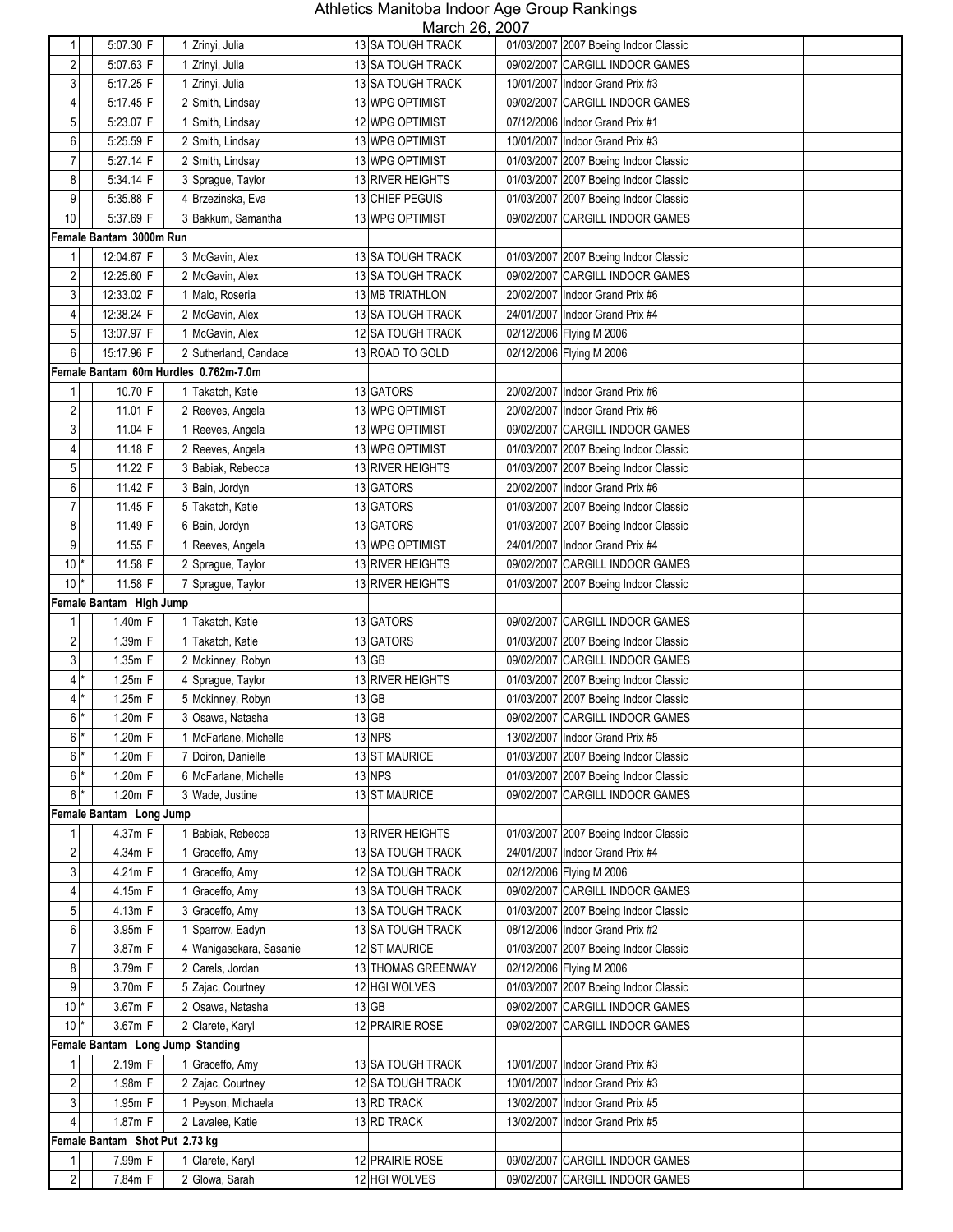| $\mathbf{3}$            | $7.71m$ F               | 1 Clarete, Karyl     | 12 PRAIRIE ROSE    |            | 01/03/2007 2007 Boeing Indoor Classic              |                  |
|-------------------------|-------------------------|----------------------|--------------------|------------|----------------------------------------------------|------------------|
| 4                       | 7.62m F                 | 2 Moyer, Amy         | 13 WESTDALE        |            | 01/03/2007 2007 Boeing Indoor Classic              |                  |
| 5                       | 7.59m F                 | 3 Reeves, Angela     | 13 WPG OPTIMIST    |            | 01/03/2007 2007 Boeing Indoor Classic              |                  |
| 6                       | 7.39m F                 |                      | 13 WPG OPTIMIST    |            | 20/02/2007 Indoor Grand Prix #6                    |                  |
| $\overline{7}$          | $7.35m$ F               | 1 Reeves, Angela     |                    |            | 09/02/2007 CARGILL INDOOR GAMES                    |                  |
|                         |                         | 3 Reeves, Angela     | 13 WPG OPTIMIST    |            |                                                    |                  |
| 8                       | $7.23m$ F               | 1 Soubry, Claire     | 13 RD TRACK        |            | 24/01/2007 Indoor Grand Prix #4                    |                  |
| $\overline{9}$          | 7.22m F                 | 4 Ludlow, Shelby     | 13 RIVER HEIGHTS   | 01/03/2007 | 2007 Boeing Indoor Classic                         |                  |
| 10 <sup>1</sup>         | $7.13m$ F               | 2 Reeves, Angela     | 13 WPG OPTIMIST    |            | 24/01/2007   Indoor Grand Prix #4                  |                  |
| 10                      | $7.13m$ F               | 5 Peyson, Michaela   | 13 RD TRACK        | 01/03/2007 | 2007 Boeing Indoor Classic                         |                  |
|                         | Female Midget 60m Dash  |                      |                    |            |                                                    |                  |
| 1                       | $8.06$ F                | Johnson, Alyssa      | 15 FLYING M        |            | 07/12/2006 Indoor Grand Prix #1                    |                  |
| 2                       | $8.08$ F                | 3 Mooney, Cayla      | 15 H.G. IZZAT      |            | 23/02/2007 2007 CWUAA Track and Field Championship |                  |
| 3                       | $8.16$ F                | Johnson, Alyssa      | 15 FLYING M        |            | 02/12/2006 Flying M 2006                           |                  |
| $\overline{\mathbf{4}}$ | $8.19$ F                | 2 Mooney, Cayla      | 14 SA TOUGH TRACK  |            | 02/12/2006 Flying M 2006                           |                  |
| $5$ <sup>*</sup>        | $8.22$ F                | 2 Mooney, Cayla      | 14 SA TOUGH TRACK  |            | 07/12/2006 Indoor Grand Prix #1                    |                  |
| $5$ <sup>*</sup>        | $8.22$ F                | 1 Mooney, Cayla      | 15 SA TOUGH TRACK  |            | 10/01/2007 Indoor Grand Prix #3                    |                  |
| $7*$                    | $8.24$ P                | 1 Mooney, Cayla      | 15 SA TOUGH TRACK  |            | 09/02/2007 CARGILL INDOOR GAMES                    |                  |
| $7^*$                   | $8.24$ F                | 1 Mooney, Cayla      | 15 SA TOUGH TRACK  |            | 01/03/2007 2007 Boeing Indoor Classic              |                  |
| 9                       | 8.27 P                  | 1 Mooney, Cayla      | 15 SA TOUGH TRACK  | 01/03/2007 | 2007 Boeing Indoor Classic                         |                  |
| 10 <sup>1</sup>         | 8.30 F                  | 1 Mooney, Cayla      | 15 SA TOUGH TRACK  | 09/02/2007 | CARGILL INDOOR GAMES                               |                  |
| 10                      | 8.30 F                  | 2 Kitching, Melissa  | 14 WPG OPTIMIST    |            | 09/02/2007 CARGILL INDOOR GAMES                    |                  |
|                         | Female Midget 200m Dash |                      |                    |            |                                                    |                  |
| 1                       | 26.11 F                 | 1 Mooney, Cayla      | 15 SA TOUGH TRACK  |            | 09/02/2007 CARGILL INDOOR GAMES                    |                  |
| 2                       | 26.32 F                 | 1 Mooney, Cayla      | 15 SA TOUGH TRACK  |            | 24/01/2007   Indoor Grand Prix #4                  |                  |
| $\mathbf{3}$            | 26.49 F                 | 1 Mooney, Cayla      | 14 SA TOUGH TRACK  |            | 08/12/2006 Indoor Grand Prix #2                    |                  |
| 4                       | 26.50 P                 | 1 Mooney, Cayla      | 15 SA TOUGH TRACK  |            | 09/02/2007 CARGILL INDOOR GAMES                    |                  |
| 5                       | 26.60 P                 | 1 Mooney, Cayla      | 15 SA TOUGH TRACK  |            | 01/03/2007 2007 Boeing Indoor Classic              |                  |
| 6                       | 26.74 F                 | 1 Mooney, Cayla      | 15 SA TOUGH TRACK  | 01/03/2007 | 2007 Boeing Indoor Classic                         |                  |
| $\overline{7}$          | 26.86 F                 | 2 Kitching, Melissa  | 14 WPG OPTIMIST    |            | 24/01/2007 Indoor Grand Prix #4                    |                  |
| 8                       | 26.99 P                 | 2 Kitching, Melissa  | 14 WPG OPTIMIST    |            | 01/03/2007 2007 Boeing Indoor Classic              |                  |
| 9                       | 27.10 F                 | 3 Kitching, Melissa  | 14 WPG OPTIMIST    |            | 01/03/2007 2007 Boeing Indoor Classic              |                  |
| 10                      | 27.11 F                 | 2 Kitching, Melissa  | 14 WPG OPTIMIST    |            | 09/02/2007 CARGILL INDOOR GAMES                    |                  |
|                         | Female Midget 300m Dash |                      |                    |            |                                                    |                  |
|                         | 41.57 F                 | Johnson, Alyssa      | <b>15 FLYING M</b> |            | 02/12/2006 Flying M 2006                           | <b>MB Record</b> |
| 2                       | 43.68 F                 | 2 Mooney, Cayla      | 14 SA TOUGH TRACK  |            | 02/12/2006 Flying M 2006                           |                  |
| 3                       | 44.91 F                 | 3 Lavoie, Michele    | 15 WPG OPTIMIST    |            | 02/12/2006 Flying M 2006                           |                  |
|                         | 45.30 F                 | 4 Huebert, Sarah     | 14 WPG OPTIMIST    |            | 02/12/2006 Flying M 2006                           |                  |
| 4                       | 47.36 F                 |                      | 14 WPG OPTIMIST    |            |                                                    |                  |
| $\overline{5}$          |                         | 5 Duma, Dallas       | 15 WPG OPTIMIST    |            | 02/12/2006 Flying M 2006                           |                  |
| 6                       | 47.43 F                 | 6 Klassen, Natasha   | 14 OAK PARK        |            | 02/12/2006 Flying M 2006                           |                  |
| 7                       | 49.09 F                 | 7 Swidinsky, Cailea  |                    |            |                                                    |                  |
| 8                       |                         |                      |                    |            | 02/12/2006 Flying M 2006                           |                  |
|                         | 49.91 F                 | 8 Nardella, Felicia  | 14 OAK PARK        |            | 02/12/2006 Flying M 2006                           |                  |
| 9                       | 52.12 F                 | 9 Essex, Olivia      | 14 KELVIN          |            | 02/12/2006 Flying M 2006                           |                  |
| $10$                    | 54.20 F                 | 10 Wade, Avery       | 14 KELVIN          |            | 02/12/2006 Flying M 2006                           |                  |
|                         | Female Midget 400m Dash |                      |                    |            |                                                    |                  |
|                         | 57.59 F                 | Johnson, Alyssa      | <b>15 FLYING M</b> |            | 07/12/2006 Indoor Grand Prix #1                    | <b>MB Record</b> |
| 2                       | 1:00.88 F               | Mooney, Cayla        | 15 SA TOUGH TRACK  |            | 09/02/2007 CARGILL INDOOR GAMES                    |                  |
| $\mathbf{3}$            | 1:01.76 F               | 2 Huebert, Sarah     | 15 WPG OPTIMIST    |            | 09/02/2007 CARGILL INDOOR GAMES                    |                  |
| $\overline{\mathbf{4}}$ | 1:01.97 $F$             | 3 Kitching, Melissa  | 14 WPG OPTIMIST    |            | 09/02/2007 CARGILL INDOOR GAMES                    |                  |
| $\overline{5}$          | 1:02.24 F               | 1 Kitching, Melissa  | 14 WPG OPTIMIST    |            | 01/03/2007 2007 Boeing Indoor Classic              |                  |
| 6                       | $1:04.55$ F             | 2 Lavoie, Michele    | 15 WPG OPTIMIST    |            | 07/12/2006 Indoor Grand Prix #1                    |                  |
| $\overline{7}$          | 1:04.92 F               | 1 Kitching, Melissa  | 14 WPG OPTIMIST    |            | 10/01/2007   Indoor Grand Prix #3                  |                  |
| 8                       | $1:05.03$ F             | 3 Huebert, Sarah     | 14 WPG OPTIMIST    |            | 07/12/2006 Indoor Grand Prix #1                    |                  |
| 9                       | $1:05.79$ F             | 4 Gaudet, Janelle    | 15 SA TOUGH TRACK  |            | 07/12/2006 Indoor Grand Prix #1                    |                  |
| 10                      | 1:05.88 F               | 4 Grondin, Renee     | 15 WPG OPTIMIST    |            | 09/02/2007 CARGILL INDOOR GAMES                    |                  |
|                         | Female Midget 600m Run  |                      |                    |            |                                                    |                  |
| 1                       | 1:54.0h F               | 1 Kirkpatrick, Karli | 15 SA TOUGH TRACK  |            | 02/12/2006 Flying M 2006                           |                  |
| $\overline{c}$          | 1:56.0h $F$             | 2 Kirkpatrick, Quinn | 15 SA TOUGH TRACK  |            | 02/12/2006 Flying M 2006                           |                  |
| 3 <sup>1</sup>          | $2:01.0h$ F             | 3 Nardella, Felicia  | 14 OAK PARK        |            | 02/12/2006 Flying M 2006                           |                  |
| 4                       | 2:17.0h F               | 4 Good, Erin         | 14 ST. JOHN'S      |            | 02/12/2006 Flying M 2006                           |                  |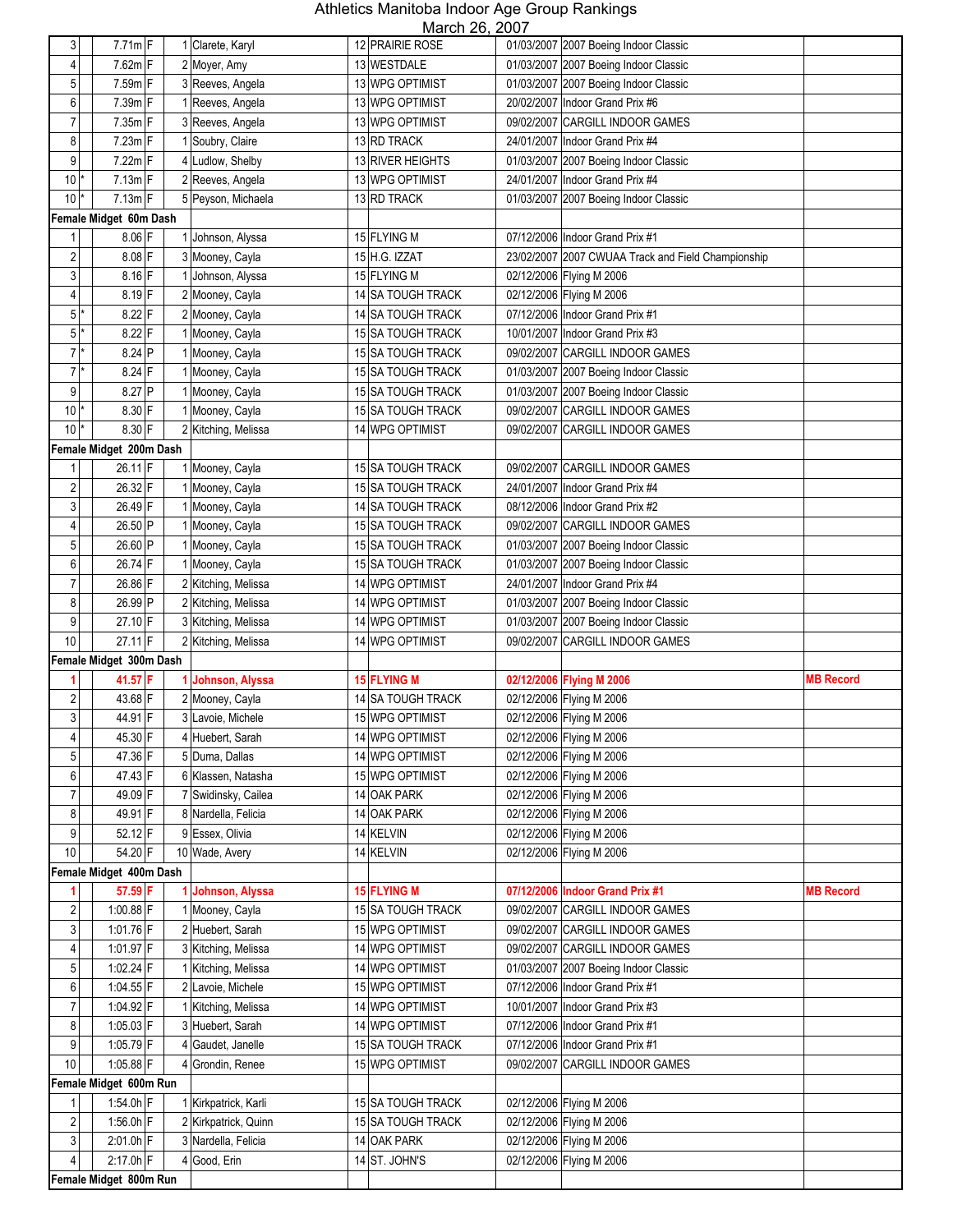| 1                       | $2:29.61$ F             | 1 Gaudet, Janelle                     | 15 SA TOUGH TRACK      |            | 08/12/2006 Indoor Grand Prix #2       |
|-------------------------|-------------------------|---------------------------------------|------------------------|------------|---------------------------------------|
| 2                       | 2:32.05 F               | 2 Kroeker, Carolyne                   | 14 WPG OPTIMIST        |            | 01/03/2007 2007 Boeing Indoor Classic |
| 3                       | $2:33.61$ F             | 3 Johnston, Ainsley                   | 14 SA TOUGH TRACK      |            | 01/03/2007 2007 Boeing Indoor Classic |
| 4                       | $2:33.67$ F             | 1 Johnston, Ainsley                   | 14 SA TOUGH TRACK      |            | 24/01/2007   Indoor Grand Prix #4     |
| 5                       | 2:34.20 F               | 2 Kroeker, Carolyne                   | 14 WPG OPTIMIST        |            | 24/01/2007   Indoor Grand Prix #4     |
| 6                       | 2:35.02 F               | 5 Cale, Laura                         | 15 SA TOUGH TRACK      |            | 01/03/2007 2007 Boeing Indoor Classic |
| 7                       | $2:36.16$ F             | 1 Kroeker, Carolyne                   | 14 WPG OPTIMIST        |            | 09/02/2007 CARGILL INDOOR GAMES       |
| 8                       | 2:41.74 F               | 2 Cale, Laura                         | 15 SA TOUGH TRACK      |            | 09/02/2007 CARGILL INDOOR GAMES       |
| 9                       | 2:42.75 F               | 3 Keats, Jessica                      | 14 LOCKPORT            |            | 09/02/2007 CARGILL INDOOR GAMES       |
| 10                      | 2:43.80 F               | 4 Grondin, Renee                      | <b>15 WPG OPTIMIST</b> |            | 09/02/2007 CARGILL INDOOR GAMES       |
|                         | Female Midget 1000m Run |                                       |                        |            |                                       |
| $\mathbf{1}$            | $3:44.0h$ F             | Jones, Meg                            | 15 KELVIN              |            | 02/12/2006 Flying M 2006              |
| $\overline{c}$          | 3:54.0h F               | 2 Matte, Jessica                      | 14 ST. JOHN'S          |            |                                       |
|                         | Female Midget 1500m Run |                                       |                        |            | 02/12/2006 Flying M 2006              |
|                         | 4:42.49 F               |                                       | 15 WPG OPTIMIST        |            |                                       |
| 1<br>$\overline{c}$     |                         | Adamson, Jaclyn                       |                        |            | 07/12/2006 Indoor Grand Prix #1       |
| 3                       | 5:06.73 F               | Johnston, Ainsley                     | 14 SA TOUGH TRACK      |            | 01/03/2007 2007 Boeing Indoor Classic |
|                         | $5:16.55$ F             | Johnston, Ainsley                     | 14 SA TOUGH TRACK      |            | 10/01/2007 Indoor Grand Prix #3       |
| 4                       | 5:36.19 F               | 5 Keats, Jessica                      | 14 LOCKPORT            |            | 01/03/2007 2007 Boeing Indoor Classic |
| 5                       | $5:38.33$ F             | 6 Pollard, Emilie                     | 14 ST. JOHN'S          |            | 01/03/2007 2007 Boeing Indoor Classic |
| 6                       | 5:43.61 F               | 2 Nardella, Felicia                   | 14 OAK PARK            |            | 07/12/2006 Indoor Grand Prix #1       |
| $\overline{7}$          | 5:43.70 F               | 7 Wroblewski, Rebecca                 | 15 JOHN TAYLOR         |            | 01/03/2007 2007 Boeing Indoor Classic |
| 8                       | $5:44.86$ F             | 1 Keats, Jessica                      | 14 LOCKPORT            |            | 09/02/2007 CARGILL INDOOR GAMES       |
| 9                       | $5:44.88$ F             | 2 Wroblewski, Rebecca                 | 15 JOHN TAYLOR         |            | 09/02/2007 CARGILL INDOOR GAMES       |
| 10                      | $5:45.31$ F             | 3 Cline-Abrahams, Zea                 | 15 KELVIN              |            | 09/02/2007 CARGILL INDOOR GAMES       |
|                         | Female Midget 3000m Run |                                       |                        |            |                                       |
| 1                       | 12:04.76 F              | 4 Malo, Marita                        | 15 MB TRIATHLON        |            | 01/03/2007 2007 Boeing Indoor Classic |
| $\overline{c}$          | 12:09.62 F              | 5 Nardella, Felicia                   | 15 OAK PARK            |            | 01/03/2007 2007 Boeing Indoor Classic |
| 3                       | 12:14.88 F              | 1 Hamilton, Cassie                    | 15 GARDEN CITY         |            | 24/01/2007   Indoor Grand Prix #4     |
| $\overline{\mathbf{4}}$ | 12:15.37 F              | 1 Nardella, Felicia                   | 14 OAK PARK            |            | 02/12/2006 Flying M 2006              |
| 5                       | 12:21.06 F              | 1 Malo, Marita                        | 15 MB TRIATHLON        |            | 09/02/2007 CARGILL INDOOR GAMES       |
| 6                       | 12:28.69 F              | 1 Murray, Justine                     | 15 GARDEN CITY         |            | 20/02/2007 Indoor Grand Prix #6       |
| $\overline{7}$          | 12:30.06 F              | 2 Malo, Marita                        | 15 MB TRIATHLON        |            | 20/02/2007   Indoor Grand Prix #6     |
| 8                       | 12:51.49 F              | 3 Cline-Abrahams, Zea                 | 15 KELVIN              |            | 09/02/2007 CARGILL INDOOR GAMES       |
| 9                       | 12:58.09 F              | 4 Eramchuk, Avery                     | 14 LOCKPORT            |            | 09/02/2007 CARGILL INDOOR GAMES       |
| 10                      | 13:15.31 F              | 6 Eramchuk, Avery                     | 14 LOCKPORT            |            | 01/03/2007 2007 Boeing Indoor Classic |
|                         |                         | Female Midget 60m Hurdles 0.762m-7.5m |                        |            |                                       |
| 1                       | $9.45$ F                | 1 Johnson, Alyssa                     | 15 FLYING M            |            | 08/12/2006 Indoor Grand Prix #2       |
| $\sqrt{2}$              | 10.20 F                 | Sigualdason, Nicole                   | 15 GARDEN CITY         |            | 24/01/2007   Indoor Grand Prix #4     |
| 3                       | 10.29 F                 | 1 Sigvaldason, Nicole                 | 15 GARDEN CITY         |            | 20/02/2007 Indoor Grand Prix #6       |
| 4                       | 10.38 F                 | 2 Jenkyns, Natasha                    | 15 OAK PARK            |            | 08/12/2006 Indoor Grand Prix #2       |
| 5                       | $10.46$ F               | 1 Gaudet, Janelle                     | 15 SA TOUGH TRACK      |            | 02/12/2006 Flying M 2006              |
| 6                       | $10.54$ F               | 2 Barron, Stephanie                   | 15 ROAD TO GOLD        |            | 02/12/2006 Flying M 2006              |
| 7                       | $11.91$ F               | 3 Essex, Olivia                       | 14 KELVIN              |            | 02/12/2006 Flying M 2006              |
| 8                       | 12.32 F                 | 4 Liu, Cissie                         | 14 KELVIN              |            | 02/12/2006 Flying M 2006              |
|                         |                         | Female Midget 60m Hurdles 0.762m-8.0m |                        |            |                                       |
| 1                       | 10.04 F                 | 2 McLean, Heather                     | 14 GATORS              |            | 01/03/2007 2007 Boeing Indoor Classic |
| $\overline{\mathbf{c}}$ | $10.30$ F               | 1 McLean, Heather                     | 14 GATORS              |            | 09/02/2007 CARGILL INDOOR GAMES       |
| $3*$                    | 10.39 P                 | McLean, Heather                       | 14 GATORS              |            | 09/02/2007 CARGILL INDOOR GAMES       |
| $3*$                    | 10.39 F                 | 4 Sigvaldason, Nicole                 | 15 GARDEN CITY         |            | 01/03/2007 2007 Boeing Indoor Classic |
| 5                       | 10.50 F                 | 5 MacGregor, Dawn                     | 14 RIVER HEIGHTS       |            | 01/03/2007 2007 Boeing Indoor Classic |
| 6                       | 11.08 F                 | 6 Zarychta, Emily                     | 14 RIVER HEIGHTS       |            | 01/03/2007 2007 Boeing Indoor Classic |
| 7                       | $11.28$ F               | 7 Essex, Olivia                       | 15 KELVIN              |            | 01/03/2007 2007 Boeing Indoor Classic |
| 8                       | 11.37 P                 | 2 Zarychta, Emily                     | 14 RIVER HEIGHTS       |            | 09/02/2007 CARGILL INDOOR GAMES       |
| 9                       | 11.41 P                 | 3 MacGregor, Dawn                     | 14 RIVER HEIGHTS       |            | 09/02/2007 CARGILL INDOOR GAMES       |
| 10                      | 11.42 F                 | 2 MacGregor, Dawn                     | 14 RIVER HEIGHTS       | 09/02/2007 | CARGILL INDOOR GAMES                  |
|                         | Female Midget High Jump |                                       |                        |            |                                       |
| $1$ <sup>*</sup>        | $1.50m$ F               | 1 Zarychta, Emily                     | 14 RIVER HEIGHTS       |            | 09/02/2007 CARGILL INDOOR GAMES       |
| $1*$                    | $1.50m$ F               | 1 Prychitko, Alexis                   | 15 WPG OPTIMIST        |            | 02/12/2006 Flying M 2006              |
| $3$ $*$                 | $1.45m$ F               | 2 Penner, Stephanie                   | 15 ELTON COLLEG        |            | 09/02/2007 CARGILL INDOOR GAMES       |
| $3$ <sup>*</sup>        | $1.45m$ F               | 1 Gaudet, Jenna                       | 15 SA TOUGH TRACK      |            | 07/12/2006 Indoor Grand Prix #1       |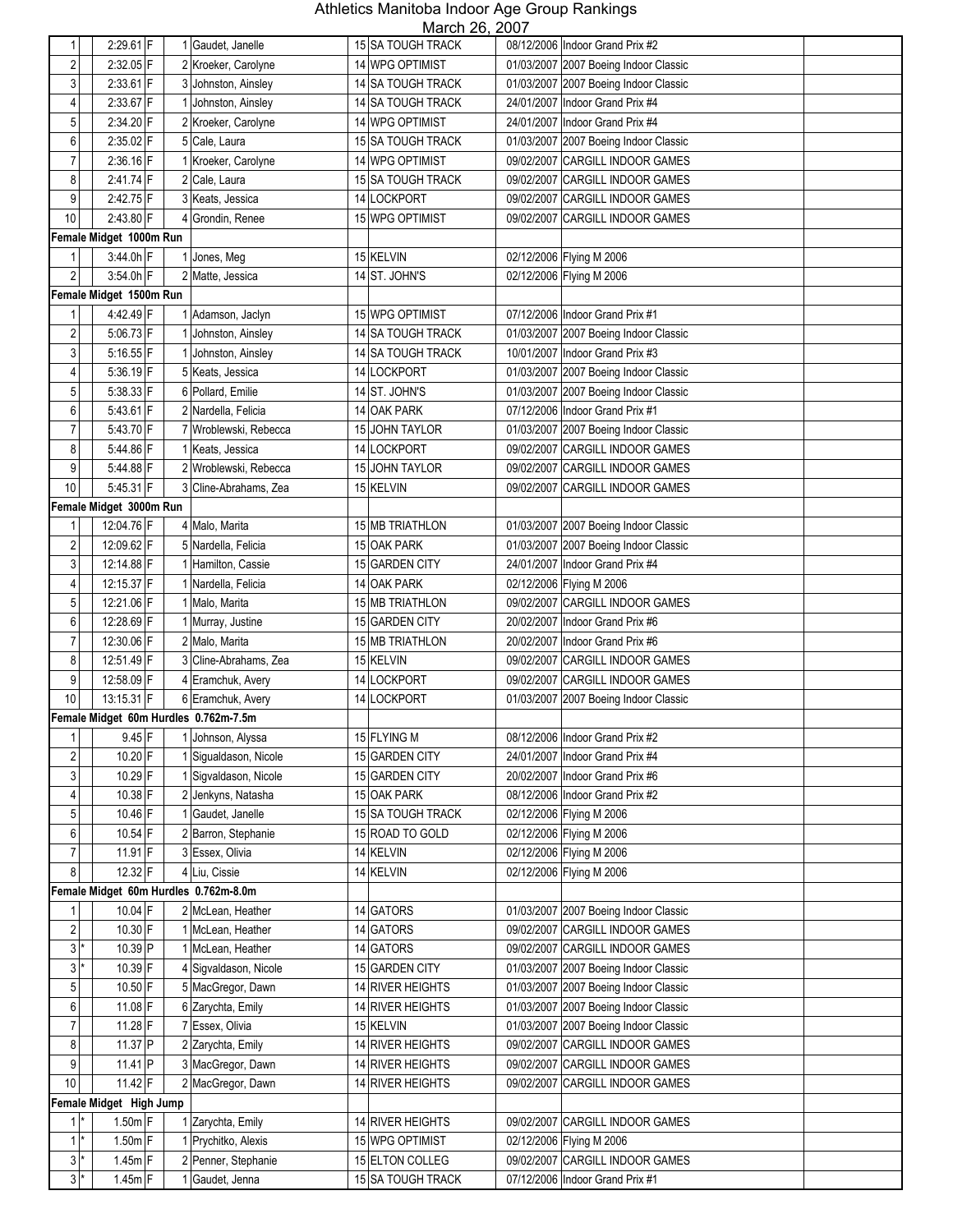| $3*$                    | $1.45m$ F                   | 2 Gaudet, Jenna          | <b>IVIGIUIL ZU, ZUUL</b><br>15 SA TOUGH TRACK |            | 02/12/2006 Flying M 2006                           |                       |
|-------------------------|-----------------------------|--------------------------|-----------------------------------------------|------------|----------------------------------------------------|-----------------------|
|                         |                             |                          |                                               |            |                                                    |                       |
| $3$ <sup>*</sup>        | $1.45m$ F                   | 1 Duma, Dallas           | 15 WPG OPTIMIST                               |            | 10/01/2007 Indoor Grand Prix #3                    |                       |
| $7*$                    | $1.40m$ F                   | 2 Duma, Dallas           | 14 WPG OPTIMIST                               |            | 07/12/2006 Indoor Grand Prix #1                    |                       |
| $7*$                    | $1.40m$ F                   | 2 Prychitko, Alexis      | 15 WPG OPTIMIST                               |            | 07/12/2006 Indoor Grand Prix #1                    |                       |
| $7*$                    | $1.40m$ F                   | 3 Duma, Dallas           | 15 WPG OPTIMIST                               |            | 09/02/2007 CARGILL INDOOR GAMES                    |                       |
| $7^*$                   | $1.40m$ F                   | 3 Coyle, Krystin         | <b>14 SA TOUGH TRACK</b>                      |            | 09/02/2007 CARGILL INDOOR GAMES                    |                       |
| $7^*$                   | $1.40m$ F                   | 3 Chapman, Kayleigh      | 14 ELKHORN                                    |            | 09/02/2007 CARGILL INDOOR GAMES                    |                       |
| $7*$                    | $1.40m$ F                   | 2 Duma, Dallas           | 15 WPG OPTIMIST                               |            | 01/03/2007 2007 Boeing Indoor Classic              |                       |
| $7^{\ast}$              | 1.40m F                     | Zarychta, Emily          | 14 RIVER HEIGHTS                              | 01/03/2007 | 2007 Boeing Indoor Classic                         |                       |
|                         | Female Midget Pole Vault    |                          |                                               |            |                                                    |                       |
|                         | $2.05m$ F                   | <b>Gauthier, Carissa</b> | <b>14 UNATTACHED</b>                          |            | 01/03/2007 2007 Boeing Indoor Classic              | <b>MB Record, New</b> |
|                         | Female Midget Long Jump     |                          |                                               |            |                                                    |                       |
|                         |                             |                          |                                               |            |                                                    |                       |
| 1                       | 4.82m F                     | Johnson, Alyssa          | 15 FLYING M                                   |            | 02/12/2006 Flying M 2006                           |                       |
| $\boldsymbol{2}$        | $4.61m$ F                   | Toews, Jessica           | 15 UNATTACHED                                 |            | 01/03/2007 2007 Boeing Indoor Classic              |                       |
| 3                       | 4.56m F                     | Duma, Dallas             | 15 WPG OPTIMIST                               |            | 09/02/2007 CARGILL INDOOR GAMES                    |                       |
| 4                       | 4.54m F                     | Gajadhar, Hailey         | 14 WPG OPTIMIST                               |            | 08/12/2006 Indoor Grand Prix #2                    |                       |
| 5                       | 4.48m F                     | 2 Gajadhar, Hailey       | 15 WPG OPTIMIST                               |            | 01/03/2007 2007 Boeing Indoor Classic              |                       |
| 6                       | 4.45m F                     | Gajadhar, Hailey         | 15 WPG OPTIMIST                               |            | 20/02/2007 Indoor Grand Prix #6                    |                       |
| $\overline{7}$          | 4.44m F                     | 2 Comeault, Alicia       | 15 WPG OPTIMIST                               |            | 08/12/2006 Indoor Grand Prix #2                    |                       |
| $8*$                    | 4.43m F                     | 3 Toews, Jessica         | 14 UNATTACHED                                 |            | 02/12/2006 Flying M 2006                           |                       |
| $8*$                    | 4.43m F                     | 2 Gajadhar, Hailey       | 14 WPG OPTIMIST                               |            | 02/12/2006 Flying M 2006                           |                       |
| 10                      | 4.42m F                     | 4 Barron, Stephanie      | 15 ROAD TO GOLD                               |            | 02/12/2006 Flying M 2006                           |                       |
|                         | Female Midget Triple Jump   |                          |                                               |            |                                                    |                       |
| 1                       | 10.33m F                    | 2 Gajadhar, Hailey       | 15 WPG OPTIMIST                               |            | 01/03/2007 2007 Boeing Indoor Classic              |                       |
|                         |                             |                          |                                               |            |                                                    |                       |
| 2                       | 9.99m F                     | Gajadhar, Hailey         | 15 WPG OPTIMIST                               |            | 13/02/2007 Indoor Grand Prix #5                    |                       |
| 3                       | $9.93m$ F                   | Gajadhar, Hailey         | 15 WPG OPTIMIST                               | 09/02/2007 | <b>CARGILL INDOOR GAMES</b>                        |                       |
| 4                       | $9.77m$ F                   | Gajadhar, Hailey         | 14 WPG OPTIMIST                               |            | 07/12/2006 Indoor Grand Prix #1                    |                       |
| 5                       | 9.69m F                     | Gajadhar, Hailey         | 15 WPG OPTIMIST                               |            | 10/01/2007 Indoor Grand Prix #3                    |                       |
| $6*$                    | $8.77m$ F                   | 2 Chapman, Kayleigh      | 14 ELKHORN                                    |            | 09/02/2007 CARGILL INDOOR GAMES                    |                       |
| $6 \mid$<br>$\star$     | 8.77m F                     | 2 MacGregor, Dawn        | 14 RIVER HEIGHTS                              |            | 09/02/2007 CARGILL INDOOR GAMES                    |                       |
| 8                       | 8.06m F                     | 2 Kanakayeva, Katya      | 15 WPG OPTIMIST                               |            | 07/12/2006 Indoor Grand Prix #1                    |                       |
| 9                       | 8.01m F                     | 4 Carels, Jordan         | 14 THOMAS GREENWAY                            |            | 09/02/2007 CARGILL INDOOR GAMES                    |                       |
| 10                      | 7.98m F                     | 5 Zarychta, Emily        | 14 RIVER HEIGHTS                              |            | 09/02/2007 CARGILL INDOOR GAMES                    |                       |
|                         | Female Midget Shot Put 4 kg |                          |                                               |            |                                                    |                       |
| 1                       | 9.83m F                     | 1 Dyce, Brooklyn         | 15 FLYING M                                   |            | 02/12/2006 Flying M 2006                           |                       |
| $\overline{c}$          | $7.50m$ F                   | 1 Aime, Danika           | 14 LOCKPORT                                   |            | 01/03/2007 2007 Boeing Indoor Classic              |                       |
| 3                       | 7.38m F                     | 1 Zarychta, Emily        | 14 RIVER HEIGHTS                              |            | 09/02/2007 CARGILL INDOOR GAMES                    |                       |
| 4                       | 7.08m F                     | 2 Keats, Jessica         | 14 LOCKPORT                                   |            | 09/02/2007 CARGILL INDOOR GAMES                    |                       |
| $5$ <sup>*</sup>        | $6.88m$ F                   |                          |                                               |            |                                                    |                       |
|                         |                             | 3 Simes, Kate            | 14 SA TOUGH TRACK                             |            | 09/02/2007 CARGILL INDOOR GAMES                    |                       |
| $5$ <sup>*</sup>        | $6.88m$ F                   | 2 Stoyanowski, Selena    | 14 VIPERS                                     |            | 01/03/2007 2007 Boeing Indoor Classic              |                       |
| $\overline{7}$          | $6.83m$ F                   | Ferris, Brittany         | 14 WESTDALE                                   |            | 08/12/2006 Indoor Grand Prix #2                    |                       |
| 8                       | $6.77m$ F                   | 3 Keats, Jessica         | 14 LOCKPORT                                   |            | 01/03/2007 2007 Boeing Indoor Classic              |                       |
| $9\,$                   | $6.65m$ F                   | 4 Hummelt, Kara          | 15 HAPPY THOUGHT                              |            | 01/03/2007 2007 Boeing Indoor Classic              |                       |
| $10$                    | $6.62m$ F                   | 5 Zarychta, Emily        | 14 RIVER HEIGHTS                              |            | 01/03/2007 2007 Boeing Indoor Classic              |                       |
|                         | Female Juvenile 60m Dash    |                          |                                               |            |                                                    |                       |
| 1                       | 7.93 F                      | Johnson, Alyssa          | 16 SISLER                                     |            | 23/02/2007 2007 CWUAA Track and Field Championship |                       |
| $\overline{\mathbf{c}}$ | 7.98 F                      | Johnson, Alyssa          | 16 FLYING M                                   |            | 10/01/2007   Indoor Grand Prix #3                  |                       |
| $\mathbf{3}$            | 7.99 P                      | 8 Johnson, Alyssa        | 16 FLYING M                                   |            | 03/02/2007 Cargill Indoor Games                    |                       |
| 4                       | 8.00 F                      | Johnson, Alyssa          | 16 SISLER                                     |            | 09/02/2007 CARGILL INDOOR GAMES                    |                       |
| $\overline{5}$          | 8.06 F                      | 8 Johnson, Alyssa        | 16 FLYING M                                   |            | 03/02/2007 Cargill Indoor Games                    |                       |
| 6                       | $8.11$ F                    | Johnson, Alyssa          | 16 SISLER                                     |            | 01/03/2007 2007 Boeing Indoor Classic              |                       |
| 7                       | $8.15$ P                    | Johnson, Alyssa          | 16 SISLER                                     |            | 09/02/2007 CARGILL INDOOR GAMES                    |                       |
|                         |                             |                          |                                               |            |                                                    |                       |
| 8                       | 8.19 P                      | Johnson, Alyssa          | 16 SISLER                                     |            | 01/03/2007 2007 Boeing Indoor Classic              |                       |
| 9                       | $8.21$ F                    | 3 Boxill, Alicia         | 17 BISON TRACK& FI                            |            | 01/03/2007 2007 Boeing Indoor Classic              |                       |
| 10                      | 8.25 P                      | 4 Boxill, Alicia         | 17 BISON TRACK& FI                            |            | 01/03/2007 2007 Boeing Indoor Classic              |                       |
|                         | Female Juvenile 200m Dash   |                          |                                               |            |                                                    |                       |
| 1                       | 25.75 F                     | Johnson, Alyssa          | 16 FLYING M                                   |            | 24/01/2007 Indoor Grand Prix #4                    |                       |
| 2                       | 25.84 F                     | Johnson, Alyssa          | 16 SISLER                                     |            | 01/03/2007 2007 Boeing Indoor Classic              |                       |
| $\mathfrak{S}$          | 25.94 F                     | Johnson, Alyssa          | 16 FLYING M                                   |            | 20/02/2007   Indoor Grand Prix #6                  |                       |
| 4                       | 26.02 P                     | Johnson, Alyssa          | 16 SISLER                                     |            | 09/02/2007 CARGILL INDOOR GAMES                    |                       |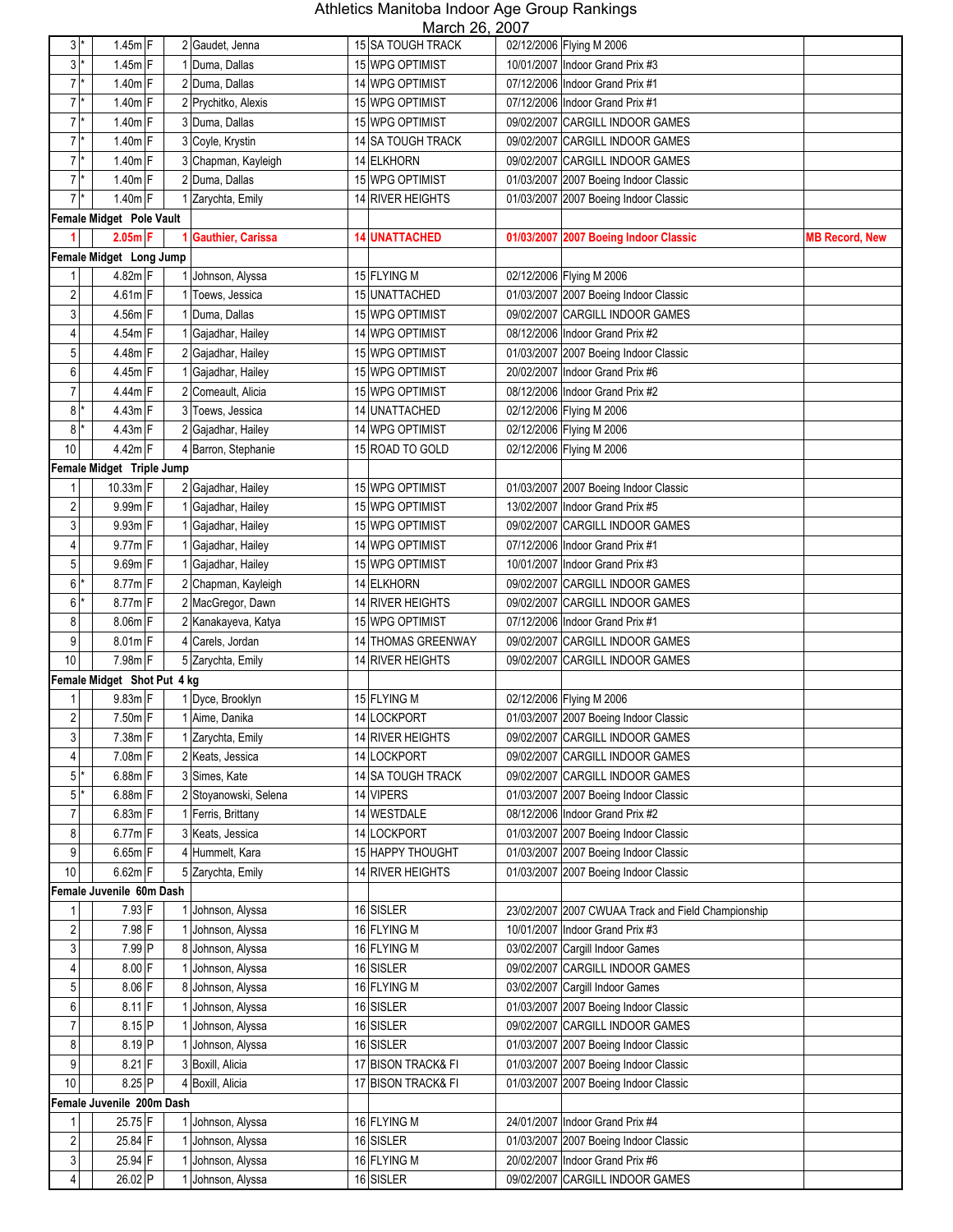| 5 <sup>1</sup>          | 26.06 F                   | 1 Johnson, Alyssa      | <br>16 SISLER       | 09/02/2007 CARGILL INDOOR GAMES                    |                  |
|-------------------------|---------------------------|------------------------|---------------------|----------------------------------------------------|------------------|
| 6                       | 26.12 P                   | 1 Johnson, Alyssa      | 16 SISLER           | 01/03/2007 2007 Boeing Indoor Classic              |                  |
| $\overline{7}$          | 27.46 P                   | 7 Boxill, Alicia       | 17 BISON TRACK& FI  | 01/03/2007 2007 Boeing Indoor Classic              |                  |
| 8                       | $27.3h$ P                 | 5 Gaudet, Jenna        | 16 SA TOUGH TRACK   | 01/03/2007 2007 Boeing Indoor Classic              |                  |
| 9                       | 27.59 F                   | 6 Boxill, Alicia       | 17 BISON TRACK& FI  | 01/03/2007 2007 Boeing Indoor Classic              |                  |
| 10                      | $27.4h$ P                 | 6 Liski, Chanel        | 16 SA TOUGH TRACK   | 01/03/2007 2007 Boeing Indoor Classic              |                  |
|                         | Female Juvenile 300m Dash |                        |                     |                                                    |                  |
| 1                       | 40.05 F                   | 3 Johnson, Alyssa      | <b>16 FLYING M</b>  | 03/02/2007 Cargill Indoor Games                    | <b>MB Record</b> |
| $\overline{\mathbf{c}}$ | 41.13 F                   | 1 Romanson, Stephanie  | 16 WPG OPTIMIST     | 02/12/2006 Flying M 2006                           |                  |
| 3                       | 44.26 F                   | 2 Bordun, Kimberly-Ann | 17 SHEVCHENKO       | 02/12/2006 Flying M 2006                           |                  |
| 4                       | 47.24 F                   | 11 Boxill, Alicia      | 17 BISON TRACK& FI  | 18/01/2007 University of SK Sled Dog               |                  |
| 5                       | 47.42 F                   | 3 Allen, Alex          | 16 KELVIN           | 02/12/2006 Flying M 2006                           |                  |
| 6                       | 47.66 F                   | 4 Boxill, Alicia       | 16 BISON TRACK& FI  | 02/12/2006 Flying M 2006                           |                  |
| $\overline{7}$          | 52.84 F                   | 5 Golin, Erin          | 16 OAK PARK         | 02/12/2006 Flying M 2006                           |                  |
| 8                       | 53.82 F                   | 6 Keeper, Christabelle | 16 TEC VOC          | 02/12/2006 Flying M 2006                           |                  |
| 9                       | 54.22 F                   | 7 Moreno, Tatiana      | 17 KELVIN           | 02/12/2006 Flying M 2006                           |                  |
| 10                      | 56.90 F                   | 8 Gillies, Jamie       | 16 KELVIN           | 02/12/2006 Flying M 2006                           |                  |
|                         | Female Juvenile 400m Dash |                        |                     |                                                    |                  |
| 1                       | 57.86 F                   | 1 Johnson, Alyssa      | 16 FLYING M         | 13/02/2007 Indoor Grand Prix #5                    |                  |
| $\sqrt{2}$              | 57.87 F                   | 1 Romanson, Stephanie  | 16 WPG OPTIMIST     | 07/12/2006 Indoor Grand Prix #1                    |                  |
| 3                       | 58.44 F                   | 1 Johnson, Alyssa      | 16 SISLER           | 01/03/2007 2007 Boeing Indoor Classic              |                  |
| 4                       | 59.72 F                   | 1 Johnson, Alyssa      | 16 FLYING M         | 10/01/2007 Indoor Grand Prix #3                    |                  |
| 5                       | $1:00.30$ F               | 1 Johnson, Alyssa      | 16 SISLER           | 09/02/2007 CARGILL INDOOR GAMES                    |                  |
| 6                       | $1:03.52$ F               | 7 Lavoie, Michele      | 16 WPG OPTIMIST     | 01/03/2007 2007 Boeing Indoor Classic              |                  |
| $\overline{7}$          | 1:03.85 F                 | 2 Torfason, Aislynn    | 17 FORT RICHMOND CO | 10/01/2007 Indoor Grand Prix #3                    |                  |
| 8                       | 1:03.89 F                 | 8 Allen, Alex          | 17 KELVIN           | 01/03/2007 2007 Boeing Indoor Classic              |                  |
| 9                       | 1:03.92 F                 | 3 Lavoie, Michele      | 16 WPG OPTIMIST     | 10/01/2007 Indoor Grand Prix #3                    |                  |
| $10$                    | 1:04.63 F                 | 4 Gaudet, Janelle      | 16 SA TOUGH TRACK   | 10/01/2007 Indoor Grand Prix #3                    |                  |
|                         | Female Juvenile 600m Run  |                        |                     |                                                    |                  |
| 1                       | $1:33.41$ F               | 2 Romanson, Stephanie  | 17 WPG OPTIMIST     | 03/02/2007 Cargill Indoor Games                    |                  |
| $\overline{2}$          | $2:04.6h$ F               | 1 Bordun, Kimberly-Ann | 17 SHEVCHENKO       | 02/12/2006 Flying M 2006                           |                  |
| 3                       | $2:05.8h$ F               | 2 Gillies, Jamie       | 16 KELVIN           | 02/12/2006 Flying M 2006                           |                  |
| $\overline{4}$          | $2:06.5h$ F               | 3 Golin, Erin          | 16 OAK PARK         | 02/12/2006 Flying M 2006                           |                  |
| $5\phantom{.0}$         | $2:08.3h$ F               | 4 Cox, Tyra            | 16 RIVER EAST       | 02/12/2006 Flying M 2006                           |                  |
| $6 \,$                  | $2:09.5h$ F               | 5 Keeper, Christabelle | 16 TEC VOC          | 02/12/2006 Flying M 2006                           |                  |
|                         | Female Juvenile 800m Run  |                        |                     |                                                    |                  |
| 1 <sup>1</sup>          | 2:16.26 F                 | 1 Romanson, Stephanie  | 16 WPG OPTIMIST     | 08/12/2006 Indoor Grand Prix #2                    |                  |
| $\overline{c}$          | $2:17.34$ F               | 1 Romanson, Stephanie  | 17 WPG OPTIMIST     | 09/02/2007 CARGILL INDOOR GAMES                    |                  |
| $\mathbf{3}$            | $2:25.74$ F               | 2 Gaudet, Janelle      | 16 SA TOUGH TRACK   | 01/03/2007 2007 Boeing Indoor Classic              |                  |
| $\overline{4}$          | 2:29.21 F                 | 4 Tougas, Janelle      | 16 LOUIS-RIEL       | 01/03/2007 2007 Boeing Indoor Classic              |                  |
| $\sqrt{5}$              | 2:30.56 F                 | 2 Gaudet, Janelle      | 16 SA TOUGH TRACK   | 09/02/2007 CARGILL INDOOR GAMES                    |                  |
| 6                       | $2:31.39$ F               | 1 Montison, Leah       | 17 WPG OPTIMIST     | 24/01/2007 Indoor Grand Prix #4                    |                  |
| $\overline{7}$          | 2:33.28 F                 | 3 Tougas, Janelle      | 16 LOUIS-RIEL       | 09/02/2007 CARGILL INDOOR GAMES                    |                  |
| 8                       | 2:36.52 F                 | 5 Michaud, Sylvie      | 16 LOUIS-RIEL       | 01/03/2007 2007 Boeing Indoor Classic              |                  |
| 9                       | $2:36.67$ F               | 4 Michaud, Sylvie      | 16 LOUIS-RIEL       | 09/02/2007 CARGILL INDOOR GAMES                    |                  |
| 10                      | 2:39.42 F                 | 6 Kirkpatrick, Quinn   | 16 SA TOUGH TRACK   | 01/03/2007 2007 Boeing Indoor Classic              |                  |
|                         | Female Juvenile 1000m Run |                        |                     |                                                    |                  |
| 1                       | $2:57.80$ F               | 1 Romanson, Stephanie  | 17 DAKOTA COLL      | 23/02/2007 2007 CWUAA Track and Field Championship |                  |
| $\sqrt{2}$              | $2:58.68$ F               | 2 Adamson, Jaclyn      | 16 DAKOTA COLL      | 23/02/2007 2007 CWUAA Track and Field Championship |                  |
| 3 <sup>1</sup>          | $3:00.24$ F               | 1 Romanson, Stephanie  | 17 WPG OPTIMIST     | 18/01/2007 University of SK Sled Dog               |                  |
| $\overline{4}$          | $3:19.11$ F               | 4 Hawryluk, Kelsey     | 17 U OF WINNIPEG    | 23/02/2007 2007 CWUAA Track and Field Championship |                  |
| $\overline{5}$          | $3:51.0h$ F               | 1 Clarke, Emily        | 16 KELVIN           | 02/12/2006 Flying M 2006                           |                  |
| $6 \,$                  | $3:56.0h$ F               | 2 Keeper, Christabelle | 16 TEC VOC          | 02/12/2006 Flying M 2006                           |                  |
|                         | Female Juvenile 1500m Run |                        |                     |                                                    |                  |
| $\mathbf{1}$            | 4:43.73 F                 | 5 Adamson, Jaclyn      | 16 WPG OPTIMIST     | 03/02/2007 Cargill Indoor Games                    |                  |
| $\overline{c}$          | 4:45.21 F                 | 2 Adamson, Jaclyn      | 16 WPG OPTIMIST     | 01/03/2007 2007 Boeing Indoor Classic              |                  |
| $\mathbf{3}$            | 4:45.56 F                 | 1 Adamson, Jaclyn      | 16 WPG OPTIMIST     | 09/02/2007 CARGILL INDOOR GAMES                    |                  |
| 4 <sup>1</sup>          | 4:54.27 F                 | 1 Romanson, Stephanie  | 17 WPG OPTIMIST     | 18/01/2007 University of SK Sled Dog               |                  |
| 5 <sub>1</sub>          | 4:58.86 F                 | 1 Adamson, Jaclyn      | 16 WPG OPTIMIST     | 10/01/2007 Indoor Grand Prix #3                    |                  |
| 6                       | $5:03.49$ F               | 3 Gaudet, Janelle      | 16 SA TOUGH TRACK   | 01/03/2007 2007 Boeing Indoor Classic              |                  |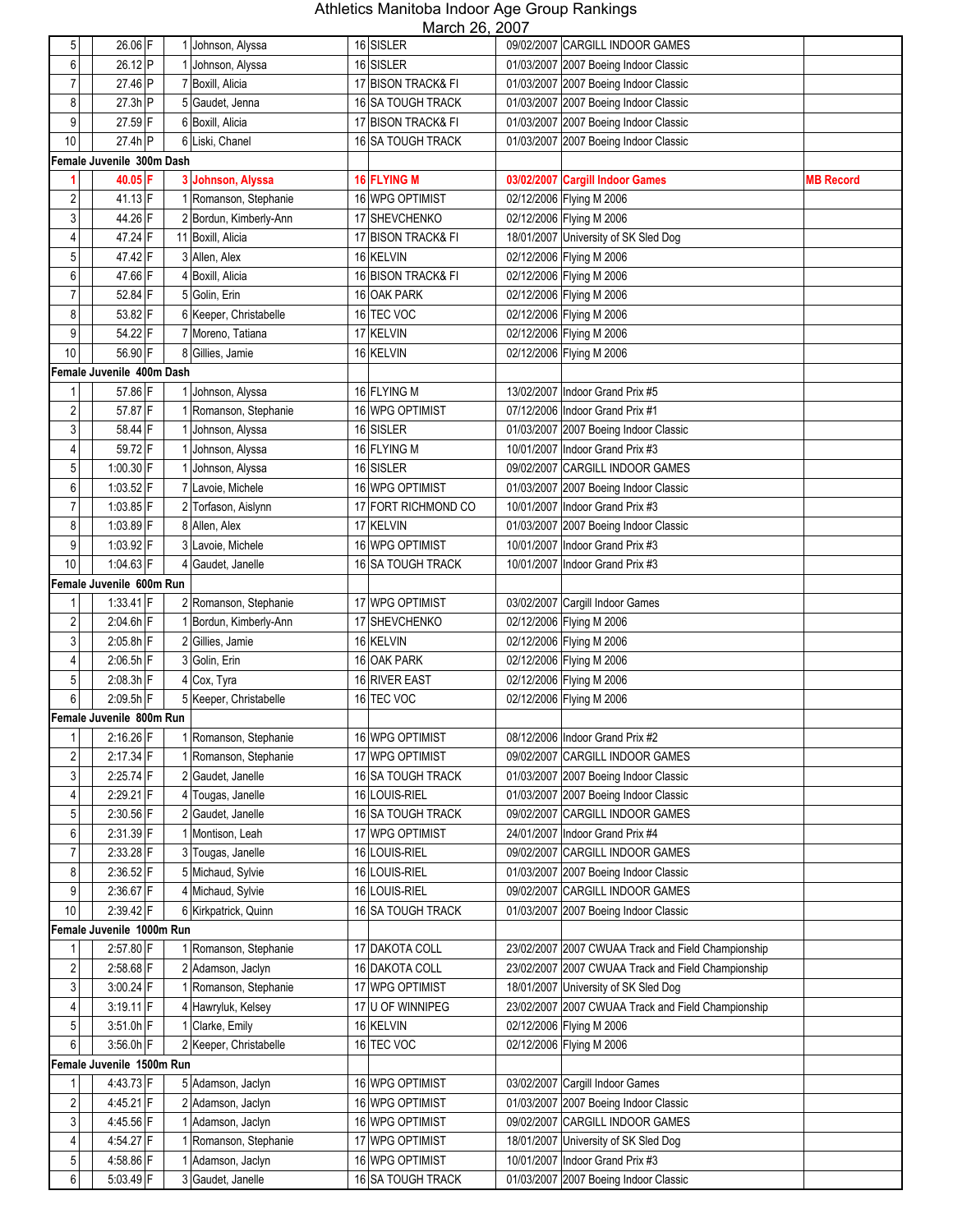| $\overline{7}$                      | 5:10.89 F                   | 2 Montison, Leah                            | NUUUUI ZU, ZUUI<br>17 WPG OPTIMIST   | 10/01/2007   Indoor Grand Prix #3                                  |
|-------------------------------------|-----------------------------|---------------------------------------------|--------------------------------------|--------------------------------------------------------------------|
| 8                                   | 5:14.77 F                   | 3 Gaudet, Janelle                           | 16 SA TOUGH TRACK                    | 09/02/2007 CARGILL INDOOR GAMES                                    |
| 9                                   | $5:15.44$ F                 | 1 Montison, Leah                            | 16 WPG OPTIMIST                      | 07/12/2006 Indoor Grand Prix #1                                    |
|                                     |                             |                                             |                                      |                                                                    |
| 10                                  | $5:18.57$ F                 | 5 Blunt, Marnie                             | 16 STONEWALL COLL.                   | 01/03/2007 2007 Boeing Indoor Classic                              |
|                                     | Female Juvenile 3000m Run   |                                             |                                      |                                                                    |
| $\mathbf{1}$                        | 10:41.53 F                  | 1 Adamson, Jaclyn                           | 16 WPG OPTIMIST                      | 24/01/2007 Indoor Grand Prix #4                                    |
| 2                                   | 10:45.53 F                  | 2 Adamson, Jaclyn                           | 16 WPG OPTIMIST                      | 01/03/2007 2007 Boeing Indoor Classic                              |
| 3                                   | 11:11.13 F                  | 3 Ready, Richelle                           | 16 MB TRIATHLON                      | 01/03/2007 2007 Boeing Indoor Classic                              |
| 4                                   | $11:24.14$ F                | 2 Ready, Richelle                           | 16 MB TRIATHLON                      | 09/02/2007 CARGILL INDOOR GAMES                                    |
| 5                                   | 11:30.86 F                  | 4 Beauchemin, Margaux                       | 17 LOUIS-RIEL                        | 01/03/2007 2007 Boeing Indoor Classic                              |
| 6                                   | 11:31.07 F                  | 5 Remillard, Janelle                        | 16 LOUIS-RIEL                        | 01/03/2007 2007 Boeing Indoor Classic                              |
| $\overline{7}$                      | 11:38.06 F                  | 3 Beauchemin, Margaux                       | 17 LOUIS-RIEL                        | 09/02/2007 CARGILL INDOOR GAMES                                    |
| 8                                   | 11:40.69 F                  | 1 Moore, Stevie                             | 16 MB TRIATHLON                      | 02/12/2006 Flying M 2006                                           |
| 9                                   | 11:42.54 F                  | 4 Remillard, Janelle                        | 16 LOUIS-RIEL                        | 09/02/2007 CARGILL INDOOR GAMES                                    |
| 10                                  | 11:45.68 F                  | 6 Dueck, Maria                              | 17 RIVER EAST                        | 01/03/2007 2007 Boeing Indoor Classic                              |
|                                     |                             | Female Juvenile 60m Hurdles 0.762m-8.0m     |                                      |                                                                    |
| 1                                   | $9.83$ F                    | 1 O'Donnell, Danielle                       | 17 SA TOUGH TRACK                    | 09/02/2007 CARGILL INDOOR GAMES                                    |
| $\overline{c}$                      | 10.26 F                     | 2 Barron, Stephanie                         | 16 ROAD TO GOLD                      | 09/02/2007 CARGILL INDOOR GAMES                                    |
| 3                                   | 11.89 F                     | 3 San Diego, Emily                          | 17 TEC VOC                           | 09/02/2007 CARGILL INDOOR GAMES                                    |
| $\overline{4}$                      | 13.93 F                     | 4 Daum, Ally                                | 16 ELTON COLLEG                      | 09/02/2007 CARGILL INDOOR GAMES                                    |
| 5                                   | 14.67 F                     | 5 Basarowich, Nadya                         | 16 SELKIRK ROYALS                    | 09/02/2007 CARGILL INDOOR GAMES                                    |
|                                     |                             | Female Juvenile 60m Hurdles 0.762m-8.5m     |                                      |                                                                    |
| 1                                   | $9.92$ F                    | 2 O'Donnell, Danielle                       | 17 SA TOUGH TRACK                    | 01/03/2007 2007 Boeing Indoor Classic                              |
| 2                                   | 10.07 F                     | 1 O'Donnell, Danielle                       | 16 SA TOUGH TRACK                    | 02/12/2006 Flying M 2006                                           |
| 3 <sup>1</sup>                      | 10.10 M                     | O'Donnell, Danielle                         | 17 SA TOUGH TRACK                    | 24/01/2007 Indoor Grand Prix #4                                    |
| $4^*$                               | 10.22 F                     | 1 O'Donnell, Danielle                       | 16 SA TOUGH TRACK                    | 08/12/2006 Indoor Grand Prix #2                                    |
| 4 *                                 | 10.22 F                     | 3 Gallant, Jenna                            | 16 SISLER                            | 01/03/2007 2007 Boeing Indoor Classic                              |
| 6                                   | $10.43$ F                   | 4 San Diego, Emily                          | 17 TEC VOC                           | 01/03/2007 2007 Boeing Indoor Classic                              |
| $\overline{7}$                      | $10.73$ F                   | 5 Barron, Stephanie                         | 16 ROAD TO GOLD                      | 01/03/2007 2007 Boeing Indoor Classic                              |
| 8                                   | 10.75 F                     | 6 Marasigan, Dianne                         | 17 SISLER                            | 01/03/2007 2007 Boeing Indoor Classic                              |
|                                     | Female Juvenile High Jump   |                                             |                                      |                                                                    |
| $1$ <sup>*</sup>                    | $1.65m$ F                   | 1 Bazin, Nicole                             | 17 WPG OPTIMIST                      | 01/03/2007 2007 Boeing Indoor Classic                              |
| $1$ <sup>*</sup>                    | $1.65m$ F                   | 2 O'Donnell, Danielle                       | 17 SA TOUGH TRACK                    | 01/03/2007 2007 Boeing Indoor Classic                              |
| 3 <sup>1</sup>                      | $1.64m$ F                   | 1 Bazin, Nicole                             | 17 WPG OPTIMIST                      | 03/02/2007 Cargill Indoor Games                                    |
| $\overline{4}$                      | 1.60m F                     | 1 O'Donnell, Danielle                       | 16 SA TOUGH TRACK                    | 02/12/2006 Flying M 2006                                           |
| $5*$                                | $1.55m$ F                   | 1 O'Donnell, Danielle                       | 16 SA TOUGH TRACK                    | 07/12/2006 Indoor Grand Prix #1                                    |
| $5*$                                | $1.55m$ F                   | 1 O'Donnell, Danielle                       | 17 SA TOUGH TRACK                    | 10/01/2007 Indoor Grand Prix #3                                    |
| $\overline{7}$                      | $1.53m$ M                   | O'Donnell, Danielle                         | 17 SA TOUGH TRACK                    | 24/01/2007 Indoor Grand Prix #4                                    |
| $8*$                                | $1.50m$ F                   | 1 O'Donnell, Danielle                       | 17 SA TOUGH TRACK                    | 09/02/2007 CARGILL INDOOR GAMES                                    |
| $8*$                                | $1.50m$ F                   | 3 Topangu, Georgette                        | 17 WPG OPTIMIST                      | 01/03/2007 2007 Boeing Indoor Classic                              |
| $10$ $*$                            | $1.45m$ F                   | 2 Gaudet, Jenna                             | 16 SA TOUGH TRACK                    | 09/02/2007 CARGILL INDOOR GAMES                                    |
| $10*$                               | $1.45m$ F                   | 2 Gaudet, Jenna                             | <b>16 SA TOUGH TRACK</b>             | 10/01/2007   Indoor Grand Prix #3                                  |
| 10 <sup>1</sup>                     | $1.45m$ F                   | 4 Gaudet, Jenna                             | <b>16 SA TOUGH TRACK</b>             | 01/03/2007 2007 Boeing Indoor Classic                              |
|                                     | Female Juvenile Long Jump   |                                             |                                      |                                                                    |
| 1                                   | $5.24m$ F                   | 4 Bazin, Nicole                             | 17 WPG OPTIMIST                      | 03/02/2007 Cargill Indoor Games                                    |
| $\overline{c}$                      | $5.14m$ F                   | Johnson, Alyssa                             | 16 SISLER                            | 01/03/2007 2007 Boeing Indoor Classic                              |
| 3                                   | $5.12m$ F                   | 2 Bazin, Nicole                             | 17 WPG OPTIMIST                      | 01/03/2007 2007 Boeing Indoor Classic                              |
| $\vert 4 \vert$                     | $5.01m$ F                   | 1 Johnson, Alyssa                           | 16 FLYING M                          | 20/02/2007 Indoor Grand Prix #6                                    |
| 5 <sup>1</sup>                      | $4.94m$ F                   | 1 Johnson, Alyssa                           | 16 SISLER                            | 09/02/2007 CARGILL INDOOR GAMES                                    |
| $6*$                                | $4.74m$ F                   | 1 O'Donnell, Danielle                       | 16 SA TOUGH TRACK                    | 02/12/2006 Flying M 2006                                           |
| $6*$                                | $4.74m$ F                   | 4 Liski, Chanel                             | 16 SA TOUGH TRACK                    | 01/03/2007 2007 Boeing Indoor Classic                              |
| 8 <sup>1</sup>                      | 4.73m F                     | 5 O'Donnell, Danielle                       | 17 SA TOUGH TRACK                    | 01/03/2007 2007 Boeing Indoor Classic                              |
| 9                                   | $4.72m$ F                   |                                             |                                      | 09/02/2007 CARGILL INDOOR GAMES                                    |
|                                     | $4.70m$ F                   | 2 O'Donnell, Danielle                       | 17 SA TOUGH TRACK                    |                                                                    |
| 10                                  |                             | 1 Johnson, Alyssa                           | 16 FLYING M                          | 24/01/2007 Indoor Grand Prix #4                                    |
|                                     | Female Juvenile Triple Jump |                                             |                                      |                                                                    |
| 11                                  | $10.51m$ F                  | 1 O'Donnell, Danielle                       | 17 SA TOUGH TRACK                    | 01/03/2007 2007 Boeing Indoor Classic                              |
| $\overline{c}$                      | $10.38m$ F                  | 1 O'Donnell, Danielle                       | 17 SA TOUGH TRACK                    | 09/02/2007 CARGILL INDOOR GAMES                                    |
|                                     |                             |                                             |                                      |                                                                    |
| 3 <sup>1</sup>                      | $10.19m$ F                  | 1 O'Donnell, Danielle                       | 16 SA TOUGH TRACK                    | 07/12/2006 Indoor Grand Prix #1                                    |
| $\vert 4 \vert$<br>$5$ <sup>*</sup> | $10.15m$ F<br>$10.06m$ F    | 1 O'Donnell, Danielle<br>2 Comeault, Alicia | 17 SA TOUGH TRACK<br>16 WPG OPTIMIST | 10/01/2007 Indoor Grand Prix #3<br>09/02/2007 CARGILL INDOOR GAMES |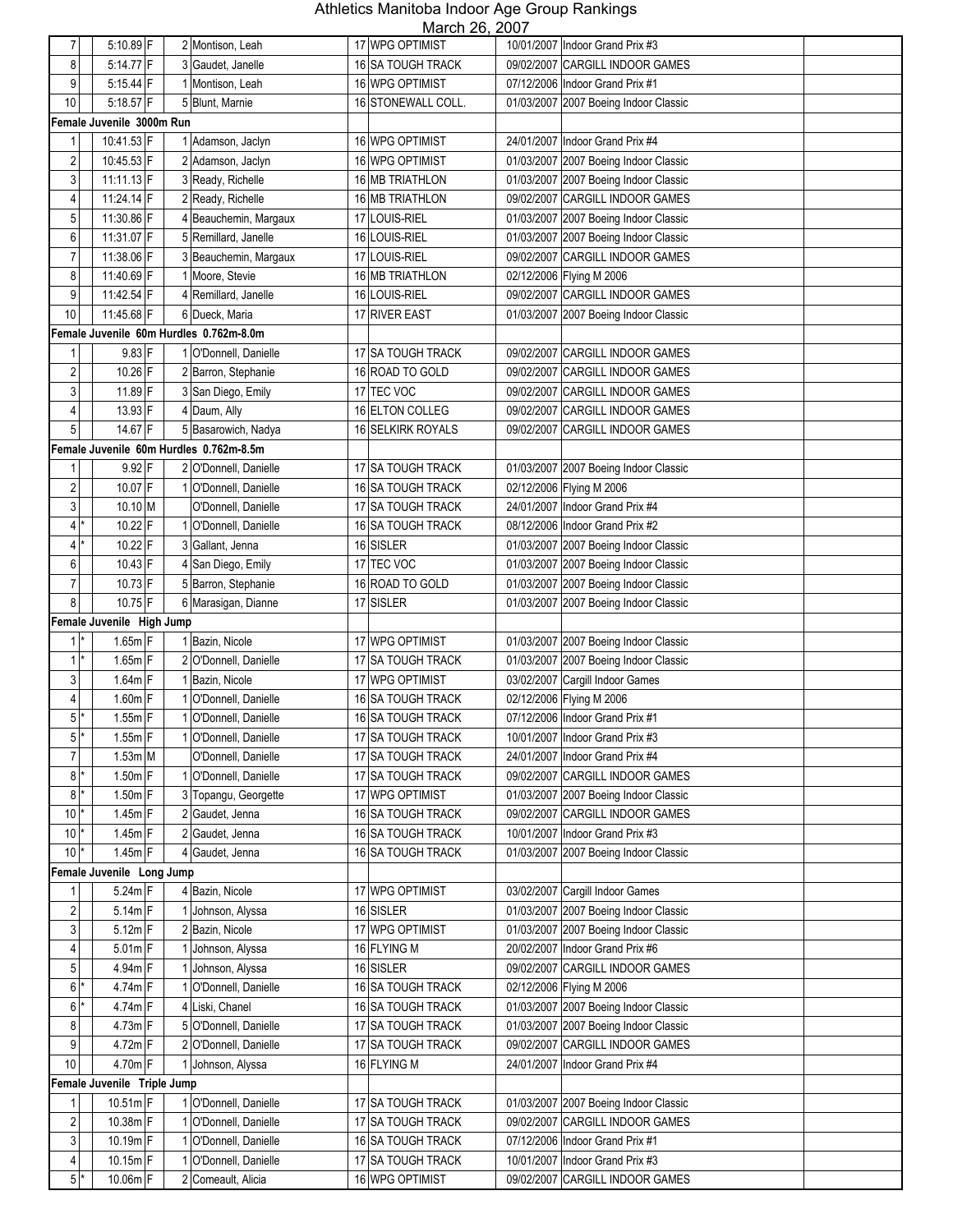| $5*$             | $10.06m$ <sup>F</sup>            | 1 Comeault, Alicia                        | <u>IVIDIUI ZU, ZUUT</u><br>16 WPG OPTIMIST |            | 13/02/2007   Indoor Grand Prix #5                  |
|------------------|----------------------------------|-------------------------------------------|--------------------------------------------|------------|----------------------------------------------------|
| $\overline{7}$   | 10.01m F                         | 4 Comeault, Alicia                        | 16 WPG OPTIMIST                            |            | 01/03/2007 2007 Boeing Indoor Classic              |
| 8                | $9.91m$ F                        | 2 Comeault, Alicia                        | 16 WPG OPTIMIST                            |            | 10/01/2007 Indoor Grand Prix #3                    |
| 9                | 9.64m F                          | 3 Gaudet, Jenna                           | 16 SA TOUGH TRACK                          |            | 09/02/2007 CARGILL INDOOR GAMES                    |
| 10               | $9.63m$ F                        | 5 Yeboah, Debbie                          | 17 SISLER                                  |            | 01/03/2007 2007 Boeing Indoor Classic              |
|                  | Female Juvenile Shot Put 4 kg    |                                           |                                            |            |                                                    |
|                  | $9.82m$ F                        | 1 Sheppard, Shantol                       | 17 FORT RICHMOND CO                        |            | 08/12/2006 Indoor Grand Prix #2                    |
| 11               |                                  |                                           | 16 ELTON COLLEG                            |            | 09/02/2007 CARGILL INDOOR GAMES                    |
| 2<br>3           | $9.55m$ F                        | 1 Chupa, Lindsay<br>1 O'Donnell, Danielle |                                            |            |                                                    |
|                  | 8.94m F                          |                                           | 16 SA TOUGH TRACK                          |            | 02/12/2006 Flying M 2006                           |
| $3$              | $8.94m$ F                        | 4 Martin, Stacy                           | 16 VIPERS                                  |            | 01/03/2007 2007 Boeing Indoor Classic              |
| 5                | $8.82m$ F                        | 5 O'Donnell, Danielle                     | 17 SA TOUGH TRACK                          |            | 01/03/2007 2007 Boeing Indoor Classic              |
| 6                | 8.68m M                          | O'Donnell, Danielle                       | 17 SA TOUGH TRACK                          |            | 24/01/2007 Indoor Grand Prix #4                    |
| $\overline{7}$   | 8.63m F                          | 2 O'Donnell, Danielle                     | 16 SA TOUGH TRACK                          |            | 08/12/2006 Indoor Grand Prix #2                    |
| 8                | $8.41m$ F                        | 2 O'Donnell, Danielle                     | 17 SA TOUGH TRACK                          |            | 09/02/2007 CARGILL INDOOR GAMES                    |
| 9                | $8.19m$ F                        | 6 Bell, Hayleigh                          | 16 SISLER                                  |            | 01/03/2007 2007 Boeing Indoor Classic              |
| $10$             | $8.13m$ F                        | 3 Walker, Alexandra                       | 16 ELKHORN                                 |            | 09/02/2007 CARGILL INDOOR GAMES                    |
|                  | Female Juvenile Wght Thr 9.09 kg |                                           |                                            |            |                                                    |
| $\mathbf{1}$     | $8.40m$ F                        | 1 Chupa, Lindsay                          | 16 ELTON COLLEG                            |            | 09/02/2007 CARGILL INDOOR GAMES                    |
| $\overline{2}$   | $6.97m$ F                        | 1 Keating, Laura                          | 16 OAK PARK                                |            | 02/12/2006 Flying M 2006                           |
|                  | Female Juvenile In Pent          |                                           |                                            |            |                                                    |
| 11               | 2750 F                           | 1 O'Donnell, Danielle                     | 17 SA TOUGH TRACK                          |            | 24/01/2007 Indoor Grand Prix #4                    |
|                  | Female Junior 60m Dash           |                                           |                                            |            |                                                    |
| $\mathbf{1}$     | 7.90 F                           | 1 Miskimmin, Caley                        | 19 U OF MANITOBA                           |            | 07/12/2006 Indoor Grand Prix #1                    |
| $\overline{c}$   | $7.95$ F                         | 2 Wong, Lisa                              | 18 FORT RICHMOND CO                        |            | 23/02/2007 2007 CWUAA Track and Field Championship |
| 3                | 8.03 F                           | 3 Wong, Lisa                              | 18 BISON TRACK& FI                         |            | 01/03/2007 2007 Boeing Indoor Classic              |
| $\overline{4}$   | 8.05 F                           | 1 Wong, Lisa                              | 18 BISON TRACK& FI                         |            | 18/01/2007 University of SK Sled Dog               |
| 5                | $8.06$ F                         | 1 Wong, Lisa                              | 18 BISON TRACK& FI                         | 10/01/2007 | Indoor Grand Prix #3                               |
| 6                | $8.09$ F                         | 1 Wong, Lisa                              | 18 BISON TRACK& FI                         |            | 13/02/2007 Indoor Grand Prix #5                    |
| $\overline{7}$   | $8.16$ F                         | 4 Lajoie, Miranda                         | 19 WPG OPTIMIST                            |            | 01/03/2007 2007 Boeing Indoor Classic              |
| 8 *              | $8.22$ F                         | 1 Lajoie, Miranda                         | 18 WPG OPTIMIST                            |            | 02/12/2006 Flying M 2006                           |
| $8$  *           | $8.22$ P                         | 1 Lajoie, Miranda                         | 19 WPG OPTIMIST                            |            | 09/02/2007 CARGILL INDOOR GAMES                    |
| $8*$             | $8.22$ F                         | 1 Lajoie, Miranda                         | 19 WPG OPTIMIST                            |            | 09/02/2007 CARGILL INDOOR GAMES                    |
|                  | Female Junior 200m Dash          |                                           |                                            |            |                                                    |
| 1                | 26.42 F                          | 107 Woo, Meaghan                          | 19 U OF MANITOBA                           |            | 09/02/2007 Iowa State Classic                      |
| $\overline{c}$   | 26.89 F                          | 1 Kapilik, Kelsey                         | 19 FLYING M                                |            | 08/12/2006 Indoor Grand Prix #2                    |
| 3                | $27.15$ F                        | 4 Wong, Lisa                              | 18 BISON TRACK& FI                         |            | 01/03/2007 2007 Boeing Indoor Classic              |
| 4 <sup>1</sup>   | 27.24 P                          | 4 Wong, Lisa                              | 18 BISON TRACK& FI                         |            | 01/03/2007 2007 Boeing Indoor Classic              |
| 5 <sub>1</sub>   | 27.64 F                          | 5 Pettinger, Khalicia                     | 19 U OF MANITOBA                           |            | 01/03/2007 2007 Boeing Indoor Classic              |
| $6$ <sup>*</sup> | 27.68 F                          | 1 Bordun, Kimberly-Ann                    | 18 SHEVCHENKO                              |            | 09/02/2007 CARGILL INDOOR GAMES                    |
| $6*$             | 27.68 P                          | 6 Pettinger, Khalicia                     | 19 U OF MANITOBA                           |            | 01/03/2007 2007 Boeing Indoor Classic              |
| $8$ $*$          | 27.86 F                          | 1 Prevost, Lindsie                        | 19 U OF MANITOBA                           |            | 24/01/2007 Indoor Grand Prix #4                    |
| 8                | 27.86 P                          | 4 Pettinger, Khalicia                     | 19 U OF MANITOBA                           |            | 03/02/2007 Cargill Indoor Games                    |
| 10               | 27.91 P                          | 1 Pettinger, Khalicia                     | 19 U OF MANITOBA                           | 09/02/2007 | CARGILL INDOOR GAMES                               |
|                  | Female Junior 300m Dash          |                                           |                                            |            |                                                    |
|                  | 41.01 F                          | 6 Woo, Meaghan                            | 19 U OF MANITOBA                           |            | 03/02/2007 Cargill Indoor Games                    |
| 2                | 41.12 P                          | 8 Woo, Meaghan                            | 19 U OF MANITOBA                           |            | 23/02/2007 2007 CWUAA Track and Field Championship |
| 3                | 42.18 F                          | 5 Woo, Meaghan                            | 19 U OF MANITOBA                           |            | 06/01/2007 Prairie Dual                            |
| 4                | 42.67 F                          | 1 Miskimmin, Caley                        | 19 U OF MANITOBA                           |            | 02/12/2006 Flying M 2006                           |
| $\overline{5}$   | 43.18 F                          | 2 Kapilik, Kelsey                         | 19 FLYING M                                |            | 02/12/2006 Flying M 2006                           |
| $6 \,$           | 45.20 F                          | 3 Wong, Lisa                              | 18 BISON TRACK& FI                         |            | 18/01/2007 University of SK Sled Dog               |
|                  | Female Junior 400m Dash          |                                           |                                            |            |                                                    |
| 1                | 58.75 F                          | 57 Woo, Meaghan                           | 19 U OF MANITOBA                           |            | 09/02/2007 lowa State Classic                      |
| 2                | 59.14 F                          | 3 Woo, Meaghan                            | 19 U OF MANITOBA                           |            | 01/03/2007 2007 Boeing Indoor Classic              |
| $\mathbf{3}$     | 59.60 F                          | 1 Woo, Meaghan                            | 18 U OF MANITOBA                           |            | 07/12/2006 Indoor Grand Prix #1                    |
| 4 <sup>1</sup>   | 59.83 F                          | 2 Campbell, Jennifer                      | 19 U OF MANITOBA                           |            | 07/12/2006 Indoor Grand Prix #1                    |
| 5                | 1:02.83 F                        | 3 Kapilik, Kelsey                         | 19 FLYING M                                |            | 07/12/2006 Indoor Grand Prix #1                    |
| 6                | 1:02.87 F                        | 5 Bordun, Kimberly-Ann                    | 18 SHEVCHENKO                              |            | 01/03/2007 2007 Boeing Indoor Classic              |
| $\overline{7}$   | $1:03.56$ F                      | 1 Hawryluk, Kelsey                        | 18 WPG OPTIMIST                            |            | 10/01/2007 Indoor Grand Prix #3                    |
| 8 <sup>0</sup>   | 1:04.29 F                        | 1 Bordun, Kimberly-Ann                    | 18 SHEVCHENKO                              |            | 09/02/2007 CARGILL INDOOR GAMES                    |
| 9                | $1:05.08$ F                      | 6 Hawryluk, Kelsey                        | 18 WPG OPTIMIST                            |            | 01/03/2007 2007 Boeing Indoor Classic              |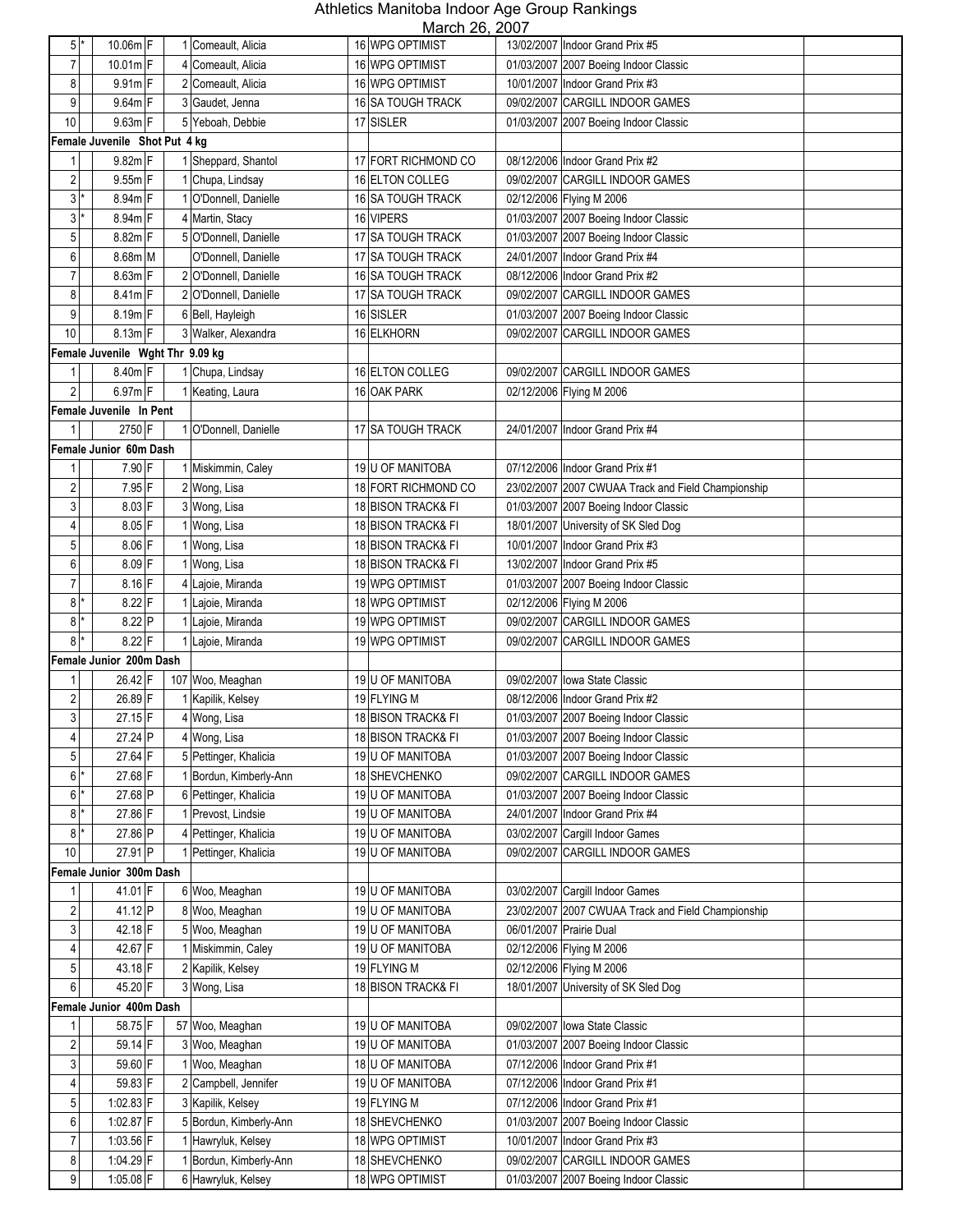| 10 <sup>1</sup>  | $1:05.94$ F                           | 3 Guse, Alexa        | 18 RIVER EAST      |            | 09/02/2007 CARGILL INDOOR GAMES                    |
|------------------|---------------------------------------|----------------------|--------------------|------------|----------------------------------------------------|
|                  | Female Junior 600m Run                |                      |                    |            |                                                    |
| 1                | 1:36.67 F                             | 5 Woo, Meaghan       | 19 U OF MANITOBA   |            | 23/02/2007 2007 CWUAA Track and Field Championship |
| 2                | $1:36.84$ F                           | 1 Woo, Meaghan       | 19 U OF MANITOBA   |            | 24/01/2007 Indoor Grand Prix #4                    |
| 3                | $1:45.31$ F                           | 15 Hawryluk, Kelsey  | 18 WPG OPTIMIST    |            | 03/02/2007 Cargill Indoor Games                    |
| 4                | $1:41.6h$ F                           | 1 Woo, Meaghan       | 18 U OF MANITOBA   |            | 02/12/2006 Flying M 2006                           |
| $5\phantom{.0}$  | $1:43.2h$ F                           |                      | 19 U OF MANITOBA   |            | 02/12/2006 Flying M 2006                           |
|                  |                                       | 2 Campbell, Jennifer |                    |            |                                                    |
| $6 \,$           | 1:46.4h F                             | 3 Phalen, Jacky      | 18 KELVIN          |            | 02/12/2006 Flying M 2006                           |
|                  | Female Junior 800m Run                |                      |                    |            |                                                    |
| 1                | 2:26.55 F                             | 1 Campbell, Jennifer | 19 U OF MANITOBA   |            | 08/12/2006 Indoor Grand Prix #2                    |
| $\overline{c}$   | 2:29.54 F                             | 1 Stromberg, Justine | 18 PARC            |            | 09/02/2007 CARGILL INDOOR GAMES                    |
| $\mathbf{3}$     | 2:29.79 F                             | 1 Stromberg, Justine | 18 PARC            |            | 24/01/2007 Indoor Grand Prix #4                    |
| 4                | 2:29.92 F                             | 1 Hawryluk, Kelsey   | 18 WPG OPTIMIST    |            | 01/03/2007 2007 Boeing Indoor Classic              |
| 5                | 2:30.26 F                             | 2 Stromberg, Justine | 18 PARC            |            | 01/03/2007 2007 Boeing Indoor Classic              |
| 6                | $2:31.21$ F                           | 2 Hawryluk, Kelsey   | 18 WPG OPTIMIST    |            | 09/02/2007 CARGILL INDOOR GAMES                    |
| $\overline{7}$   | 2:40.04 F                             | 2 Altomare, Alyssa   | 18 WPG OPTIMIST    |            | 08/12/2006 Indoor Grand Prix #2                    |
| 8                | 2:45.23 F                             | 3 Guse, Alexa        | 18 RIVER EAST      |            | 09/02/2007 CARGILL INDOOR GAMES                    |
| 9                | 2:45.82 M                             | Church, Rhianna      | 19 U OF MANITOBA   |            | 24/01/2007 Indoor Grand Prix #4                    |
| 10               | 2:50.73 F                             | 7 Lamirande, Andria  | 18 ST. NORBERT     |            | 01/03/2007 2007 Boeing Indoor Classic              |
|                  | Female Junior 1000m Run               |                      |                    |            |                                                    |
| 1                | 3:00.17 F                             | 3 Brault, Sarah-Anne | 18 LOUIS-RIEL      |            | 23/02/2007 2007 CWUAA Track and Field Championship |
| $\overline{c}$   | $3:20.49$ F                           | 5 Stromberg, Justine | 18 OAK PARK HS     |            | 23/02/2007 2007 CWUAA Track and Field Championship |
| $\mathbf{3}$     | $3:26.0h$ F                           | 1 Altomare, Alyssa   | 18 WPG OPTIMIST    |            | 02/12/2006 Flying M 2006                           |
| $\overline{4}$   | 3:29.0h F                             | 2 Sherwin, Alice     | 18 BISON TRACK& FI |            | 02/12/2006 Flying M 2006                           |
|                  | Female Junior 1500m Run               |                      |                    |            |                                                    |
| 1                | 4:42.86 F                             | 1 Brault, Sarah-Anne | 18 LOUIS-RIEL      |            | 09/02/2007 CARGILL INDOOR GAMES                    |
| 2                | 4:44.53 F                             | 1 Brault, Sarah-Anne | 18 LOUIS-RIEL      |            | 01/03/2007 2007 Boeing Indoor Classic              |
| $\mathbf{3}$     | 5:01.63 F                             | 4 Stromberg, Justine | 18 PARC            |            | 09/02/2007 CARGILL INDOOR GAMES                    |
| $\overline{4}$   | 5:02.90 F                             | 4 Phalen, Jacky      | 19 KELVIN          |            | 01/03/2007 2007 Boeing Indoor Classic              |
| 5                | $5.04.10$ F                           | 6 Sherwin, Alice     | 19 BISON TRACK& FI | 01/03/2007 | 2007 Boeing Indoor Classic                         |
| 6                | 5:06.58 F                             | 7 Gregoire, Melanie  | 18 LOUIS-RIEL      |            |                                                    |
| $\overline{7}$   | $5.08.88$ F                           |                      |                    |            | 01/03/2007 2007 Boeing Indoor Classic              |
|                  | 5:09.78 F                             | 5 Gregoire, Melanie  | 18 LOUIS-RIEL      |            | 09/02/2007 CARGILL INDOOR GAMES                    |
| 8                |                                       | 9 Stromberg, Justine | 18 PARC            |            | 01/03/2007 2007 Boeing Indoor Classic              |
| 9                | $5:11.26$ F                           | 1 Fisher, Caroline   | 19 U OF MANITOBA   |            | 07/12/2006 Indoor Grand Prix #1                    |
| 10               | $5:11.98$ F                           | 6 Sherwin, Alice     | 19 BISON TRACK& FI |            | 09/02/2007 CARGILL INDOOR GAMES                    |
|                  | Female Junior 3000m Run               |                      |                    |            |                                                    |
| 11               | 10:04.12 F                            | 3 Brault, Sarah-Anne | 18 LOUIS-RIEL      |            | 03/02/2007 Cargill Indoor Games                    |
| 2                | 10:09.57 F                            | 1 Brault, Sarah-Anne | 18 LOUIS-RIEL      |            | 01/03/2007 2007 Boeing Indoor Classic              |
| $\mathbf{3}$     | 10:47.46 F                            | 4 Sherwin, Alice     | 19 BISON TRACK& FI |            | 01/03/2007 2007 Boeing Indoor Classic              |
| $\overline{4}$   | 10:52.45 F                            | 3 Sherwin, Alice     | 19 BISON TRACK& FI |            | 09/02/2007 CARGILL INDOOR GAMES                    |
| $\sqrt{5}$       | 10:52.62 F                            | 18 Gregoire, Melanie | 18 LOUIS-RIEL      |            | 03/02/2007 Cargill Indoor Games                    |
| 6                | 11:09.11 F                            | 6 Gregoire, Melanie  | 18 LOUIS-RIEL      |            | 01/03/2007 2007 Boeing Indoor Classic              |
| $\overline{7}$   | 11:19.85 F                            | 24 Sherwin, Alice    | 19 BISON TRACK& FI |            | 03/02/2007 Cargill Indoor Games                    |
| 8                | 11:23.43 F                            | 1 Sherwin, Alice     | 19 BISON TRACK& FI |            | 24/01/2007 Indoor Grand Prix #4                    |
| 9                | 11:41.54 F                            | 1 Sherwin, Alice     | 18 BISON TRACK& FI |            | 02/12/2006 Flying M 2006                           |
| $10$             | 11:46.79 F                            | 1 Sherwin, Alice     | 18 BISON TRACK& FI |            | 08/12/2006 Indoor Grand Prix #2                    |
|                  | Female Junior 60m Hurdles 0.840m-8.5m |                      |                    |            |                                                    |
| 1                | $9.35$ F                              | 1 Baker, Dana        | 19 U OF MANITOBA   |            | 08/12/2006 Indoor Grand Prix #2                    |
| $\sqrt{2}$       | $9.47$ F                              | 1 Baker, Dana        | 19 U OF MANITOBA   |            | 02/12/2006 Flying M 2006                           |
| 3 <sup>1</sup>   | $9.58$ F                              | 1 Lajoie, Miranda    | 18 WPG OPTIMIST    |            | 08/12/2006 Indoor Grand Prix #2                    |
| $\overline{4}$   | $9.59$ F                              | 2 Lajoie, Miranda    | 19 WPG OPTIMIST    |            | 01/03/2007 2007 Boeing Indoor Classic              |
| 5 <sup>1</sup>   | $9.65$ F                              | 1 Lajoie, Miranda    | 19 WPG OPTIMIST    |            | 09/02/2007 CARGILL INDOOR GAMES                    |
| $\boldsymbol{6}$ | 9.71 P                                | 12 Joseph, Tamika    | 19 U OF MANITOBA   |            | 23/02/2007 2007 CWUAA Track and Field Championship |
| $\overline{7}$   | $9.72$ F                              | 3 Baker, Kendra      | 18 WPG OPTIMIST    |            | 01/03/2007 2007 Boeing Indoor Classic              |
| 8                | $9.81$ F                              | 2 Baker, Kendra      | 18 WPG OPTIMIST    |            | 09/02/2007 CARGILL INDOOR GAMES                    |
| $9*$             | $9.90$ M                              | Joseph, Tamika       | 19 U OF MANITOBA   |            | 09/02/2007 Regina Indoor Classic                   |
| $9*$             | $9.90$ F                              | 2 Joseph, Tamika     | 18 U OF MANITOBA   |            | 08/12/2006 Indoor Grand Prix #2                    |
|                  | Female Junior High Jump               |                      |                    |            |                                                    |
| 1                | $1.36m$ M                             | Joseph, Tamika       | 19 U OF MANITOBA   |            | 09/02/2007 Regina Indoor Classic                   |
| 2                | 1.29m M                               | Church, Rhianna      | 19 U OF MANITOBA   |            | 24/01/2007   Indoor Grand Prix #4                  |
|                  |                                       |                      |                    |            |                                                    |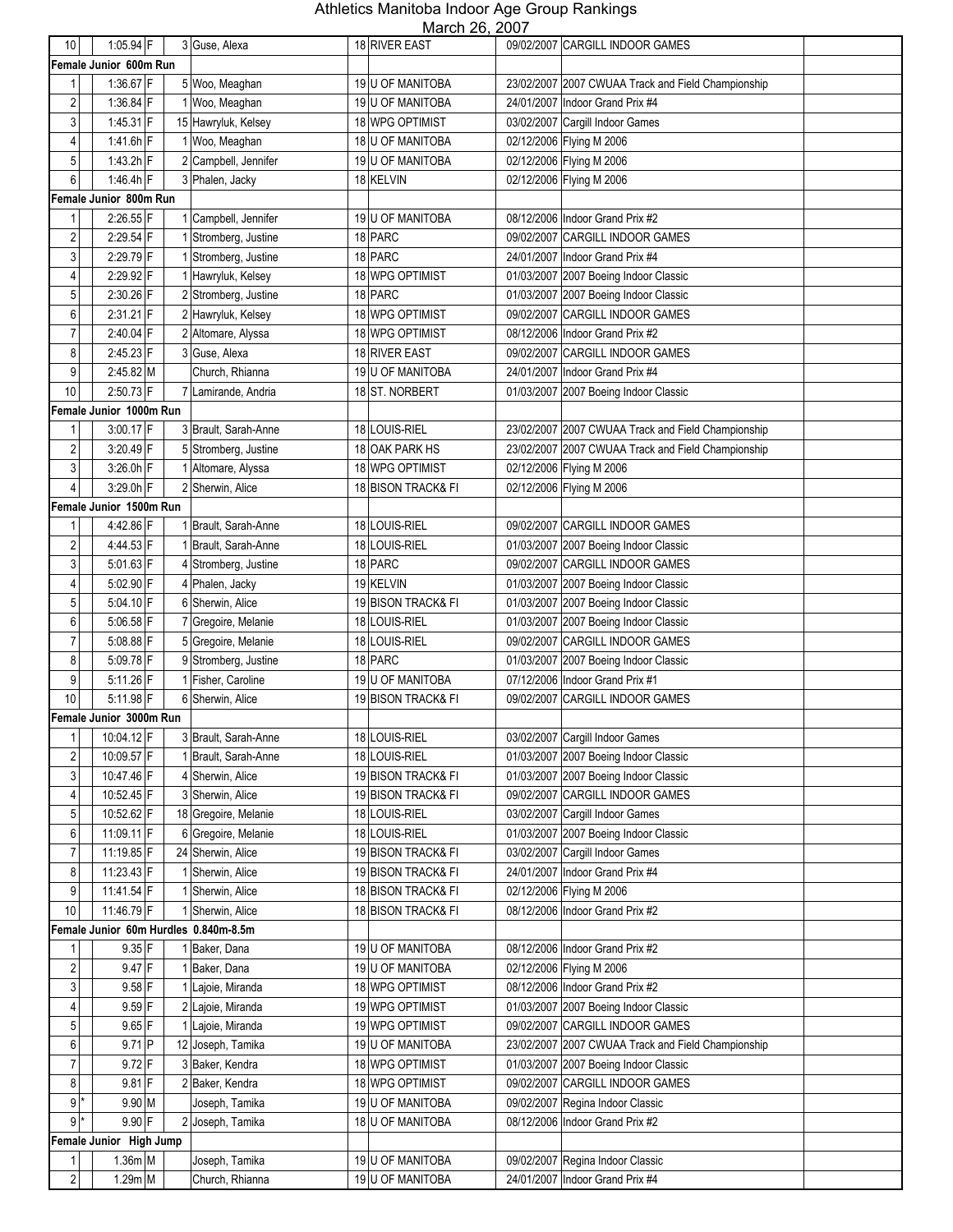| $\mathbf{3}$     | $1.25m$ F                      | 1 Church, Rhianna     | 19 U OF MANITOBA        | 09/02/2007 CARGILL INDOOR GAMES                    |
|------------------|--------------------------------|-----------------------|-------------------------|----------------------------------------------------|
|                  | Female Junior Pole Vault       |                       |                         |                                                    |
| 1                | $2.55m$ F                      | 1 Bergeron, Carolyn   | 19 U OF MANITOBA        | 08/12/2006 Indoor Grand Prix #2                    |
|                  |                                |                       |                         |                                                    |
|                  | Female Junior Long Jump        |                       |                         |                                                    |
| 1                | $5.31m$ F                      | 1 Baker, Dana         | 19 U OF MANITOBA        | 08/12/2006 Indoor Grand Prix #2                    |
| 2                | 5.29m F                        | 6 Pettinger, Khalicia | 19 U OF MANITOBA        | 23/02/2007 2007 CWUAA Track and Field Championship |
| 3                | $5.12m$ F                      | 1 Pettinger, Khalicia | 19 U OF MANITOBA        | 09/02/2007 CARGILL INDOOR GAMES                    |
| 4                | $5.07m$ F                      | 1 Baker, Dana         | 19 U OF MANITOBA        | 02/12/2006 Flying M 2006                           |
| 5                | $4.97m$ F                      | 1 Pohl, Nadine        | 19 U OF MANITOBA        | 24/01/2007 Indoor Grand Prix #4                    |
| 6                | 4.95m F                        | 1 Pettinger, Khalicia | 19 U OF MANITOBA        | 01/03/2007 2007 Boeing Indoor Classic              |
| 7                | $4.94m$ F                      | 2 Baker, Kendra       | <b>18 WPG OPTIMIST</b>  | 01/03/2007 2007 Boeing Indoor Classic              |
| 8                | 4.90m F                        | 16 Joseph, Tamika     | <b>19 U OF MANITOBA</b> | 23/02/2007 2007 CWUAA Track and Field Championship |
| 9                | 4.86m F                        |                       |                         | 09/02/2007 CARGILL INDOOR GAMES                    |
|                  |                                | 2 Pohl, Nadine        | 19 U OF MANITOBA        |                                                    |
| 10               | 4.85m F                        | 3 Baker, Kendra       | 18 WPG OPTIMIST         | 09/02/2007 CARGILL INDOOR GAMES                    |
|                  | Female Junior Triple Jump      |                       |                         |                                                    |
| 1                | 11.01m F                       | 6 Joseph, Tamika      | 19 U OF MANITOBA        | 23/02/2007 2007 CWUAA Track and Field Championship |
| 2                | 10.99m F                       | Joseph, Tamika        | 18 U OF MANITOBA        | 07/12/2006 Indoor Grand Prix #1                    |
| 3                | 10.75m F                       | 2<br>Joseph, Tamika   | 19 U OF MANITOBA        | 03/02/2007 Cargill Indoor Games                    |
| 4                | 10.73m F                       | 1 Pettinger, Khalicia | 19 U OF MANITOBA        | 10/01/2007 Indoor Grand Prix #3                    |
| 5                | 10.72m F                       | 8 Pettinger, Khalicia | 19 U OF MANITOBA        | 23/02/2007 2007 CWUAA Track and Field Championship |
| 6                | 10.69m F                       | 1 Pettinger, Khalicia | 19 U OF MANITOBA        | 01/03/2007 2007 Boeing Indoor Classic              |
| $\overline{7}$   | 10.62m F                       | 2<br>Joseph, Tamika   | 19 U OF MANITOBA        | 01/03/2007 2007 Boeing Indoor Classic              |
|                  |                                |                       |                         |                                                    |
| 8                | 10.61m F                       | 1 Pettinger, Khalicia | 19 U OF MANITOBA        | 09/02/2007 CARGILL INDOOR GAMES                    |
| 9                | 10.58m F                       | 2 Daum, Kristina      | 18 ELTON COLLEG         | 09/02/2007 CARGILL INDOOR GAMES                    |
| 10               | 10.47m F                       | 2 Joseph, Tamika      | 19 U OF MANITOBA        | 10/01/2007 Indoor Grand Prix #3                    |
|                  | Female Junior Shot Put 4 kg    |                       |                         |                                                    |
| 1                | 9.88m F                        | 1 Mackie, Kristen     | 18 FLYING M             | 09/02/2007 CARGILL INDOOR GAMES                    |
| 2                | $9.86m$ F                      | 2 Sheppard, Shantol   | 18 FORT RICHMOND CO     | 09/02/2007 CARGILL INDOOR GAMES                    |
| 3                | 9.77m M                        | Joseph, Tamika        | 19 U OF MANITOBA        | 09/02/2007 Regina Indoor Classic                   |
| 4                | $9.72m$ F                      | 2 Baker, Kendra       | 18 WPG OPTIMIST         | 01/03/2007 2007 Boeing Indoor Classic              |
| 5                | $9.51m$ F                      | 1 Mackie, Kristen     | 18 FLYING M             | 01/03/2007 2007 Boeing Indoor Classic              |
| 6                | $9.43m$ F                      | 2 Sheppard, Shantol   | 18 FORT RICHMOND CO     | 01/03/2007 2007 Boeing Indoor Classic              |
|                  |                                |                       |                         |                                                    |
| $\overline{7}$   | $9.34m$ F                      | 14 Joseph, Tamika     | 19 U OF MANITOBA        | 03/02/2007 Cargill Indoor Games                    |
| 8                | $9.19m$ F                      | 1 Sheppard, Shantol   | 18 FORT RICHMOND CO     | 24/01/2007 Indoor Grand Prix #4                    |
| 9                | $9.07m$ F                      | 1 Joseph, Tamika      | 18 U OF MANITOBA        | 02/12/2006 Flying M 2006                           |
| 10               | $8.10m$ F                      | 3 Church, Rhianna     | 19 U OF MANITOBA        | 09/02/2007 CARGILL INDOOR GAMES                    |
|                  | Female Junior Wght Thr 9.09 kg |                       |                         |                                                    |
| 1                | 10.85m F                       | 1 Mackie, Kristen     | 18 FLYING M             | 09/02/2007 CARGILL INDOOR GAMES                    |
| $\sqrt{2}$       | $9.35m$ F                      | 1 Mackie, Kristen     | 18 FLYING M             | 01/03/2007 2007 Boeing Indoor Classic              |
| 3                | $9.34m$ F                      | 1 Mackie, Kristen     | 18 FLYING M             | 10/01/2007   Indoor Grand Prix #3                  |
| 4                | $6.87m$ F                      | 2 Potvin, Jocelyne    | 18 ELTON COLLEG         | 09/02/2007 CARGILL INDOOR GAMES                    |
|                  | $6.39m$ F                      |                       | 18 ELTON COLLEG         | 09/02/2007 CARGILL INDOOR GAMES                    |
| $\overline{5}$   |                                | 3 Borley, Rebecca     |                         |                                                    |
| $6 \,$           | $6.13m$ F                      | 4 Fraser, Alyssa      | 18 ELTON COLLEG         | 09/02/2007 CARGILL INDOOR GAMES                    |
|                  | Female Junior In Pent          |                       |                         |                                                    |
| 1                | 2431 F                         | 10 Joseph, Tamika     | 19 U OF MANITOBA        | 09/02/2007 Regina Indoor Classic                   |
| $\sqrt{2}$       | 2166 F                         | 1 Church, Rhianna     | 19 U OF MANITOBA        | 24/01/2007 Indoor Grand Prix #4                    |
|                  | Female Senior 60m Dash         |                       |                         |                                                    |
|                  | 7.67 F                         | 2 Miskimmin, Caley    | 20 U OF MANITOBA        | 23/02/2007 2007 CWUAA Track and Field Championship |
| 2                | $7.72$ F                       | 1 Miskimmin, Caley    | 20 U OF MANITOBA        | 10/01/2007 Indoor Grand Prix #3                    |
| $2^*$            | $7.72$ F                       | 6 Miskimmin, Caley    | 20 U OF MANITOBA        | 08/03/2007 CIS Championship                        |
| $2^*$            | $7.72$ P                       | 7 Miskimmin, Caley    | 20 U OF MANITOBA        | 08/03/2007 CIS Championship                        |
| $\overline{5}$   | 7.74 P                         | 1 Miskimmin, Caley    | 20 U OF MANITOBA        | 03/02/2007 Cargill Indoor Games                    |
|                  |                                |                       |                         |                                                    |
| 6                | $7.77$ F                       | 4 Miskimmin, Caley    | 20 U OF MANITOBA        | 03/02/2007 Cargill Indoor Games                    |
| $\boldsymbol{7}$ | 7.79 F                         | 1 Miskimmin, Caley    | 20 U OF MANITOBA        | 06/01/2007 Prairie Dual                            |
| 8                | 7.83 F                         | 5 Miskimmin, Caley    | 20 U OF MANITOBA        | 20/01/2007 Jack Johnson Classic                    |
| $\boldsymbol{9}$ | 7.87 P                         | 3 Miskimmin, Caley    | 20 U OF MANITOBA        | 23/02/2007 2007 CWUAA Track and Field Championship |
| 10               | 7.90 P                         | 5 Miskimmin, Caley    | 20 U OF MANITOBA        | 20/01/2007 Jack Johnson Classic                    |
|                  | Female Senior 200m Dash        |                       |                         |                                                    |
| 1                | 25.89 F                        | 1 King, Diana         | 21 U OF MANITOBA        | 01/03/2007 2007 Boeing Indoor Classic              |
| $\overline{2}$   | 26.13 F                        | 1 Miskimmin, Caley    | 20 U OF MANITOBA        | 24/01/2007 Indoor Grand Prix #4                    |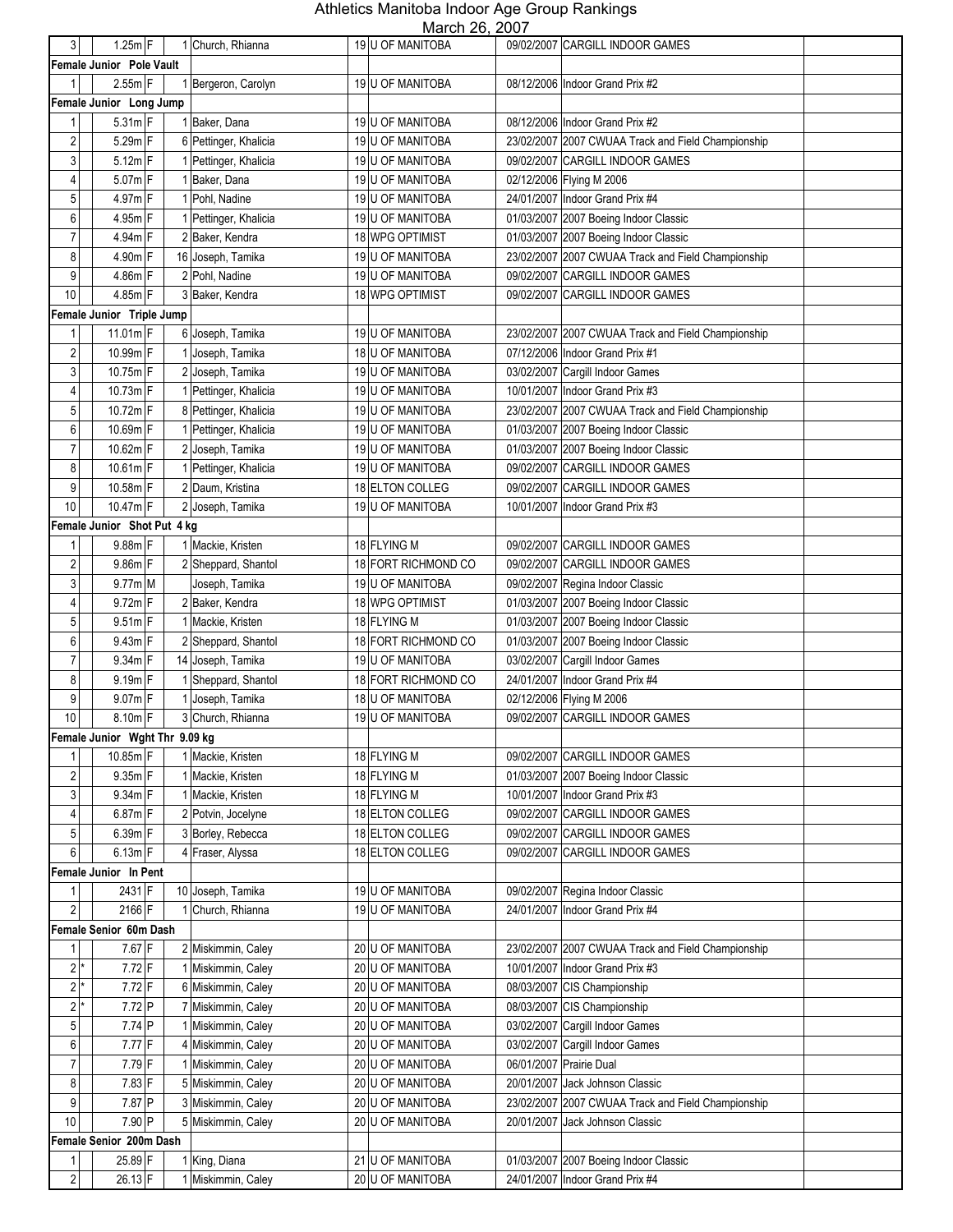| $\mathbf{3}$            | 26.21 F                 | 94 King, Diana        | NUUUUI ZU, ZUUI<br>21 U OF MANITOBA | 09/02/2007 lowa State Classic                      |
|-------------------------|-------------------------|-----------------------|-------------------------------------|----------------------------------------------------|
| 4                       | 26.30 F                 | 98 Cassidy, Jana      | 22 U OF MANITOBA                    | 09/02/2007 lowa State Classic                      |
| 5                       | 26.41 F                 | 1 King, Diana         | 20 U OF MANITOBA                    | 08/12/2006 Indoor Grand Prix #2                    |
| 6                       | 26.67 F                 | 2 Kapilik, Kelsey     | 20 FLYING M                         | 01/03/2007 2007 Boeing Indoor Classic              |
| $\overline{7}$          | 26.73 F                 | 13 King, Diana        | 21 U OF MANITOBA                    | 20/01/2007 Jack Johnson Classic                    |
| 8                       | 26.77 F                 | 14 Miskimmin, Caley   | 20 U OF MANITOBA                    | 20/01/2007 Jack Johnson Classic                    |
| $9*$                    | 27.02 F                 |                       |                                     |                                                    |
|                         |                         | 2 Kapilik, Kelsey     | 20 FLYING M                         | 24/01/2007 Indoor Grand Prix #4                    |
| $9^*$                   | 27.02 F                 | 17 Anseeuw, Amber     | 21 U OF MANITOBA                    | 20/01/2007 Jack Johnson Classic                    |
|                         | Female Senior 300m Dash |                       |                                     |                                                    |
| 1                       | 40.22 P                 | 5 Cassidy, Jana       | 22 U OF MANITOBA                    | 08/03/2007 CIS Championship                        |
| $\overline{2}$          | 40.30 P                 | 3 Cassidy, Jana       | 22 U OF MANITOBA                    | 23/02/2007 2007 CWUAA Track and Field Championship |
| 3                       | 40.59 F                 | 5 Cassidy, Jana       | 22 U OF MANITOBA                    | 03/02/2007 Cargill Indoor Games                    |
| 4                       | 40.75 F                 | 5 Cassidy, Jana       | 22 U OF MANITOBA                    | 23/02/2007 2007 CWUAA Track and Field Championship |
| 5                       | 41.07 P                 | 7 King, Diana         | 21 U OF MANITOBA                    | 23/02/2007 2007 CWUAA Track and Field Championship |
| 6                       | 41.17 F                 | 6 Cassidy, Jana       | 22 U OF MANITOBA                    | 08/03/2007 CIS Championship                        |
| $\overline{7}$          | 41.42 F                 | 3 Cassidy, Jana       | 22 U OF MANITOBA                    | 06/01/2007 Prairie Dual                            |
| $8*$                    | 41.93 F                 | 12 King, Diana        | 21 U OF MANITOBA                    | 03/02/2007 Cargill Indoor Games                    |
| 8                       | 41.93 F                 | 1 King, Diana         | 20 U OF MANITOBA                    | 02/12/2006 Flying M 2006                           |
| 10                      | 42.45 P                 | 11 Campbell, Jennifer | 20 U OF MANITOBA                    | 23/02/2007 2007 CWUAA Track and Field Championship |
|                         | Female Senior 400m Dash |                       |                                     |                                                    |
| 1                       | 57.54 F                 | 30 Cassidy, Jana      | 22 U OF MANITOBA                    | 09/02/2007 Iowa State Classic                      |
| $\overline{2}$          | 58.13 F                 | 1 Cassidy, Jana       | 22 U OF MANITOBA                    | 01/03/2007 2007 Boeing Indoor Classic              |
| 3                       | 58.81 F                 | 2 Isaacson, Kja       | 22 U OF MANITOBA                    | 01/03/2007 2007 Boeing Indoor Classic              |
| 4                       | 59.19 F                 | 64 King, Diana        | 21 U OF MANITOBA                    | 09/02/2007 lowa State Classic                      |
| 5                       | 59.63 F                 | 71 Campbell, Jennifer | 20 U OF MANITOBA                    | 09/02/2007 Iowa State Classic                      |
| 6                       | 1:00.27 F               | 3 Campbell, Jennifer  | 20 U OF MANITOBA                    | 01/03/2007 2007 Boeing Indoor Classic              |
| $\overline{7}$          | 1:02.30 F               | 13 King, Diana        | 21 U OF MANITOBA                    | 20/01/2007 Jack Johnson Classic                    |
|                         | Female Senior 600m Run  |                       |                                     |                                                    |
| 1                       | 1:34.46 P               | 5 Cassidy, Jana       | 22 U OF MANITOBA                    | 08/03/2007 CIS Championship                        |
| $\sqrt{2}$              | $1:34.48$ F             | Isaacson, Kja         | 22 U OF MANITOBA                    | 20/01/2007 Jack Johnson Classic                    |
| 3                       | 1:35.06 F               | 1 Cassidy, Jana       | 22 U OF MANITOBA                    | 24/01/2007 Indoor Grand Prix #4                    |
| 4                       | $1:35.20$ F             | 5 Cassidy, Jana       | 22 U OF MANITOBA                    | 08/03/2007 CIS Championship                        |
| 5                       | $1:35.34$ F             | 2 Isaacson, Kja       | 22 U OF MANITOBA                    | 23/02/2007 2007 CWUAA Track and Field Championship |
| 6                       | $1:35.59$ F             | 5 Drake, Sharon       | 24 U OF MANITOBA                    | 20/01/2007 Jack Johnson Classic                    |
| $\overline{7}$          | $1:35.61$ F             | 4 Isaacson, Kja       | 22 U OF MANITOBA                    | 03/02/2007 Cargill Indoor Games                    |
| 8                       | $1:35.68$ F             | 4 Cassidy, Jana       | 22 U OF MANITOBA                    | 23/02/2007 2007 CWUAA Track and Field Championship |
| 9                       | 1:35.77 $ P $           | 8 Isaacson, Kja       | 22 U OF MANITOBA                    | 08/03/2007 CIS Championship                        |
| 10 <sup>1</sup>         | 1:36.52 $F$             | 2 Isaacson, Kja       | 22 U OF MANITOBA                    | 24/01/2007   Indoor Grand Prix #4                  |
|                         | Female Senior 800m Run  |                       |                                     |                                                    |
| 1                       | 2:12.36 F               | 19 Isaacson, Kja      | 22 U OF MANITOBA                    | 09/02/2007 Iowa State Classic                      |
| $\overline{\mathbf{c}}$ | $2:18.17$ F             | 1 Isaacson, Kja       | 21 U OF MANITOBA                    | 08/12/2006 Indoor Grand Prix #2                    |
| 3 <sup>1</sup>          | $2:22.35$ F             | 2 Cassidy, Jana       | 21 U OF MANITOBA                    | 08/12/2006 Indoor Grand Prix #2                    |
| $\overline{4}$          | $2:27.61$ M             | Baker, Dana           | 20 U OF MANITOBA                    | 09/02/2007 Regina Indoor Classic                   |
| $\sqrt{5}$              | 2:32.04 M               | Baker, Dana           | 20 U OF MANITOBA                    | 24/01/2007 Indoor Grand Prix #4                    |
| 6                       | $2:35.91$ F             | 1 Freeman, Lisa       | 22 U OF MANITOBA                    | 01/03/2007 2007 Boeing Indoor Classic              |
| $\overline{7}$          | 2:43.42 M               | Drebert, Amanda       | 22 U OF MANITOBA                    | 24/01/2007 Indoor Grand Prix #4                    |
| $\bf 8$                 | $2:44.87$ M             | Drebert, Amanda       | 22 U OF MANITOBA                    | 09/02/2007 Regina Indoor Classic                   |
| 9                       | $2:47.80 \, M$          | Drebert, Amanda       | 22 U OF MANITOBA                    | 23/02/2007 2007 CWUAA Track and Field Championship |
|                         | Female Senior 1000m Run |                       |                                     |                                                    |
| 1                       | 2:59.21 F               | 1 Mink, Georgette     | 31 U OF MANITOBA                    | 06/01/2007 Prairie Dual                            |
| $\sqrt{2}$              | $3:04.0h$ F             | 1 Mink, Georgette     | 30 U OF MANITOBA                    | 02/12/2006 Flying M 2006                           |
| 3 <sup>1</sup>          | $3:05.55$ F             | 5 Isaacson, Kja       | 22 U OF MANITOBA                    | 06/01/2007 Prairie Dual                            |
| $\overline{4}$          | $3:07.51$ F             | 6 Vincent, Janelle    | 23 U OF MANITOBA                    | 06/01/2007 Prairie Dual                            |
|                         | Female Senior 1500m Run |                       |                                     |                                                    |
| $\mathbf{1}$            | 4:36.65 F               | 10 Mink, Georgette    | 31 U OF MANITOBA                    | 08/03/2007 CIS Championship                        |
| $\overline{c}$          | 4:37.9h F               | 1 Trembath, Darolyn   | 25 BISON TRACK& FI                  | 10/01/2007 Indoor Grand Prix #3                    |
| $\mathbf{3}$            | 4:39.26 F               | 4 Mink, Georgette     | 31 U OF MANITOBA                    | 03/02/2007 Cargill Indoor Games                    |
| $\overline{4}$          | 4:44.74 F               | 1 Trembath, Darolyn   | 25 BISON TRACK& FI                  | 01/03/2007 2007 Boeing Indoor Classic              |
|                         | 4:45.22 F               |                       |                                     | 23/02/2007 2007 CWUAA Track and Field Championship |
| 5 <sub>1</sub>          |                         | 3 Mink, Georgette     | 31 U OF MANITOBA                    |                                                    |
| 6                       | 4:46.60 F               | 1 Mink, Georgette     | 30 U OF MANITOBA                    | 07/12/2006 Indoor Grand Prix #1                    |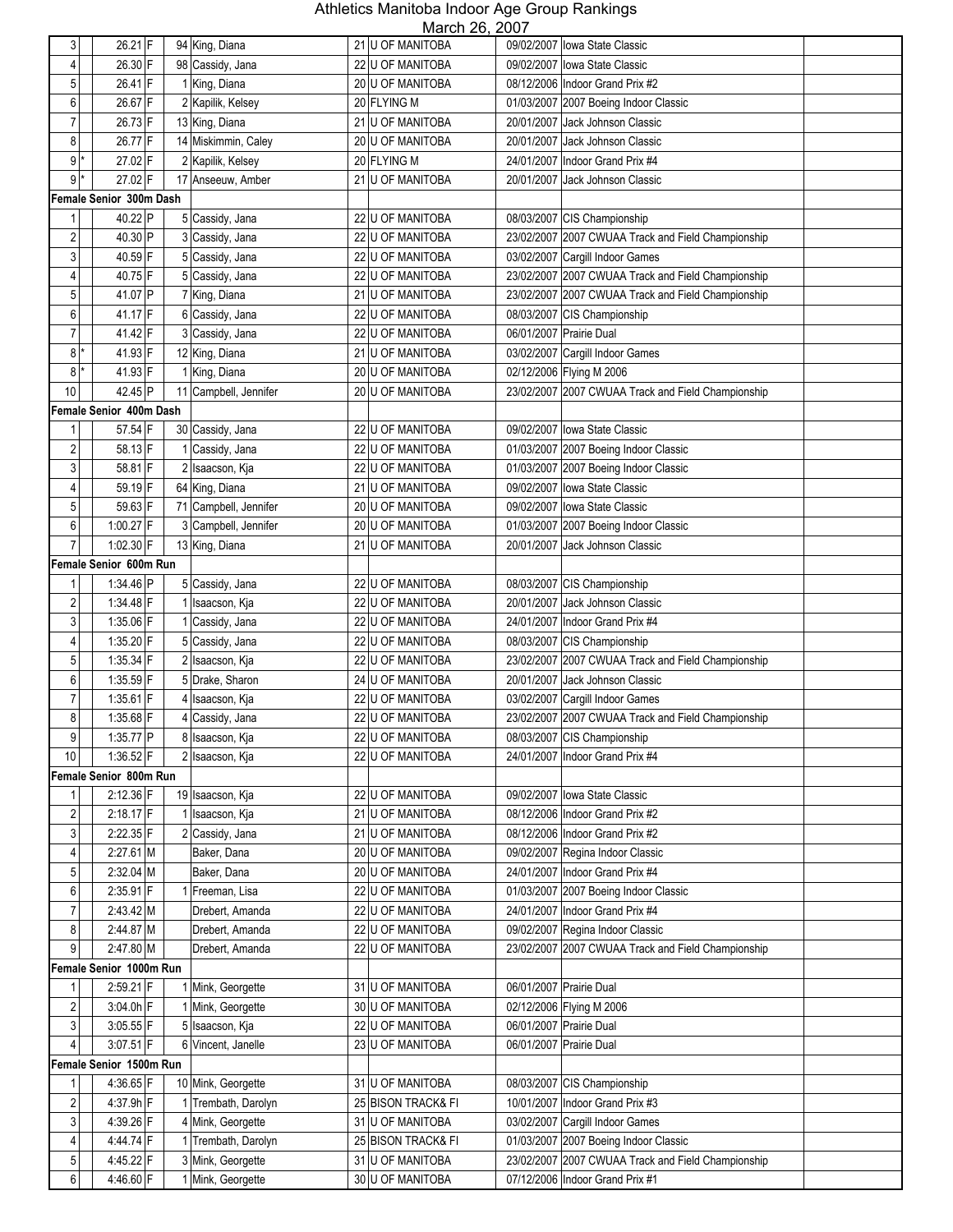| $\overline{7}$   | 4:49.61 F                | 9 Vincent, Janelle                    | 23 U OF MANITOBA                     | 03/02/2007 Cargill Indoor Games                                    |
|------------------|--------------------------|---------------------------------------|--------------------------------------|--------------------------------------------------------------------|
| 8                | $4:51.51$ F              | 2 Vincent, Janelle                    | 22 U OF MANITOBA                     | 07/12/2006 Indoor Grand Prix #1                                    |
| 9                | $4:52.02$ F              | 8 Vincent, Janelle                    | 23 U OF MANITOBA                     | 23/02/2007 2007 CWUAA Track and Field Championship                 |
| 10               | $5:09.05$ F              | 2 Dickson, Tyra                       | 25 UNATTACHED                        | 01/03/2007 2007 Boeing Indoor Classic                              |
|                  | Female Senior 1600m Run  |                                       |                                      |                                                                    |
| 1                | 5:30.26 F                | 22 Vincent, Janelle                   | 23 U OF MANITOBA                     | 20/01/2007 Jack Johnson Classic                                    |
| $\overline{2}$   | 5:35.63 F                | 26 Fisher, Caroline                   | 20 U OF MANITOBA                     | 20/01/2007<br>Jack Johnson Classic                                 |
|                  | Female Senior 3000m Run  |                                       |                                      |                                                                    |
| 1                | $9:57.10$ F              | 1 Trembath, Darolyn                   | 25 BISON TRACK& FI                   | 03/02/2007 Cargill Indoor Games                                    |
| $\overline{2}$   | 9:57.16 F                | 12 Mink, Georgette                    | 31 U OF MANITOBA                     | 09/02/2007 lowa State Classic                                      |
| 3                | 10:02.73 F               | 4 Mink, Georgette                     | 31 U OF MANITOBA                     | 08/03/2007 CIS Championship                                        |
| 4                | 10:05.19 F               | 4 Mink, Georgette                     | 31 U OF MANITOBA                     | 03/02/2007 Cargill Indoor Games                                    |
| $\mathbf 5$      | 10:05.66 F               | 1 Mink, Georgette                     | 31 U OF MANITOBA                     | 23/02/2007 2007 CWUAA Track and Field Championship                 |
| 6                | 10:10.55 F               | 7 Cullen, Cathy                       | 27 WPG OPTIMIST                      | 03/02/2007 Cargill Indoor Games                                    |
| $\overline{7}$   | 10:13.84 F               | Vincent, Janelle                      | 23 U OF MANITOBA                     | 23/02/2007 2007 CWUAA Track and Field Championship                 |
| 8                | 10:18.32 F               | 8 Vincent, Janelle                    | 23 U OF MANITOBA                     | 08/03/2007 CIS Championship                                        |
| 9                | 10:18.48 F               | 12 Carroll, Cathy                     | 24 U OF MANITOBA                     | Jack Johnson Classic<br>20/01/2007                                 |
| 10               | 10:20.78 F               | 11 Vincent, Janelle                   | 23 U OF MANITOBA                     | 03/02/2007 Cargill Indoor Games                                    |
|                  |                          | Female Senior 60m Hurdles 0.840m-8.5m |                                      |                                                                    |
| 1                | 9.29 P                   | 6 Baker, Dana                         | 20 U OF MANITOBA                     | 23/02/2007 2007 CWUAA Track and Field Championship                 |
| $\overline{c}$   | $9.33$ F                 | 1 Baker, Dana                         | 20 U OF MANITOBA                     | 01/03/2007 2007 Boeing Indoor Classic                              |
| 3                | $9.44$ M                 | Baker, Dana                           | 20 U OF MANITOBA                     | 09/02/2007 Regina Indoor Classic                                   |
| 4                | $9.52$ F                 | 1 Baker, Dana                         | 20 U OF MANITOBA                     | 24/01/2007 Indoor Grand Prix #4                                    |
| $\mathbf 5$      | $9.53$ F                 | 5 Baker, Dana                         | 20 U OF MANITOBA                     | 23/02/2007 2007 CWUAA Track and Field Championship                 |
| 6                | $9.66$ M                 | Baker, Dana                           | 20 U OF MANITOBA                     | 24/01/2007 Indoor Grand Prix #4                                    |
| 6                | $9.66$ F                 | 7 Baker, Dana                         | 20 U OF MANITOBA                     | 06/01/2007 Prairie Dual                                            |
| 8                | $9.79$ F                 | 8 Baker, Dana                         | 20 U OF MANITOBA                     | 23/02/2007 2007 CWUAA Track and Field Championship                 |
| 9                | $9.80$ P                 | 9 Baker, Dana                         | 20 U OF MANITOBA                     | 03/02/2007 Cargill Indoor Games                                    |
| 10               | $10.16$ F                | 3 Drebert, Amanda                     | 22 U OF MANITOBA                     | 01/03/2007 2007 Boeing Indoor Classic                              |
|                  | Female Senior High Jump  |                                       |                                      |                                                                    |
| $\overline{c}$   | $1.65m$ F                | 7 Boudreau, Alanna                    | 24 UWO                               | 08/03/2007 CIS Championship                                        |
| 3                | $1.64m$ F                | Boudreau, Alanna                      | 24 WPG OPTIMIST                      | 10/02/2007 Windsor Team Challenge                                  |
| $\overline{4}$   | $1.60m$ F                | Boudreau, Alanna                      | 24 WPG OPTIMIST                      | 26/01/2007 McGill Team Challenge                                   |
| $\mathbf 5$      | $1.55m$ F                | 1 Drebert, Amanda                     | 21 U OF MANITOBA                     | 02/12/2006 Flying M 2006                                           |
| 6                | 1.48m M                  | Drebert, Amanda                       | 22 U OF MANITOBA                     | 09/02/2007 Regina Indoor Classic                                   |
| 6                | 1.48m M                  | Baker, Dana                           | 20 U OF MANITOBA                     | 09/02/2007 Regina Indoor Classic                                   |
| 8                | $1.47m$ M                | Drebert, Amanda                       | 22 U OF MANITOBA                     | 24/01/2007 Indoor Grand Prix #4                                    |
| $9*$             | $1.45m$ F                | 1 Drebert, Amanda                     | 22 U OF MANITOBA                     | 10/01/2007 Indoor Grand Prix #3                                    |
| 9                | 1.45m F                  | 6 Drebert, Amanda                     | 22 U OF MANITOBA                     | 03/02/2007 Cargill Indoor Games                                    |
| $9*$             | $1.45m$ F                | 1 Baker, Dana                         | 20 U OF MANITOBA                     | 10/01/2007 Indoor Grand Prix #3                                    |
| $9^*$            | $1.45m$ F                | 1 Baker, Dana                         | 20 U OF MANITOBA                     | 13/02/2007 Indoor Grand Prix #5                                    |
| $9^*$            | $1.45m$ F                | 2 Drebert, Amanda                     | 22 U OF MANITOBA                     | 01/03/2007 2007 Boeing Indoor Classic                              |
| $9$ <sup>*</sup> | $1.45m$ F                | 5 Drebert, Amanda                     | 22 U OF MANITOBA                     | 06/01/2007 Prairie Dual                                            |
| $9$ $*$          | $1.45m$ F                | 1 Baker, Dana                         | 20 U OF MANITOBA                     | 01/03/2007 2007 Boeing Indoor Classic                              |
| 9                | $1.45m$ M                | Drebert, Amanda                       | 22 U OF MANITOBA                     | 23/02/2007 2007 CWUAA Track and Field Championship                 |
|                  | Female Senior Pole Vault |                                       |                                      |                                                                    |
|                  | $3.45m$ F                | 6 Robson, Vicky                       | 22 U OF MANITOBA                     | 08/03/2007 CIS Championship                                        |
| 2                | $3.42m$ F                | Robson, Vicky                         | 22 U OF MANITOBA                     | 13/02/2007   Indoor Grand Prix #5                                  |
| 3                | 3.38m F<br>$3.31m$ F     | 3 Robson, Vicky                       | 22 U OF MANITOBA<br>22 U OF MANITOBA | 23/02/2007 2007 CWUAA Track and Field Championship                 |
| 4<br>$\mathbf 5$ | 3.20m F                  | 1 Robson, Vicky<br>1 Robson, Vicky    | 21 U OF MANITOBA                     | 03/02/2007 Cargill Indoor Games<br>08/12/2006 Indoor Grand Prix #2 |
| 6                | $3.10m$ F                | 5 Robson, Vicky                       | 22 U OF MANITOBA                     | 06/01/2007 Prairie Dual                                            |
| $\overline{7}$   | $2.51m$ F                | 2 Bergeron, Carolyn                   | 20 U OF MANITOBA                     | 03/02/2007 Cargill Indoor Games                                    |
|                  | Female Senior Long Jump  |                                       |                                      |                                                                    |
| 1                | $5.71m$ F                | Boudreau, Alanna                      | 24 UWO                               | 26/01/2007 McGill Team Challenge                                   |
| $\overline{c}$   | 5.59m F                  | 5 Boudreau, Alanna                    | <b>24 UWO</b>                        | 08/03/2007 CIS Championship                                        |
| 3                | 5.47m F                  | Boudreau, Alanna                      | 24 UWO                               | 12/01/2007 Can-Am Classic                                          |
| 4                | $5.33m$ F                | Boudreau, Alanna                      | 24 UWO                               | 20/01/2007 Don Wright                                              |
| 5                | $5.32m$ F                | 5 Baker, Dana                         | 20 U OF MANITOBA                     | 23/02/2007 2007 CWUAA Track and Field Championship                 |
| 6                | $5.22m$ F                | 3 Baker, Dana                         | 20 U OF MANITOBA                     | 06/01/2007 Prairie Dual                                            |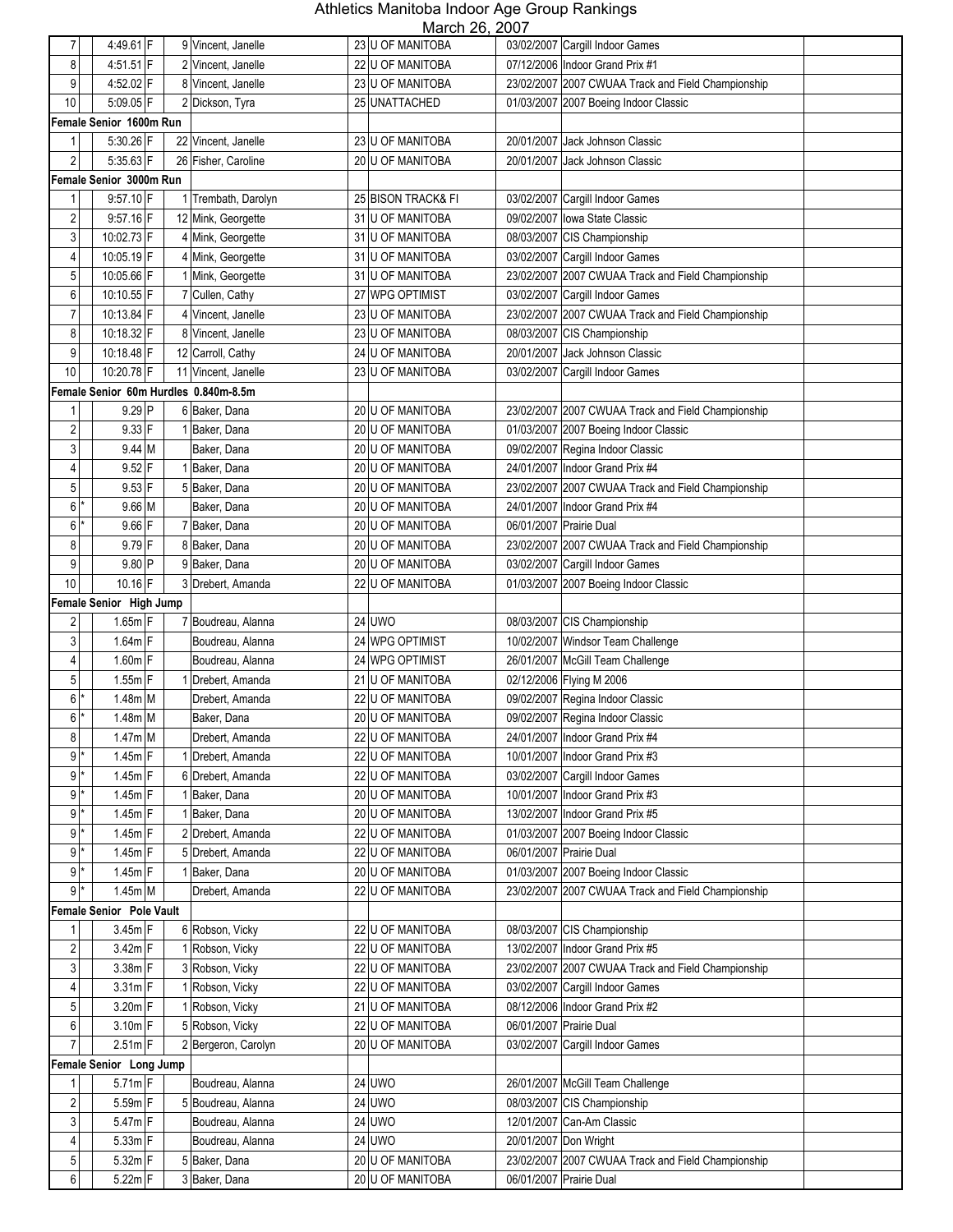| $\overline{7}$  | $5.13m$ M                      | Baker, Dana           | IVICIUII LU, LUUT<br>20 U OF MANITOBA |                       | 09/02/2007 Regina Indoor Classic                   |
|-----------------|--------------------------------|-----------------------|---------------------------------------|-----------------------|----------------------------------------------------|
| 8               | 5.10m M                        | Baker, Dana           | 20 U OF MANITOBA                      |                       | 24/01/2007   Indoor Grand Prix #4                  |
| 8 <sup>1</sup>  | $5.10m$ F                      | 1 Baker, Dana         | 20 U OF MANITOBA                      |                       | 20/02/2007 Indoor Grand Prix #6                    |
| $10*$           | $5.01m$ F                      | 5 Baker, Dana         | 20 U OF MANITOBA                      |                       | 03/02/2007 Cargill Indoor Games                    |
| $10*$           | $5.01m$ F                      | 1 Baker, Dana         | 20 U OF MANITOBA                      |                       | 01/03/2007 2007 Boeing Indoor Classic              |
|                 | Female Senior Triple Jump      |                       |                                       |                       |                                                    |
| 1               | 12.14m F                       | 2 Boudreau, Alanna    | <b>24 UWO</b>                         |                       | 08/03/2007 CIS Championship                        |
| 2               | 11.97m F                       | Boudreau, Alanna      | 24 UWO                                |                       | 02/02/2007 Meyo Invitational                       |
| $\mathbf{3}$    | $11.96m$ F                     |                       | 24 UWO                                |                       |                                                    |
| 4               | 11.71m F                       | Boudreau, Alanna      |                                       |                       | 26/01/2007 McGill Team Challenge                   |
|                 |                                | Boudreau, Alanna      | 24 UWO                                |                       | 10/02/2007 Windsor Team Challenge                  |
| 5               | 11.54m F                       | Boudreau, Alanna      | <b>24 UWO</b>                         | 20/01/2007 Don Wright |                                                    |
| 6               | $11.33m$ F                     | Boudreau, Alanna      | 24 UWO                                |                       | 12/01/2007 Can-Am Classic                          |
| $\overline{7}$  | 9.95m F                        | 10 Makinson, Alanna   | 20 U OF MANITOBA                      |                       | 20/01/2007 Jack Johnson Classic                    |
|                 | Female Senior Shot Put 4 kg    |                       |                                       |                       |                                                    |
| 1               | 11.44m F                       | 7 Drebert, Amanda     | 22 U OF MANITOBA                      |                       | 03/02/2007 Cargill Indoor Games                    |
| $\overline{c}$  | 11.25m P                       | 4 Van Damme, Chrissy  | 21 U OF MANITOBA                      |                       | 20/01/2007 Jack Johnson Classic                    |
| $\mathbf{3}$    | 10.90m M                       | Drebert, Amanda       | 22 U OF MANITOBA                      |                       | 23/02/2007 2007 CWUAA Track and Field Championship |
| 4               | 10.89m M                       | Drebert, Amanda       | 22 U OF MANITOBA                      |                       | 09/02/2007 Regina Indoor Classic                   |
| 5               | 10.85m F                       | 1 Drebert, Amanda     | 22 U OF MANITOBA                      |                       | 01/03/2007 2007 Boeing Indoor Classic              |
| 6               | $10.59m$ M                     | Drebert, Amanda       | 22 U OF MANITOBA                      |                       | 24/01/2007   Indoor Grand Prix #4                  |
| $\overline{7}$  | $10.16m$ F                     | 8 Drebert, Amanda     | 22 U OF MANITOBA                      |                       | 06/01/2007 Prairie Dual                            |
| 8               | $9.96m$ P                      | 8 Drebert, Amanda     | 22 U OF MANITOBA                      |                       | 20/01/2007 Jack Johnson Classic                    |
| 9               | $8.17m$ F                      | 3 Baker, Dana         | 20 U OF MANITOBA                      |                       | 01/03/2007 2007 Boeing Indoor Classic              |
| 10              | $7.79m$ F                      | 1 Baker, Dana         | 20 U OF MANITOBA                      |                       | 20/02/2007 Indoor Grand Prix #6                    |
|                 | Female Senior Wght Thr 9.09 kg |                       |                                       |                       |                                                    |
| $\mathbf{1}$    | $11.51m$ P                     | 5 Mullin, Debra       | 21 U OF MANITOBA                      |                       | 20/01/2007 Jack Johnson Classic                    |
| $\overline{c}$  | 10.45m P                       | 7 Van Damme, Chrissy  | 21 U OF MANITOBA                      | 20/01/2007            | Jack Johnson Classic                               |
|                 | Female Senior In Pent          |                       |                                       |                       |                                                    |
| 1               | $3121$ F                       | 2 Baker, Dana         | 20 U OF MANITOBA                      |                       | 09/02/2007 Regina Indoor Classic                   |
| $\overline{2}$  | 2957 F                         | 1 Baker, Dana         | 20 U OF MANITOBA                      |                       | 24/01/2007 Indoor Grand Prix #4                    |
| 3               | 2864 F                         | 2 Drebert, Amanda     | 22 U OF MANITOBA                      |                       | 24/01/2007   Indoor Grand Prix #4                  |
| 4               | 2849 F                         | 7 Drebert, Amanda     | 22 U OF MANITOBA                      |                       | 23/02/2007 2007 CWUAA Track and Field Championship |
| $5\phantom{.0}$ | 2791 F                         | 7 Drebert, Amanda     | 22 U OF MANITOBA                      |                       | 09/02/2007 Regina Indoor Classic                   |
|                 | Female Special O 60m Dash      |                       |                                       |                       |                                                    |
| 1               | $9.85$ F                       | 1 Fontaine, Kim       | 3 BULLDOGS                            |                       | 13/02/2007 Indoor Grand Prix #5                    |
| $\overline{2}$  | $9.91$ F                       | 1 Fontaine, Kim       | 2 BULLDOGS                            |                       | 02/12/2006 Flying M 2006                           |
| 3 <sup>1</sup>  | 10.48 F                        | 1 Cook, Courtney      | 3 BULLDOGS                            |                       | 10/01/2007 Indoor Grand Prix #3                    |
| 4 <sup>1</sup>  | 11.02 F                        | 1 Cook, Courtney      | 3 BULLDOGS                            |                       | 01/03/2007 2007 Boeing Indoor Classic              |
| 5 <sub>1</sub>  | $11.83$ F                      | 2 Tschetter, Samantha | 2BULLDOGS                             |                       | 02/12/2006 Flying M 2006                           |
| 6               | $12.01$ F                      | 2 Tschetter, Samantha | 3 BULLDOGS                            |                       | 10/01/2007 Indoor Grand Prix #3                    |
| $\overline{7}$  | 12.03 F                        |                       |                                       |                       | 13/02/2007 Indoor Grand Prix #5                    |
|                 | $12.25$ F                      | 1 Tschetter, Samantha | 3 BULLDOGS                            |                       |                                                    |
| 8               |                                | 2 Wiebe, TerryLynn    | 1 AUSTIN ATHLETICS                    |                       | 01/03/2007 2007 Boeing Indoor Classic              |
| 9               | 12.50 F                        | 3 Dyke, Elaine        | 1BULLDOGS                             |                       | 01/03/2007 2007 Boeing Indoor Classic              |
| $10$            | $12.74$ F                      | 2 Dyke, Elaine        | 1 BULLDOGS                            | 13/02/2007            | Indoor Grand Prix #5                               |
|                 | Female Special O 200m Dash     |                       |                                       |                       |                                                    |
|                 | 34.29 P                        | 26 Fontaine, Kim      | 3 BULLDOGS                            |                       | 01/03/2007 2007 Boeing Indoor Classic              |
| $\overline{c}$  | 34.40 F                        | 1 Fontaine, Kim       | 3 BULLDOGS                            |                       | 09/02/2007 CARGILL INDOOR GAMES                    |
| 3               | 34.93 F                        | 1 Fontaine, Kim       | 3 BULLDOGS                            |                       | 24/01/2007   Indoor Grand Prix #4                  |
| 4               | 35.14 F                        | 2 Cook, Courtney      | 3 BULLDOGS                            |                       | 09/02/2007 CARGILL INDOOR GAMES                    |
| $\overline{5}$  | 41.56 F                        | 1 Cook, Courtney      | 3 BULLDOGS                            |                       | 01/03/2007 2007 Boeing Indoor Classic              |
| 6               | 43.84 F                        | 2 Tschetter, Samantha | 3 BULLDOGS                            |                       | 24/01/2007 Indoor Grand Prix #4                    |
| $\overline{7}$  | 44.18 F                        | 3 Tschetter, Samantha | 3 BULLDOGS                            |                       | 09/02/2007 CARGILL INDOOR GAMES                    |
| 8               | 44.53 F                        | 2 Dyke, Elaine        | 1BULLDOGS                             |                       | 01/03/2007 2007 Boeing Indoor Classic              |
| 9               | 46.22 F                        | 4 Muyzchka, Meagan    | 1BULLDOGS                             |                       | 09/02/2007 CARGILL INDOOR GAMES                    |
| 10              | 46.70 F                        | 3 Wiebe, TerryLynn    | 1 AUSTIN ATHLETICS                    |                       | 01/03/2007 2007 Boeing Indoor Classic              |
|                 | Female Special O 300m Dash     |                       |                                       |                       |                                                    |
| 1 <sup>1</sup>  | 54.55 F                        | 1 Fontaine, Kim       | 2BULLDOGS                             |                       | 02/12/2006 Flying M 2006                           |
| $\overline{c}$  | $1:16.39$ F                    | 2 Tschetter, Samantha | 2BULLDOGS                             |                       | 02/12/2006 Flying M 2006                           |
| $\mathbf{3}$    | 1:17.46 F                      | 3 Muyzchka, Meagan    | <b>BULLDOGS</b>                       |                       | 02/12/2006 Flying M 2006                           |
|                 | Female Special O 400m Dash     |                       |                                       |                       |                                                    |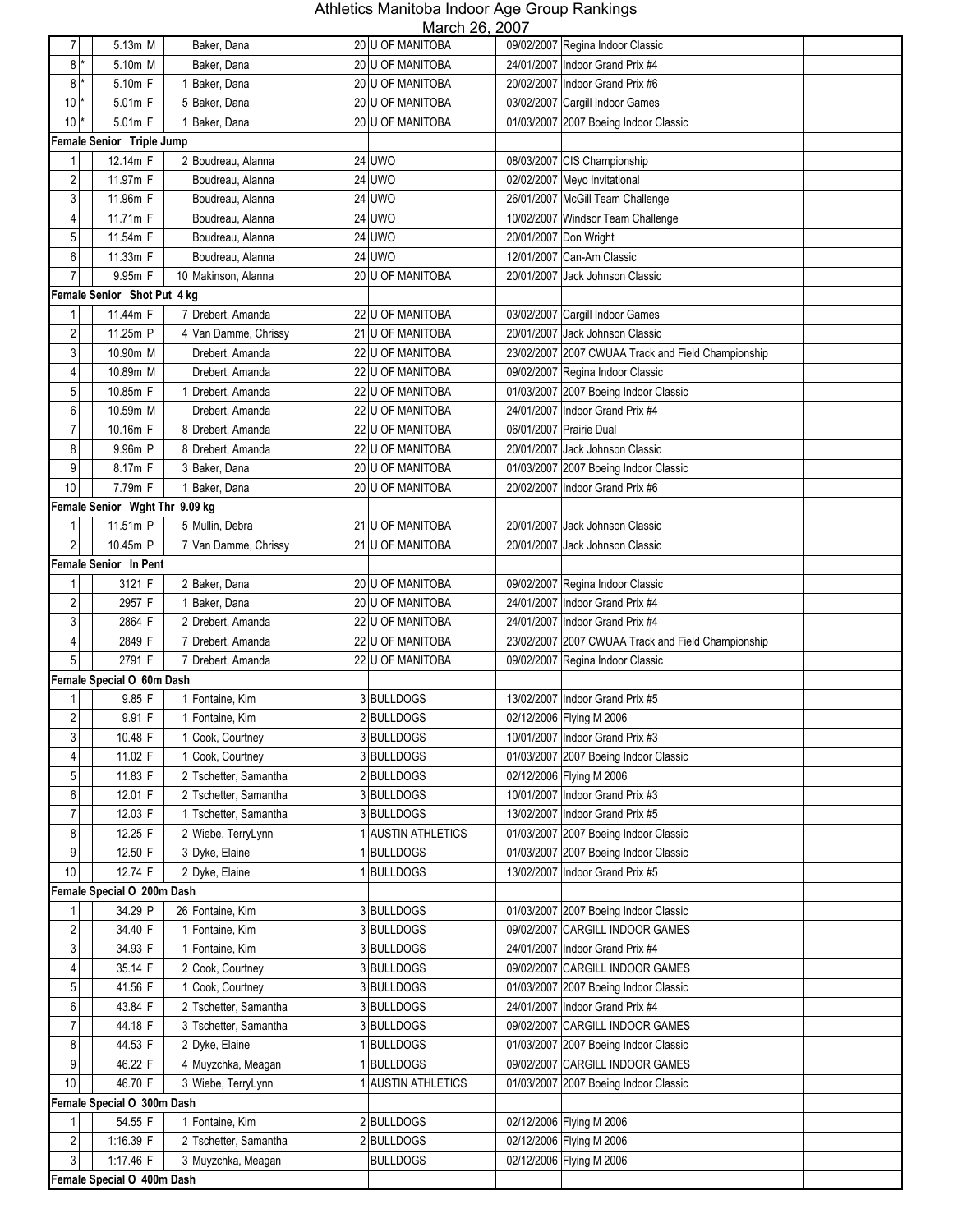| 1                       | 1:19.96 F                         |                | 1 Fontaine, Kim                                | 3 BULLDOGS             |            | 09/02/2007 CARGILL INDOOR GAMES                                    |  |
|-------------------------|-----------------------------------|----------------|------------------------------------------------|------------------------|------------|--------------------------------------------------------------------|--|
| $\overline{c}$          | 1:21.42 $F$                       |                | 1 Fontaine, Kim                                | 3BULLDOGS              |            | 10/01/2007 Indoor Grand Prix #3                                    |  |
| $\mathsf 3$             | 1:24.74 F                         |                | 1 Fontaine, Kim                                | 3 BULLDOGS             |            | 01/03/2007 2007 Boeing Indoor Classic                              |  |
| 4                       | $1:33.83$ F                       |                | 2 Adams, Jennifer                              | 3 BULLDOGS             |            | 01/03/2007 2007 Boeing Indoor Classic                              |  |
| $5*$                    | $1:41.46$ F                       |                | 2 Cook, Courtney                               | 3 BULLDOGS             |            | 09/02/2007 CARGILL INDOOR GAMES                                    |  |
| 5                       | 1:41.46 F                         |                | 2 Adams, Jennifer                              | 3 BULLDOGS             |            | 10/01/2007   Indoor Grand Prix #3                                  |  |
|                         | Female Special O 800m Run         |                |                                                |                        |            |                                                                    |  |
| 1                       | $3:36.74$ F                       |                | 1 Hall, Brita                                  | 3 BULLDOGS             |            | 01/03/2007 2007 Boeing Indoor Classic                              |  |
| $\sqrt{2}$              | 3:39.35 F                         |                | 1 Hall, Brita                                  | 3 BULLDOGS             |            | 24/01/2007 Indoor Grand Prix #4                                    |  |
| 3 <sup>1</sup>          | $3:46.98$ F                       |                | 2 Adams, Jennifer                              | 3 BULLDOGS             |            | 01/03/2007 2007 Boeing Indoor Classic                              |  |
|                         | Female Special O 1000m Run        |                |                                                |                        |            |                                                                    |  |
| 1                       | $4:29.0h$ F                       |                | 1 Hall, Brita                                  | 2 BULLDOGS             |            | 02/12/2006 Flying M 2006                                           |  |
|                         | Female Special O 1500m Run        |                |                                                |                        |            |                                                                    |  |
| 1                       | 7:16.06 F                         |                | 1 Hall, Brita                                  | 3 BULLDOGS             |            | 13/02/2007   Indoor Grand Prix #5                                  |  |
| $\sqrt{2}$              | 7:20.57 F                         |                | 1 Hall, Brita                                  | 3 BULLDOGS             |            | 09/02/2007 CARGILL INDOOR GAMES                                    |  |
| $\mathsf 3$             | 7:23.90 F                         |                | 1 Hall, Brita                                  | 3 BULLDOGS             |            | 01/03/2007 2007 Boeing Indoor Classic                              |  |
| $\overline{4}$          | 7:32.23 F                         |                | 1 Hall, Brita                                  | 3BULLDOGS              |            | 10/01/2007 Indoor Grand Prix #3                                    |  |
| $\mathbf 5$             | 7:51.84 F                         |                | 2 Adams, Jennifer                              | 3 BULLDOGS             |            | 09/02/2007 CARGILL INDOOR GAMES                                    |  |
| 6                       | 7:53.72 F                         |                | 2 Adams, Jennifer                              | 3 BULLDOGS             |            | 01/03/2007 2007 Boeing Indoor Classic                              |  |
| $\overline{7}$          | 8:06.69 F                         |                | 2 Adams, Jennifer                              | 3 BULLDOGS             |            | 10/01/2007 Indoor Grand Prix #3                                    |  |
|                         | Female Special O 3000m Run        |                |                                                |                        |            |                                                                    |  |
| $\mathbf{1}$            | 14:59.37 F                        |                | 1 Hall, Brita                                  | 2BULLDOGS              |            | 02/12/2006 Flying M 2006                                           |  |
| $\overline{2}$          | 15:03.53 F                        |                | 13 Hall, Brita                                 | 3 BULLDOGS             |            | 09/02/2007 CARGILL INDOOR GAMES                                    |  |
|                         | Female Special O Long Jump        |                |                                                |                        |            |                                                                    |  |
| $\mathbf{1}$            | $2.50m$ F                         |                | 1 Hall, Brita                                  | 3 BULLDOGS             |            | 13/02/2007 Indoor Grand Prix #5                                    |  |
| $\overline{2}$          | $2.22m$ F                         |                | 1 Hall, Brita                                  | 3 BULLDOGS             |            | 10/01/2007 Indoor Grand Prix #3                                    |  |
|                         | Female Special O Shot Put 2.73 kg |                |                                                |                        |            |                                                                    |  |
| 1                       | $7.97m$ F                         |                | 1 Fontaine, Kim                                | 3 BULLDOGS             |            | 09/02/2007 CARGILL INDOOR GAMES                                    |  |
| $\sqrt{2}$              | $7.80m$ F                         |                | 1 Fontaine, Kim                                | 3 BULLDOGS             |            | 13/02/2007 Indoor Grand Prix #5                                    |  |
| $\mathfrak{Z}$          | $7.61m$ F                         | $\overline{2}$ | Tschetter, Samantha                            | 3BULLDOGS              |            | 09/02/2007 CARGILL INDOOR GAMES                                    |  |
| 4                       | $7.35m$ F                         |                | 1 Fontaine, Kim                                | 3BULLDOGS              |            | 01/03/2007 2007 Boeing Indoor Classic                              |  |
| 5                       | $7.26m$ F                         |                | 1 Fontaine, Kim                                | 3BULLDOGS              |            | 10/01/2007 Indoor Grand Prix #3                                    |  |
| 6<br>$\overline{7}$     | 7.03m F<br>6.99m F                |                | 2 Tschetter, Samantha<br>2 Tschetter, Samantha | 3 BULLDOGS             |            | 10/01/2007 Indoor Grand Prix #3<br>13/02/2007 Indoor Grand Prix #5 |  |
| 8                       | $6.88m$ F                         |                | 1 Fontaine, Kim                                | 3BULLDOGS<br>2BULLDOGS |            | 02/12/2006 Flying M 2006                                           |  |
| 9                       | $6.65m$ F                         |                | 2 Tschetter, Samantha                          | 2BULLDOGS              |            | 02/12/2006 Flying M 2006                                           |  |
| 10                      | $5.61m$ F                         |                | 3 Dyke, Elaine                                 | 1 BULLDOGS             |            | 13/02/2007   Indoor Grand Prix #5                                  |  |
|                         | Male PeeWee 60m Dash              |                |                                                |                        |            |                                                                    |  |
|                         | $9.01$ F                          |                | 1 Guy, Eric                                    | 11 SA TOUGH TRACK      |            | 02/12/2006 Flying M 2006                                           |  |
| $\sqrt{2}$              | $9.21$ F                          |                | 2 Kohut, Josh                                  | 11 GATORS              |            | 02/12/2006 Flying M 2006                                           |  |
| $\mathbf{3}$            | $9.26$ F                          |                | 1 Guy, Eric                                    | 11 SA TOUGH TRACK      |            | 07/12/2006 Indoor Grand Prix #1                                    |  |
| $4*$                    | $9.38$ F                          |                | 1 Kustra-Nelson, Shane                         | 11 RD TRACK            |            | 01/03/2007 2007 Boeing Indoor Classic                              |  |
| $\overline{4}$          | $9.38$ P                          |                | 1 Mgadyi-Nhlangulela, Damian                   | 11 DALHOUSIE           |            | 01/03/2007 2007 Boeing Indoor Classic                              |  |
| 6                       | $9.43$ F                          |                | 2 Mgadyi-Nhlangulela, Damian                   | 11 DALHOUSIE           |            | 01/03/2007 2007 Boeing Indoor Classic                              |  |
| $\overline{7}$          | 9.49 P                            |                | 2 Kustra-Nelson, Shane                         | 11 RD TRACK            |            | 01/03/2007 2007 Boeing Indoor Classic                              |  |
| 8                       | $9.53$ P                          |                | 1 Mgadyi-Nhlangulela, Damian                   | 11 DALHOUSIE           | 03/02/2007 | Cargill Indoor Games                                               |  |
| 9                       | $9.59$ F                          |                | 1 Kustra-Nelson, Shane                         | 11 RD TRACK            | 03/02/2007 | Cargill Indoor Games                                               |  |
| 10                      | $9.63$ F                          |                | 3 Molgat, Justin                               | 11 RD TRACK            |            | 01/03/2007 2007 Boeing Indoor Classic                              |  |
|                         | Male PeeWee 150m Dash             |                |                                                |                        |            |                                                                    |  |
| 1                       | 23.33 F                           |                | 1 Kustra-Nelson, Shane                         | 11 RD TRACK            |            | 01/03/2007 2007 Boeing Indoor Classic                              |  |
| $\overline{\mathbf{c}}$ | 23.64 F                           |                | 2 Dyck, Anthony                                | 11 SA TOUGH TRACK      |            | 01/03/2007 2007 Boeing Indoor Classic                              |  |
| 3                       | 24.13 F                           |                | 3 Van Schepdael, Matthew                       | 11 SA TOUGH TRACK      |            | 01/03/2007 2007 Boeing Indoor Classic                              |  |
| 4                       | 24.52 F                           |                | 4 Medwich, Will                                | 11 SA TOUGH TRACK      |            | 01/03/2007 2007 Boeing Indoor Classic                              |  |
| 5                       | 24.62 F                           |                | 5 Dillon, Shane                                | 10 SA TOUGH TRACK      |            | 01/03/2007 2007 Boeing Indoor Classic                              |  |
| 6                       | 24.85 F                           |                | 6 Molgat, Justin                               | 11 RD TRACK            |            | 01/03/2007 2007 Boeing Indoor Classic                              |  |
| 7                       | 24.92 F                           |                | 7 Leipsic, Jeremy                              | 10 WHYTE RIDGESCHO     |            | 01/03/2007 2007 Boeing Indoor Classic                              |  |
| 8                       | 25.10 F                           |                | 8 Cardinal, Mackenzie                          | 11 WHYTE RIDGESCHO     |            | 01/03/2007 2007 Boeing Indoor Classic                              |  |
| 9                       | 25.37 F                           |                | 9 Aguirre-Mcqueen, Jovencia                    | 11 WHYTE RIDGESCHO     |            | 01/03/2007 2007 Boeing Indoor Classic                              |  |
| 10                      | 25.78 F                           |                | 10 Marshall, Austin                            | 11 SA TOUGH TRACK      | 01/03/2007 | 2007 Boeing Indoor Classic                                         |  |
|                         | Male PeeWee 200m Dash             |                |                                                |                        |            |                                                                    |  |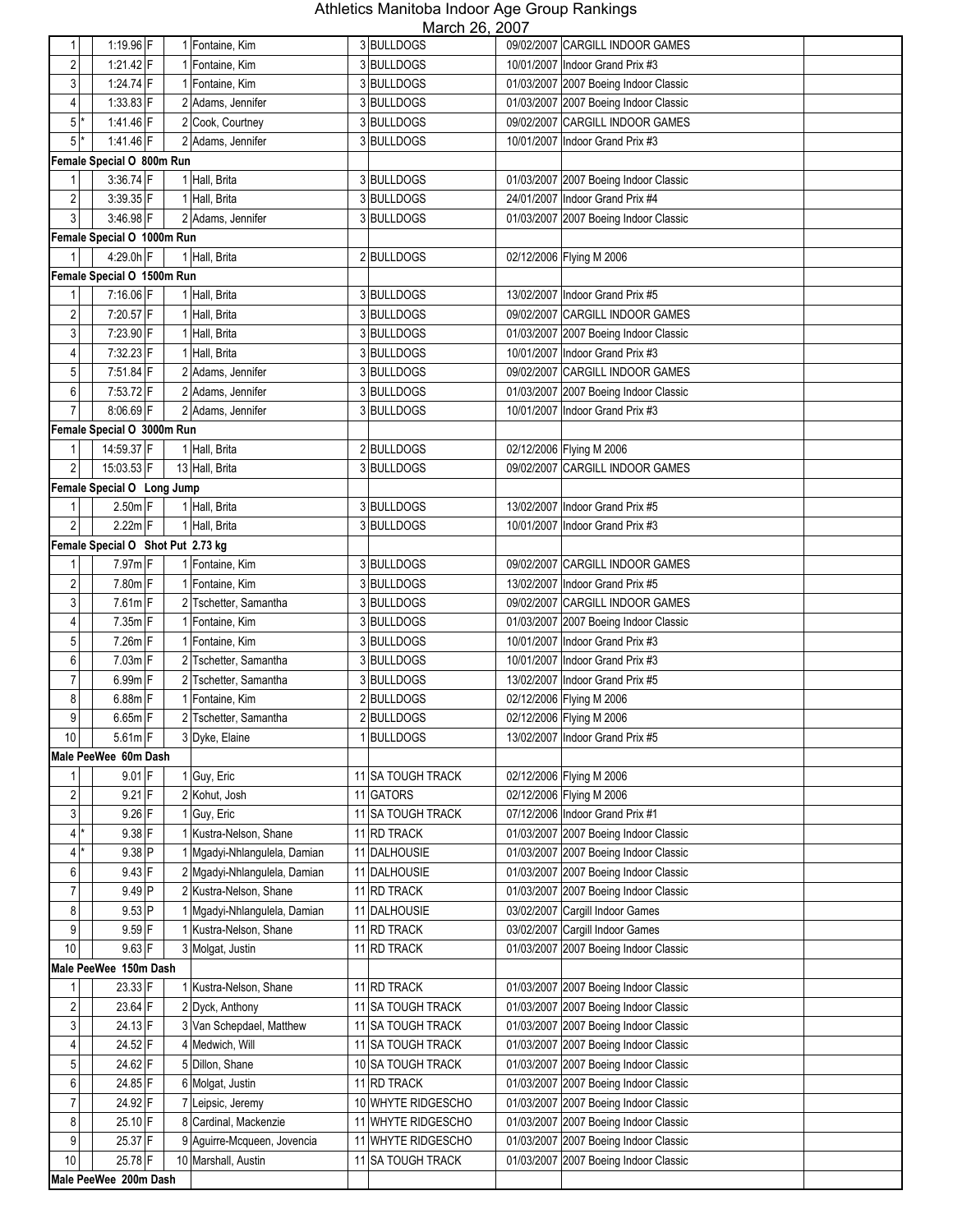| 1                   | 29.03 F                  | 1 Guy, Eric                                | 11101011 20, 2001<br>11 SA TOUGH TRACK | 08/12/2006 Indoor Grand Prix #2                                    |
|---------------------|--------------------------|--------------------------------------------|----------------------------------------|--------------------------------------------------------------------|
| 2                   | 32.63 F                  | 2 Hooker, Matt                             | 11 SA TOUGH TRACK                      | 08/12/2006 Indoor Grand Prix #2                                    |
| 3                   | 32.93 F                  | 2 Kustra-Nelson, Shane                     | 11 RD TRACK                            | 03/02/2007 Cargill Indoor Games                                    |
| 4                   | 33.19 F                  | 3 Dyck, Anthony                            | 9 DARWIN SCHOOL                        | 03/02/2007 Cargill Indoor Games                                    |
| 5                   | 33.88 F                  | 4 Naujouks, Brendan                        | 11 HGI WOLVES                          | 03/02/2007 Cargill Indoor Games                                    |
| 6                   | 34.00 F                  | 5 Medwich, Will                            | 11 SA TOUGH TRACK                      | 03/02/2007 Cargill Indoor Games                                    |
| $\overline{7}$      | 34.08 F                  | 1 Kustra-Nelson, Shane                     | 11 RD TRACK                            | 20/02/2007   Indoor Grand Prix #6                                  |
| 8                   | 34.24 F                  | 6 Adams, Oliver                            | 11 HGI WOLVES                          | 03/02/2007 Cargill Indoor Games                                    |
| 9                   | 34.26 F                  | 7 Molgat, Justin                           | 11 RD TRACK                            | 03/02/2007 Cargill Indoor Games                                    |
| 10                  | 34.38 F                  | 8 Dillon, Shane                            | 10 SA TOUGH TRACK                      | 03/02/2007 Cargill Indoor Games                                    |
|                     | Male PeeWee 300m Dash    |                                            |                                        |                                                                    |
| 1                   | 51.10 F                  | 1 Kohut, Josh                              | 11 GATORS                              | 02/12/2006 Flying M 2006                                           |
| 2                   | 52.26 F                  | 2 Penner, Tyler                            | 11 GATORS                              | 02/12/2006 Flying M 2006                                           |
| 3                   | 53.38 F                  |                                            | 11 FLYING M                            |                                                                    |
|                     | 53.40 F                  | 3 Dyce, Trysten                            |                                        | 02/12/2006 Flying M 2006                                           |
| 4                   |                          | 4 Quigley, Sean                            | 11 RD TRACK                            | 02/12/2006 Flying M 2006                                           |
| 5                   | 53.99 F                  | 5 Kustra-Nelson, Shane                     | 10 RD TRACK                            | 02/12/2006 Flying M 2006                                           |
| 6                   | 54.09 F                  | 6 Van Schepdael, Matthew                   | 10 SA TOUGH TRACK                      | 02/12/2006 Flying M 2006                                           |
| $\overline{7}$      | 54.12 F                  | 7 Dillon, Shane                            | 9 SA TOUGH TRACK                       | 02/12/2006 Flying M 2006                                           |
| 8                   | 54.34 F                  | 8 Hooker, Matt                             | 11 SA TOUGH TRACK                      | 02/12/2006 Flying M 2006                                           |
| 9                   | 55.07 F                  | 9 Ramore, Drew                             | 11 GATORS                              | 02/12/2006 Flying M 2006                                           |
| 10                  | 55.21 F                  | 10 Lambert, Ben                            | 10 SA TOUGH TRACK                      | 02/12/2006 Flying M 2006                                           |
|                     | Male PeeWee 400m Dash    |                                            | 9 SA TOUGH TRACK                       |                                                                    |
| 1                   | $1:16.47$ F              | 1 Dillon, Shane                            |                                        | 07/12/2006 Indoor Grand Prix #1                                    |
| $\overline{c}$      | 1:18.23 F                | 2 Dillon, Shane                            | 10 SA TOUGH TRACK                      | 10/01/2007 Indoor Grand Prix #3                                    |
| 3                   | $1:18.24$ F              | 2 Dyce, Trysten                            | 11 FLYING M                            | 07/12/2006 Indoor Grand Prix #1                                    |
| 4                   | 1:19.88 F                | 1 Kustra-Nelson, Shane                     | 11 RD TRACK                            | 13/02/2007   Indoor Grand Prix #5                                  |
| 5                   | $1:21.41$ F              | 2 McLeod, Keaton                           | 11 SPRINGS EAGLES                      | 13/02/2007 Indoor Grand Prix #5                                    |
| 6<br>$\overline{7}$ | 1:21.50 F<br>$1:23.35$ F | 3 McLeod, Keaton                           | 11 SPRINGS EAGLES                      | 10/01/2007 Indoor Grand Prix #3                                    |
| 8                   | 1:24.94 F                | 3 Molgat, Justin<br>4 Van Schepdael, Tyler | 11 RD TRACK<br>11 SA TOUGH TRACK       | 13/02/2007 Indoor Grand Prix #5<br>10/01/2007 Indoor Grand Prix #3 |
| 9                   | 1:27.59 F                | 4 Cheater, Justin                          | 10 RD TRACK                            | 13/02/2007 Indoor Grand Prix #5                                    |
| 10                  | $1:27.63$ F              | 5 Asu, Devan                               | <b>11 SA TOUGH TRACK</b>               | 13/02/2007 Indoor Grand Prix #5                                    |
|                     | Male PeeWee 600m Run     |                                            |                                        |                                                                    |
|                     | 1:56.44 F                | 1 Medwich, Will                            | 11 SA TOUGH TRACK                      | 01/03/2007 2007 Boeing Indoor Classic                              |
| $\boldsymbol{2}$    | 1:58.86 $F$              | 2 Dillon, Shane                            | 10 SA TOUGH TRACK                      | 01/03/2007 2007 Boeing Indoor Classic                              |
| 3                   | $1:59.45$ F              | 3 Van Schepdael, Matthew                   | 11 SA TOUGH TRACK                      | 01/03/2007 2007 Boeing Indoor Classic                              |
| 4                   | 2:00.0h F                | 1 Dillon, Shane                            | 9 SA TOUGH TRACK                       | 02/12/2006 Flying M 2006                                           |
| 5                   | $2:00.45$ F              | 1 Dillon, Shane                            | 10 SA TOUGH TRACK                      | 03/02/2007 Cargill Indoor Games                                    |
| 6                   | $2:00.80$ F              | 2 Medwich, Will                            | 11 SA TOUGH TRACK                      | 03/02/2007 Cargill Indoor Games                                    |
| $\overline{7}$      | $2:00.87$ F              | 3 Van Schepdael, Matthew                   | 11 SA TOUGH TRACK                      | 03/02/2007 Cargill Indoor Games                                    |
| 8                   | $2:02.0h$ F              | 2 Dodds, Scott                             | 11 GATORS                              | 02/12/2006 Flying M 2006                                           |
| 9                   | 2:05.0h F                | 3 Van Schepdael, Matthew                   | 10 SA TOUGH TRACK                      | 02/12/2006 Flying M 2006                                           |
| 10                  | 2:06.07 F                | 4 Legare, Scott                            | 11 RD TRACK                            | 01/03/2007 2007 Boeing Indoor Classic                              |
|                     | Male PeeWee 800m Run     |                                            |                                        |                                                                    |
|                     | 2:45.85 F                | 1 Van Schepdael, Matthew                   | 10 SA TOUGH TRACK                      | 08/12/2006 Indoor Grand Prix #2                                    |
| $\sqrt{2}$          | $2:46.35$ F              | 2 Dillon, Shane                            | 9 SA TOUGH TRACK                       | 08/12/2006 Indoor Grand Prix #2                                    |
| 3                   | $2:50.73$ F              | 1 Medwich, Will                            | 11 SA TOUGH TRACK                      | 24/01/2007 Indoor Grand Prix #4                                    |
| 4                   | $2:51.04$ F              | 2 Dillon, Shane                            | 10 SA TOUGH TRACK                      | 24/01/2007 Indoor Grand Prix #4                                    |
| 5                   | $3:03.03$ F              | 1 Kustra-Nelson, Shane                     | 11 RD TRACK                            | 20/02/2007 Indoor Grand Prix #6                                    |
| 6                   | 3:11.20 F                | 3 Asu, Devan                               | 11 SA TOUGH TRACK                      | 24/01/2007 Indoor Grand Prix #4                                    |
| 7                   | $3:13.07$ F              | 2 MacLeod, Keaton                          | 11 SPRINGS EAGLES                      | 20/02/2007 Indoor Grand Prix #6                                    |
| 8                   | 3:13.23 F                | 4 MacLeod, Keaton                          | 11 SPRINGS EAGLES                      | 24/01/2007   Indoor Grand Prix #4                                  |
| 9                   | $3:17.01$ F              | 3 Asu, Devan                               | 10 SA TOUGH TRACK                      | 08/12/2006 Indoor Grand Prix #2                                    |
| $10$                | 3:48.69 F                | 3 Lehmann, Matthew                         | <b>10 NPS</b>                          | 20/02/2007<br>Indoor Grand Prix #6                                 |
|                     | Male PeeWee 1000m Run    |                                            |                                        |                                                                    |
| 1                   | $3:59.0h$ F              | 1 Potter, Stefan                           | 11 THOMAS GREENWAY                     | 02/12/2006 Flying M 2006                                           |
| $\overline{2}$      | 4:46.0h F                | 2 Brooks, Mackenzie                        | 11 THOMAS GREENWAY                     | 02/12/2006 Flying M 2006                                           |
|                     | Male PeeWee 1500m Run    |                                            |                                        |                                                                    |
| 1                   | $5:53.58$ F              | 1 Smith, Robert                            | 11 RD TRACK                            | 13/02/2007   Indoor Grand Prix #5                                  |
| $\overline{2}$      | $6:02.06$ F              | 2 Legare, Scott                            | 11 RD TRACK                            | 13/02/2007 Indoor Grand Prix #5                                    |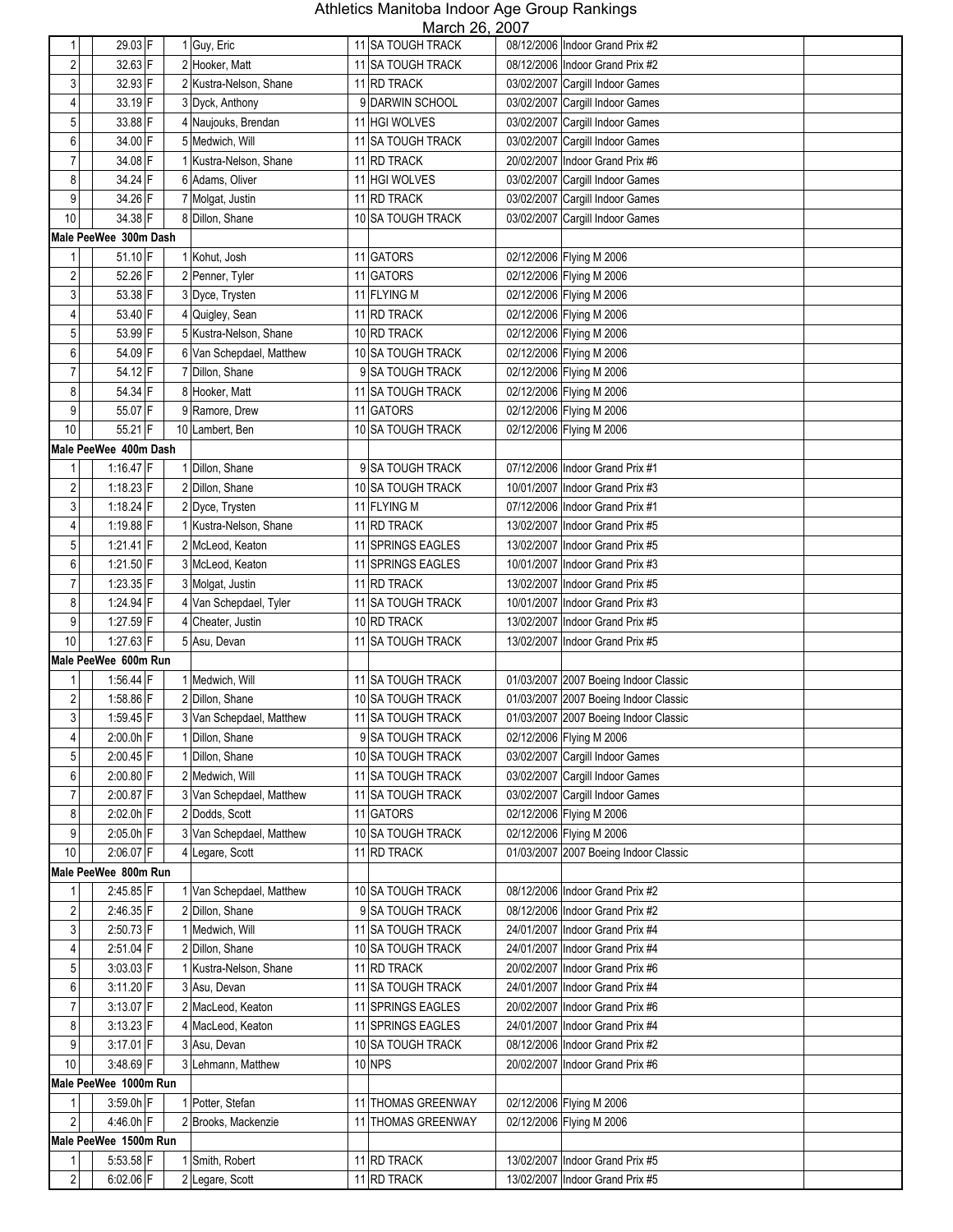| 3                | 6:47.34 F                      |   | 3 Lehmann, Matthew        | $MUUU1$ <i>L</i> <sub>V</sub> , <i>L</i> <sub>VV</sub><br>10 NPS | 13/02/2007 Indoor Grand Prix #5       |
|------------------|--------------------------------|---|---------------------------|------------------------------------------------------------------|---------------------------------------|
| 4                | 6:57.12 F                      |   | 1 McLeod, Keefer          | 11 SPRINGS EAGLES                                                | 10/01/2007 Indoor Grand Prix #3       |
|                  | Male PeeWee High Jump          |   |                           |                                                                  |                                       |
| 1                | $1.10m$ F                      |   | 1 Kustra-Nelson, Shane    | 11 RD TRACK                                                      | 13/02/2007 Indoor Grand Prix #5       |
| $2^*$            | $1.05m$ F                      |   | 2 Asu, Devan              | 11 SA TOUGH TRACK                                                | 13/02/2007 Indoor Grand Prix #5       |
| $2^*$            | $1.05m$ F                      |   | 2 Cheater, Jordan         | 11 RD TRACK                                                      | 13/02/2007 Indoor Grand Prix #5       |
|                  |                                |   |                           |                                                                  |                                       |
|                  | Male PeeWee Long Jump          |   |                           |                                                                  |                                       |
| 1                | 4.04m F                        |   | 1 Guy, Eric               | 11 SA TOUGH TRACK                                                | 02/12/2006 Flying M 2006              |
| 2                | $4.03m$ F                      |   | 1 Guy, Eric               | 11 SA TOUGH TRACK                                                | 08/12/2006 Indoor Grand Prix #2       |
| 3                | 3.58m F                        |   | 1 Molgat, Justin          | 11 RD TRACK                                                      | 01/03/2007 2007 Boeing Indoor Classic |
| 4                | 3.46m F                        |   | 2 Quigley, Sean           | 11 RD TRACK                                                      | 02/12/2006 Flying M 2006              |
| 5                | 3.38m F                        |   | 3 Potter, Stefan          | <b>11 THOMAS GREENWAY</b>                                        | 02/12/2006 Flying M 2006              |
| 6                | $3.35m$ F                      |   | 2 Froese, Cody            | 10 PANTHERS                                                      | 03/02/2007 Cargill Indoor Games       |
| $\overline{7}$   | $3.32m$ F                      |   | 4 Lambert, Ben            | 10 SA TOUGH TRACK                                                | 02/12/2006 Flying M 2006              |
| 8                | $3.31m$ F                      |   | 3 Molgat, Justin          | 11 RD TRACK                                                      | 03/02/2007 Cargill Indoor Games       |
| 9                | $3.30m$ F                      |   | 4 Marshall, Austin        | 11 SA TOUGH TRACK                                                | 03/02/2007 Cargill Indoor Games       |
| 10               | $3.27m$ F                      |   | 2 Dyck, Anthony           | 11 SA TOUGH TRACK                                                | 01/03/2007 2007 Boeing Indoor Classic |
|                  | Male PeeWee Long Jump Standing |   |                           |                                                                  |                                       |
| 1                | $1.85m$ F                      |   | 1 Molgat, Justin          | 11 RD TRACK                                                      | 13/02/2007 Indoor Grand Prix #5       |
| $\sqrt{2}$       | $1.80m$ F                      |   | 2 Asu, Devan              | 11 SA TOUGH TRACK                                                | 13/02/2007 Indoor Grand Prix #5       |
| 3                | $1.79m$ F                      |   | 3 Cheater, Jordan         | 11 RD TRACK                                                      | 13/02/2007 Indoor Grand Prix #5       |
| 4                | $1.63m$ F                      |   | 4 Swan, Christopher       | 10 RD TRACK                                                      | 13/02/2007 Indoor Grand Prix #5       |
| 5 <sup>1</sup>   | $1.51m$ F                      |   | 5 Cheater, Justin         | 10 RD TRACK                                                      | 13/02/2007 Indoor Grand Prix #5       |
| 6 <sup>1</sup>   | $1.38m$ F                      |   | 6 Nehring, Trevor         | 10 RD TRACK                                                      | 13/02/2007   Indoor Grand Prix #5     |
|                  | Male PeeWee Shot Put 2.73 kg   |   |                           |                                                                  |                                       |
| 1                | 7.64m F                        |   | 1 Coughlin, John          | 11 FLYING M                                                      | 02/12/2006 Flying M 2006              |
| 2                | $7.18m$ F                      |   | 1 Pachino, Brandon        | 11 HGI WOLVES                                                    | 01/03/2007 2007 Boeing Indoor Classic |
| 3                | 7.00m F                        |   | 2 Delury, Jordan          | 11 DALHOUSIE                                                     | 01/03/2007 2007 Boeing Indoor Classic |
| 4                | $6.96m$ F                      |   | 1 Pachino, Brandon        | 11 HGI WOLVES                                                    | 03/02/2007 Cargill Indoor Games       |
| 5                | $6.90m$ F                      | 2 | Quigley, Sean             | 11 RD TRACK                                                      | 02/12/2006 Flying M 2006              |
| 6                | $6.77m$ F                      |   | 2 Shan, Gary              | 11 DALHOUSIE                                                     | 03/02/2007 Cargill Indoor Games       |
| $\overline{7}$   | $6.75m$ F                      |   | 3 Marshall, Austin        | 11 SA TOUGH TRACK                                                | 03/02/2007 Cargill Indoor Games       |
| 8                | $6.70m$ F                      |   | 4 De Lury, Jordan         | 11 DALHOUSIE                                                     | 03/02/2007 Cargill Indoor Games       |
| 9                | $6.53m$ F                      |   | 3 Pearce, Bret            | 11 THOMAS GREENWAY                                               | 02/12/2006 Flying M 2006              |
| 10               | $6.42m$ F                      |   | 4 Lambert, Ben            | 10 SA TOUGH TRACK                                                | 02/12/2006 Flying M 2006              |
|                  | Male Bantam 60m Dash           |   |                           |                                                                  |                                       |
| 1                | $7.95$ F                       |   | 1 Akins, Michael          | 13 WESTDALE                                                      | 07/12/2006 Indoor Grand Prix #1       |
|                  | $8.19$ F                       |   |                           | 13 WPG OPTIMIST                                                  |                                       |
| $\overline{c}$   |                                |   | 2 Hunter, Kristoff        | 13 WPG OPTIMIST                                                  | 07/12/2006 Indoor Grand Prix #1       |
| 3 <sup>1</sup>   | 8.26 F                         |   | 1 Hunter, Kristoff        |                                                                  | 02/12/2006 Flying M 2006              |
| 4                | 8.40 F                         |   | 2 Robertson-Stovel, Quinn | 13 CHURCHILL                                                     | 02/12/2006 Flying M 2006              |
| 5 <sup>1</sup>   | 8.52 P                         |   | 1 Sader, Levi             | 13 GB                                                            | 01/03/2007 2007 Boeing Indoor Classic |
| 6 <sup>1</sup>   | 8.54 P                         |   | 2 Shin, Dongik            | 13 SA TOUGH TRACK                                                | 01/03/2007 2007 Boeing Indoor Classic |
| $\overline{7}$   | $8.55$ F                       |   | 1 Shin, Dongik            | 13 SA TOUGH TRACK                                                | 01/03/2007 2007 Boeing Indoor Classic |
| 8                | 8.57 F                         |   | 3 Demski, Nic             | 13 WESTDALE                                                      | 07/12/2006 Indoor Grand Prix #1       |
| 9                | 8.59 F                         |   | 1 Shin, Dongik            | 13 SA TOUGH TRACK                                                | 09/02/2007 CARGILL INDOOR GAMES       |
| 10               | $8.60$ F                       |   | 3 Sader, Levi             | 13 GB                                                            | 01/03/2007 2007 Boeing Indoor Classic |
|                  | Male Bantam 200m Dash          |   |                           |                                                                  |                                       |
|                  | 25.96 F                        |   | 1 Akins, Michael          | 13 WESTDALE                                                      | 08/12/2006 Indoor Grand Prix #2       |
| $\boldsymbol{2}$ | 27.38 F                        |   | 2 Hunter, Kristoff        | 13 WPG OPTIMIST                                                  | 08/12/2006 Indoor Grand Prix #2       |
| 3                | 27.95 F                        |   | 1 Shin, Dongik            | 13 SA TOUGH TRACK                                                | 01/03/2007 2007 Boeing Indoor Classic |
| 4                | 28.52 F                        |   | 1 Shin, Dongik            | 13 SA TOUGH TRACK                                                | 09/02/2007 CARGILL INDOOR GAMES       |
| 5 <sup>1</sup>   | 28.57 F                        |   | 2 Lamont, Kristian        | 13 RIVER HEIGHTS                                                 | 01/03/2007 2007 Boeing Indoor Classic |
| $6 \mid$         | 28.60 P                        |   | 1 Shin, Dongik            | 13 SA TOUGH TRACK                                                | 01/03/2007 2007 Boeing Indoor Classic |
| $\overline{7}$   | 28.69 P                        |   | 2 Lamont, Kristian        | 13 RIVER HEIGHTS                                                 | 01/03/2007 2007 Boeing Indoor Classic |
| 8 <sup>1</sup>   | 28.84 F                        |   | 3 Bilton, Liam            | 13 SA TOUGH TRACK                                                | 01/03/2007 2007 Boeing Indoor Classic |
| $9\,$            | 28.93 F                        |   | 4 Guy, Eric               | 12 SA TOUGH TRACK                                                | 01/03/2007 2007 Boeing Indoor Classic |
| 10               | 28.97 P                        |   | 1 Woods, Jackson          | 13 GB                                                            | 09/02/2007 CARGILL INDOOR GAMES       |
|                  | Male Bantam 300m Dash          |   |                           |                                                                  |                                       |
| 1                | 48.65 F                        |   | 1 Post, Mac               | 13 SA TOUGH TRACK                                                | 02/12/2006 Flying M 2006              |
| $\overline{2}$   | 51.49 F                        |   | 2 Tyler, Mitchell         | 13 GATORS                                                        | 02/12/2006 Flying M 2006              |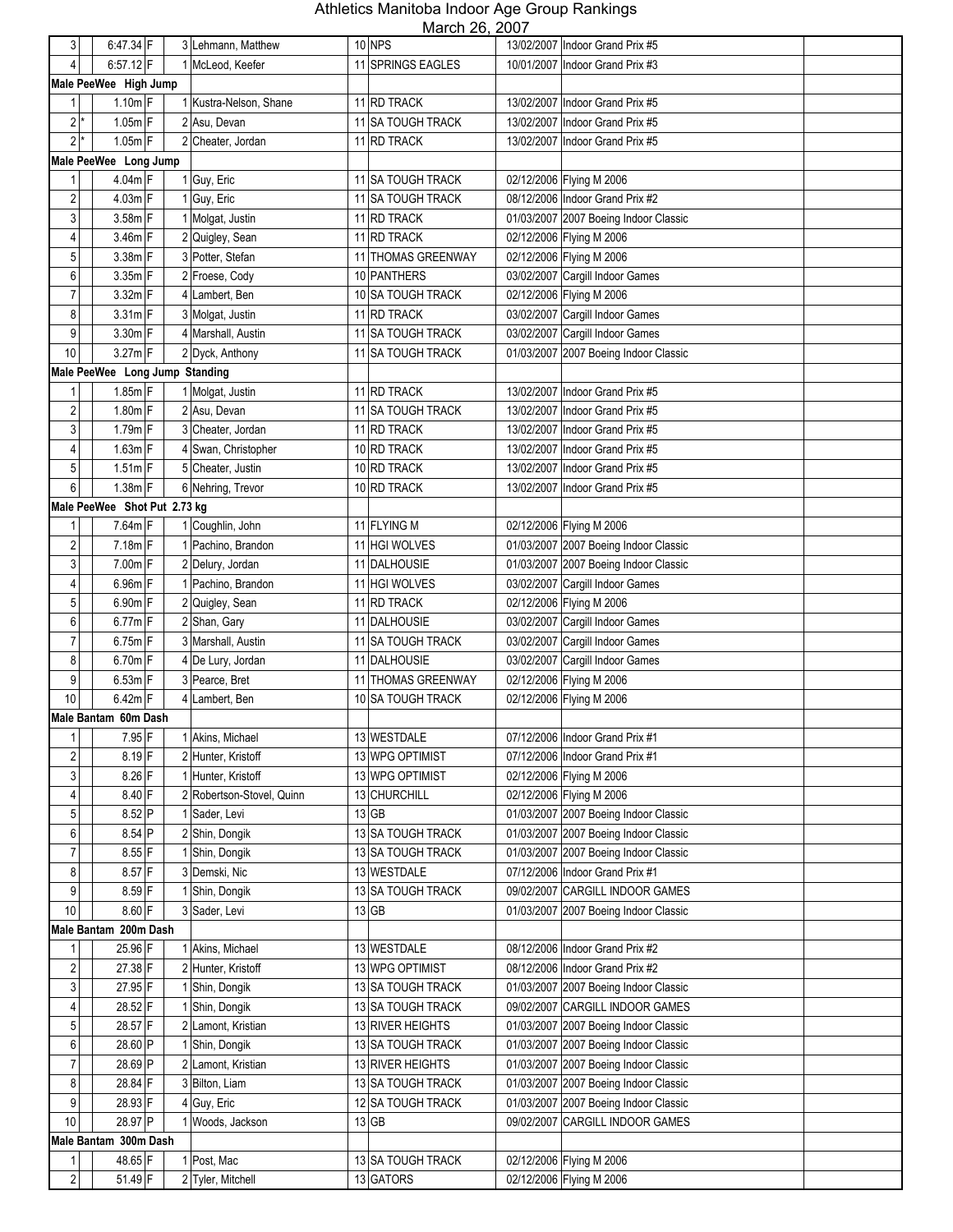| $\mathbf{3}$            | 51.71 F                  | 3 Jackson, Trey                       | 12 ST. JOHN'S                               | $m$ $m$ $n$ $n$<br>02/12/2006 Flying M 2006                              |
|-------------------------|--------------------------|---------------------------------------|---------------------------------------------|--------------------------------------------------------------------------|
| 4                       | 52.80 F                  | 4 Schulz, Lucas                       | 12 GATORS                                   | 02/12/2006 Flying M 2006                                                 |
| 5                       | 53.06 F                  | 5 Penner, Zac                         | 12 GATORS                                   | 02/12/2006 Flying M 2006                                                 |
|                         | 54.29 F                  |                                       | 12 GATORS                                   | 02/12/2006 Flying M 2006                                                 |
| 6                       |                          | 6 Rempel, Joshua                      |                                             |                                                                          |
| $\overline{7}$          | 54.48 F                  | 8 Dillon, Jason                       | 12 SA TOUGH TRACK                           | 02/12/2006 Flying M 2006                                                 |
| 8                       | 54.83 F                  | 9 Franz, Ryan                         | 13 GATORS                                   | 02/12/2006 Flying M 2006                                                 |
| 9                       | 55.31 F                  | 10 Ramore, Neil                       | 13 GATORS                                   | 02/12/2006 Flying M 2006                                                 |
| 10                      | 56.35 F                  | 11 Smith, Justin                      | 12 GATORS                                   | 02/12/2006 Flying M 2006                                                 |
|                         | Male Bantam 400m Dash    |                                       |                                             |                                                                          |
| 1                       | 1:07.26 F                | 1 Perez, raul                         | 12 DALHOUSIE                                | 09/02/2007 CARGILL INDOOR GAMES                                          |
| 2                       | 1:07.72 F                | 1 McKinney, Justin                    | 13 WESTDALE                                 | 07/12/2006 Indoor Grand Prix #1                                          |
| 3                       | 1:08.14 F                | Wilson, Brendan                       | 13 GATORS                                   | 01/03/2007 2007 Boeing Indoor Classic                                    |
| 4                       | 1:08.49 F                | 2 Anderson, Jordan                    | 13 SA TOUGH TRACK                           | 07/12/2006 Indoor Grand Prix #1                                          |
| 5                       | $1:09.09$ F              | 2 Kohut, Josh                         | 12 GATORS                                   | 01/03/2007 2007 Boeing Indoor Classic                                    |
| 6                       | 1:10.32 F                | 3 Bilenko, Vitaliy                    | 13 WPG OPTIMIST                             | 01/03/2007 2007 Boeing Indoor Classic                                    |
| $\overline{7}$          | 1:10.33 F                | 4 Morwick, Tyler                      | 13 RD TRACK                                 | 01/03/2007 2007 Boeing Indoor Classic                                    |
| 8                       | 1:10.72 F                | 5 Van Dale, Evan                      | 12 NPS                                      | 01/03/2007 2007 Boeing Indoor Classic                                    |
| 9                       | 1:11.05 F                | 2 Bitchok, Andre                      | 12 UNATTACHED                               | 09/02/2007 CARGILL INDOOR GAMES                                          |
| 10                      | 1:11.95 F                | 6 Magpantay, Joshua                   | 12 PRAIRIE ROSE                             | 01/03/2007 2007 Boeing Indoor Classic                                    |
|                         | Male Bantam 600m Run     |                                       |                                             |                                                                          |
| 1                       | $1:51.3h$ F              | 1 Legare, Brad                        | 12 WPG OPTIMIST                             | 02/12/2006 Flying M 2006                                                 |
| $\overline{\mathbf{c}}$ | $1:51.5h$ F              | 2 Post, Mac                           | 13 SA TOUGH TRACK                           | 02/12/2006 Flying M 2006                                                 |
| $\mathbf{3}$            | 1:54.3h F                | 3 Tyler, Mitchell                     | 13 GATORS                                   | 02/12/2006 Flying M 2006                                                 |
| 4                       | 1:58.0h $F$              | 4 Rempel, Joshua                      | 12 GATORS                                   | 02/12/2006 Flying M 2006                                                 |
| 5                       | $2:01.1h$ F              | 5 Koenig, Matthew                     | 13 CHIEF PEGUIS                             | 02/12/2006 Flying M 2006                                                 |
| 6                       | 2:07.3h F                | 6 Penner, Zac                         | 12 GATORS                                   | 02/12/2006 Flying M 2006                                                 |
| $\overline{7}$          | 2:10.88 F                | 7 Single, Matthew                     | 12 SA TOUGH TRACK                           | 01/03/2007 2007 Boeing Indoor Classic                                    |
| 8                       | $2:11.3h$ F              | 7 Schulz, Lucas                       | 12 GATORS                                   | 02/12/2006 Flying M 2006                                                 |
| 9                       | $2:32.5h$ F              | 8 Benedictson, Joel                   | 12 GATORS                                   | 02/12/2006 Flying M 2006                                                 |
| 10                      |                          |                                       |                                             |                                                                          |
|                         | 2:51.6h F                | 9 Harris, Jeremy                      | 12 ST. JOHN'S                               | 02/12/2006 Flying M 2006                                                 |
|                         | Male Bantam 800m Run     |                                       |                                             |                                                                          |
| 1                       | 2:28.66 F                |                                       | 13 WPG OPTIMIST                             | 24/01/2007 Indoor Grand Prix #4                                          |
|                         |                          | 1 Legare, Brad                        | 13 WPG OPTIMIST                             |                                                                          |
| $\overline{\mathbf{c}}$ | 2:30.39 F                | 1 Legare, Brad                        |                                             | 01/03/2007 2007 Boeing Indoor Classic<br>09/02/2007 CARGILL INDOOR GAMES |
| 3                       | 2:31.60 F                | 1 Legare, Brad<br>2 Neufeld, Levi     | 13 WPG OPTIMIST                             |                                                                          |
| 4                       | 2:31.66 F                |                                       | 13 WPG OPTIMIST<br><b>13 SA TOUGH TRACK</b> | 01/03/2007 2007 Boeing Indoor Classic<br>24/01/2007 Indoor Grand Prix #4 |
| 5                       | 2:31.95 F                | 2 Zinko, Nicholas                     |                                             |                                                                          |
| 6<br>$\overline{7}$     | $2:32.13$ F              | 2 Neufeld, Levi                       | 13 WPG OPTIMIST                             | 09/02/2007 CARGILL INDOOR GAMES                                          |
|                         | 2:32.24 F                | 3 Perez, raul                         | 12 DALHOUSIE<br>12 WPG OPTIMIST             | 09/02/2007 CARGILL INDOOR GAMES<br>08/12/2006 Indoor Grand Prix #2       |
| 8                       | 2:32.32 F                | 1 Legare, Brad                        | <b>13 SA TOUGH TRACK</b>                    | 09/02/2007 CARGILL INDOOR GAMES                                          |
| 9<br>10                 | $2:32.62$ F              | 4 Zinko, Nicholas                     | 12 SA TOUGH TRACK                           | 08/12/2006 Indoor Grand Prix #2                                          |
|                         | 2:33.65 F                | 2 Zinko, Nicholas                     |                                             |                                                                          |
| 1                       | Male Bantam 1000m Run    | 1 Morrison, Dale                      | 13 SA TOUGH TRACK                           |                                                                          |
|                         | 3:10.0h F                |                                       |                                             | 02/12/2006 Flying M 2006                                                 |
| $\overline{\mathbf{c}}$ | $3:19.0h$ F              | 2 Zinko, Nicholas                     | 12 SA TOUGH TRACK                           | 02/12/2006 Flying M 2006                                                 |
| $\mathbf{3}$            | 3:24.0h F                | 3 Legare, Brad                        | 12 WPG OPTIMIST                             | 02/12/2006 Flying M 2006                                                 |
| 4                       | 3:37.0h F                | 4 Koenig, Matthew                     | 13 CHIEF PEGUIS                             | 02/12/2006 Flying M 2006                                                 |
| 5                       | 3:41.00 F                | 5 Twomey, Devin                       | 12 WPG OPTIMIST                             | 02/12/2006 Flying M 2006                                                 |
| 6<br>$\overline{7}$     | $3:42.0h$ F              | 6 Anderson, Jordan<br>7 Dillon, Jason | 13 SA TOUGH TRACK                           | 02/12/2006 Flying M 2006                                                 |
| 8                       | $3:43.0h$ F<br>4:04.0h F | 8 Vakimoski, Scott                    | 12 SA TOUGH TRACK<br>12 CHIEF PEGUIS        | 02/12/2006 Flying M 2006                                                 |
|                         |                          | Bilenko, Vitaliy                      | 13 WPG OPTIMIST                             | 02/12/2006 Flying M 2006                                                 |
| 9                       | 4:13.30 M                |                                       |                                             | 10/01/2007 Indoor Grand Prix #3                                          |
| 10                      | 4:14.0h F                | 9 Storochuk, Makar                    | 12 CHIEF PEGUIS                             | 02/12/2006 Flying M 2006                                                 |
| 1                       | Male Bantam 1500m Run    |                                       |                                             |                                                                          |
|                         | 5:09.10 F                | 2 Zinko, Nicholas                     | 13 SA TOUGH TRACK                           | 01/03/2007 2007 Boeing Indoor Classic                                    |
| $1^*$                   | $5:09.10$ F              | 1 Legare, Brad                        | 13 WPG OPTIMIST                             | 01/03/2007 2007 Boeing Indoor Classic                                    |
| $\mathbf{3}$            | 5:10.30 F                | 3 Neufeld, Levi                       | 13 WPG OPTIMIST                             | 01/03/2007 2007 Boeing Indoor Classic                                    |
| 4                       | $5:13.74$ F              | 1 Legare, Brad                        | 13 WPG OPTIMIST                             | 09/02/2007 CARGILL INDOOR GAMES                                          |
| $\overline{5}$<br>6     | 5:14.37 F<br>$5:19.55$ F | 2 Zinko, Nicholas<br>1 Legare, Brad   | 13 SA TOUGH TRACK<br>13 WPG OPTIMIST        | 09/02/2007 CARGILL INDOOR GAMES<br>10/01/2007 Indoor Grand Prix #3       |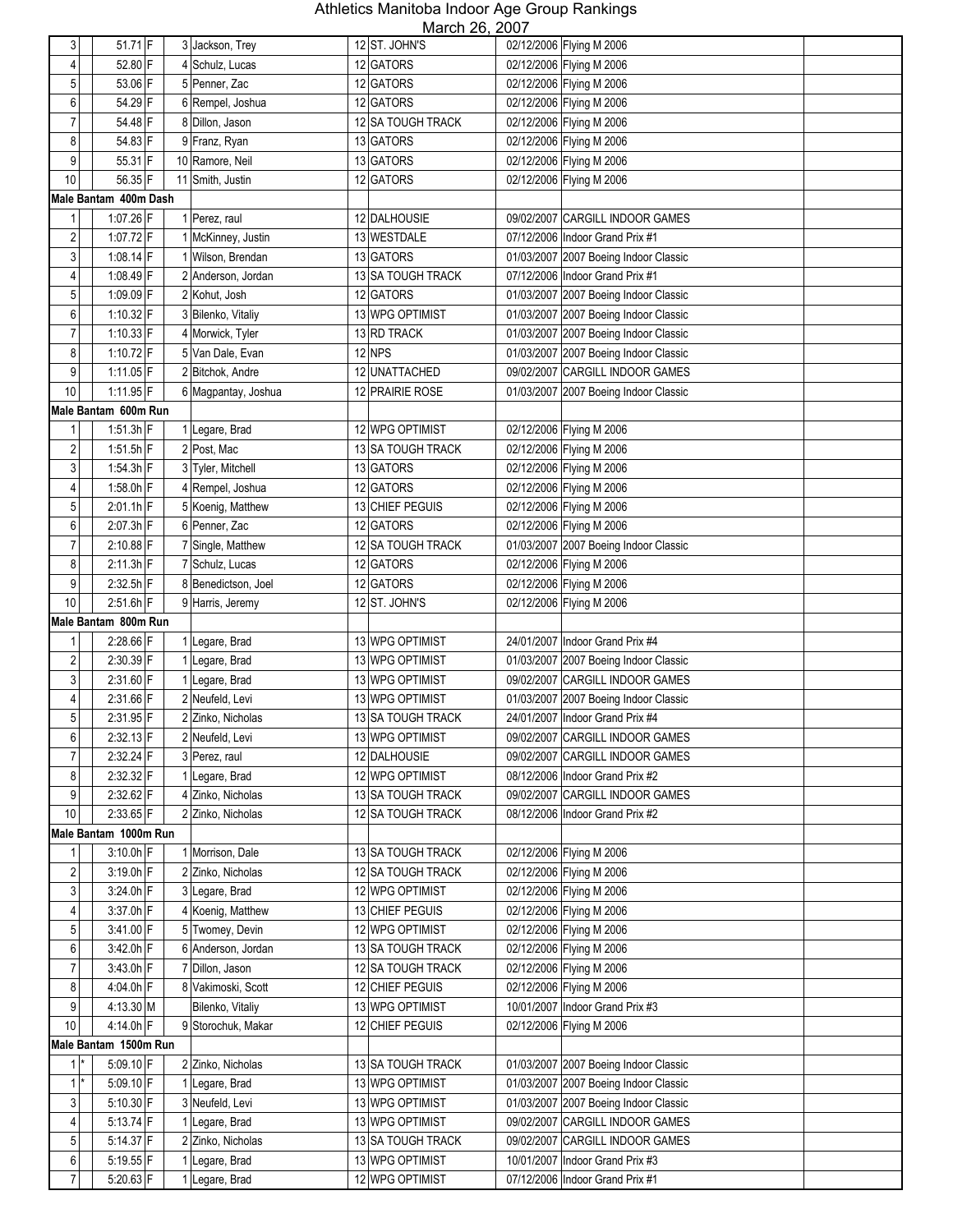| 8                |                  | $5:25.07$ F                         | 4 Rempel, Joshua        | 13 GATORS           | 11101011 20, 2001 | 01/03/2007 2007 Boeing Indoor Classic |  |
|------------------|------------------|-------------------------------------|-------------------------|---------------------|-------------------|---------------------------------------|--|
| 9                |                  | $5:26.38$ F                         | 5 Twomey, Devin         | 13 WPG OPTIMIST     |                   | 01/03/2007 2007 Boeing Indoor Classic |  |
|                  |                  |                                     |                         |                     |                   |                                       |  |
| 10               |                  | 5:27.27 F                           | 6 Britton, Stefan       | 13 RD TRACK         |                   | 01/03/2007 2007 Boeing Indoor Classic |  |
|                  |                  | Male Bantam 3000m Run               |                         |                     |                   |                                       |  |
| 1                |                  | 12:04.41 F                          | 1 Quigley, Sean         | 12 RD TRACK         |                   | 20/02/2007 Indoor Grand Prix #6       |  |
| $\sqrt{2}$       |                  | 12:13.77 F                          | 1 Grant. Jordan         | 13 WESTDALE         |                   | 08/12/2006 Indoor Grand Prix #2       |  |
|                  |                  | Male Bantam 60m Hurdles 0.762m-7.5m |                         |                     |                   |                                       |  |
| 1                |                  | 10.40 F                             | 2 Guy, Eric             | 12 SA TOUGH TRACK   |                   | 01/03/2007 2007 Boeing Indoor Classic |  |
| $\overline{2}$   |                  | $10.54$ F                           | 1 Guy, Eric             | 12 SA TOUGH TRACK   |                   | 09/02/2007 CARGILL INDOOR GAMES       |  |
| 3                |                  | 10.67 F                             | 1 Guy, Eric             | 12 SA TOUGH TRACK   |                   | 20/02/2007 Indoor Grand Prix #6       |  |
| 4                |                  | 10.99 F                             | 1 Guy, Eric             | 11 SA TOUGH TRACK   |                   | 08/12/2006 Indoor Grand Prix #2       |  |
| $\mathbf 5$      |                  | 11.00 F                             | 1 Guy, Eric             | 11 SA TOUGH TRACK   |                   | 02/12/2006 Flying M 2006              |  |
| 6                |                  | $11.13$ F                           | 1 Guy, Eric             | 12 SA TOUGH TRACK   |                   | 24/01/2007 Indoor Grand Prix #4       |  |
| $\overline{7}$   |                  | 11.20 F                             |                         |                     |                   |                                       |  |
|                  |                  |                                     | 3 Kohut, Josh           | 12 GATORS           |                   | 01/03/2007 2007 Boeing Indoor Classic |  |
| 8                |                  | $11.51$ F                           | 4 Bitchok, Andre        | 12 UNATTACHED       |                   | 01/03/2007 2007 Boeing Indoor Classic |  |
| 9                |                  | 11.58 F                             | 2 Regert, Zach          | 13 GATORS           |                   | 09/02/2007 CARGILL INDOOR GAMES       |  |
| 10               |                  | $11.61$ F                           | 5 Dodds, Scott          | 12 GATORS           |                   | 01/03/2007 2007 Boeing Indoor Classic |  |
|                  |                  | Male Bantam High Jump               |                         |                     |                   |                                       |  |
|                  | $1^*$            | $1.35m$ F                           | 1 Creith, Dane          | 12 THOMAS GREENWAY  |                   | 02/12/2006 Flying M 2006              |  |
|                  | $1$ <sup>*</sup> | $1.35m$ F                           | 1 Culbertson, Aaron     | 13 RD TRACK         |                   | 09/02/2007 CARGILL INDOOR GAMES       |  |
|                  | $1^*$            | $1.35m$ F                           | 2 Morton, Zach          | $13$ GB             |                   | 09/02/2007 CARGILL INDOOR GAMES       |  |
|                  | $1^*$            | $1.35m$ F                           | 4 Neufeld, Levi         | 13 WPG OPTIMIST     |                   | 01/03/2007 2007 Boeing Indoor Classic |  |
|                  | $1^*$            | $1.35m$ F                           | 3 Morton, Zach          | $13$ GB             |                   | 01/03/2007 2007 Boeing Indoor Classic |  |
|                  | $1*$             | $1.35m$ F                           | 2 Lamont, Kristian      | 13 RIVER HEIGHTS    |                   | 01/03/2007 2007 Boeing Indoor Classic |  |
|                  | $7*$             | $1.30m$ F                           | 3 Dodds, Scott          | 12 GATORS           |                   | 09/02/2007 CARGILL INDOOR GAMES       |  |
|                  | $7^*$            | $1.30m$ F                           |                         |                     |                   | 09/02/2007 CARGILL INDOOR GAMES       |  |
|                  |                  |                                     | 9 Plommarath, Martin    | 12 ST MAURICE       |                   |                                       |  |
|                  | $7*$             | $1.30m$ F                           | 5 Schimnowski, Mitchell | $13$ GB             |                   | 01/03/2007 2007 Boeing Indoor Classic |  |
| 10               |                  | $1.25m$ F                           | 4 Kohut, Josh           | 12 GATORS           |                   | 09/02/2007 CARGILL INDOOR GAMES       |  |
| 10               |                  | $1.25m$ F                           | 7 Bitchok, Andre        | 12 UNATTACHED       |                   | 01/03/2007 2007 Boeing Indoor Classic |  |
|                  |                  |                                     |                         |                     |                   |                                       |  |
| 10               |                  | $1.25m$ F                           | 6 Regert, Zach          | 13 GATORS           |                   | 01/03/2007 2007 Boeing Indoor Classic |  |
|                  |                  | Male Bantam Pole Vault              |                         |                     |                   |                                       |  |
|                  | $1^*$            | $2.25m$ F                           | 2 Bilenko, Vitaliy      | 13 WPG OPTIMIST     |                   | 01/03/2007 2007 Boeing Indoor Classic |  |
|                  | $1^*$            | $2.25m$ F                           | 1 Bilenko, Vitaliy      | 13 WPG OPTIMIST     |                   | 20/02/2007 Indoor Grand Prix #6       |  |
| 3                |                  | $2.10m$ F                           | 3 Bilenko, Vitaliy      | 13 WPG OPTIMIST     |                   | 09/02/2007 CARGILL INDOOR GAMES       |  |
| 4                |                  | $2.05m$ F                           |                         |                     |                   | 24/01/2007 Indoor Grand Prix #4       |  |
|                  |                  |                                     | 1 Bilenko, Vitaliy      | 13 WPG OPTIMIST     |                   |                                       |  |
| 5 <sup>1</sup>   |                  | $1.95m$ F                           | 1 Bilenko, Vitaliy      | 12 WPG OPTIMIST     |                   | 08/12/2006 Indoor Grand Prix #2       |  |
|                  |                  | Male Bantam Long Jump               |                         |                     |                   |                                       |  |
| 1                |                  | 4.66m F                             | 1 Akins, Michael        | 13 WESTDALE         |                   | 08/12/2006 Indoor Grand Prix #2       |  |
| $\overline{c}$   |                  | 4.43m F                             | 1 Guy, Eric             | 12 SA TOUGH TRACK   |                   | 01/03/2007 2007 Boeing Indoor Classic |  |
| $\overline{3}$   |                  | $4.37m$ F                           | 2 Lamont, Kristian      | 13 RIVER HEIGHTS    |                   | 01/03/2007 2007 Boeing Indoor Classic |  |
|                  | $4^*$            | $4.24m$ F                           | 1 Guy, Eric             | 12 SA TOUGH TRACK   |                   | 24/01/2007 Indoor Grand Prix #4       |  |
|                  | $4^*$            | 4.24m F                             | 1 Guy, Eric             | 12 SA TOUGH TRACK   |                   | 20/02/2007 Indoor Grand Prix #6       |  |
|                  | 4 *              | 4.24m F                             | 3 Schimnowski, Mitchell | $13$ GB             |                   | 01/03/2007 2007 Boeing Indoor Classic |  |
| $\overline{7}$   |                  | $4.21m$ F                           | 4 Bitchok, Andre        | 12 UNATTACHED       |                   | 01/03/2007 2007 Boeing Indoor Classic |  |
| $\bf 8$          |                  | 4.19m F                             | 2 Shin, Dongik          | 13 SA TOUGH TRACK   |                   | 24/01/2007 Indoor Grand Prix #4       |  |
|                  | $9*$             | 4.17m F                             | Bitchok, Andre          | 12 UNATTACHED       |                   | 09/02/2007 CARGILL INDOOR GAMES       |  |
|                  | $9$ <sup>*</sup> | $4.17m$ F                           | 5 Bilton, Liam          | 13 SA TOUGH TRACK   |                   | 01/03/2007 2007 Boeing Indoor Classic |  |
|                  | $9*$             | $4.17m$ F                           | 6 Bilenko, Vitaliy      | 13 WPG OPTIMIST     |                   | 01/03/2007 2007 Boeing Indoor Classic |  |
|                  |                  |                                     |                         |                     |                   |                                       |  |
| 1                |                  | Male Bantam Long Jump Standing      |                         |                     |                   |                                       |  |
|                  |                  | 2.25m F                             | 1 Shin, Dongik          | 12 SA TOUGH TRACK   |                   | 07/12/2006 Indoor Grand Prix #1       |  |
| $\boldsymbol{2}$ |                  | $2.11m$ F                           | 1 Guy, Eric             | 12 ST. N. IMMERSION |                   | 10/01/2007 Indoor Grand Prix #3       |  |
| $\overline{3}$   |                  | $1.99m$ F                           | 1 Hooker, Matt          | 12 SA TOUGH TRACK   |                   | 10/01/2007 Indoor Grand Prix #3       |  |
| $\overline{4}$   |                  | $1.98m$ F                           | 2 Bilenko, Vitaliy      | 12 WPG OPTIMIST     |                   | 07/12/2006 Indoor Grand Prix #1       |  |
|                  |                  | Male Bantam Shot Put 2.73 kg        |                         |                     |                   |                                       |  |
| 1                |                  | 9.34m F                             | 1 Alipio, Austin        | 12 PRAIRIE ROSE     |                   | 09/02/2007 CARGILL INDOOR GAMES       |  |
| $\overline{c}$   |                  | 8.54m F                             | 1 Alipio, Austin        | 12 PRAIRIE ROSE     |                   | 01/03/2007 2007 Boeing Indoor Classic |  |
| 3                |                  | 8.48m F                             | 2 Veldkamp, Wesley      | 13 ST. JOHN'S       |                   | 01/03/2007 2007 Boeing Indoor Classic |  |
| 4                |                  | $8.41m$ F                           | 2 Hosegood, Ryan        | 12 HGI WOLVES       |                   | 09/02/2007 CARGILL INDOOR GAMES       |  |
| 5                |                  | $8.34m$ F                           | 3 Veldkamp, Wesley      | 13 ST. JOHN'S       |                   | 09/02/2007 CARGILL INDOOR GAMES       |  |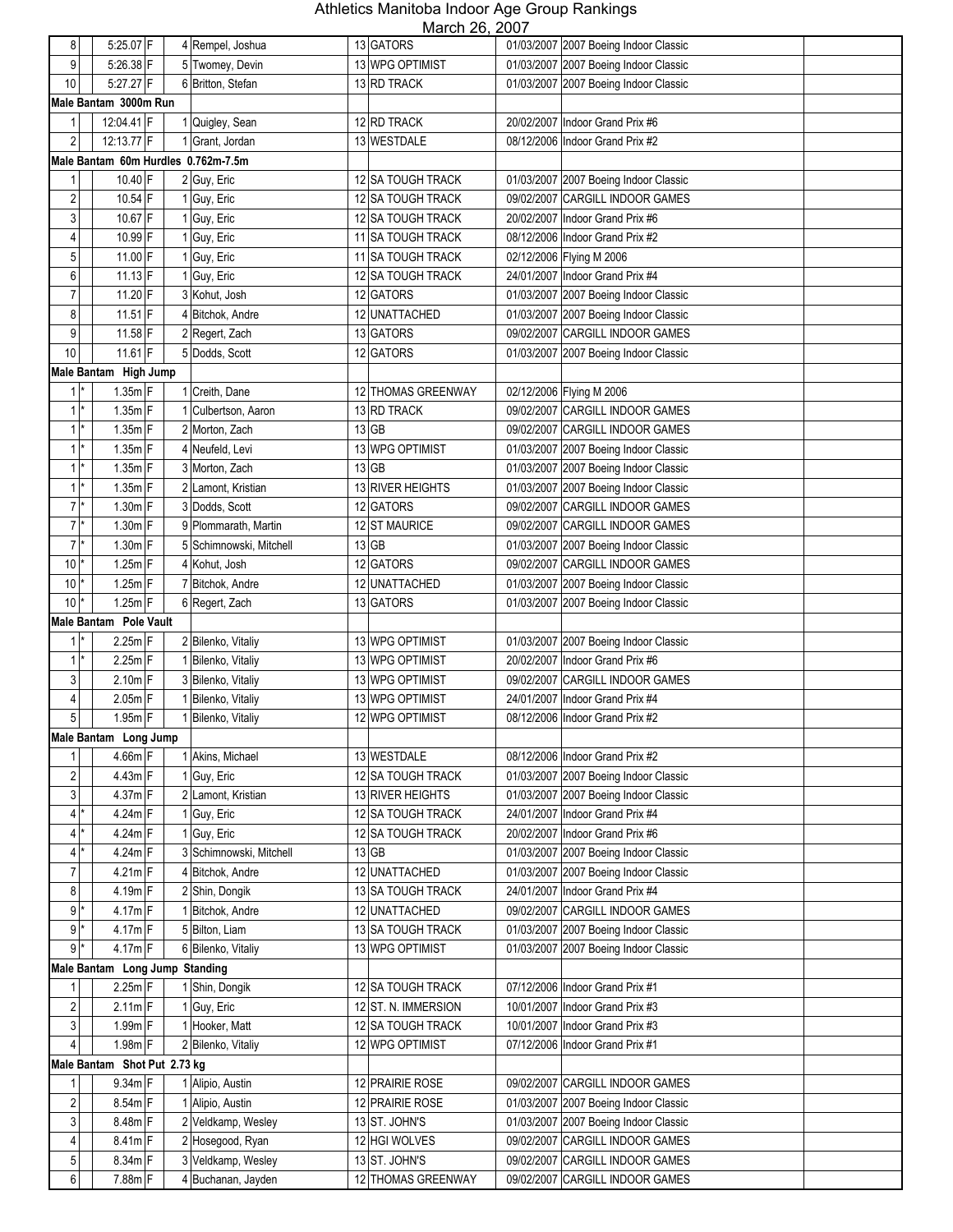|                  |                       |                      | <u><b>IVIAIUI ZU, ZUUT</b></u> |                                 |                                       |
|------------------|-----------------------|----------------------|--------------------------------|---------------------------------|---------------------------------------|
| $\overline{7}$   | 7.69m F               | 3 Jones, Brendan     | $13$ GB                        |                                 | 01/03/2007 2007 Boeing Indoor Classic |
| 8                | 7.67mF                | 4 Blanchard, Nick    | 13 RIVER HEIGHTS               |                                 | 01/03/2007 2007 Boeing Indoor Classic |
| 9                | $7.33m$ F             | 1 Ortwein, Tyler     | 13 RD TRACK                    | 24/01/2007 Indoor Grand Prix #4 |                                       |
| 10               | 7.30m F               | 5 Racicot, Dexter    | 13 LOCKPORT                    |                                 | 01/03/2007 2007 Boeing Indoor Classic |
|                  | Male Bantam In Pent   |                      |                                |                                 |                                       |
| 1                | 899 F                 | 1 Bilenko, Vitaliy   | 13 WPG OPTIMIST                | 10/01/2007 Indoor Grand Prix #3 |                                       |
|                  | Male Midget 60m Dash  |                      |                                |                                 |                                       |
| 1                | $7.51$ F              | 1 Allen, Ben         | 15 KELVIN                      |                                 | 01/03/2007 2007 Boeing Indoor Classic |
| $\sqrt{2}$       | $7.54$ P              | 1 Allen, Ben         | 15 KELVIN                      |                                 | 01/03/2007 2007 Boeing Indoor Classic |
|                  |                       |                      |                                |                                 |                                       |
| 3                | 7.59 F                | Gajadhar, Mack       | 15 BISON TRACK& FI             | 02/12/2006 Flying M 2006        |                                       |
| $3*$             | $7.59$ F              | Twerdun, Tanner<br>2 | 15 WPG OPTIMIST                | 02/12/2006 Flying M 2006        |                                       |
| $\overline{5}$   | 7.60 F                | Gallaway, Clayton    | 15 NEELIN HS                   | 10/01/2007 Indoor Grand Prix #3 |                                       |
| $5$ <sup>*</sup> | $7.60$ F              | 1 Allen, Ben         | 15 KELVIN                      |                                 | 09/02/2007 CARGILL INDOOR GAMES       |
| $\overline{7}$   | $7.63$ F              | Twerdun, Tanner      | 15 WPG OPTIMIST                | 07/12/2006 Indoor Grand Prix #1 |                                       |
| $8*$             | $7.64$ F              | 2 Gajadhar, Mack     | 15 BISON TRACK& FI             | 07/12/2006 Indoor Grand Prix #1 |                                       |
| 8                | $7.64$ F              | 3 Allen, Ben         | 14 KELVIN                      | 02/12/2006 Flying M 2006        |                                       |
| 10               | $7.69$ F              | 3 Gallaway, Clayton  | 14 NEELIN HS                   | 07/12/2006 Indoor Grand Prix #1 |                                       |
|                  | Male Midget 200m Dash |                      |                                |                                 |                                       |
| 1                | 23.96 P               | 1 Allen, Ben         | 15 KELVIN                      |                                 | 01/03/2007 2007 Boeing Indoor Classic |
| $\overline{c}$   | 23.98 F               | 1 Allen, Ben         | 15 KELVIN                      |                                 | 01/03/2007 2007 Boeing Indoor Classic |
| 3                | 24.12 F               | 1 Allen, Ben         | 15 KELVIN                      |                                 | 09/02/2007 CARGILL INDOOR GAMES       |
| 4                | 24.40 P               | 1 Allen, Ben         | 15 KELVIN                      |                                 | 09/02/2007 CARGILL INDOOR GAMES       |
| 5                | 24.69 F               | 2 Gallaway, Clayton  | 15 NEELIN HS                   |                                 | 09/02/2007 CARGILL INDOOR GAMES       |
|                  |                       |                      |                                |                                 |                                       |
| 6                | 24.76 F               | 2 Gallaway, Clayton  | 15 NEELIN HS                   |                                 | 01/03/2007 2007 Boeing Indoor Classic |
| $\overline{7}$   | 24.77 F               | 1 Gallaway, Clayton  | 15 NEELIN HS                   | 20/02/2007 Indoor Grand Prix #6 |                                       |
| 8                | 24.87 P               | 2 Gallaway, Clayton  | 15 NEELIN HS                   |                                 | 09/02/2007 CARGILL INDOOR GAMES       |
| 9                | 24.96 F               | Gajadhar, Mack       | 15 BISON TRACK& FI             | 08/12/2006 Indoor Grand Prix #2 |                                       |
| 10               | 25.04 F               | 2 Gallaway, Clayton  | 14 NEELIN HS                   | 08/12/2006 Indoor Grand Prix #2 |                                       |
|                  | Male Midget 300m Dash |                      |                                |                                 |                                       |
|                  | 38.89 F               | 1 Allen, Ben         | 14 KELVIN                      | 02/12/2006 Flying M 2006        |                                       |
| $\sqrt{2}$       | 39.54 F               | 2 Gajadhar, Mack     | 15 BISON TRACK& FI             | 02/12/2006 Flying M 2006        |                                       |
| 3                | 39.74 F               | 3 Venuto, Alex       | 15 WPG OPTIMIST                | 02/12/2006 Flying M 2006        |                                       |
| 4                | 41.93 F               | 4 Hebert, Michel     | 15 WPG OPTIMIST                | 02/12/2006 Flying M 2006        |                                       |
| $\mathbf 5$      | 42.27 F               | 5 Nichol, Brett      | 15 WPG OPTIMIST                | 02/12/2006 Flying M 2006        |                                       |
| 6                | 43.43 F               | 6 Edginton, Stefan   | 14 WPG OPTIMIST                | 02/12/2006 Flying M 2006        |                                       |
| $\overline{7}$   | 43.87 F               | 7 Hancock, Kyle      | 14 RD TRACK                    | 02/12/2006 Flying M 2006        |                                       |
| 8                | 44.21 F               | 8 Wright, Pierce     | 15 ST. JOHN'S                  | 02/12/2006 Flying M 2006        |                                       |
| 9                | 44.38 F               | 9 Medanhodzic, Armin | 15 V. MASSEY WPG               | 02/12/2006 Flying M 2006        |                                       |
| $10$             |                       |                      |                                |                                 |                                       |
|                  | 44.44 F               | 10 Harris, Dylan     | 14 ST. JOHN'S                  | 02/12/2006 Flying M 2006        |                                       |
|                  | Male Midget 400m Dash |                      |                                |                                 |                                       |
|                  | 53.52 F               | 1 Loewen, Josh       | 15 RIVER EAST                  |                                 | 01/03/2007 2007 Boeing Indoor Classic |
| 2                | 54.68 F               | 1 Allen, Ben         | 15 KELVIN                      |                                 | 01/03/2007 2007 Boeing Indoor Classic |
| 3                | 55.03 F               | 1 Allen, Ben         | 15 KELVIN                      |                                 | 09/02/2007 CARGILL INDOOR GAMES       |
| 4                | 55.33 F               | Sparling, Lucas      | 15 LOUIS-RIEL                  |                                 | 01/03/2007 2007 Boeing Indoor Classic |
| 5                | 55.79 F               | 2 Gallaway, Clayton  | 15 NEELIN HS                   |                                 | 09/02/2007 CARGILL INDOOR GAMES       |
| 6                | 55.86 F               | 1 Saccucci, Jordan   | 15 WPG OPTIMIST                | 07/12/2006 Indoor Grand Prix #1 |                                       |
| $\overline{7}$   | 56.79 F               | 3 Fitkowsky, Matthew | 14 RIVER HEIGHTS               |                                 | 01/03/2007 2007 Boeing Indoor Classic |
| 8                | 57.58 F               | 4 Benga, Andrew      | 15 SPRINGS EAGLES              |                                 | 01/03/2007 2007 Boeing Indoor Classic |
| $\boldsymbol{9}$ | 57.94 F               | 5 Sampson, Terrance  | 15 SISLER                      |                                 | 01/03/2007 2007 Boeing Indoor Classic |
| 10               | 57.98 F               | 3 Benga, Andrew      | 15 SPRINGS EAGLES              |                                 | 09/02/2007 CARGILL INDOOR GAMES       |
|                  | Male Midget 600m Run  |                      |                                |                                 |                                       |
| 1                | $1:32.0h$ F           | 1 Saccucci, Jordan   | 15 WPG OPTIMIST                | 02/12/2006 Flying M 2006        |                                       |
| $\overline{c}$   | 1:41.0h $F$           | 2 Leylek, Tarik      | 15 KELVIN                      | 02/12/2006 Flying M 2006        |                                       |
| $\mathbf{3}$     | 1:44.0h $F$           | 3 Thatcher, Eric     | 14 SA TOUGH TRACK              | 02/12/2006 Flying M 2006        |                                       |
|                  |                       |                      |                                |                                 |                                       |
| 4                | 1:46.0h F             | 4 Harris, Dylan      | 14 ST. JOHN'S                  | 02/12/2006 Flying M 2006        |                                       |
| 4 *              | 1:46.0h F             | 5 Edginton, Stefan   | 14 WPG OPTIMIST                | 02/12/2006 Flying M 2006        |                                       |
| 6                | $1:53.0h$ F           | 6 Mohammed, Ishaaq   | 15 TEC VOC                     | 02/12/2006 Flying M 2006        |                                       |
| $\overline{7}$   | 1:56.0h F             | 7 Bushie, Nukie      | 14 ST. JOHN'S                  | 02/12/2006 Flying M 2006        |                                       |
|                  | Male Midget 800m Run  |                      |                                |                                 |                                       |
| 1                | $2:03.17$ F           | 3 Loewen, Josh       | 15 RIVER EAST                  |                                 | 09/02/2007 CARGILL INDOOR GAMES       |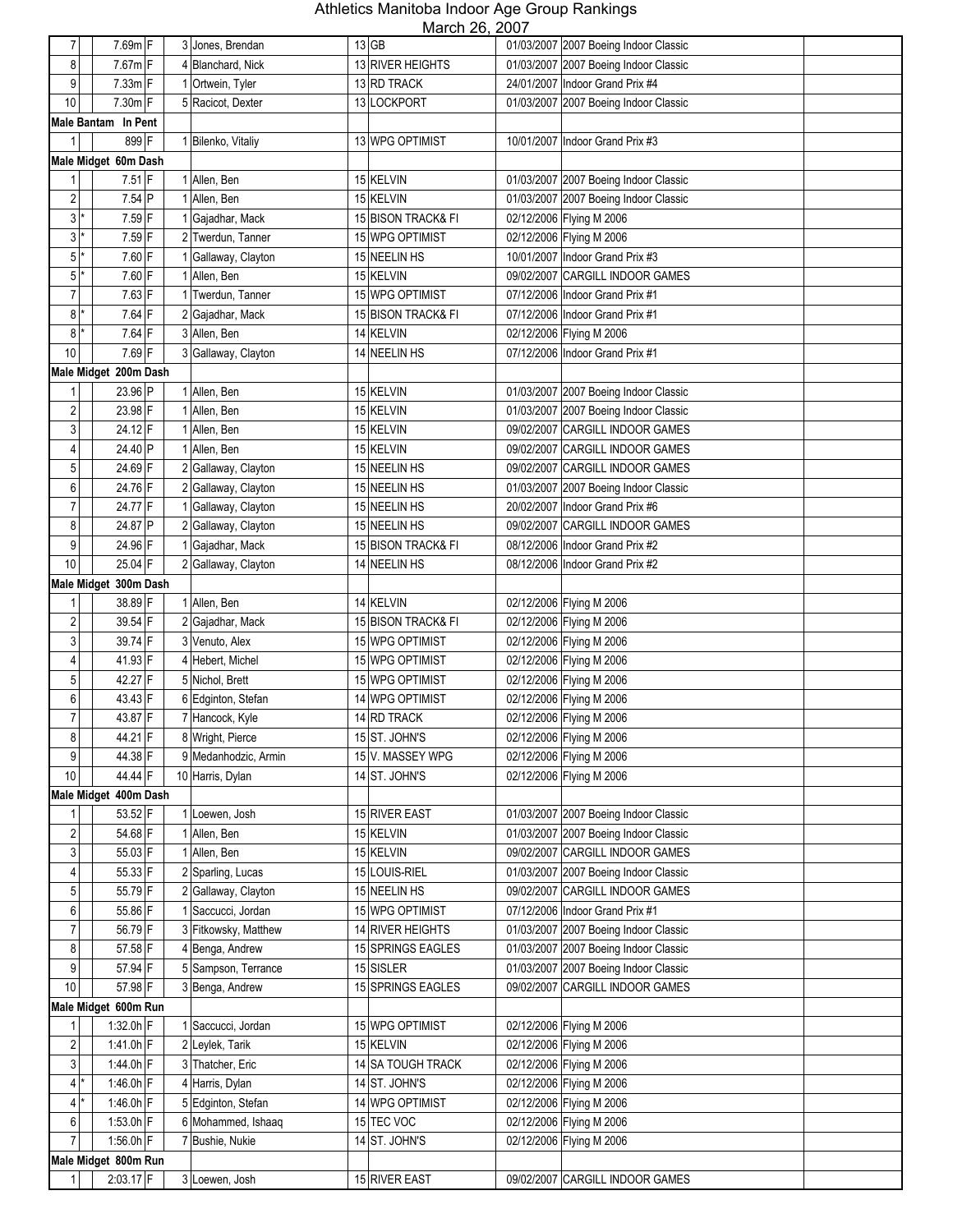| $\overline{2}$          | $2:08.89$ F                         | 1 Saccucci, Jordan      | $11101011$ $-0,$ $-001$<br>15 WPG OPTIMIST | 08/12/2006 Indoor Grand Prix #2                    |
|-------------------------|-------------------------------------|-------------------------|--------------------------------------------|----------------------------------------------------|
| 3                       | 2:10.92 F                           | Sparling, Lucas         | 15 LOUIS-RIEL                              | 01/03/2007 2007 Boeing Indoor Classic              |
| 4                       | 2:11.19 F                           | 3 Loewen, Josh          | 15 RIVER EAST                              | 24/01/2007 Indoor Grand Prix #4                    |
|                         |                                     |                         |                                            |                                                    |
| 5                       | 2:14.29 F                           | Sparling, Lucas         | 15 LOUIS-RIEL                              | 09/02/2007 CARGILL INDOOR GAMES                    |
| 6                       | 2:16.23 F                           | 2 Sampson, Terrance     | 15 SISLER                                  | 09/02/2007 CARGILL INDOOR GAMES                    |
| $\overline{7}$          | 2:16.95 F                           | 3 Benga, Andrew         | 15 SPRINGS EAGLES                          | 01/03/2007 2007 Boeing Indoor Classic              |
| 8                       | 2:17.11 F                           | 4 Sampson, Terrance     | 15 SISLER                                  | 01/03/2007 2007 Boeing Indoor Classic              |
| 9                       | 2:18.66 F                           | 3 Thatcher, Eric        | $15$ GB                                    | 09/02/2007 CARGILL INDOOR GAMES                    |
| 10                      | 2:18.89 F                           | 2 Thatcher, Eric        | 14 SA TOUGH TRACK                          | 08/12/2006   Indoor Grand Prix #2                  |
|                         | Male Midget 1000m Run               |                         |                                            |                                                    |
| 1                       | 2:43.03 F                           | 5 Loewen, Josh          | 15 RIVER EAST                              | 23/02/2007 2007 CWUAA Track and Field Championship |
| $\overline{\mathbf{c}}$ | 3:03.0h F                           | Sinclair, Jesse         | 14 RD TRACK                                | 02/12/2006 Flying M 2006                           |
| 3                       | $3:06.0h$ F                         | 2 Leylek, Tarik         | 15 KELVIN                                  | 02/12/2006 Flying M 2006                           |
| 4                       | 3:08.0h F                           | 3 Sherwin, Tom          | 14 CHURCHILL                               | 02/12/2006 Flying M 2006                           |
| 5                       | 3:22.0h F                           | 4 Harris, Dylan         | 14 ST. JOHN'S                              | 02/12/2006 Flying M 2006                           |
| 6                       | 3:29.0h F                           | 5 Athayde, Paul         | 15 KELVIN                                  | 02/12/2006 Flying M 2006                           |
| $\overline{7}$          | 3:40.0h F                           | 6 Pastuck, Daniel       | 14 KELVIN                                  | 02/12/2006 Flying M 2006                           |
|                         | Male Midget 1500m Run               |                         |                                            |                                                    |
| 1                       | 4:27.35 F                           | 4 Loewen, Josh          | 15 RIVER EAST                              | 09/02/2007 CARGILL INDOOR GAMES                    |
| 2                       | 4:41.63 F                           | 3 Sherwin, Tom          | 15 CHURCHILL                               | 01/03/2007 2007 Boeing Indoor Classic              |
| 3                       | 4:44.46 F                           | Sherwin, Tom            | 15 CHURCHILL                               | 09/02/2007 CARGILL INDOOR GAMES                    |
| 4                       | 4:47.67 F                           | 4 Brault, Charles       | 14 LOUIS-RIEL                              | 01/03/2007 2007 Boeing Indoor Classic              |
| $\overline{5}$          | 4:48.12 F                           | 2 Thatcher, Eric        | $15$ GB                                    | 09/02/2007 CARGILL INDOOR GAMES                    |
| 6                       | 4:49.19 F                           | 5 Thatcher, Eric        | $15$ GB                                    | 01/03/2007 2007 Boeing Indoor Classic              |
| $\overline{7}$          | 4:50.50 F                           | 3 Sparling, Lucas       | 15 LOUIS-RIEL                              | 09/02/2007 CARGILL INDOOR GAMES                    |
| 8                       | $4:51.37$ F                         | 6 Schmidt, Christopher  | 14 ST PAUL'S                               | 01/03/2007 2007 Boeing Indoor Classic              |
| 9                       | 4:54.22 F                           | Thatcher, Eric          | 14 SA TOUGH TRACK                          | 07/12/2006 Indoor Grand Prix #1                    |
| $10$                    | 4:54.87 F                           | 1 Thatcher, Eric        | 15 SA TOUGH TRACK                          | 10/01/2007 Indoor Grand Prix #3                    |
|                         | Male Midget 3000m Run               |                         |                                            |                                                    |
| 1                       | 9:54.07 F                           | Nicol-Samuel, Delohnni  | 15 UNATTACHED                              | 02/12/2006 Flying M 2006                           |
| 2                       | 10:12.37 F                          | 3 Thatcher, Eric        | 15 GB                                      | 01/03/2007 2007 Boeing Indoor Classic              |
| 3                       | 10:12.73 F                          | 1 MacKay, Blake         | 15 MB TRIATHLON                            | 08/12/2006 Indoor Grand Prix #2                    |
| 4                       | 10:14.79 F                          | 2 Okany, Mark           | 15 MB TRIATHLON                            | 08/12/2006 Indoor Grand Prix #2                    |
| 5                       | 10:18.43 F                          | 4 Sherwin, Tom          | 15 CHURCHILL                               | 01/03/2007 2007 Boeing Indoor Classic              |
| 6                       | 10:18.70 F                          | Okany, Mark             | 15 MB TRIATHLON                            | 02/12/2006 Flying M 2006                           |
| $\overline{7}$          | 10:20.23 F                          | 2 MacKay, Blake         | 15 MB TRIATHLON                            | 02/12/2006 Flying M 2006                           |
|                         |                                     | 3 Sherwin, Tom          |                                            |                                                    |
| 8                       | 10:22.25 F<br>10:25.17 F            |                         | 14 CHURCHILL<br>14 LOUIS-RIEL              | 02/12/2006 Flying M 2006                           |
| 9                       |                                     | 5 Brault, Charles       |                                            | 01/03/2007 2007 Boeing Indoor Classic              |
| 10                      | 10:28.08 F                          | 1 Sherwin, Tom          | 15 CHURCHILL                               | 09/02/2007 CARGILL INDOOR GAMES                    |
|                         | Male Midget 60m Hurdles 0.840m-8.5m |                         |                                            |                                                    |
| 1                       | 9.77 F                              | 1 Toews, Chris          | 15 LOCKPORT                                | 01/03/2007 2007 Boeing Indoor Classic              |
| $\overline{c}$          | $9.83$ F                            | 2 Mansaray, Saio        | 14 ST. JOHN'S                              | 01/03/2007 2007 Boeing Indoor Classic              |
| $\mathbf{3}$            | $9.86$ F                            | 3 Fitkowsky, Matthew    | 14 RIVER HEIGHTS                           | 01/03/2007 2007 Boeing Indoor Classic              |
| 4                       | 10.01 F                             | Toews, Chris            | 15 LOCKPORT                                | 09/02/2007 CARGILL INDOOR GAMES                    |
| 5                       | 10.02 F                             | Sampson, Terrance       | 15 SISLER                                  | 01/03/2007 2007 Boeing Indoor Classic              |
| 6                       | 10.08 F                             | Wright, Logan           | 14 ST. JOHN'S                              | 02/12/2006 Flying M 2006                           |
| 7                       | $10.13$ F                           | 2 Wright, Logan         | 15 ST. JOHN'S                              | 09/02/2007 CARGILL INDOOR GAMES                    |
| 8                       | $10.17$ F                           | 3 Fitkowsky, Matthew    | 14 RIVER HEIGHTS                           | 09/02/2007 CARGILL INDOOR GAMES                    |
| 9                       | 10.23 P                             | Toews, Chris            | 15 LOCKPORT                                | 09/02/2007 CARGILL INDOOR GAMES                    |
| 10                      | 10.25 P                             | 2 Wright, Logan         | 15 ST. JOHN'S                              | 09/02/2007 CARGILL INDOOR GAMES                    |
|                         | Male Midget High Jump               |                         |                                            |                                                    |
| $1$ <sup>*</sup>        | $1.65m$ F                           | Wright, Pierce          | 15 ST. JOHN'S                              | 02/12/2006 Flying M 2006                           |
| $1$ <sup>*</sup>        | $1.65m$ F                           | 2 Laramee-Watson, Tevin | 14 ST. JOHN'S                              | 02/12/2006 Flying M 2006                           |
| $\mathbf{3}$            | $1.63m$ F                           | Lacap, Aljon            | 15 SISLER                                  | 01/03/2007 2007 Boeing Indoor Classic              |
| 4                       | $1.60m$ F                           | 3 Ens, Kirk             | 15 ROAD TO GOLD                            | 02/12/2006 Flying M 2006                           |
| $\overline{5}$          | $1.59m$ F                           | 1 Toews, Chris          | 15 LOCKPORT                                | 09/02/2007 CARGILL INDOOR GAMES                    |
| 6                       | $1.55m$ F                           | 2 Toews, Chris          | 15 LOCKPORT                                | 01/03/2007 2007 Boeing Indoor Classic              |
| $7*$                    | $1.53m$ F                           | 3 Bohrn, Alex           | 15 ELKHORN                                 | 09/02/2007 CARGILL INDOOR GAMES                    |
| $7*$                    | $1.53m$ F                           | 2 Nevin, Tyler          | 15 ELTON COLLEG                            | 09/02/2007 CARGILL INDOOR GAMES                    |
| $9*$                    | $1.50m$ F                           | 4 Dietrich, Dillon      | 15 ST. JOHN'S                              | 02/12/2006 Flying M 2006                           |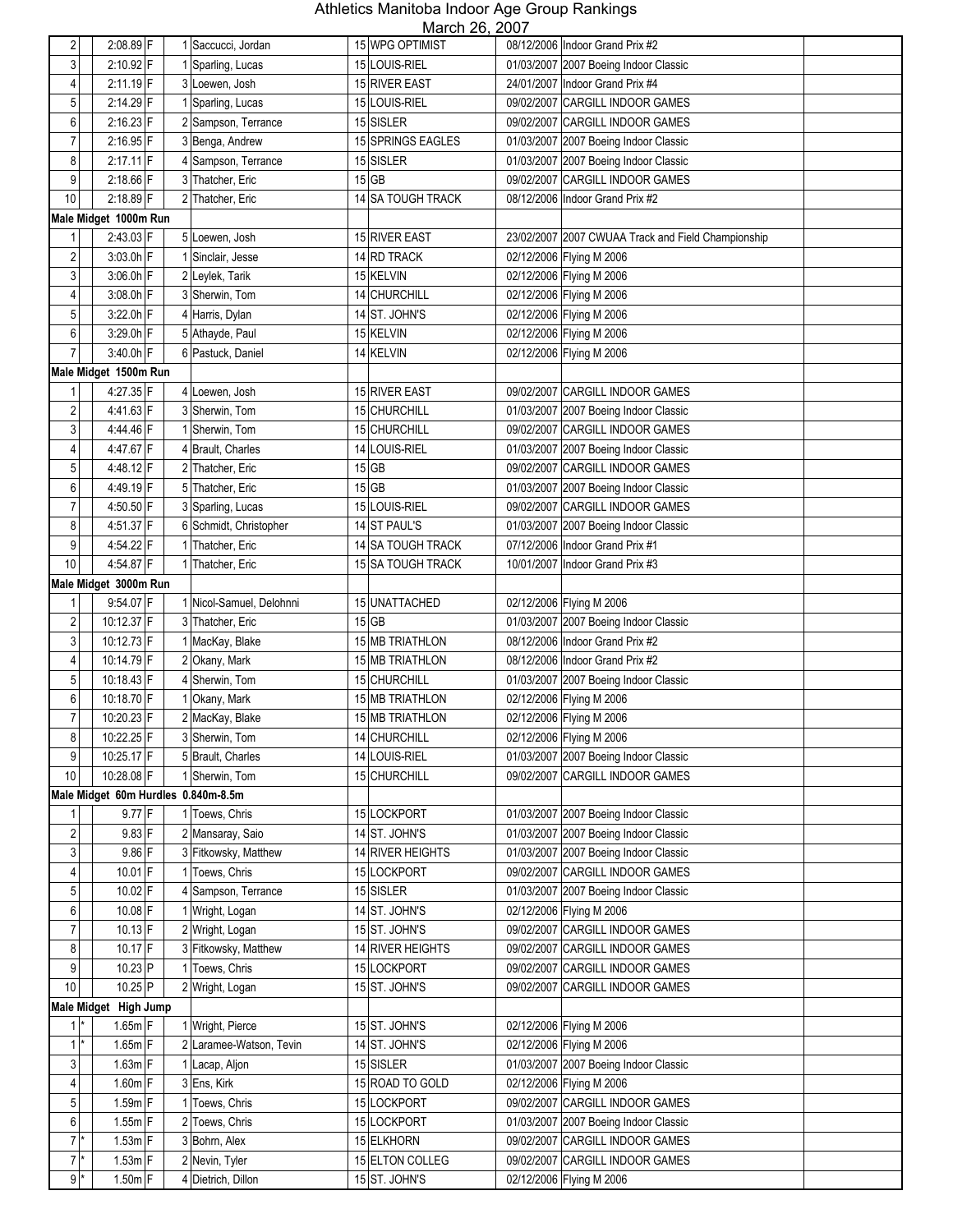| $9^*$                   |                                  | $1.50m$ F                 | 4 Tronco, RJ         | NUUUUI ZU, ZUUI<br>15 SISLER |                                 | 01/03/2007 2007 Boeing Indoor Classic                                    |
|-------------------------|----------------------------------|---------------------------|----------------------|------------------------------|---------------------------------|--------------------------------------------------------------------------|
| $9$ <sup>*</sup>        |                                  | $1.50m$ F                 | 3 Whyte, Mitchell    | 14 GATORS                    |                                 | 01/03/2007 2007 Boeing Indoor Classic                                    |
|                         |                                  | Male Midget Long Jump     |                      |                              |                                 |                                                                          |
|                         |                                  |                           |                      |                              |                                 |                                                                          |
| 1                       |                                  | $5.97m$ F                 | 1 Allen, Ben         | 15 KELVIN                    |                                 | 09/02/2007 CARGILL INDOOR GAMES                                          |
| $\overline{\mathbf{c}}$ |                                  | $5.93m$ F                 | 1 Allen, Ben         | 15 KELVIN                    |                                 | 01/03/2007 2007 Boeing Indoor Classic                                    |
| $\mathbf{3}$            |                                  | $5.71m$ F                 | 1 Allen, Ben         | 14 KELVIN                    |                                 | 02/12/2006 Flying M 2006                                                 |
| 4                       |                                  | $5.57m$ F                 | 2 Bourassa, Justin   | 15 OAK PARK                  |                                 | 02/12/2006 Flying M 2006                                                 |
| 5                       |                                  | $5.50m$ F                 | 2 Lacap, Aljon       | 15 SISLER                    |                                 | 01/03/2007 2007 Boeing Indoor Classic                                    |
| 6                       |                                  | 5.44m F                   | 1 Bourassa, Justin   | 15 OAK PARK                  |                                 | 08/12/2006 Indoor Grand Prix #2                                          |
| $\overline{7}$          | $5.18m$ F<br>3 Paradoski, Trevor |                           | 15 LOCKPORT          |                              | 09/02/2007 CARGILL INDOOR GAMES |                                                                          |
| 8                       |                                  | 5.07m F                   | 3 Cannata, Vinnie    | 15 KELVIN                    |                                 | 01/03/2007 2007 Boeing Indoor Classic                                    |
| $9$  *                  |                                  | $4.99m$ F                 | 4 Cannata, Vinnie    | 15 KELVIN                    |                                 | 09/02/2007 CARGILL INDOOR GAMES                                          |
| 9                       |                                  | $4.99m$ F                 | 4 Toews, Chris       | 15 LOCKPORT                  |                                 | 01/03/2007 2007 Boeing Indoor Classic                                    |
|                         |                                  | Male Midget Triple Jump   |                      |                              |                                 |                                                                          |
| 1                       |                                  | $11.35m$ F                | 1 Bourassa, Justin   | 15 OAK PARK                  |                                 | 07/12/2006 Indoor Grand Prix #1                                          |
| $\overline{\mathbf{c}}$ |                                  | 10.88m F                  | 1 Akins, Michael     | 13 WESTDALE                  |                                 | 07/12/2006 Indoor Grand Prix #1                                          |
| $\mathbf{3}$            |                                  | 10.75m F                  | 1 Akins, Michael     | 14 WESTDALE                  |                                 | 09/02/2007 CARGILL INDOOR GAMES                                          |
| $\overline{4}$          |                                  | 10.35m F                  | 2 Paradoski, Trevor  | 15 LOCKPORT                  |                                 | 09/02/2007 CARGILL INDOOR GAMES                                          |
| $5\phantom{.0}$         |                                  | 10.30m F                  | 1 Akins, Michael     | 14 WESTDALE                  |                                 | 13/02/2007 Indoor Grand Prix #5                                          |
| $6 \,$                  |                                  | $10.12m$ F                | 1 Akins, Michael     | 14 WESTDALE                  |                                 | 10/01/2007 Indoor Grand Prix #3                                          |
| 6                       |                                  | $10.12m$ F                | 3 Nevin, Tyler       | 15 ELTON COLLEG              |                                 | 09/02/2007 CARGILL INDOOR GAMES                                          |
| 8                       |                                  | $9.77m$ F                 | 4 Fitkowsky, Matthew | 14 RIVER HEIGHTS             |                                 | 09/02/2007 CARGILL INDOOR GAMES                                          |
| 9                       |                                  | $9.53m$ F                 | 2 Gillespie, Justin  | 15 WESTDALE                  |                                 | 13/02/2007 Indoor Grand Prix #5                                          |
| 10                      |                                  | 9.26m F                   | 5 Sampson, Terrance  | 15 SISLER                    | 09/02/2007                      | CARGILL INDOOR GAMES                                                     |
|                         |                                  | Male Midget Shot Put 4 kg |                      |                              |                                 |                                                                          |
| 1 <sup>1</sup>          |                                  | 14.47m F                  | 1 Stevens, Branden   | 14 SA TOUGH TRACK            |                                 | 08/12/2006 Indoor Grand Prix #2                                          |
| $\overline{2}$          |                                  | 14.06m F                  | 1 Stevens, Branden   | 15 SA TOUGH TRACK            |                                 | 24/01/2007 Indoor Grand Prix #4                                          |
| 3                       |                                  | 14.03m F                  | 1 Stevens, Branden   | 15 SA TOUGH TRACK            |                                 | 09/02/2007 CARGILL INDOOR GAMES                                          |
| 4                       |                                  | 14.02m F                  | 1 Stevens, Branden   | 15 SA TOUGH TRACK            |                                 | 01/03/2007 2007 Boeing Indoor Classic                                    |
| 5                       |                                  | 11.04m F                  | 2 Cwik, Lyndon       | 15 ST. JOHN'S                |                                 | 01/03/2007 2007 Boeing Indoor Classic                                    |
| 6                       |                                  | 10.76m F                  | 3 Farago, Colton     | 15 KELVIN                    |                                 |                                                                          |
| $\overline{7}$          |                                  | 10.72m F                  | 2 Fong, Eric         | 14 ST MAURICE                |                                 | 01/03/2007 2007 Boeing Indoor Classic<br>09/02/2007 CARGILL INDOOR GAMES |
|                         |                                  | $10.51m$ F                |                      |                              |                                 |                                                                          |
| 8                       |                                  |                           | 4 Fong, Eric         | 14 ST MAURICE                |                                 | 01/03/2007 2007 Boeing Indoor Classic                                    |
| 9                       |                                  | $10.31m$ F                | 5 Toews, Chris       | 15 LOCKPORT                  |                                 | 01/03/2007 2007 Boeing Indoor Classic                                    |
| 10                      |                                  | 10.26m F                  | 3 Farago, Colton     | 15 KELVIN                    |                                 | 09/02/2007 CARGILL INDOOR GAMES                                          |
|                         |                                  | Male Juvenile 60m Dash    |                      |                              |                                 |                                                                          |
| 1                       |                                  | $7.28$ F                  | 1 Moolchan, Kieran   | 17 WPG OPTIMIST              |                                 | 02/12/2006 Flying M 2006                                                 |
| $\sqrt{2}$              |                                  | $7.29$ f                  | 2 Molyneau, Brad     | 17 BISON TRACK& FI           |                                 | 23/02/2007 2007 CWUAA Track and Field Championship                       |
| $3*$                    |                                  | $7.32$ F                  | 1 Stewart, Rey       | 17 FRONTIER                  |                                 | 01/03/2007 2007 Boeing Indoor Classic                                    |
| $3*$                    |                                  | $7.32$ F                  | 3 Durand, Zacharie   | 17 ECOLE ST JOACHIM          |                                 | 23/02/2007 2007 CWUAA Track and Field Championship                       |
| $5\phantom{.0}$         |                                  | 7.33 P                    | 1 Stewart, Rey       | 17 FRONTIER                  |                                 | 01/03/2007 2007 Boeing Indoor Classic                                    |
| 6                       |                                  | 7.36 F                    | 1 Moolchan, Kieran   | 17 WPG OPTIMIST              |                                 | 07/12/2006 Indoor Grand Prix #1                                          |
| $\overline{7}$          |                                  | 7.38 F                    | 2 Durand, Zacharie   | 17 WPG OPTIMIST              |                                 | 07/12/2006 Indoor Grand Prix #1                                          |
| 8                       |                                  | $7.41$ F                  | 4 Sesay, Abdul       | 17 KELVIN                    |                                 | 23/02/2007 2007 CWUAA Track and Field Championship                       |
| 9                       |                                  | 7.45 F                    | 1 Sesay, Abdul       | 17 KELVIN                    |                                 | 09/02/2007 CARGILL INDOOR GAMES                                          |
| 10                      |                                  | $7.46$ F                  | 2 Sesay, Abdul       | 17 KELVIN                    |                                 | 01/03/2007 2007 Boeing Indoor Classic                                    |
|                         |                                  | Male Juvenile 200m Dash   |                      |                              |                                 |                                                                          |
|                         |                                  | 23.10 F                   | 1 Moolchan, Kieran   | 17 WPG OPTIMIST              |                                 | 08/12/2006 Indoor Grand Prix #2                                          |
| $\overline{c}$          |                                  | 23.30 F                   | 2 Durand, Zacharie   | 17 WPG OPTIMIST              |                                 | 08/12/2006 Indoor Grand Prix #2                                          |
| 3                       |                                  | 23.71 P                   | 1 Walford, David     | 17 BISON TRACK& FI           |                                 | 09/02/2007 CARGILL INDOOR GAMES                                          |
| 4                       |                                  | 23.84 F                   | 1 Walford, David     | 17 BISON TRACK& FI           |                                 | 01/03/2007 2007 Boeing Indoor Classic                                    |
| $\overline{5}$          |                                  | 23.95 F                   | 1 Sesay, Abdul       | 17 KELVIN                    |                                 | 09/02/2007 CARGILL INDOOR GAMES                                          |
| 6                       |                                  | 24.13 P                   | 1 Walford, David     | 17 BISON TRACK& FI           |                                 | 01/03/2007 2007 Boeing Indoor Classic                                    |
| 7                       |                                  | 24.17 F                   | 3 Venuto, Alex       | 16 WPG OPTIMIST              |                                 | 01/03/2007 2007 Boeing Indoor Classic                                    |
| 8                       |                                  | 24.18 P                   | 2 Twerdun, Tanner    | 16 WPG OPTIMIST              |                                 | 01/03/2007 2007 Boeing Indoor Classic                                    |
| 9                       |                                  | 24.30 P                   | 4 Venuto, Alex       | 16 WPG OPTIMIST              |                                 | 01/03/2007 2007 Boeing Indoor Classic                                    |
| 10                      |                                  | 24.31 F                   | 4 Twerdun, Tanner    | 16 WPG OPTIMIST              |                                 | 01/03/2007 2007 Boeing Indoor Classic                                    |
|                         |                                  | Male Juvenile 300m Dash   |                      |                              |                                 |                                                                          |
| 1 <sup>1</sup>          |                                  | 38.21 F                   | 1 Walford, David     | 16 BISON TRACK& FI           |                                 | 02/12/2006 Flying M 2006                                                 |
| 2                       |                                  | 39.12 F                   | 2 Tully, Blair       | 17 WPG OPTIMIST              |                                 | 02/12/2006 Flying M 2006                                                 |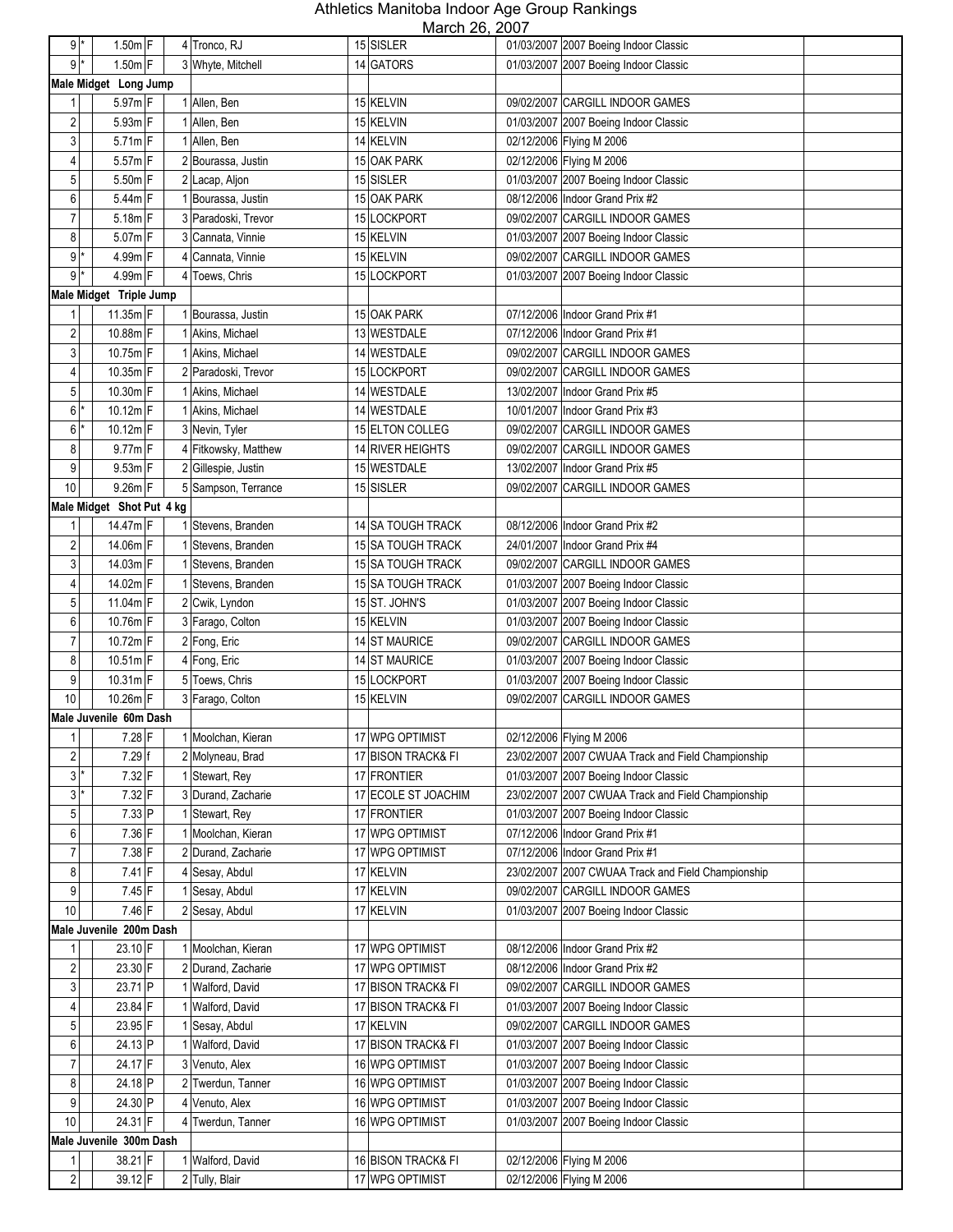| 3 <sup>1</sup>          | 40.74 F                              | 8 Gajadhar, Mack          | 16 BISON TRACK& FI | 18/01/2007 University of SK Sled Dog                 |
|-------------------------|--------------------------------------|---------------------------|--------------------|------------------------------------------------------|
| $\overline{4}$          | 41.07 F                              | 3 Mirecki, Kyle           | 17 KELVIN          | 02/12/2006 Flying M 2006                             |
| $\overline{5}$          | 42.15 F                              | 4 Dumas, Creedance        | 17 ROAD TO GOLD    | 02/12/2006 Flying M 2006                             |
| 6                       | 42.68 F                              | 5 Ditz, Michael           | 16 TEC VOC         | 02/12/2006 Flying M 2006                             |
| 7                       | 43.75 F                              | 6 Thiessen, Wayne         | 16 GARDEN VALLEY   | 02/12/2006 Flying M 2006                             |
| 8                       | 46.77 F                              | 7 Fredrick, Shane         | 16 ST. JOHN'S      | 02/12/2006 Flying M 2006                             |
| 9                       | 54.42 F                              | 7 Sesay, Abdul            | 16 ST. JOHN'S      | 02/12/2006 Flying M 2006                             |
| 10                      | 54.48 F                              |                           | 16 TEC VOC         |                                                      |
|                         |                                      | 8 Hansen, Josh            |                    | 02/12/2006 Flying M 2006                             |
|                         | Male Juvenile 400m Dash              |                           |                    |                                                      |
| 1                       | 53.85 F                              | 2 Sesay, Abdul            | 17 KELVIN          | 01/03/2007 2007 Boeing Indoor Classic                |
| 2                       | 54.23 F                              | 1 Fontaine, Louis-Félix   | 17 LOUIS-RIEL      | 09/02/2007 CARGILL INDOOR GAMES                      |
| $\mathbf{3}$            | 54.95 F                              | 3 Saccucci, Jordan        | 16 WPG OPTIMIST    | 01/03/2007 2007 Boeing Indoor Classic                |
| 4                       | 55.10 F                              | 1 Gonzalez, Cody          | 17 WPG OPTIMIST    | 07/12/2006 Indoor Grand Prix #1                      |
| 5                       | 56.09 F                              | 5 Oliver-job, Lyndl       | 17 SISLER          | 01/03/2007 2007 Boeing Indoor Classic                |
| 6                       | 56.67 F                              | 2 Oliver-job, Lyndl       | 17 SISLER          | 09/02/2007 CARGILL INDOOR GAMES                      |
| $\overline{7}$          | 56.75 F                              | 6 Wheatland, Jesse        | 17 TEC VOC         | 01/03/2007 2007 Boeing Indoor Classic                |
| 8                       | 56.87 F                              | 3 Girard, Robert          | 17 KELVIN          | 09/02/2007 CARGILL INDOOR GAMES                      |
| 9                       | 57.76 F                              | 4 Wernham, Thomas         | 16 ST PAUL'S       | 09/02/2007 CARGILL INDOOR GAMES                      |
| 10                      | 57.82 F                              | 7 Wernham, Thomas         | 16 ST PAUL'S       | 01/03/2007 2007 Boeing Indoor Classic                |
|                         | Male Juvenile 600m Run               |                           |                    |                                                      |
| 1                       | $1:27.3h$ F                          | 1 Barnett, Collin         | 17 KELVIN          | 02/12/2006 Flying M 2006                             |
| $\overline{\mathbf{c}}$ | 1:29.51 $F$                          | 2 Saccucci, Jordan        | 16 WPG OPTIMIST    | 18/01/2007 University of SK Sled Dog                 |
| $\mathbf{3}$            | 1:33.89 F                            | 30 Nicol-Samuel, Delohnni | 16 UNATTACHED      | 03/02/2007 Cargill Indoor Games                      |
| $\vert$                 | $1:37.2h$ F                          | 2 Demas, Creedance        | 16 ST. JOHN'S      | 02/12/2006 Flying M 2006                             |
| $5\phantom{.0}$         | $1:38.3h$ F                          | 3 Grondin, Mark           | 16 WPG OPTIMIST    | 02/12/2006 Flying M 2006                             |
| 6                       | $1:46.13$ F                          | 1 Lawler, John            | 17 KELVIN          | 24/01/2007 Indoor Grand Prix #4                      |
| $\overline{7}$          | 1:46.9h F                            | 4 Lawler, John            | 16 WPG OPTIMIST    | 02/12/2006 Flying M 2006                             |
| 8                       | $2:04.3h$ F                          | 5 Hansen, Josh            | 16 TEC VOC         | 02/12/2006 Flying M 2006                             |
|                         | Male Juvenile 800m Run               |                           |                    |                                                      |
| 1                       | $1:58.53$ F                          | 1 Barnett, Collin         | 17 WPG OPTIMIST    | 08/12/2006 Indoor Grand Prix #2                      |
| $\overline{\mathbf{c}}$ | 1:59.76 F                            | 1 Brown, Alastair         | 17 WPG OPTIMIST    | 24/01/2007 Indoor Grand Prix #4                      |
| $\mathbf{3}$            | 1:59.78 F                            | 1 Brown, Alastair         | 17 WPG OPTIMIST    | 01/03/2007 2007 Boeing Indoor Classic                |
| 4                       | $2:01.38$ F                          | 1 Brown, Alastair         | 17 WPG OPTIMIST    | 09/02/2007 CARGILL INDOOR GAMES                      |
| 5                       | 2:01.72 F                            | 2 Man, Mitchell           | 17 UNATTACHED      | 08/12/2006 Indoor Grand Prix #2                      |
| $\boldsymbol{6}$        | 2:01.76 F                            | 3 Gallaway, Marshall      | 17 NEELIN HS       | 08/12/2006 Indoor Grand Prix #2                      |
| $\overline{7}$          | 2:02.14 F                            | 2 Fontaine, Louis-Félix   | 17 LOUIS-RIEL      | 09/02/2007 CARGILL INDOOR GAMES                      |
| 8 <sup>1</sup>          | 2:05.37 F                            | 2 Saccucci, Jordan        | 16 WPG OPTIMIST    | 24/01/2007 Indoor Grand Prix #4                      |
| 9                       | $2:05.40$ F                          | 4 Saccucci, Jordan        | 16 WPG OPTIMIST    | 09/02/2007 CARGILL INDOOR GAMES                      |
| 10                      | $2:05.64$ F                          | 3 Saccucci, Jordan        | 16 WPG OPTIMIST    | 01/03/2007 2007 Boeing Indoor Classic                |
|                         | Male Juvenile 1000m Run              |                           |                    |                                                      |
| $\mathbf{1}$            | 2:35.45 F                            | 2 Brown, Alastair         | 17 WPG OPTIMIST    | 23/02/2007 2007 CWUAA Track and Field Championship   |
| $\overline{c}$          | $2:40.54$ F                          | 2 Brown, Alastair         | 17 WPG OPTIMIST    | 18/01/2007 University of SK Sled Dog                 |
| 3                       | 2:42.74 F                            | 4 Saccuci, Jordan         | 17 CHURCHILL HS    | 23/02/2007 2007 CWUAA Track and Field Championship   |
| $\vert 4 \vert$         | 2:48.92 F                            | 1 Saccucci, Jordan        | 16 WPG OPTIMIST    | 18/01/2007 University of SK Sled Dog                 |
| 5 <sup>1</sup>          | $2:51.23$ F                          | 2 Newbold Madden, Steve   | 17 WPG OPTIMIST    | 18/01/2007 University of SK Sled Dog                 |
| 6                       | $2:53.0h$ F                          | 1 Campbell, Stephen       | 16 KELVIN          | 02/12/2006 Flying M 2006                             |
| $6$ <sup>*</sup>        | $2:53.0h$ F                          | 2 Newbold Madden, Steve   | 16 WPG OPTIMIST    |                                                      |
| 8 <sup>1</sup>          | $2:56.0h$ F                          | 3 Demas, Creedance        | 16 ST. JOHN'S      | 02/12/2006 Flying M 2006<br>02/12/2006 Flying M 2006 |
| 9                       | $3:00.0h$ F                          | 4 Cooke, Ellliot          | 16 KELVIN          |                                                      |
|                         |                                      |                           |                    | 02/12/2006 Flying M 2006                             |
| 10                      | 3:01.09 F<br>Male Juvenile 1500m Run | 15 Nicol-Samuel, Delohnni | 16 UNATTACHED      | 03/02/2007 Cargill Indoor Games                      |
|                         |                                      |                           |                    |                                                      |
| 1                       | 4:10.51 F                            | 1 Brown, Alastair         | 17 WPG OPTIMIST    | 01/03/2007 2007 Boeing Indoor Classic                |
| $\boldsymbol{2}$        | 4:11.78 F                            | 14 Brown, Alastair        | 17 WPG OPTIMIST    | 03/02/2007 Cargill Indoor Games                      |
| 3 <sup>1</sup>          | $4:12.0h$ F                          | 1 Brown, Alastair         | 17 WPG OPTIMIST    | 10/01/2007   Indoor Grand Prix #3                    |
| $\overline{4}$          | 4:12.88 F                            | 2 Brown, Alastair         | 17 WPG OPTIMIST    | 18/01/2007 University of SK Sled Dog                 |
| 5 <sup>1</sup>          | 4:14.23 F                            | 1 Man, Mitchell           | 17 UNATTACHED      | 07/12/2006 Indoor Grand Prix #1                      |
| 6                       | 4:17.68 F                            | 1 Brown, Alastair         | 17 WPG OPTIMIST    | 09/02/2007 CARGILL INDOOR GAMES                      |
| $\overline{7}$          | $4:20.46$ F                          | 2 Gallaway, Marshall      | 17 NEELIN HS       | 07/12/2006 Indoor Grand Prix #1                      |
| 8 <sup>1</sup>          | 4:25.02 F                            | 3 Newbold Madden, Steve   | 16 WPG OPTIMIST    | 07/12/2006 Indoor Grand Prix #1                      |
| 9                       | 4:25.87 F                            | 2 Nicol-Samuel, Delohnni  | 16 CHICO'S         | 09/02/2007 CARGILL INDOOR GAMES                      |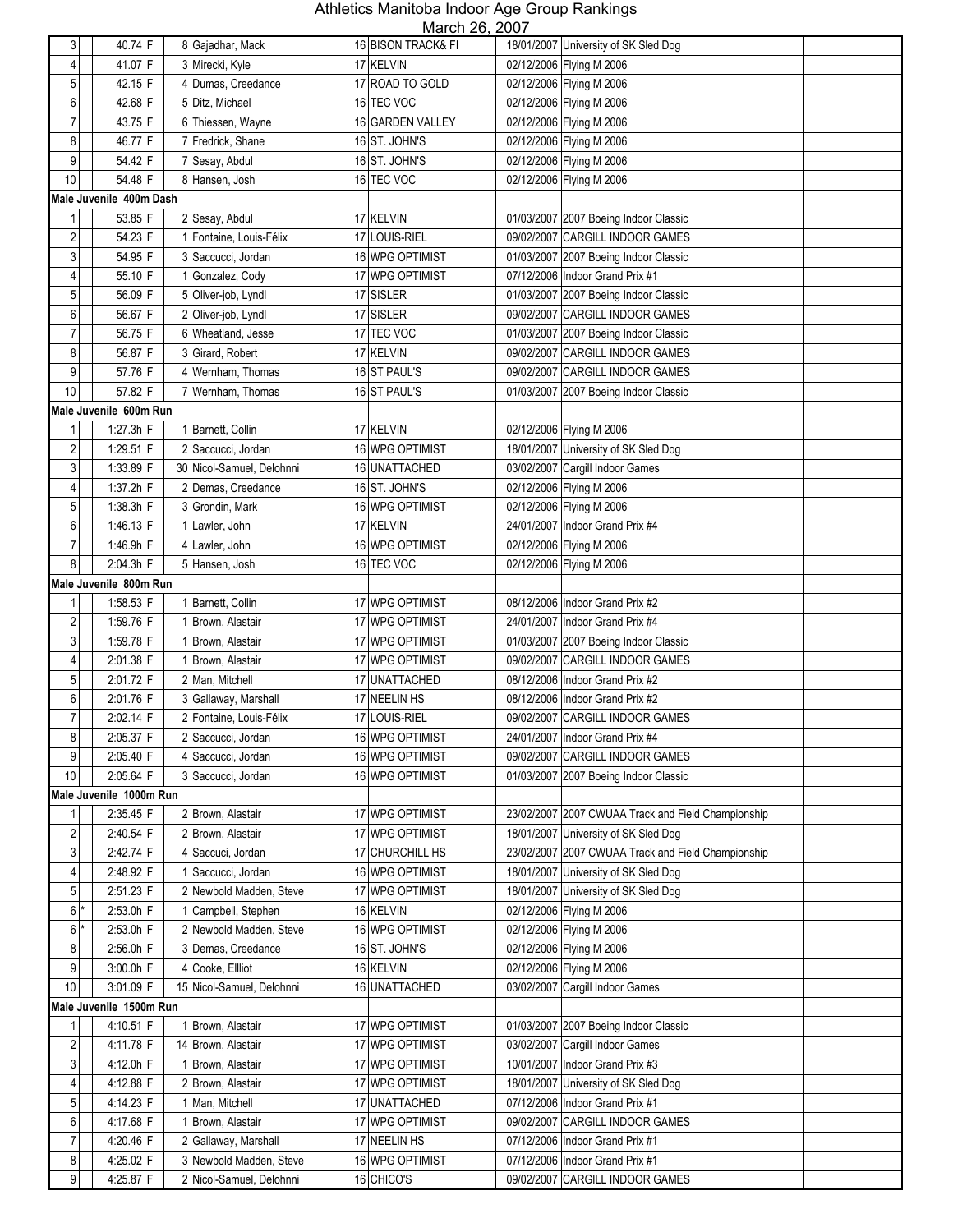| $10$                     | 4:26.01 $F$                            | 3 Saccucci, Jordan           | <b>16 WPG OPTIMIST</b> | 09/02/2007 CARGILL INDOOR GAMES          |
|--------------------------|----------------------------------------|------------------------------|------------------------|------------------------------------------|
|                          | Male Juvenile 3000m Run                |                              |                        |                                          |
| 1                        | 9:42.06 F                              | 1 Nicol-Samuel, Delohnni     | 16 UNATTACHED          | 01/03/2007 2007 Boeing Indoor Classic    |
| $\overline{\mathbf{c}}$  | 9:48.00 F                              | 1 Nicol-Samuel, Delohnni     | 16 UNATTACHED          | 20/02/2007 Indoor Grand Prix #6          |
| 3                        | 9:48.25 F                              | 2 Cooke, Ellliot             | 17 KELVIN              | 01/03/2007 2007 Boeing Indoor Classic    |
| 4                        | 9:53.27 F                              | 1 Redpath, Jason             | 16 SELKIRK ROYALS      | 09/02/2007 CARGILL INDOOR GAMES          |
| 5                        | 9:53.96 F                              | 3 Dueck, Scott               | 17 WPG OPTIMIST        | 01/03/2007 2007 Boeing Indoor Classic    |
| 6                        | 9:55.46 F                              | 2 Okany, Mark                | 16 MB TRIATHLON        | 09/02/2007 CARGILL INDOOR GAMES          |
| $\overline{7}$           | 9:58.91 F                              | 3 Cooke, Ellliot             | 17 KELVIN              | 09/02/2007 CARGILL INDOOR GAMES          |
| 8                        | 10:00.54 F                             | 4 Buchanan, Arthur           | 16 FORT RICHMOND CO    | 01/03/2007 2007 Boeing Indoor Classic    |
| 9                        | 10:01.05 F                             | 5 MacKay, Blake              | 16 MB TRIATHLON        | 01/03/2007 2007 Boeing Indoor Classic    |
| 10                       | 10:05.03 F                             | 2 Dueck, Scott               | 17 WPG OPTIMIST        | 20/02/2007<br>Indoor Grand Prix #6       |
|                          | Male Juvenile 60m Hurdles 0.914m-8.50m |                              |                        |                                          |
| 1                        | $9.34$ F                               | 1 Nunez, Jheron              | 17 ST. JOHN'S          | 09/02/2007 CARGILL INDOOR GAMES          |
| $\overline{\mathbf{c}}$  | $9.52$ F                               | 2 Thiessen, Wayne            | 17 GARDEN VALLEY       | 09/02/2007 CARGILL INDOOR GAMES          |
| $3*$                     | 9.82 F                                 | 3 Finnson, Curtis            | 16 VIPERS              | 09/02/2007 CARGILL INDOOR GAMES          |
| $3*$                     | $9.82$ F                               | Salangsang, Randy            | 16 SISLER              | 09/02/2007 CARGILL INDOOR GAMES          |
| 5                        | 10.07 F                                | 5 Ruchinski, David           | 17 MAPLES              | 09/02/2007 CARGILL INDOOR GAMES          |
| 6                        | 10.62 F                                | 6 Valdez, Domingo            | 16 SISLER              | 09/02/2007 CARGILL INDOOR GAMES          |
| $\overline{7}$           | 12.09 F                                | 7 Dietrich, Dillon           | 16 ST. JOHN'S          | 09/02/2007 CARGILL INDOOR GAMES          |
|                          | Male Juvenile 60m Hurdles 0.914m-9.14m |                              |                        |                                          |
| 1                        | 8.95 F                                 | 3 Nunez, Jheron              | 17 ST. JOHN'S          | 01/03/2007 2007 Boeing Indoor Classic    |
| $\overline{\mathbf{c}}$  | $9.24$ F                               | 4 Salangsang, Randy          | 16 SISLER              | 01/03/2007 2007 Boeing Indoor Classic    |
| 3                        | $9.34$ F                               | 1 Nunez, Jheron              | 16 ST. JOHN'S          | 02/12/2006 Flying M 2006                 |
| 4                        | $9.59$ F                               | 5 Ruchinski, David           | 17 MAPLES              | 01/03/2007 2007 Boeing Indoor Classic    |
| 5                        | 9.87 F                                 | 1 Ruchinski, David           | 17 MAPLES              | 24/01/2007 Indoor Grand Prix #4          |
| 6                        | 10.02 F                                | 6 Valdez, Domingo            | 16 SISLER              | 01/03/2007 2007 Boeing Indoor Classic    |
| $\overline{7}$           | 10.06 F                                | 2 Thiessen, Wayne            | 16 GARDEN VALLEY       | 02/12/2006 Flying M 2006                 |
| 8                        | 10.77 F                                | 1 Dibiase, Mike              | 16 GARDEN CITY         | 20/02/2007   Indoor Grand Prix #6        |
| 9                        | $11.13$ F                              | 7 Vielhaber, Sean            | 16 LOCKPORT            | 01/03/2007 2007 Boeing Indoor Classic    |
| 10                       | $11.33$ F                              | 8 Dietrich, Dillon           | 16 ST. JOHN'S          | 01/03/2007<br>2007 Boeing Indoor Classic |
|                          | Male Juvenile High Jump                |                              |                        |                                          |
| 1                        | $2.01m$ F                              | Rodewald, Lucas              | 17 WPG OPTIMIST        | 13/02/2007 Indoor Grand Prix #5          |
| $\overline{2}$           | $2.00m$ F                              | 1 Rodewald, Lucas            | 17 WPG OPTIMIST        | 09/02/2007 CARGILL INDOOR GAMES          |
| 3                        | $1.95m$ F                              | Rodewald, Lucas              | 16 WPG OPTIMIST        | 02/12/2006 Flying M 2006                 |
| 4                        | $1.90m$ F                              | 1 Rodewald, Lucas            | 16 WPG OPTIMIST        | 07/12/2006 Indoor Grand Prix #1          |
| $4*$                     | $1.90m$ F                              | 1 Rodewald, Lucas            | 17 WPG OPTIMIST        | 10/01/2007   Indoor Grand Prix #3        |
| $4*$                     | $1.90m$ F                              | Rodewald, Lucas              | 17 WPG OPTIMIST        | 18/01/2007 University of SK Sled Dog     |
| $7*$                     | 1.80m F                                | 2 Durand, Zacharie           | 17 WPG OPTIMIST        | 07/12/2006 Indoor Grand Prix #1          |
| $7$ *                    | 1.80m F                                | 1 Marchildon-Lavoie, Thierry | 17 WPG OPTIMIST        | 01/03/2007 2007 Boeing Indoor Classic    |
| $9*$                     | $1.75m$ F                              | 7 Lavoie, Thierry            | 17 WPG OPTIMIST        | 03/02/2007 Cargill Indoor Games          |
| $9*$                     | $1.75m$ F                              | 3 Marchildon-Lavoie, Thierry | 17 WPG OPTIMIST        | 09/02/2007 CARGILL INDOOR GAMES          |
| $9*$                     | $1.75m$ F                              | 2 Buchanan, Arthur           | 16 FORT RICHMOND CO    | 09/02/2007 CARGILL INDOOR GAMES          |
| $9$ <sup>*</sup>         | $1.75m$ F                              | 3 Marchildon-Lavoie, Thierry | 16 WPG OPTIMIST        | 07/12/2006 Indoor Grand Prix #1          |
| $9*$                     | $1.75m$ F                              | 2 Buchanan, Arthur           | 16 FORT RICHMOND CO    | 01/03/2007 2007 Boeing Indoor Classic    |
|                          | Male Juvenile Pole Vault               |                              |                        |                                          |
| 1                        | $3.30m$ F                              | 1 Rodewald, Lucas            | 17 WPG OPTIMIST        | 01/03/2007 2007 Boeing Indoor Classic    |
| 2                        | 3.25m F                                | Rodewald, Lucas              | 17 WPG OPTIMIST        | 09/02/2007 CARGILL INDOOR GAMES          |
| $\mathbf{3}$             | 3.00m F                                | Rodewald, Lucas              | 16 WPG OPTIMIST        | 08/12/2006 Indoor Grand Prix #2          |
| $4^*$                    | $2.10m$ F                              | 2 Dietrich, Dillon           | 16 ST. JOHN'S          | 09/02/2007 CARGILL INDOOR GAMES          |
| $4$ *<br>$\vert 4 \vert$ | $2.10m$ F                              | 4 Wright, Pierce             | 16 ST. JOHN'S          | 09/02/2007 CARGILL INDOOR GAMES          |
|                          | $2.10m$ F<br>Male Juvenile Long Jump   | 3 Dietrich, Dillon           | 16 ST. JOHN'S          | 01/03/2007 2007 Boeing Indoor Classic    |
| 1                        | $6.45m$ F                              | Walford, David               | 17 BISON TRACK& FI     | 01/03/2007 2007 Boeing Indoor Classic    |
| $\overline{\mathbf{c}}$  | $6.30m$ F                              | Walford, David               | 16 BISON TRACK& FI     | 08/12/2006 Indoor Grand Prix #2          |
| $\mathbf{3}$             | $6.28m$ F                              | Walford, David               | 17 BISON TRACK& FI     | 18/01/2007 University of SK Sled Dog     |
| 4                        | $6.25m$ F                              | Walford, David               | 16 BISON TRACK& FI     | 02/12/2006 Flying M 2006                 |
| $5*$                     | 5.95m F                                | Twerdun, Tanner              | 16 WPG OPTIMIST        | 09/02/2007 CARGILL INDOOR GAMES          |
| $5$ <sup>*</sup>         | 5.95m F                                | 2 Bjornson, Forrest          | 17 FRONTIER            | 01/03/2007 2007 Boeing Indoor Classic    |
| $\overline{7}$           | 5.80m F                                | 2 McAdam, Justin             | 16 WPG OPTIMIST        | 09/02/2007 CARGILL INDOOR GAMES          |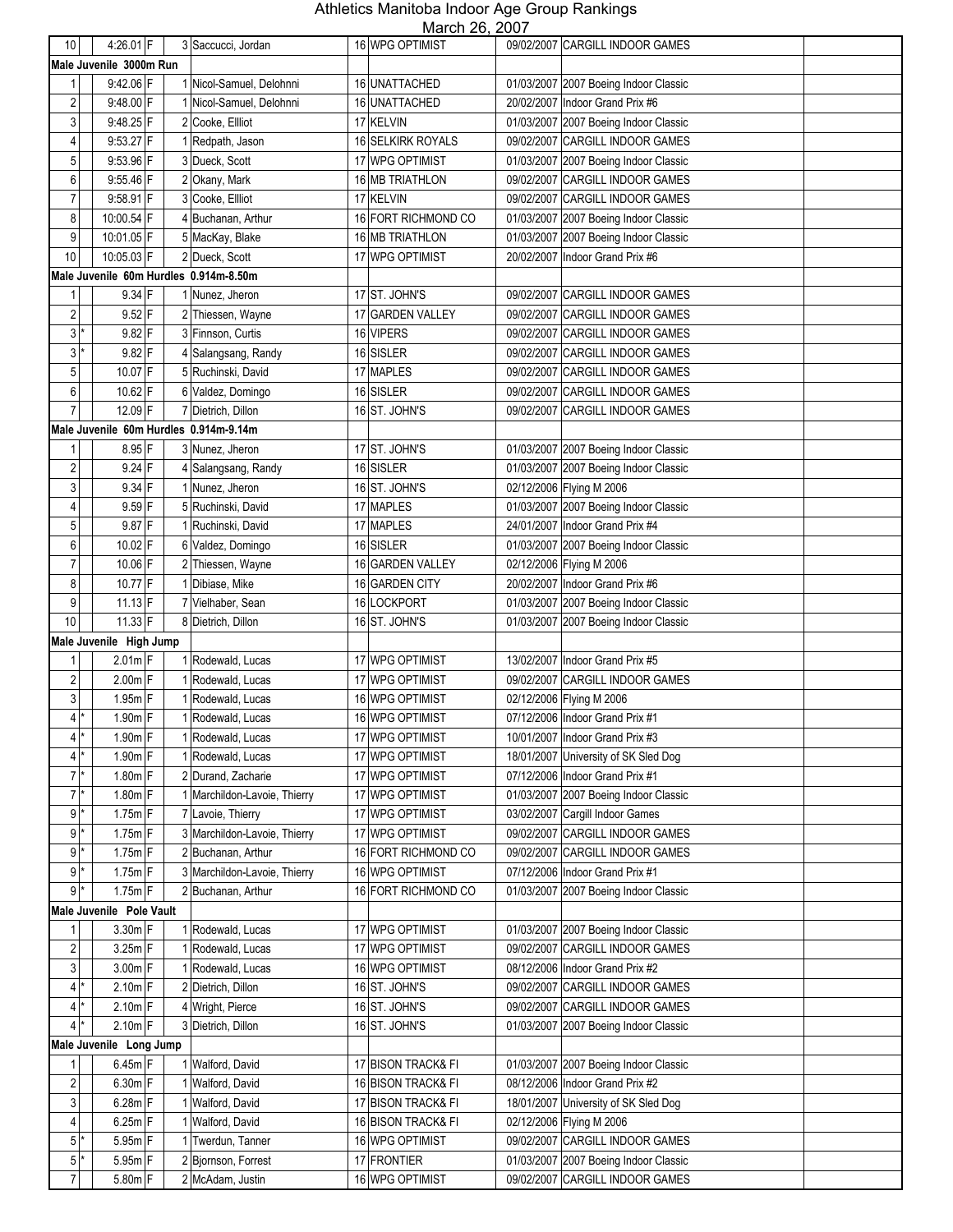| 8                       | 5.78m F                        |   | 3 McAdam, Justin        | <u>IVIAIUII ZU, ZUUT</u><br>16 WPG OPTIMIST | 01/03/2007 2007 Boeing Indoor Classic              |
|-------------------------|--------------------------------|---|-------------------------|---------------------------------------------|----------------------------------------------------|
|                         |                                |   |                         |                                             |                                                    |
| 9                       | $5.72m$ F                      |   | 4 Twerdun, Tanner       | 16 WPG OPTIMIST                             | 01/03/2007 2007 Boeing Indoor Classic              |
| 10                      | $5.70m$ F                      |   | 2 Waschenfelder, Luther | 17 ST. JOHN'S                               | 02/12/2006 Flying M 2006                           |
|                         | Male Juvenile Triple Jump      |   |                         |                                             |                                                    |
| 1                       | 13.27m F                       |   | 1 Walford, David        | 17 BISON TRACK& FI                          | 01/03/2007 2007 Boeing Indoor Classic              |
| 2                       | 12.82m F                       |   | 2 Walford, David        | 17 BISON TRACK& FI                          | 18/01/2007 University of SK Sled Dog               |
| 3                       | 12.74m F                       |   | 6 Walford, David        | 17 BISON TRACK& FI                          | 03/02/2007 Cargill Indoor Games                    |
| 4                       | 12.66m F                       |   | 1 Canart, Boyd          | 17 ELKHORN                                  | 01/03/2007 2007 Boeing Indoor Classic              |
| 5                       | 12.62m F                       |   | Walford, David          | 16 BISON TRACK& FI                          | 07/12/2006 Indoor Grand Prix #1                    |
|                         |                                |   |                         |                                             |                                                    |
| 6                       | 12.28m F                       |   | 3 Bjornson, Forrest     | 17 FRONTIER                                 | 01/03/2007 2007 Boeing Indoor Classic              |
| $\overline{7}$          | 11.67m F                       |   | Canart, Boyd            | 17 ELKHORN                                  | 09/02/2007 CARGILL INDOOR GAMES                    |
| 8                       | 11.49m F                       |   | 2 Nunez, Jheron         | 17 ST. JOHN'S                               | 09/02/2007 CARGILL INDOOR GAMES                    |
| 9                       | $11.35m$ F                     |   | 4 Nunez, Jheron         | 17 ST. JOHN'S                               | 01/03/2007 2007 Boeing Indoor Classic              |
| 10                      | $11.21m$ F                     |   | 5 Wood, Jordan          | 16 FORT RICHMOND CO                         | 01/03/2007 2007 Boeing Indoor Classic              |
|                         | Male Juvenile Shot Put 5 kg    |   |                         |                                             |                                                    |
| 1                       | 12.90m F                       |   | 1 Canart, Boyd          | 17 ELKHORN                                  | 01/03/2007 2007 Boeing Indoor Classic              |
| $\sqrt{2}$              | 12.06m F                       |   | 1 Canart, Boyd          | 17 ELKHORN                                  | 09/02/2007 CARGILL INDOOR GAMES                    |
| 3                       | 11.73m F                       |   | 3 stolar, james         | 16 STONEWALL COLL.                          | 01/03/2007 2007 Boeing Indoor Classic              |
| 4                       | 11.56m F                       |   | 4 Tiede, David          | 17 TEC VOC                                  | 01/03/2007 2007 Boeing Indoor Classic              |
|                         |                                |   |                         |                                             |                                                    |
| 5 <sup>1</sup>          | 10.82m F                       |   | 2 Tiede, David          | 17 TEC VOC                                  | 09/02/2007 CARGILL INDOOR GAMES                    |
| 6 <sup>1</sup>          | 10.76m F                       |   | 3 Valdez, Domingo       | 16 SISLER                                   | 09/02/2007 CARGILL INDOOR GAMES                    |
| $\overline{7}$          | 10.67mF                        |   | 6 Valdez, Domingo       | 16 SISLER                                   | 01/03/2007 2007 Boeing Indoor Classic              |
| 8                       | 10.46m F                       |   | 4 Waschenfelder, Mike   | 16 ST. JOHN'S                               | 09/02/2007 CARGILL INDOOR GAMES                    |
| 9                       | $10.23m$ F                     |   | 7 Tapp, Ryan            | 17 TEC VOC                                  | 01/03/2007 2007 Boeing Indoor Classic              |
| 10                      | 10.06m F                       |   | 6 Tapp, Ryan            | 17 TEC VOC                                  | 09/02/2007 CARGILL INDOOR GAMES                    |
|                         | Male Juvenile Wght Thr 9.09 kg |   |                         |                                             |                                                    |
| 1                       | 12.66m F                       |   | 1 Tiede, David          | 17 TEC VOC                                  | 09/02/2007 CARGILL INDOOR GAMES                    |
| $\sqrt{2}$              | 12.51m F                       |   | 1 Bertrand, Brenden     | 17 FLYING M                                 | 07/12/2006 Indoor Grand Prix #1                    |
| 3                       | 12.10m F                       |   | 1 Tiede, David          | 17 TEC VOC                                  | 01/03/2007 2007 Boeing Indoor Classic              |
| 4                       | 10.41m F                       |   | 2 Tapp, Ryan            | 17 TEC VOC                                  | 09/02/2007 CARGILL INDOOR GAMES                    |
|                         |                                |   |                         |                                             |                                                    |
| 5 <sup>1</sup>          | 10.04m F                       |   | 2 Tapp, Ryan            | 17 TEC VOC                                  | 01/03/2007 2007 Boeing Indoor Classic              |
|                         | Male Junior 60m Dash           |   |                         |                                             |                                                    |
| 1                       | 6.99 P                         |   | 19 Szczepaniak, David   | 19 U OF MANITOBA                            | 09/02/2007 lowa State Classic                      |
| $\mathbf{1}$            | 6.99 F                         |   | 2 Szczepaniak, David    | 19 U OF MANITOBA                            | 20/01/2007 Jack Johnson Classic                    |
| 3                       | $7.00$ F                       |   | 5 Szczepaniak, David    | 19 U OF MANITOBA                            | 03/02/2007 Cargill Indoor Games                    |
| $3*$                    | $7.00$ F                       |   | 5 Szczepaniak, David    | 19 U OF MANITOBA                            | 23/02/2007 2007 CWUAA Track and Field Championship |
| $5*$                    | 7.02 P                         |   | 6 Szczepaniak, David    | 19 U OF MANITOBA                            | 03/02/2007 Cargill Indoor Games                    |
| $5$ <sup>*</sup>        | $7.02$ P                       |   | 2 Szczepaniak, David    | 19 U OF MANITOBA                            | 20/01/2007 Jack Johnson Classic                    |
| $\overline{7}$          | $7.03$ S                       |   | 21 Szczepaniak, David   | 19 U OF MANITOBA                            | 09/02/2007 Iowa State Classic                      |
| 8 <sup>1</sup>          | $7.04$ F                       |   | 4 Szczepaniak, David    | 19 U OF MANITOBA                            | 06/01/2007 Prairie Dual                            |
| 9                       | 7.09 F                         |   | 1 Moolchan, Kieran      | 18 WPG OPTIMIST                             | 01/03/2007 2007 Boeing Indoor Classic              |
| 10 <sup>1</sup>         | $7.11$ F                       |   |                         |                                             | 07/12/2006 Indoor Grand Prix #1                    |
|                         |                                |   | Szczepaniak, David      | 18 U OF MANITOBA                            |                                                    |
| 10                      | $7.11$ F                       | 2 | Labbe, Nathan           | 19 WPG OPTIMIST                             | 01/03/2007 2007 Boeing Indoor Classic              |
| 10                      | $7.11$ P                       |   | 8 Szczepaniak, David    | 19 U OF MANITOBA                            | 23/02/2007 2007 CWUAA Track and Field Championship |
|                         | Male Junior 200m Dash          |   |                         |                                             |                                                    |
|                         | 22.09 F                        |   | 39 Szczepaniak, David   | 19 U OF MANITOBA                            | 09/02/2007 lowa State Classic                      |
| $\overline{\mathbf{c}}$ | 22.34 F                        |   | 1 Szczepaniak, David    | 19 U OF MANITOBA                            | 20/01/2007 Jack Johnson Classic                    |
| 3 <sup>1</sup>          | 22.45 F                        |   | 1 Szczepaniak, David    | 18 U OF MANITOBA                            | 08/12/2006 Indoor Grand Prix #2                    |
| $\vert 4 \vert$         | 22.48 F                        |   | 1 Moolchan, Kieran      | 18 WPG OPTIMIST                             | 01/03/2007 2007 Boeing Indoor Classic              |
| $5$ <sup>*</sup>        | 22.65 F                        |   | Szczepaniak, David      | 19 U OF MANITOBA                            | 24/01/2007 Indoor Grand Prix #4                    |
| 5 <sup>1</sup>          | 22.65 F                        |   | 84 Ferguson, Quin       | 19 U OF MANITOBA                            | 09/02/2007 lowa State Classic                      |
| $\overline{7}$          | 22.69 F                        |   | 1 Durand, Zacharie      | 18 WPG OPTIMIST                             | 09/02/2007 CARGILL INDOOR GAMES                    |
|                         | 22.89 F                        |   | 2 Durand, Zacharie      | 18 WPG OPTIMIST                             |                                                    |
| 8 <sup>1</sup>          |                                |   |                         |                                             | 01/03/2007 2007 Boeing Indoor Classic              |
| 9                       | 22.92 F                        |   | 2 Labbe, Nathan         | 19 U OF MANITOBA                            | 24/01/2007 Indoor Grand Prix #4                    |
| $10$ <sup>*</sup>       | 22.93 F                        |   | 2 Labbe, Nathan         | 18 U OF MANITOBA                            | 08/12/2006 Indoor Grand Prix #2                    |
| $10*$                   | 22.93 P                        |   | 1 Moolchan, Kieran      | 18 WPG OPTIMIST                             | 01/03/2007 2007 Boeing Indoor Classic              |
|                         | Male Junior 300m Dash          |   |                         |                                             |                                                    |
| 1                       | 34.94 F                        |   | 2 Szczepaniak, David    | 19 U OF MANITOBA                            | 23/02/2007 2007 CWUAA Track and Field Championship |
| $\boldsymbol{2}$        | 34.96 P                        |   | 7 Szczepaniak, David    | 19 U OF MANITOBA                            | 08/03/2007 CIS Championship                        |
| 3                       | $35.05$ F                      |   | 6 Szczepaniak, David    | 19 U OF MANITOBA                            | 03/02/2007 Cargill Indoor Games                    |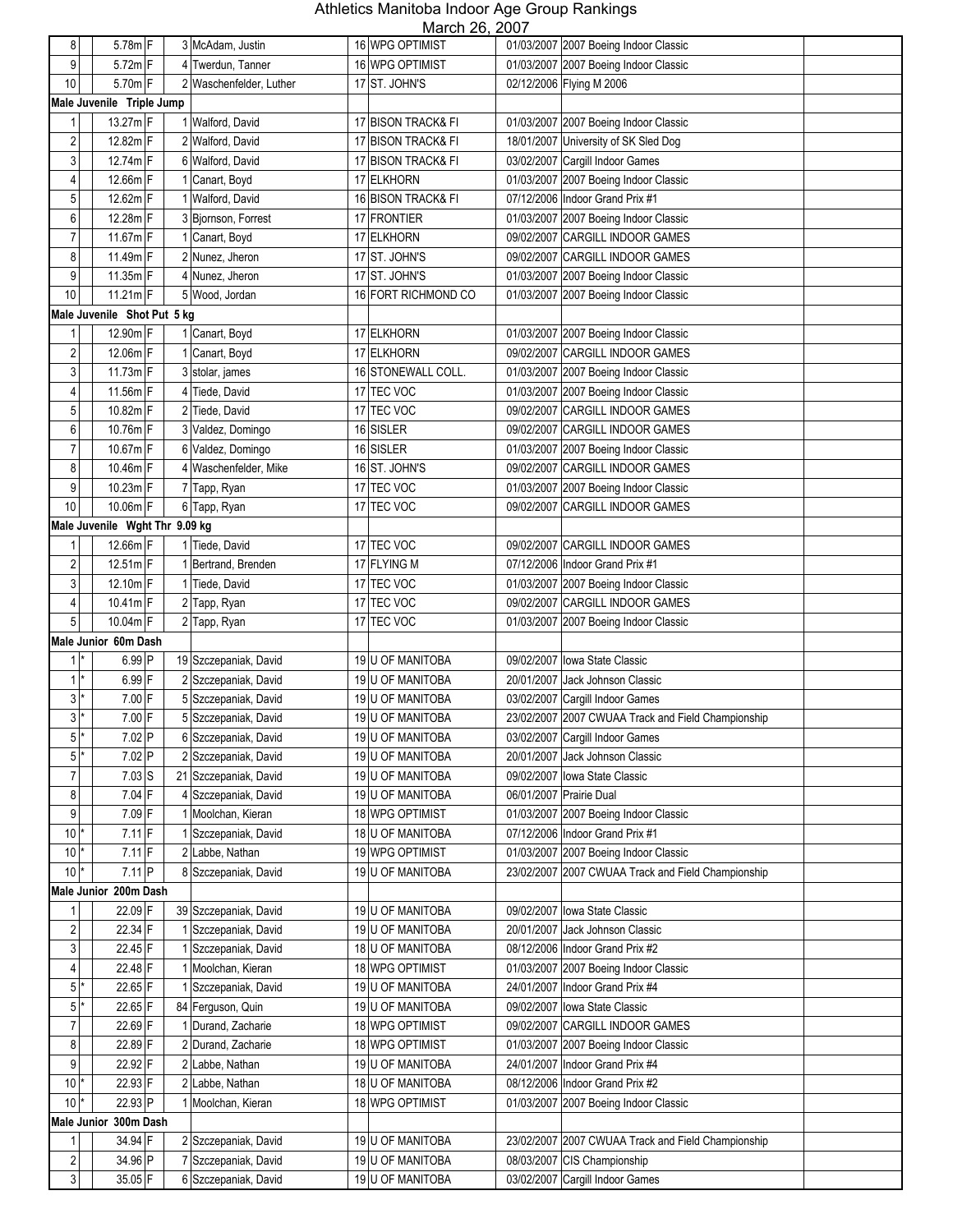| 4                       | 35.12 P               | 1 Szczepaniak, David   | 19 U OF MANITOBA        |                         | 23/02/2007 2007 CWUAA Track and Field Championship |                  |
|-------------------------|-----------------------|------------------------|-------------------------|-------------------------|----------------------------------------------------|------------------|
|                         |                       |                        |                         |                         |                                                    |                  |
| 5                       | 35.59 F               | 1 Szczepaniak, David   | 18 U OF MANITOBA        |                         | 02/12/2006 Flying M 2006                           |                  |
| 6                       | 35.67 F               | 2 Szczepaniak, David   | 19 U OF MANITOBA        | 06/01/2007 Prairie Dual |                                                    |                  |
| $\overline{7}$          | 35.97 F               | 2 Ferguson, Quin       | 18 U OF MANITOBA        |                         | 02/12/2006 Flying M 2006                           |                  |
| 8                       | 36.10 F               | 12 Durand, Zacharie    | 18 WPG OPTIMIST         |                         | 03/02/2007 Cargill Indoor Games                    |                  |
| 9                       | 36.77 F               | 1 Friesen, Justin      | 18 WPG OPTIMIST         |                         | 08/12/2006 Indoor Grand Prix #2                    |                  |
| 10                      | 37.02 F               | 3 Durand, Zacharie     | 18 WPG OPTIMIST         |                         | 18/01/2007 University of SK Sled Dog               |                  |
|                         | Male Junior 400m Dash |                        |                         |                         |                                                    |                  |
| 1                       | 49.24 F               | 65 Ferguson, Quin      | 19 U OF MANITOBA        |                         | 09/02/2007 Iowa State Classic                      |                  |
| 2                       | 51.06 F               | 1 Durand, Zacharie     | 18 WPG OPTIMIST         |                         |                                                    |                  |
|                         |                       |                        |                         |                         | 01/03/2007 2007 Boeing Indoor Classic              |                  |
| 3                       | 51.46 F               | 1 Durand, Zacharie     | 18 WPG OPTIMIST         |                         | 09/02/2007 CARGILL INDOOR GAMES                    |                  |
| 4                       | 51.86 F               | 1 Durand, Zacharie     | 18 WPG OPTIMIST         |                         | 10/01/2007 Indoor Grand Prix #3                    |                  |
| 5                       | 52.30 F               | 3 Friesen, Justin      | 19 WPG OPTIMIST         |                         | 01/03/2007 2007 Boeing Indoor Classic              |                  |
| 6                       | 54.47 F               | 6 Tully, Blair         | 18 WPG OPTIMIST         |                         | 01/03/2007 2007 Boeing Indoor Classic              |                  |
| $\overline{7}$          | 54.49 F               | 2 Gallaway, Marshall   | 18 NEELIN HS            |                         | 10/01/2007   Indoor Grand Prix #3                  |                  |
| 8                       | 54.62 F               | 1 Tully, Blair         | 18 WPG OPTIMIST         |                         | 13/02/2007   Indoor Grand Prix #5                  |                  |
| 9                       | 54.77 F               | 3 Tully, Blair         | 18 WPG OPTIMIST         |                         | 09/02/2007 CARGILL INDOOR GAMES                    |                  |
| $10$                    | 54.93 F               | 7 Fox, Jamie           | 18 JOHN TAYLOR          |                         | 01/03/2007 2007 Boeing Indoor Classic              |                  |
|                         | Male Junior 600m Run  |                        |                         |                         |                                                    |                  |
|                         |                       |                        |                         |                         |                                                    |                  |
| 1                       | 1:19.39 $F$           | 4 Ferguson, Quin       | <b>19 U OF MANITOBA</b> |                         | 08/03/2007 CIS Championship                        | <b>MB Record</b> |
| $\overline{2}$          | 1:19.99 F             | 2 Ferguson, Quin       | 19 U OF MANITOBA        |                         | 03/02/2007 Cargill Indoor Games                    |                  |
| 3                       | 1:20.04 F             | 2 Ferguson, Quin       | <b>19 U OF MANITOBA</b> |                         | 23/02/2007 2007 CWUAA Track and Field Championship |                  |
| 4                       | 1:20.17 $ P $         | 6 Ferguson, Quin       | 19 U OF MANITOBA        |                         | 08/03/2007 CIS Championship                        |                  |
| 5                       | $1:21.81$ F           | 4 Ferguson, Quin       | 19 U OF MANITOBA        |                         | 20/01/2007 Jack Johnson Classic                    |                  |
| 6                       | $1:25.6h$ F           | 1 Schellenberg, Andrew | 19 U OF MANITOBA        |                         | 02/12/2006 Flying M 2006                           |                  |
| 7                       | 1:28.0h F             | 2 Barnes, Justin       | 19 U OF MANITOBA        |                         | 02/12/2006 Flying M 2006                           |                  |
| 8                       | 1:28.5h $F$           | 3 Kelly, Patrick       | 19 U OF MANITOBA        |                         | 02/12/2006 Flying M 2006                           |                  |
|                         | Male Junior 800m Run  |                        |                         |                         |                                                    |                  |
|                         |                       |                        |                         |                         |                                                    |                  |
| 1                       | $1:57.54$ F           | 1 Barnett, Collin      | 18 WPG OPTIMIST         |                         | 01/03/2007 2007 Boeing Indoor Classic              |                  |
| $\overline{\mathbf{c}}$ | $1:58.48$ F           | 1 Barnett, Collin      | 18 WPG OPTIMIST         |                         | 24/01/2007 Indoor Grand Prix #4                    |                  |
| 3                       | 1:59.81 $F$           | 1 Barnett, Collin      | 18 WPG OPTIMIST         |                         | 09/02/2007 CARGILL INDOOR GAMES                    |                  |
| $\overline{4}$          | $2:04.45$ F           | 3 Gallaway, Marshall   | 18 NEELIN HS            |                         | 01/03/2007 2007 Boeing Indoor Classic              |                  |
| 5                       | $2:06.81$ F           | 4 Schinkel, Evan       | 19 U OF MANITOBA        |                         | 01/03/2007 2007 Boeing Indoor Classic              |                  |
| 6                       | 2:09.49 F             | 1 Kelly, Patrick       | 19 U OF MANITOBA        |                         | 08/12/2006 Indoor Grand Prix #2                    |                  |
| $\overline{7}$          | 2:10.29 F             | 2 Klassen, Steve       | $19$ ECS                |                         | 09/02/2007 CARGILL INDOOR GAMES                    |                  |
| 8                       | $2:10.80$ F           | 5 Fox, Jamie           | 18 JOHN TAYLOR          |                         | 01/03/2007 2007 Boeing Indoor Classic              |                  |
| 9                       | 2:12.86 F             | 3 Banek, Stephen       | 19 ST. JOHN'S           |                         | 09/02/2007 CARGILL INDOOR GAMES                    |                  |
| $10$                    | 2:16.95 F             | 6 MacKinnon, Derek     | 18 OAK PARK             |                         | 01/03/2007 2007 Boeing Indoor Classic              |                  |
|                         |                       |                        |                         |                         |                                                    |                  |
|                         | Male Junior 1000m Run |                        |                         |                         |                                                    |                  |
| 1                       | 2:35.20 F             | 1 Barnett, Collin      | 18 WPG OPTIMIST         |                         | 23/02/2007 2007 CWUAA Track and Field Championship |                  |
| $\overline{c}$          | 2:40.68 F             | 2 Gallaway, Marshall   | 18 NEELIN HS            |                         | 23/02/2007 2007 CWUAA Track and Field Championship |                  |
| $\mathbf{3}$            | 2:43.78 F             | 9 Schinkel, Evan       | 19 U OF MANITOBA        |                         | 03/02/2007 Cargill Indoor Games                    |                  |
|                         | Male Junior 1500m Run |                        |                         |                         |                                                    |                  |
|                         | 4:04.04 F             | 6 Brownlee, Marlowe    | 19 U OF MANITOBA        |                         | 03/02/2007 Cargill Indoor Games                    |                  |
| $\overline{2}$          | 4:07.98 F             | 1 Barnett, Collin      | 18 WPG OPTIMIST         |                         | 09/02/2007 CARGILL INDOOR GAMES                    |                  |
| 3                       | 4:08.14 F             | 1 Barnett, Collin      | 18 WPG OPTIMIST         |                         | 01/03/2007 2007 Boeing Indoor Classic              |                  |
| 4                       | 4:08.95 F             | 12 Brownlee, Marlowe   | 19 U OF MANITOBA        |                         | 23/02/2007 2007 CWUAA Track and Field Championship |                  |
| 5                       | 4:09.56 F             | 11 Barnett, Collin     | 18 WPG OPTIMIST         |                         | 03/02/2007 Cargill Indoor Games                    |                  |
|                         |                       |                        |                         |                         |                                                    |                  |
| 6                       | 4:11.04 F             | 3 Budigoma, Desire     | 19 BISON TRACK& FI      |                         | 09/02/2007 CARGILL INDOOR GAMES                    |                  |
| $\overline{7}$          | $4:11.75$ F           | 2 Budigoma, Desire     | 19 BISON TRACK& FI      |                         | 01/03/2007 2007 Boeing Indoor Classic              |                  |
| 8                       | $4:14.34$ F           | 18 Budigoma, Desire    | 19 BISON TRACK& FI      |                         | 03/02/2007 Cargill Indoor Games                    |                  |
| 9                       | 4:14.73 F             | 1 Kelly, Patrick       | 19 U OF MANITOBA        |                         | 07/12/2006 Indoor Grand Prix #1                    |                  |
| 10                      | 4:17.23 F             | 1 Budigoma, Desire     | 19 BISON TRACK& FI      |                         | 10/01/2007 Indoor Grand Prix #3                    |                  |
|                         | Male Junior 3000m Run |                        |                         |                         |                                                    |                  |
| 1                       | 8:43.83 F             | 5 Brownlee, Marlowe    | 19 U OF MANITOBA        |                         | 23/02/2007 2007 CWUAA Track and Field Championship |                  |
| $\sqrt{2}$              | 8:45.09 F             | 8 Miller, Greg         | 18 WPG OPTIMIST         |                         | 03/02/2007 Cargill Indoor Games                    |                  |
|                         | 8:50.66 F             |                        |                         |                         |                                                    |                  |
| $\mathbf{3}$            |                       | 1 Budigoma, Desire     | 19 BISON TRACK& FI      |                         | 01/03/2007 2007 Boeing Indoor Classic              |                  |
| 4                       | 8:55.80 F             | 1 Budigoma, Desire     | 19 BISON TRACK& FI      |                         | 09/02/2007 CARGILL INDOOR GAMES                    |                  |
| 5                       | 8:57.34 F             | 65 Brownlee, Marlowe   | 19 U OF MANITOBA        |                         | 09/02/2007 Iowa State Classic                      |                  |
| 6                       | $8:59.19$ F           | 1 Brownlee, Marlowe    | 19 U OF MANITOBA        |                         | 24/01/2007   Indoor Grand Prix #4                  |                  |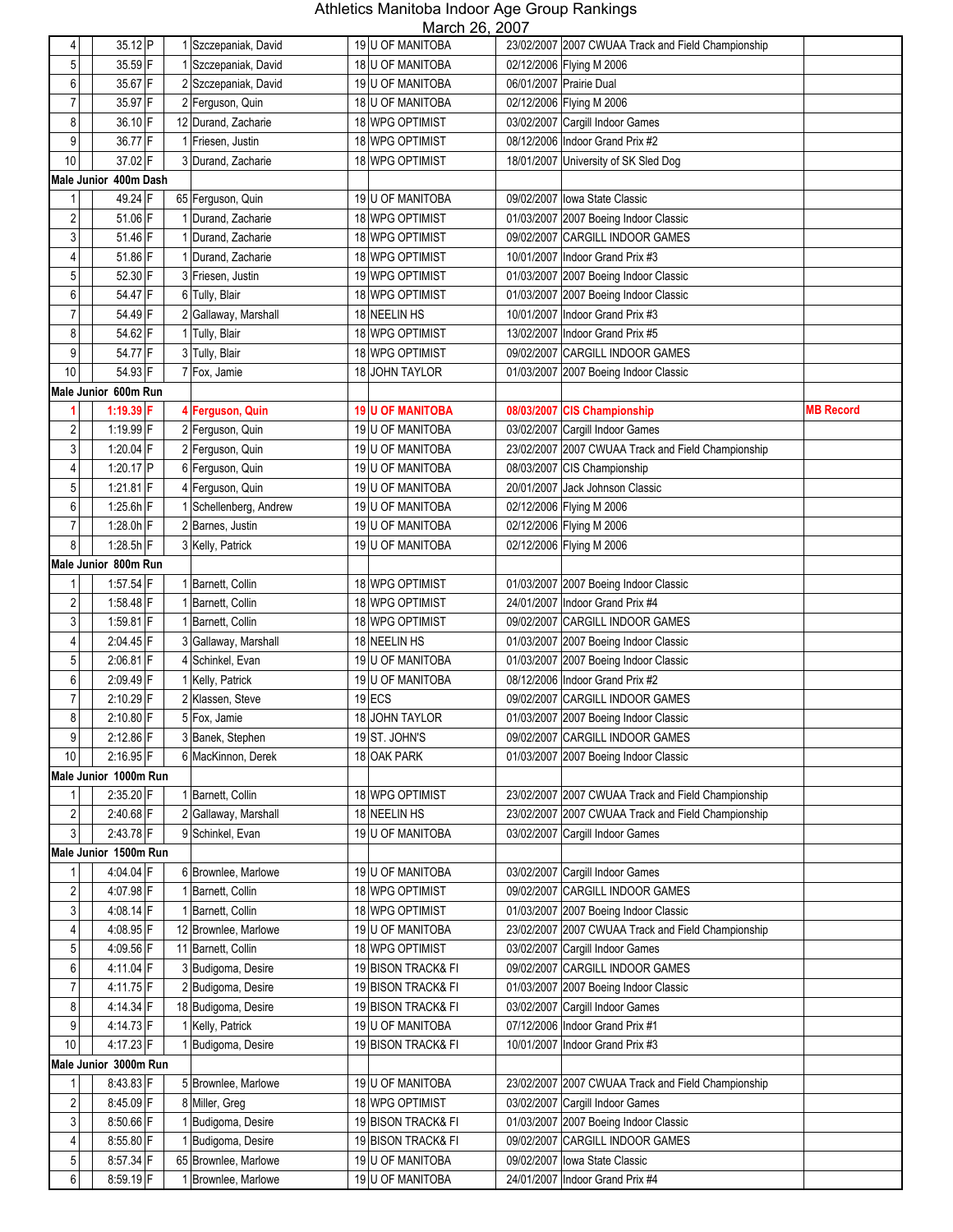| 7                   | $8:59.61$ F                          | 16 Brownlee, Marlowe               | 19 U OF MANITOBA                         | $11101011$ $-0,$ $-001$ | 20/01/2007 Jack Johnson Classic                                          |                  |
|---------------------|--------------------------------------|------------------------------------|------------------------------------------|-------------------------|--------------------------------------------------------------------------|------------------|
| 8                   | $9:02.01$ F                          | 15 Budigoma, Desire                | 19 BISON TRACK& FI                       |                         | 03/02/2007 Cargill Indoor Games                                          |                  |
| 9                   | $9:03.80$ F                          | 2 Budigoma, Desire                 | 19 BISON TRACK& FI                       |                         | 24/01/2007 Indoor Grand Prix #4                                          |                  |
| 10                  | 9:07.90 F                            | 1 Brownlee, Marlowe                | 19 U OF MANITOBA                         |                         | 06/01/2007 Prairie Dual                                                  |                  |
|                     | Male Junior 60m Hurdles 0.991m-9.14m |                                    |                                          |                         |                                                                          |                  |
| 1                   | 8.45 F                               | 1 Moolchan, Kieran                 | 18 WPG OPTIMIST                          |                         | 01/03/2007 2007 Boeing Indoor Classic                                    |                  |
| $\overline{2}$      | 8.68 F                               | 1 Moolchan, Kieran                 | 17 WPG OPTIMIST                          |                         | 08/12/2006 Indoor Grand Prix #2                                          |                  |
| 3                   | 8.69 F                               | 1 Moolchan, Kieran                 | 17 WPG OPTIMIST                          |                         | 02/12/2006 Flying M 2006                                                 |                  |
| 4                   | 8.79 F                               | 1 Moolchan, Kieran                 | 18 WPG OPTIMIST                          |                         | 09/02/2007 CARGILL INDOOR GAMES                                          |                  |
| 5                   | $9.08$ F                             | 2 Smook, Troy                      | 19 UNATTACHED                            |                         | 09/02/2007 CARGILL INDOOR GAMES                                          |                  |
| 6                   | 9.88 F                               | 1 Lazo, Johnny                     | 18 GARDEN CITY                           |                         | 20/02/2007 Indoor Grand Prix #6                                          |                  |
| $\overline{7}$      | 10.72 F                              | 4 Weiss, Stefan                    | 18 JOHN TAYLOR                           |                         | 01/03/2007 2007 Boeing Indoor Classic                                    |                  |
| 8                   | 10.92 F                              | 3 Chiborak, Alex                   | 18 SELKIRK ROYALS                        |                         | 09/02/2007 CARGILL INDOOR GAMES                                          |                  |
| 9                   | $11.09$ F                            | 5 Chiborak, Alex                   | 18 SELKIRK ROYALS                        |                         | 01/03/2007 2007 Boeing Indoor Classic                                    |                  |
|                     | Male Junior High Jump                |                                    |                                          |                         |                                                                          |                  |
| $1$ <sup>*</sup>    | $1.85m$ F                            | 1 Wilson, Aaron                    | 18 FISHER BRANC                          |                         | 09/02/2007 CARGILL INDOOR GAMES                                          |                  |
| $1$ <sup>*</sup>    | $1.85m$ F                            | 5 Benediktson, Chris               | 19 U OF MANITOBA                         |                         | 23/02/2007 2007 CWUAA Track and Field Championship                       |                  |
| 3 <sup>1</sup>      | $1.82m$ F                            | 1 Wilson, Aaron                    | 18 FISHER BRANC                          |                         | 01/03/2007 2007 Boeing Indoor Classic                                    |                  |
| $4*$                | $1.80m$ F                            | 1 Arndt. Alex                      | 18 BDN RIVALS                            |                         | 02/12/2006 Flying M 2006                                                 |                  |
| $4$ $*$             | $1.80m$ F                            | 2 Durand, Zacharie                 | 18 WPG OPTIMIST                          |                         | 09/02/2007 CARGILL INDOOR GAMES                                          |                  |
| $4^*$               | $1.80m$ F                            | 6 Benediktson, Chris               | 19 U OF MANITOBA                         |                         | 03/02/2007 Cargill Indoor Games                                          |                  |
| $4$ $^*$            | $1.80m$ F                            | 2 Benediktson, Chris               | <b>19 U OF MANITOBA</b>                  |                         | 01/03/2007 2007 Boeing Indoor Classic                                    |                  |
| $8*$                | $1.75m$ F                            | 1 Benediktson, Chris               | 19 U OF MANITOBA                         |                         | 10/01/2007   Indoor Grand Prix #3                                        |                  |
| $8$  *              | $1.75m$ F                            | 2 Benediktson, Chris               | 18 U OF MANITOBA                         |                         | 02/12/2006 Flying M 2006                                                 |                  |
| $8*$                | $1.75m$ F                            | 3 Arndt, Philip                    | 18 BDN RIVALS                            |                         | 09/02/2007 CARGILL INDOOR GAMES                                          |                  |
| $8$ $*$             | $1.75m$ F                            | 3 Sjolin, Erik                     | 18 WESTWOOD                              |                         | 01/03/2007 2007 Boeing Indoor Classic                                    |                  |
|                     | Male Junior Pole Vault               |                                    |                                          |                         |                                                                          |                  |
| $\mathbf{1}$        | $2.55m$ F                            | 1 Arndt, Alex                      | 19 BDN RIVALS                            |                         | 09/02/2007 CARGILL INDOOR GAMES                                          |                  |
|                     | Male Junior Long Jump                |                                    |                                          |                         |                                                                          |                  |
|                     | $7.26m$ F                            | 1 Labbe, Nathan                    | <b>19 U OF MANITOBA</b>                  |                         | 23/02/2007 2007 CWUAA Track and Field Championship                       | <b>MB Record</b> |
| $\overline{c}$      | $7.07m$ F                            | 1 Labbe, Nathan                    | 19 U OF MANITOBA                         |                         |                                                                          |                  |
|                     |                                      |                                    |                                          |                         | 24/01/2007 Indoor Grand Prix #4                                          |                  |
| $\mathbf{3}$        | 7.04m F                              | 15 Labbe, Nathan                   | 19 U OF MANITOBA                         |                         | 09/02/2007 Iowa State Classic                                            |                  |
| 4                   | 7.00m F                              | 1 Labbe, Nathan                    | 19 U OF MANITOBA                         |                         | 06/01/2007 Prairie Dual                                                  |                  |
| 5                   | 6.99m F                              | 1 Labbe, Nathan                    | 19 U OF MANITOBA                         |                         | 20/01/2007 Jack Johnson Classic                                          |                  |
| 6                   | 6.98m F                              | 1 Labbe, Nathan                    | 19 U OF MANITOBA                         |                         | 20/02/2007   Indoor Grand Prix #6                                        |                  |
| $\overline{7}$      | 6.97m F                              | 2 Labbe, Nathan                    | <b>19 U OF MANITOBA</b>                  |                         | 03/02/2007 Cargill Indoor Games                                          |                  |
| 8                   | $6.89m$ F                            | 8 Labbe, Nathan                    | 19 U OF MANITOBA                         |                         | 08/03/2007 CIS Championship                                              |                  |
| 9                   | $6.86m$ F                            | 1 Labbe, Nathan                    | 18 U OF MANITOBA                         |                         | 08/12/2006 Indoor Grand Prix #2                                          |                  |
| 10                  | $6.80m$ F                            | 1 Labbe, Nathan                    | 18 U OF MANITOBA                         |                         | 02/12/2006 Flying M 2006                                                 |                  |
|                     | Male Junior Triple Jump              |                                    |                                          |                         |                                                                          |                  |
| 1                   | 13.84m F                             | 1 Labbe, Nathan                    | 18 U OF MANITOBA                         |                         | 07/12/2006 Indoor Grand Prix #1                                          |                  |
| $\sqrt{2}$          | 13.32m F                             | 4 Labbe, Nathan                    | 19 U OF MANITOBA                         |                         | 03/02/2007 Cargill Indoor Games                                          |                  |
| 3 <sup>1</sup>      | 13.30m F                             | 5 Labbe, Nathan                    | 19 U OF MANITOBA                         |                         | 20/01/2007 Jack Johnson Classic                                          |                  |
| $\overline{4}$      | 12.94m F                             | 3 Labbe, Nathan                    | 19 U OF MANITOBA                         |                         | 06/01/2007 Prairie Dual                                                  |                  |
| $\overline{5}$      | 12.47m F                             | 1 Durand, Zacharie                 | 18 WPG OPTIMIST                          |                         | 09/02/2007 CARGILL INDOOR GAMES                                          |                  |
| 6                   | 12.08m F                             | 1 Vermeulen, Darcy                 | 19 U OF MANITOBA                         |                         | 10/01/2007 Indoor Grand Prix #3                                          |                  |
| $\overline{7}$      | 11.85m F                             | 1 Durand, Zacharie                 | 18 WPG OPTIMIST                          |                         | 01/03/2007 2007 Boeing Indoor Classic                                    |                  |
| $\bf 8$             | $11.81m$ F                           | 2 Harris, Dylan                    | 19 U OF MANITOBA                         |                         | 07/12/2006 Indoor Grand Prix #1                                          |                  |
| 9                   | $11.62m$ F                           | 9 Vermeulen, Darcy                 | 19 U OF MANITOBA                         |                         | 03/02/2007 Cargill Indoor Games                                          |                  |
| 10                  | $11.47m$ F                           | 2 Furletti, Eric                   | 18 SHAFTESBURY                           |                         | 09/02/2007 CARGILL INDOOR GAMES                                          |                  |
|                     | Male Junior Shot Put 6 kg            |                                    |                                          |                         |                                                                          |                  |
| 1                   | $13.56m$ F                           | 1 Arndt, Alex                      | 19 BDN RIVALS                            |                         | 09/02/2007 CARGILL INDOOR GAMES                                          |                  |
| $\overline{c}$      | $11.14m$ F                           | 1 Neufeld, Derek                   | 18 STEINBACH SABRES                      |                         | 01/03/2007 2007 Boeing Indoor Classic                                    |                  |
| $\mathbf{3}$        | $11.05m$ F                           | 2 Arndt, Philip                    | 18 BDN RIVALS                            |                         | 09/02/2007 CARGILL INDOOR GAMES                                          |                  |
| 4                   | $10.61m$ F                           | 1 Friesen, Nathan                  | 19 U OF MANITOBA                         |                         | 08/12/2006 Indoor Grand Prix #2                                          |                  |
| $\overline{5}$<br>6 | $9.91m$ F                            | 2 Monchamp, Louis                  | 17 ST MAURICE                            |                         | 01/03/2007 2007 Boeing Indoor Classic<br>09/02/2007 CARGILL INDOOR GAMES |                  |
| 7                   | 9.88m F<br>9.84m F                   | 3 Nelson, Tyler<br>1 Cavallo, Matt | 18 SELKIRK ROYALS<br>18 FORT RICHMOND CO |                         | 24/01/2007 Indoor Grand Prix #4                                          |                  |
| 8                   | $9.79m$ F                            | 4 Monchamp, Louis                  | 17 ST MAURICE                            |                         | 09/02/2007 CARGILL INDOOR GAMES                                          |                  |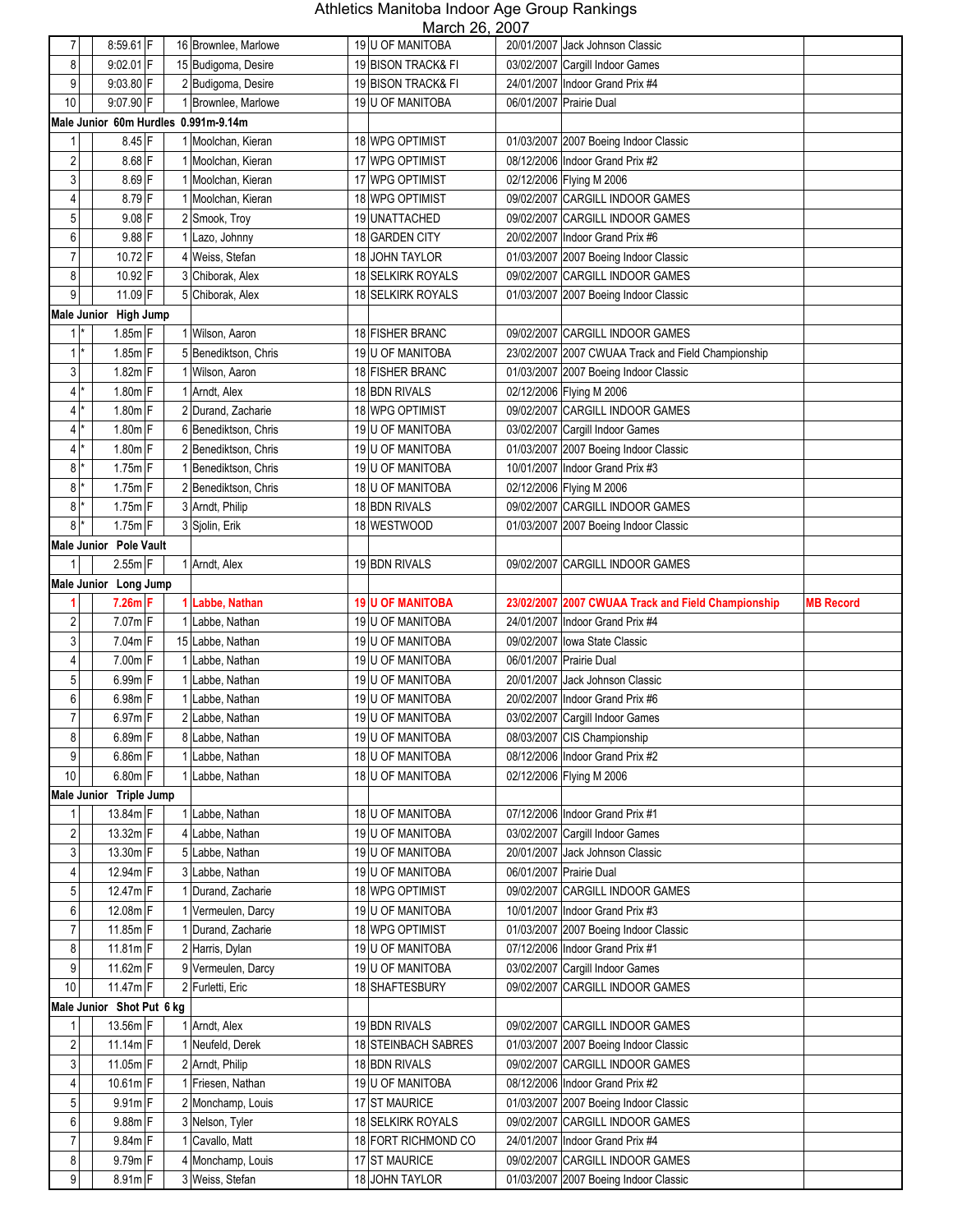| 10 <sup>1</sup>  |       | $8.62m$ F                     |   | 4 Naugler, Kevin       | 11101011 20, 2001<br>18 JOHN TAYLOR |                         | 01/03/2007 2007 Boeing Indoor Classic              |
|------------------|-------|-------------------------------|---|------------------------|-------------------------------------|-------------------------|----------------------------------------------------|
|                  |       | Male Junior Wght Thr 15.91 kg |   |                        |                                     |                         |                                                    |
| 1                |       | 13.25m F                      |   | 2 Suppes, Garth        | 19 U OF MANITOBA                    |                         | 07/12/2006 Indoor Grand Prix #1                    |
|                  |       |                               |   |                        |                                     |                         |                                                    |
| $\sqrt{2}$       |       | 12.82m F                      |   | 1 Suppes, Garth        | 19 U OF MANITOBA                    |                         | 02/12/2006 Flying M 2006                           |
| 3                |       | $7.51m$ F                     |   | 1 Arndt, Alex          | 19 BDN RIVALS                       |                         | 09/02/2007 CARGILL INDOOR GAMES                    |
|                  |       | Male Senior 55m Dash          |   |                        |                                     |                         |                                                    |
| 1                |       | $6.49$ F                      |   | 1 Alexander, Donavan   | 22 UNATTACHED                       |                         | 17/02/2007 St. John's Triangular                   |
| $\overline{2}$   |       | $6.50$ F                      |   | 1 Alexander, Donavan   | 22 UNATTACHED                       |                         | 19/01/2007 Super 8 Open                            |
| 3                |       | $6.53$ P                      |   | 1 Alexander, Donavan   | 22 UNATTACHED                       |                         | 17/02/2007 St. John's Triangular                   |
| 4                |       | 6.56 P                        |   | 2 Alexander, Donavan   | 22 UNATTACHED                       |                         | 19/01/2007 Super 8 Open                            |
|                  |       | <b>Male Senior 60m Dash</b>   |   |                        |                                     |                         |                                                    |
| 1                |       | $6.75$ F                      |   | Alexander, Donavan     | 22 UNATTACHED                       |                         | 12/01/2007 MSU Alumni Open                         |
| $\sqrt{2}$       |       | $6.77$ P                      |   | Alexander, Donavan     | 22 UNATTACHED                       |                         | 12/01/2007 MSU Alumni Open                         |
| $\mathbf{3}$     |       | 6.86 P                        |   | Alexander, Donavan     | 22 UNATTACHED                       |                         | 23/02/2007 NCC Indoor Track & Field Championships  |
|                  |       |                               |   |                        |                                     |                         |                                                    |
|                  | 4 *   | 6.87 P                        |   | 10 Alexander, Donavan  | 22 UNATTACHED                       |                         | 09/03/2007 NCAA Division II Indoor Championships   |
|                  | $4^*$ | $6.87$ F                      | 2 | Alexander, Donavan     | 22 UNATTACHED                       |                         | 23/02/2007 NCC Indoor Track & Field Championships  |
| $6 \mid$         |       | $6.94$ F                      |   | Alexander, Donavan     | 22 UNATTACHED                       |                         | 10/02/2007 Ted Nelson Classic                      |
| $\overline{7}$   |       | $7.00$ F                      | 4 | Alexander, Donavan     | 22 UNATTACHED                       |                         | 03/02/2007 Cargill Indoor Games                    |
| 8 <sup>1</sup>   |       | 7.02 P                        | 4 | Alexander, Donavan     | 22 UNATTACHED                       |                         | 03/02/2007 Cargill Indoor Games                    |
| 8 <sup>1</sup>   |       | 7.02 F                        |   | 1 MacLeod, Jared       | 27 WPG OPTIMIST                     |                         | 13/02/2007 Indoor Grand Prix #5                    |
| 10               |       | $7.03$ F                      |   | 1 MacLeod, Jared       | 27 WPG OPTIMIST                     |                         | 10/01/2007   Indoor Grand Prix #3                  |
|                  |       | Male Senior 200m Dash         |   |                        |                                     |                         |                                                    |
| 1                |       | 22.18 F                       |   | 1 MacLeod, Jared       | 27 WPG OPTIMIST                     |                         | 01/03/2007 2007 Boeing Indoor Classic              |
| 2                |       | 22.20 F                       |   | 1 MacLeod, Jared       | 27 WPG OPTIMIST                     |                         | 20/02/2007 Indoor Grand Prix #6                    |
| 3                |       | 22.25 P                       |   | 21 MacLeod, Jared      | 27 WPG OPTIMIST                     |                         | 20/01/2007 Rod McCravy Memorial                    |
|                  |       | 22.45 F                       |   |                        |                                     |                         |                                                    |
| 4                |       |                               |   | 2 Alexander, Donavan   | 22 UNATTACHED                       |                         | 23/02/2007 NCC Indoor Track & Field Championships  |
| 5                |       | 22.49 F                       |   | 1 Geyson, Kris         | 20 U OF MANITOBA                    |                         | 08/12/2006 Indoor Grand Prix #2                    |
| 6                |       | 22.63 P                       |   | 5 Alexander, Donavan   | 22 UNATTACHED                       |                         | 23/02/2007 NCC Indoor Track & Field Championships  |
| $\overline{7}$   |       | 22.75 P                       |   | MacLeod, Jared         | 27 WPG OPTIMIST                     |                         | 01/03/2007 2007 Boeing Indoor Classic              |
| 8                |       | 22.88 F                       |   | 3 Alexander, Donavan   | 22 UNATTACHED                       |                         | 10/02/2007 Ted Nelson Classic                      |
| 9                |       | 22.94 P                       |   | 2 Gronick, Steve       | 27 U OF MANITOBA                    |                         | 01/03/2007 2007 Boeing Indoor Classic              |
| 10               |       | 22.99 F                       |   | 110 Boudreau, Jonathan | 27 U OF MANITOBA                    |                         | 09/02/2007 Iowa State Classic                      |
|                  |       | Male Senior 300m Dash         |   |                        |                                     |                         |                                                    |
|                  |       | 35.27 F                       |   | 1 Geyson, Kris         | 20 U OF MANITOBA                    |                         | 08/12/2006 Indoor Grand Prix #2                    |
| 2                |       | 35.54 F                       |   | 1 Geyson, Kris         | 21 U OF MANITOBA                    | 06/01/2007 Prairie Dual |                                                    |
| 3                |       | 36.13 F                       |   | 13 Dick, Jeremy        | 29 FLYING M                         |                         | 03/02/2007 Cargill Indoor Games                    |
| 4                |       | 36.42 P                       |   | 7 Hildebrandt, Adam    | 22 U OF MANITOBA                    |                         | 23/02/2007 2007 CWUAA Track and Field Championship |
| 5 <sup>1</sup>   |       | 36.46 P                       |   | 8 Kelly, David         | 21 U OF MANITOBA                    |                         | 23/02/2007 2007 CWUAA Track and Field Championship |
| 6                |       | 36.55 F                       |   | 18 Hildebrandt, Adam   | 22 U OF MANITOBA                    |                         | 03/02/2007 Cargill Indoor Games                    |
|                  |       |                               |   |                        |                                     |                         |                                                    |
| 7                |       | 36.56 P                       |   | 9 Martin, Marc         | 20 U OF MANITOBA                    |                         | 23/02/2007 2007 CWUAA Track and Field Championship |
| 8                |       | 36.60 F                       |   | 1 Dick, Jeremy         | 28 FLYING M                         |                         | 02/12/2006 Flying M 2006                           |
| 9                |       | 36.65 F                       |   | 2 Dick, Jeremy         | 28 FLYING M                         |                         | 08/12/2006 Indoor Grand Prix #2                    |
| 10               |       | 36.74 F                       |   | 19 Martin, Marc        | 20 U OF MANITOBA                    |                         | 03/02/2007 Cargill Indoor Games                    |
|                  |       | Male Senior 400m Dash         |   |                        |                                     |                         |                                                    |
| 1                |       | 49.60 F                       |   | 1 MacLeod, Jared       | 27 WPG OPTIMIST                     |                         | 13/02/2007 Indoor Grand Prix #5                    |
| $\sqrt{2}$       |       | 49.82 F                       |   | 1 MacLeod, Jared       | 27 WPG OPTIMIST                     |                         | 10/01/2007 Indoor Grand Prix #3                    |
| $\mathbf{3}$     |       | 51.06 F                       |   | 1 Schellenberg, Andrew | 20 PARC                             |                         | 01/03/2007 2007 Boeing Indoor Classic              |
| 4                |       | $51.10$ F                     |   | 2 Hildebrandt, Adam    | 22 U OF MANITOBA                    |                         | 01/03/2007 2007 Boeing Indoor Classic              |
| $5\overline{)}$  |       | 51.96 F                       |   | 1 Dick, Jeremy         | 28 FLYING M                         |                         | 07/12/2006 Indoor Grand Prix #1                    |
| $\boldsymbol{6}$ |       | $52.16$ F                     |   | 3 Leclercq, Patrice    | 22 U OF MANITOBA                    |                         | 01/03/2007 2007 Boeing Indoor Classic              |
| 7                |       | 52.20 F                       |   | 4 Esau, Kevin          | 21 U OF MANITOBA                    |                         | 01/03/2007 2007 Boeing Indoor Classic              |
| $\bf 8$          |       | 52.23 F                       |   | 2 Kelly, David         | 21 U OF MANITOBA                    |                         | 10/01/2007   Indoor Grand Prix #3                  |
| 9                |       | 52.33 F                       |   | 2 Kelly, David         | 21 U OF MANITOBA                    |                         | 13/02/2007 Indoor Grand Prix #5                    |
|                  |       |                               |   |                        |                                     |                         |                                                    |
| 10               |       | 52.36 F                       |   | 3 Hildebrandt, Adam    | 22 U OF MANITOBA                    |                         | 10/01/2007 Indoor Grand Prix #3                    |
|                  |       | Male Senior 600m Run          |   |                        |                                     |                         |                                                    |
| 1                |       | 1:19.92 P                     |   | 4 Kilcullen, Sheldon   | 22 U OF MANITOBA                    |                         | 08/03/2007 CIS Championship                        |
| $\overline{2}$   |       | 1:20.75 $F$                   |   | 3 Kilcullen, Sheldon   | 22 U OF MANITOBA                    |                         | 23/02/2007 2007 CWUAA Track and Field Championship |
| $\mathbf{3}$     |       | 1:20.82 F                     |   | 1 Kilcullen, Sheldon   | 22 U OF MANITOBA                    |                         | 20/02/2007 Indoor Grand Prix #6                    |
| 4                |       | $1:21.30$ F                   |   | 6 Kilcullen, Sheldon   | 22 U OF MANITOBA                    |                         | 08/03/2007 CIS Championship                        |
| 5 <sup>1</sup>   |       | 1:21.65 F                     |   | 2 Schellenberg, Andrew | 20 U OF MANITOBA                    |                         | 20/02/2007 Indoor Grand Prix #6                    |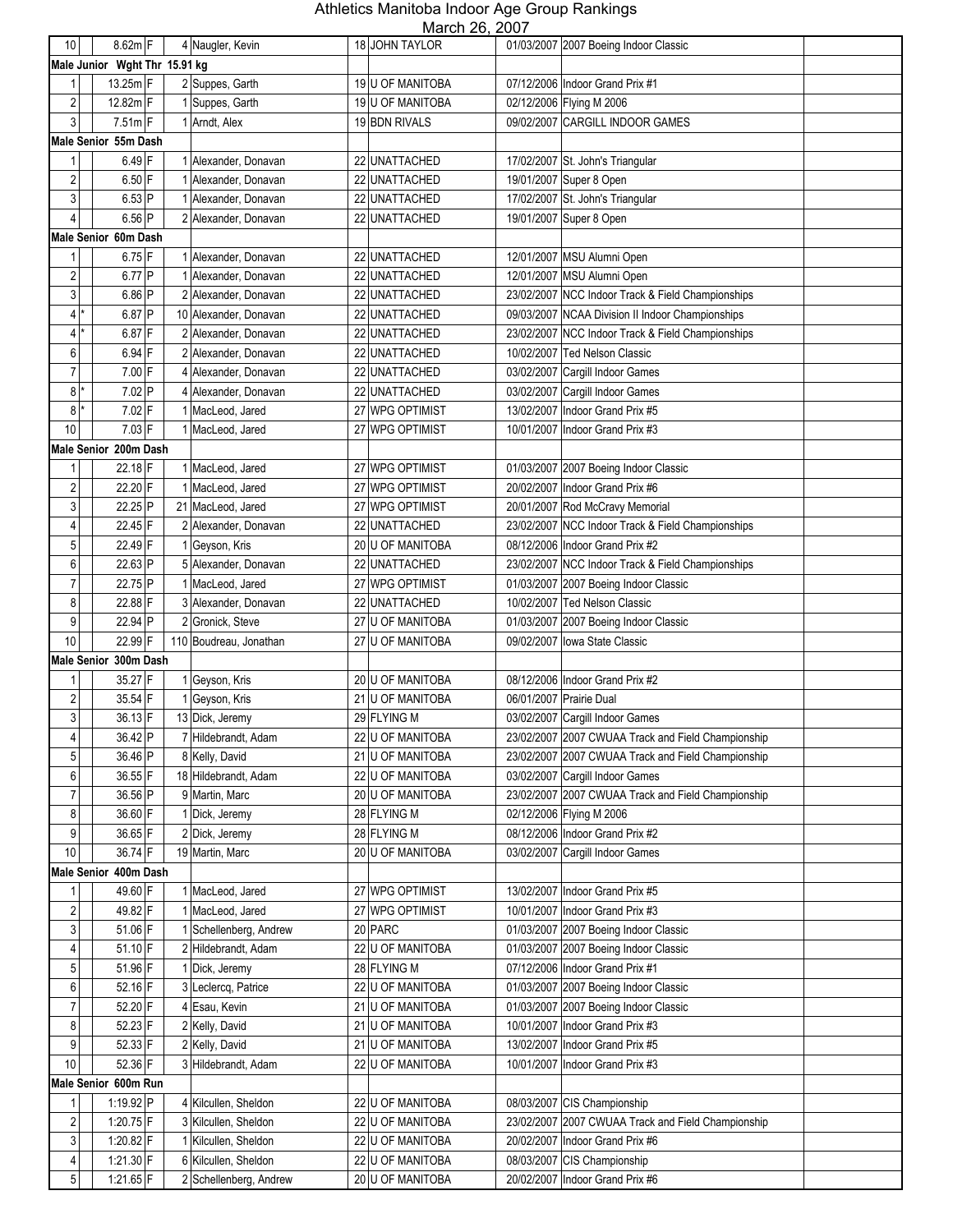| 6                       | 1:21.84 F               | 7 Kilcullen, Sheldon             | 22 U OF MANITOBA                       | 03/02/2007 Cargill Indoor Games                                  |
|-------------------------|-------------------------|----------------------------------|----------------------------------------|------------------------------------------------------------------|
| $\overline{7}$          | $1:22.28$ F             | 6 Kilcullen, Sheldon             | 22 U OF MANITOBA                       | 20/01/2007 Jack Johnson Classic                                  |
| 8                       | 1:22.32 F               | 11 Schellenberg, Andrew          | 20 U OF MANITOBA                       | 03/02/2007 Cargill Indoor Games                                  |
| 9                       | 1:22.59 F               | 8 Schellenberg, Andrew           | 20 U OF MANITOBA                       | 23/02/2007 2007 CWUAA Track and Field Championship               |
| 10                      | 1:22.80 F               | 1 Schellenberg, Andrew           | 20 U OF MANITOBA                       | 24/01/2007 Indoor Grand Prix #4                                  |
|                         | Male Senior 800m Run    |                                  |                                        |                                                                  |
| 1                       | 1:55.06 F               | 53 Hunter, Kristjan              | 23 U OF MANITOBA                       | 09/02/2007 lowa State Classic                                    |
| $\overline{c}$          | 1:55.22 F               | 58 Kilcullen, Sheldon            | 22 U OF MANITOBA                       | 09/02/2007 Iowa State Classic                                    |
| 3                       | $1:55.78$ F             | 1 Jerema, Sam                    | 24 BISON TRACK& FI                     | 01/03/2007 2007 Boeing Indoor Classic                            |
| 4                       | 1:56.87 F               | 9 Hunter, Kristjan               | 23 U OF MANITOBA                       | 20/01/2007 Jack Johnson Classic                                  |
| 5                       | $1:57.15$ F             | 73 Leclercq, Patrice             | 22 U OF MANITOBA                       | 09/02/2007 Iowa State Classic                                    |
| 6                       | $1:58.10$ F             | 12 Leclercq, Patrice             | 22 U OF MANITOBA                       | 20/01/2007 Jack Johnson Classic                                  |
| $\overline{7}$          | 1:58.13 F               | 2 Carr, Paul                     | 21 BISON TRACK& FI                     | 01/03/2007 2007 Boeing Indoor Classic                            |
| 8                       | 1:58.38 F               | 1 Leclercq, Patrice              | 21 U OF MANITOBA                       | 08/12/2006 Indoor Grand Prix #2                                  |
| 9                       | 1:58.82 F               | 3 Walker, Brian                  | 25 BISON TRACK& FI                     | 01/03/2007 2007 Boeing Indoor Classic                            |
| 10                      | $2:08.97$ F             | 93 Schellenberg, Andrew          | 20 U OF MANITOBA                       | Iowa State Classic<br>09/02/2007                                 |
|                         | Male Senior 1000m Run   |                                  |                                        |                                                                  |
|                         | 2:28.09 F               | 2 Hunter, Kristjan               | 23 U OF MANITOBA                       | 23/02/2007 2007 CWUAA Track and Field Championship               |
| $\overline{\mathbf{c}}$ | 2:29.09 F               | 9 Hunter, Kristjan               | 23 U OF MANITOBA                       | 08/03/2007 CIS Championship                                      |
| $\mathsf 3$             | $2:30.13$ F             | 4 Leclercq, Patrice              | 22 U OF MANITOBA                       | 23/02/2007 2007 CWUAA Track and Field Championship               |
| 4                       | 2:31.44 F               | 4 Leclercq, Patrice              | 22 U OF MANITOBA                       | 03/02/2007 Cargill Indoor Games                                  |
| 5                       | 2:32.04 F               | 1 Kilcullen, Sheldon             | 22 U OF MANITOBA                       | 06/01/2007 Prairie Dual                                          |
| 6                       | 2:32.71 F               | 2 Hunter, Kristjan               | 23 U OF MANITOBA                       | 06/01/2007 Prairie Dual                                          |
| $\overline{7}$          | $2:35.0h$ F             | 1 Kilcullen, Sheldon             | 21 U OF MANITOBA                       | 02/12/2006 Flying M 2006                                         |
| 8                       | 2:35.89 F               | 3 Leclercq, Patrice              | 22 U OF MANITOBA                       | 06/01/2007 Prairie Dual                                          |
| 9                       | 2:36.0h F               | 2 Leclercq, Patrice              | 21 U OF MANITOBA                       | 02/12/2006 Flying M 2006                                         |
| 10                      | 2:40.0h F               | 3 Andres, Kristian               | 20 U OF MANITOBA                       | 02/12/2006 Flying M 2006                                         |
|                         | Male Senior 1500m Run   |                                  |                                        |                                                                  |
| 1                       | 3:59.14 F               | 3 Hunter, Kristjan               | 23 U OF MANITOBA                       | 03/02/2007 Cargill Indoor Games                                  |
| $\overline{2}$          | $3:59.40$ F             | 1 Walker, Brian                  | 25 U OF MANITOBA                       | 10/01/2007 Indoor Grand Prix #3                                  |
| 3                       | 4:01.43 F               | 1 Walker, Brian                  | 25 BISON TRACK& FI                     | 01/03/2007 2007 Boeing Indoor Classic                            |
| 4                       | 4:01.62 F               | 4 Booth, Mike                    | 27 WPG OPTIMIST                        | 03/02/2007 Cargill Indoor Games                                  |
| 5                       | 4:02.07 F               | 5 Leclercq, Patrice              | 22 U OF MANITOBA                       | 23/02/2007 2007 CWUAA Track and Field Championship               |
| 6                       | 4:03.85 F               | 1 Booth, Mike                    | 27 WPG OPTIMIST                        | 18/01/2007 University of SK Sled Dog                             |
| 7                       | 4:04.76 F               | 7 Belof, Chris                   | 25 U OF MANITOBA                       | 23/02/2007 2007 CWUAA Track and Field Championship               |
| 8                       | 4:06.72 F               | 8 Belof, Chris                   | 25 U OF MANITOBA                       | 03/02/2007 Cargill Indoor Games                                  |
| 9                       | 4:07.33 F               | 2 Tranguada, Eric                | 23 U OF MANITOBA                       | 01/03/2007 2007 Boeing Indoor Classic                            |
| $10$                    | 4:07.82 F               | 9 Tranquada, Eric                | 23 U OF MANITOBA                       | 23/02/2007 2007 CWUAA Track and Field Championship               |
|                         | Male Senior 1600m Run   |                                  |                                        |                                                                  |
|                         | 4:23.99 F               | 12 Hunter, Kristian              | 23 U OF MANITOBA                       | 20/01/2007 Jack Johnson Classic                                  |
| $\overline{2}$          | 4:31.38 F               | 17 Leclercq, Patrice             | 22 U OF MANITOBA                       | 20/01/2007 Jack Johnson Classic                                  |
|                         | Male Senior 3000m Run   |                                  |                                        |                                                                  |
|                         | 8:26.51 F<br>8:32.92 F  | 1 Walker, Brian                  | 25 BISON TRACK& FI<br>25 U OF MANITOBA | 03/02/2007 Cargill Indoor Games<br>09/02/2007 Iowa State Classic |
| 2<br>$\mathbf{3}$       | $8:35.51$ F             | 36 Belof, Chris<br>2 Booth, Mike | 27 WPG OPTIMIST                        | 03/02/2007 Cargill Indoor Games                                  |
| 4                       | 8:36.41 F               | 3 Belof, Chris                   | 25 U OF MANITOBA                       | 03/02/2007 Cargill Indoor Games                                  |
| 5                       | 8:38.59 F               | 4 Belof, Chris                   | 25 U OF MANITOBA                       | 23/02/2007<br>2007 CWUAA Track and Field Championship            |
| 6                       | 8:38.73 F               | 1 Walker, Brian                  | 25 BISON TRACK& FI                     | 24/01/2007   Indoor Grand Prix #4                                |
| $\overline{7}$          | 8:39.03 F               | 4 Walker, Jeremy                 | 25 BISON TRACK& FI                     | 03/02/2007 Cargill Indoor Games                                  |
| 8                       | 8:40.42 F               | 1 Walker, Brian                  | 24 BISON TRACK& FI                     | 08/12/2006 Indoor Grand Prix #2                                  |
| 9                       | 8:42.84 F               | 2 Walker, Jeremy                 | 25 BISON TRACK& FI                     | 24/01/2007 Indoor Grand Prix #4                                  |
| $10$                    | 8:43.06 F               | 9 Belof, Chris                   | 25 U OF MANITOBA                       | 20/01/2007 Jack Johnson Classic                                  |
|                         | Male Senior 60m Hurdles |                                  |                                        |                                                                  |
| 1                       | 7.78 F                  | 1 MacLeod, Jared                 | 27 WPG OPTIMIST                        | 20/01/2007 Rod McCravy Memorial                                  |
| $\overline{c}$          | $7.81$ F                | 1 MacLeod, Jared                 | 27 WPG OPTIMIST                        | 27/01/2007 Nebraska Adidas Classic                               |
| 3                       | 7.85 F                  | 1 MacLeod, Jared                 | 27 WPG OPTIMIST                        | 03/02/2007 Cargill Indoor Games                                  |
| 4                       | 7.87 P                  | 1 MacLeod, Jared                 | 27 WPG OPTIMIST                        | 27/01/2007 Nebraska Adidas Classic                               |
| $\overline{5}$          | 7.89 F                  | 1 MacLeod, Jared                 | 27 WPG OPTIMIST                        | 10/01/2007 Indoor Grand Prix #3                                  |
| 6                       | 7.89 F                  | 1 MacLeod, Jared                 | 27 WPG OPTIMIST                        | 20/02/2007 Indoor Grand Prix #6                                  |
| 7                       | $7.90$ P                | 2 MacLeod, Jared                 | 27 WPG OPTIMIST                        | 20/01/2007 Rod McCravy Memorial                                  |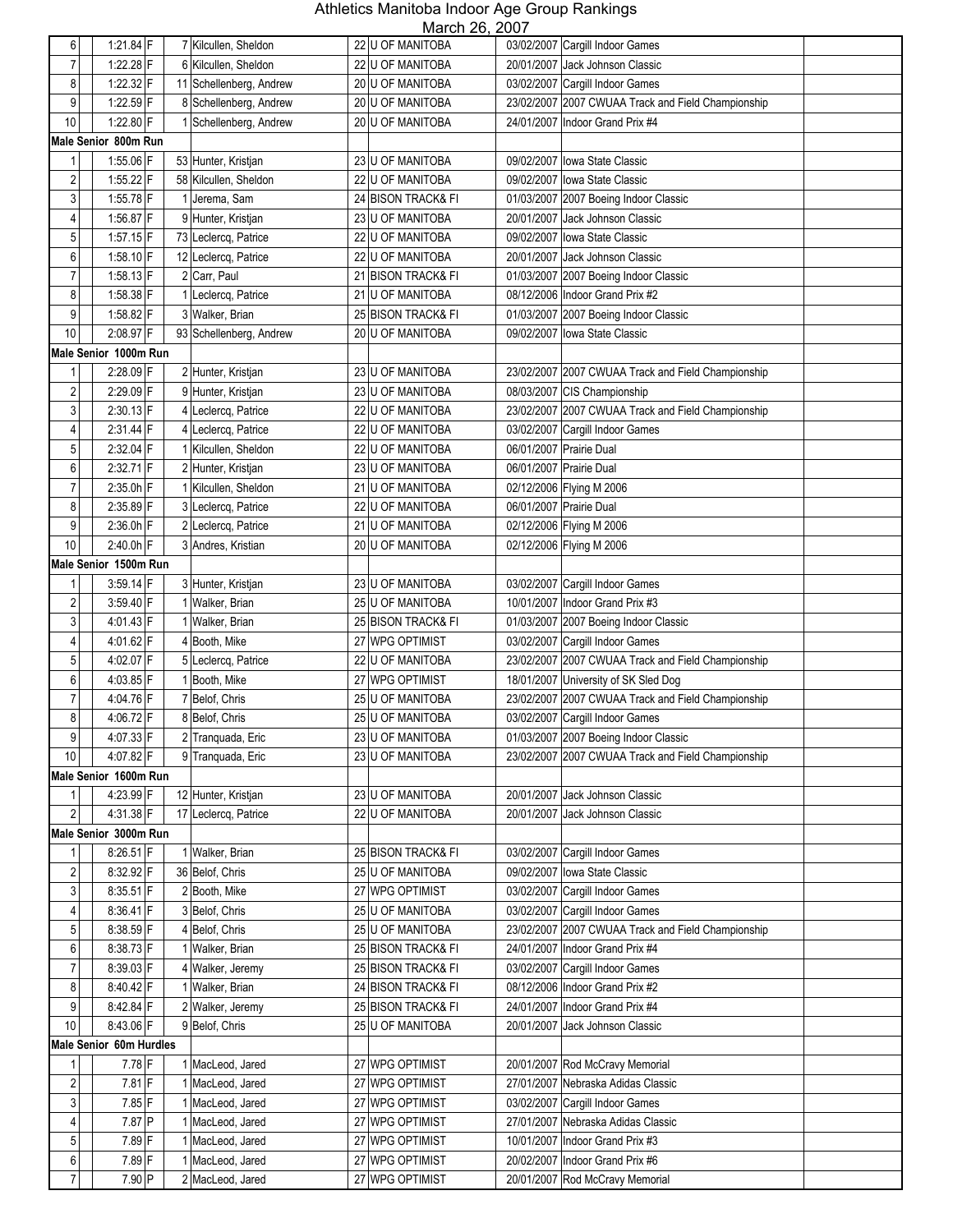| 8 <sup>1</sup>          | 7.91 F                        |   | 1 MacLeod, Jared    | NUUUUI ZU, ZUUI<br>27 WPG OPTIMIST |                         | 01/03/2007 2007 Boeing Indoor Classic              |
|-------------------------|-------------------------------|---|---------------------|------------------------------------|-------------------------|----------------------------------------------------|
| 9                       | 7.92 P                        |   | 1 MacLeod, Jared    | 27 WPG OPTIMIST                    |                         | 03/02/2007 Cargill Indoor Games                    |
| $10$                    | 8.61 F                        |   | 1 Caines, Cliff     | 28 WPG OPTIMIST                    |                         | 24/01/2007 Indoor Grand Prix #4                    |
|                         | Male Senior High Jump         |   |                     |                                    |                         |                                                    |
| 1                       | $1.96m$ F                     |   | 1 Kzinkewich, Mike  | 27 WPG OPTIMIST                    |                         | 03/02/2007 Cargill Indoor Games                    |
| $\overline{2}$          | $1.85m$ F                     |   | 1 Caines, Cliff     | 27 WPG OPTIMIST                    |                         | 02/12/2006 Flying M 2006                           |
| $3*$                    | $1.80m$ F                     |   | 1 Dressler, Scot    | 28 U OF MANITOBA                   |                         | 10/01/2007 Indoor Grand Prix #3                    |
| $3*$                    | 1.80m F                       |   |                     |                                    |                         |                                                    |
|                         |                               |   | 8 Martin, Marc      | 20 U OF MANITOBA                   |                         | 23/02/2007 2007 CWUAA Track and Field Championship |
| $3*$                    | $1.80m$ F                     |   | 9 Dressler, Scot    | 28 U OF MANITOBA                   |                         | 23/02/2007 2007 CWUAA Track and Field Championship |
| 6 <sup>1</sup>          | $1.76m$ F                     |   | 14 Charriere, Joel  | 22 U OF MANITOBA                   |                         | 20/01/2007 Jack Johnson Classic                    |
| 6 <sup>1</sup>          | $1.76m$ F                     |   | 12 Martin, Marc     | 20 U OF MANITOBA                   |                         | 20/01/2007 Jack Johnson Classic                    |
| 8 <sup>1</sup>          | $1.75m$ F                     | 2 | Caines, Cliff       | 28 WPG OPTIMIST                    |                         | 10/01/2007 Indoor Grand Prix #3                    |
| 8 <sup>1</sup>          | $1.75m$ F                     |   | Martin, Marc        | 20 U OF MANITOBA                   |                         | 13/02/2007   Indoor Grand Prix #5                  |
| $10*$                   | $1.70m$ F                     |   | 2 Charriere, Joel   | 21 U OF MANITOBA                   |                         | 02/12/2006 Flying M 2006                           |
| $10$ <sup>*</sup>       | $1.70m$ F                     |   | 8 Charriere, Joel   | 22 U OF MANITOBA                   | 06/01/2007 Prairie Dual |                                                    |
|                         | Male Senior Pole Vault        |   |                     |                                    |                         |                                                    |
| 1                       | 4.56m F                       |   | 2 Caines, Cliff     | 28 U OF MANITOBA                   |                         | 09/02/2007 Regina Indoor Classic                   |
| $\boldsymbol{2}$        | 4.42m F                       |   | 1 Caines, Cliff     | 28 WPG OPTIMIST                    |                         | 13/02/2007 Indoor Grand Prix #5                    |
| 3 <sup>1</sup>          | $4.41m$ F                     |   | 1 Caines, Cliff     | 28 WPG OPTIMIST                    |                         | 03/02/2007 Cargill Indoor Games                    |
| 4                       | 4.37m F                       |   | 2 Dressler, Scot    | 28 U OF MANITOBA                   |                         | 23/02/2007 2007 CWUAA Track and Field Championship |
| 5                       | $4.35m$ F                     |   | 1 Caines, Cliff     | 28 WPG OPTIMIST                    |                         | 01/03/2007 2007 Boeing Indoor Classic              |
| $6 \mid$                | 4.32m F                       |   | 2 Dressler, Scot    | 28 U OF MANITOBA                   |                         | 13/02/2007 Indoor Grand Prix #5                    |
| $7^*$                   | 4.30m F                       |   | 1 Dressler, Scot    | 28 U OF MANITOBA                   |                         | 24/01/2007 Indoor Grand Prix #4                    |
| $7^*$                   | $4.30m$ F                     |   | 9 Dressler, Scot    | 28 U OF MANITOBA                   |                         | 08/03/2007 CIS Championship                        |
| 9 <sub>l</sub>          | $4.28m$ F                     |   | 11 Dressler, Scot   | 28 U OF MANITOBA                   |                         | 20/01/2007 Jack Johnson Classic                    |
| 10                      | 4.26m F                       |   | 2 Dressler, Scot    | 28 U OF MANITOBA                   |                         | 03/02/2007 Cargill Indoor Games                    |
|                         | Male Senior Long Jump         |   |                     |                                    |                         |                                                    |
| 1                       | $7.10m$ F                     |   | 1 Caines, Cliff     | 28 WPG OPTIMIST                    |                         | 10/01/2007 Indoor Grand Prix #3                    |
| $\sqrt{2}$              | $6.71m$ F                     | 2 | Caines, Cliff       | 28 WPG OPTIMIST                    |                         | 24/01/2007 Indoor Grand Prix #4                    |
| 3                       | $6.54m$ F                     |   | 1 Caines, Cliff     | 27 WPG OPTIMIST                    |                         | 08/12/2006 Indoor Grand Prix #2                    |
| 4                       | $6.53m$ F                     |   | 1 Fics, Ryan        | 20 WPG OPTIMIST                    |                         | 01/03/2007 2007 Boeing Indoor Classic              |
| 5                       | $6.04m$ F                     |   | 1 Dressler, Scot    | 27 U OF MANITOBA                   |                         | 02/12/2006 Flying M 2006                           |
| 6 <sup>1</sup>          | 5.86m F                       |   | 2 Brown, Justin     | 20 U OF MANITOBA                   |                         | 02/12/2006 Flying M 2006                           |
| 7                       | 5.83m F                       |   | 2 Brown, Justin     | 20 U OF MANITOBA                   |                         | 08/12/2006 Indoor Grand Prix #2                    |
| 8                       |                               |   |                     | 20 U OF MANITOBA                   |                         |                                                    |
|                         | $5.81m$ F<br>$5.81m$ F        |   | 13 Harris, Dylan    |                                    |                         | 03/02/2007 Cargill Indoor Games                    |
| 8 <sup>1</sup>          |                               |   | 3 Harris, Dylan     | 20 U OF MANITOBA                   |                         | 24/01/2007 Indoor Grand Prix #4                    |
| 10                      | $5.74m$ F                     |   | 4 Harris, Dylan     | 20 U OF MANITOBA                   |                         | 10/01/2007 Indoor Grand Prix #3                    |
|                         | Male Senior Triple Jump       |   |                     |                                    |                         |                                                    |
| 1                       | 11.74 $m$ F                   |   | 8 Harris, Dylan     | 20 U OF MANITOBA                   |                         | 03/02/2007 Cargill Indoor Games                    |
| $\overline{\mathbf{c}}$ | $11.70m$ F                    |   | 2 Kelly, David      | 21 PARC                            |                         | 01/03/2007 2007 Boeing Indoor Classic              |
| 3 <sup>1</sup>          | 11.62m F                      |   | 1 Harris, Dylan     | 20 U OF MANITOBA                   |                         | 10/01/2007 Indoor Grand Prix #3                    |
| 4                       | 11.56m F                      |   | 1 Harris, Dylan     | 20 U OF MANITOBA                   |                         | 13/02/2007   Indoor Grand Prix #5                  |
| 5 <sup>1</sup>          | 11.22m F                      |   | 3 Martin, Marc      | 20 U OF MANITOBA                   |                         | 01/03/2007 2007 Boeing Indoor Classic              |
| $6 \mid$                | 10.56m F                      |   | 4 Favel, Adam       | 21 UNATTACHED                      |                         | 01/03/2007 2007 Boeing Indoor Classic              |
|                         | Male Senior Shot Put 7.26 kg  |   |                     |                                    |                         |                                                    |
| 1                       | 14.78m F                      |   | 1 Caines, Cliff     | 28 WPG OPTIMIST                    |                         | 24/01/2007 Indoor Grand Prix #4                    |
| $\sqrt{2}$              | 14.45m F                      |   | Caines, Cliff       | 28 WPG OPTIMIST                    |                         | 10/01/2007   Indoor Grand Prix #3                  |
| 3 <sup>1</sup>          | 14.30m F                      |   | 1 Caines, Cliff     | 28 WPG OPTIMIST                    |                         | 01/03/2007 2007 Boeing Indoor Classic              |
| 4                       | 14.22m F                      |   | 3 Caines, Cliff     | 28 WPG OPTIMIST                    |                         | 03/02/2007 Cargill Indoor Games                    |
| 5 <sup>1</sup>          | 13.99m F                      |   | 1 Caines, Cliff     | 27 WPG OPTIMIST                    |                         | 08/12/2006 Indoor Grand Prix #2                    |
| 6                       | 13.52m F                      |   | Caines, Cliff       | 27 WPG OPTIMIST                    |                         | 02/12/2006 Flying M 2006                           |
| $7^*$                   | 13.37m F                      |   | 2 Suppes, Patrick   | 21 U OF MANITOBA                   |                         | 24/01/2007 Indoor Grand Prix #4                    |
| $7^*$                   | 13.37m F                      |   | 1 Caines, Cliff     | 28 U OF MANITOBA                   |                         | 09/02/2007 Regina Indoor Classic                   |
| 9 <sub>l</sub>          | 12.97m F                      |   | 2 Suppes, Patrick   | 21 U OF MANITOBA                   |                         | 01/03/2007 2007 Boeing Indoor Classic              |
| 10                      | 12.92m F                      |   | 4 Sheffield, Andrew | 22 U OF MANITOBA                   |                         | 06/01/2007 Prairie Dual                            |
|                         | Male Senior Wght Thr 15.91 kg |   |                     |                                    |                         |                                                    |
| 1                       | 14.37m F                      |   | 7 Suppes, Garth     | 20 U OF MANITOBA                   |                         | 23/02/2007 2007 CWUAA Track and Field Championship |
| $\overline{c}$          | 14.27m F                      |   | 1 Sheffield, Andrew | 22 U OF MANITOBA                   |                         | 13/02/2007 Indoor Grand Prix #5                    |
| 3                       | 14.26m F                      |   | 1 Sheffield, Andrew | 22 U OF MANITOBA                   |                         | 01/03/2007 2007 Boeing Indoor Classic              |
| 4                       | 14.19m F                      |   | 2 Suppes, Garth     | 20 U OF MANITOBA                   |                         | 13/02/2007   Indoor Grand Prix #5                  |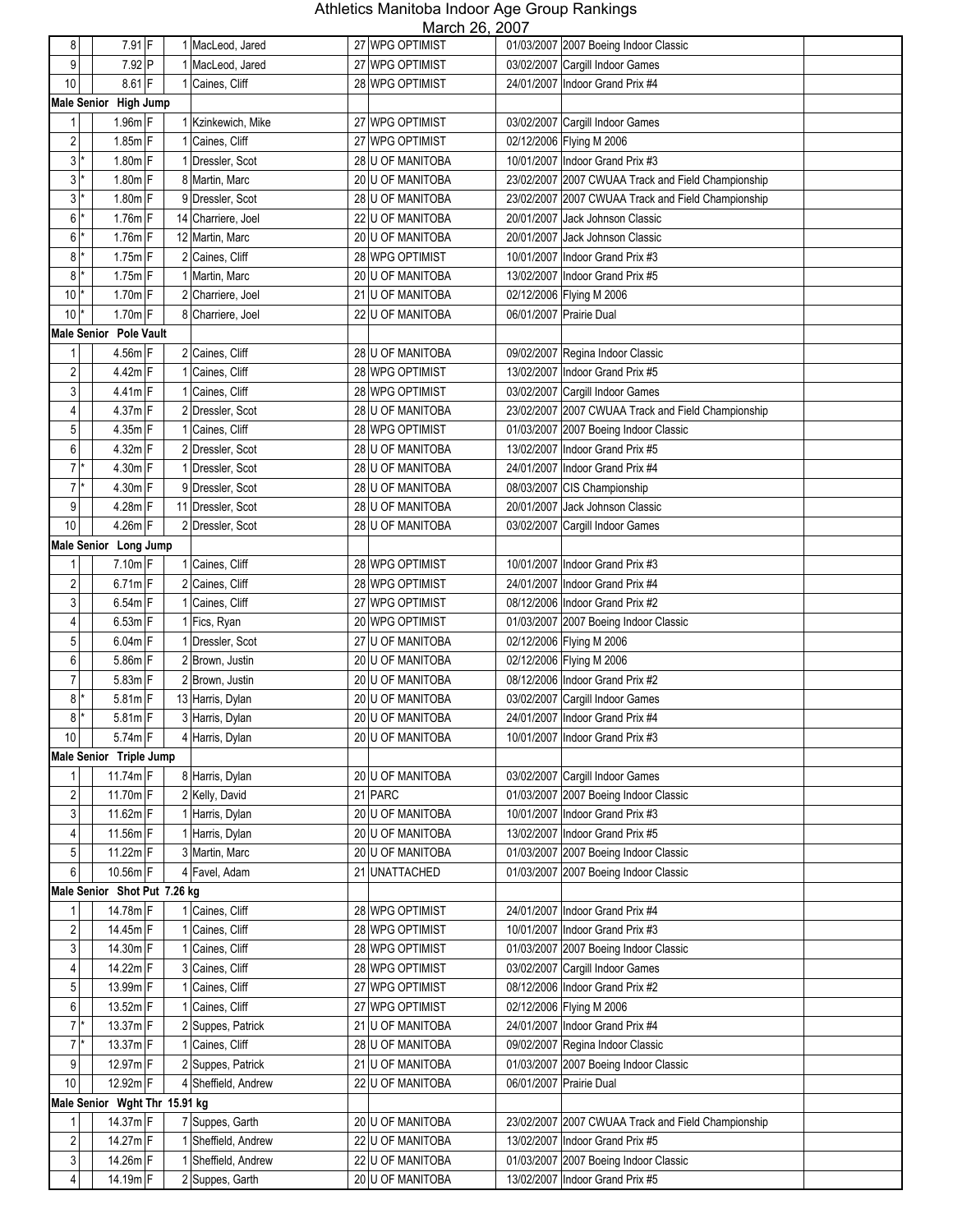| 5                       | 14.06m F                 | 1 Suppes, Garth      | $N = L, 20, 10$<br>20 U OF MANITOBA | 10/01/2007   Indoor Grand Prix #3     |
|-------------------------|--------------------------|----------------------|-------------------------------------|---------------------------------------|
| 6                       | 13.93m F                 | 1 Sheffield, Andrew  | 21 U OF MANITOBA                    | 02/12/2006 Flying M 2006              |
| $\overline{7}$          | 13.76m F                 | 1 Sheffield, Andrew  | 21 U OF MANITOBA                    | 07/12/2006 Indoor Grand Prix #1       |
| 8                       | 13.64m F                 | 2 Suppes, Garth      | 20 U OF MANITOBA                    | 01/03/2007 2007 Boeing Indoor Classic |
| 9                       | 13.49m F                 | 2 Sheffield, Andrew  | 22 U OF MANITOBA                    | 10/01/2007 Indoor Grand Prix #3       |
|                         | 13.18m F                 |                      |                                     |                                       |
| 10                      |                          | 4 Sheffield, Andrew  | 22 U OF MANITOBA                    | 03/02/2007 Cargill Indoor Games       |
|                         | Male Special O 60m Dash  |                      |                                     |                                       |
| 1                       | 8.26 F                   | 9 Ingram, David      | 3 BULLDOGS                          | 13/02/2007   Indoor Grand Prix #5     |
| $\sqrt{2}$              | $8.29$ F                 | 9<br>Ingram, David   | 2 BULLDOGS                          | 02/12/2006 Flying M 2006              |
| 3                       | $8.42$ F                 | Ingram, David        | 3BULLDOGS                           | 01/03/2007 2007 Boeing Indoor Classic |
| $\overline{4}$          | $9.58$ F                 | 2 Henry, Thomas      | 3 BULLDOGS                          | 01/03/2007 2007 Boeing Indoor Classic |
| 5                       | $9.75$ F                 | 1 Henry, Thomas      | 3 BULLDOGS                          | 13/02/2007 Indoor Grand Prix #5       |
| 6                       | $9.79$ F                 | 1 Henry, Thomas      | 3 BULLDOGS                          | 10/01/2007 Indoor Grand Prix #3       |
| $\overline{7}$          | $9.81$ F                 | 1 Henry, Thomas      | 2BULLDOGS                           | 02/12/2006 Flying M 2006              |
| 8                       | $9.86$ F                 | 2 Viallet, Bryan     | 3 BULLDOGS                          | 13/02/2007 Indoor Grand Prix #5       |
| 9                       | $9.96$ F                 | 3 Viallet, Bryan     | 3 BULLDOGS                          | 01/03/2007 2007 Boeing Indoor Classic |
| $10$                    | 9.97 F                   | 2 Viallet, Bryan     | 2 BULLDOGS                          | 02/12/2006 Flying M 2006              |
|                         | Male Special O 200m Dash |                      |                                     |                                       |
| 1                       | 27.60 P                  | 27 Ingram, David     | 3 BULLDOGS                          | 01/03/2007 2007 Boeing Indoor Classic |
| $\overline{\mathbf{c}}$ | 28.29 P                  | 12 Ingram, David     | 3 BULLDOGS                          | 09/02/2007 CARGILL INDOOR GAMES       |
| 3                       | 28.73 F                  | 11 Ingram, David     | 3 BULLDOGS                          | 24/01/2007 Indoor Grand Prix #4       |
| 4                       | 30.99 F                  | 1 Beggs, Scott       | 1 AUSTIN ATHLETICS                  | 01/03/2007 2007 Boeing Indoor Classic |
| 5                       | $31.11$ F                | 1 Beggs, Scott       | 1 AUSTIN ATHLETICS                  | 09/02/2007 CARGILL INDOOR GAMES       |
| 6                       | 31.65 F                  | 2 Henry, Thomas      | 3 BULLDOGS                          | 09/02/2007 CARGILL INDOOR GAMES       |
| $\overline{7}$          | 32.37 F                  | 2 Henry, Thomas      | 3 BULLDOGS                          | 01/03/2007 2007 Boeing Indoor Classic |
| 8                       | 34.16 F                  | 1 Viallet, Bryan     | 3 BULLDOGS                          | 24/01/2007 Indoor Grand Prix #4       |
| 9                       | 34.28 F                  | 3 Viallet, Bryan     | 3 BULLDOGS                          | 01/03/2007 2007 Boeing Indoor Classic |
| 10                      | 35.16 F                  | 3 Viallet, Bryan     | 3 BULLDOGS                          | 09/02/2007 CARGILL INDOOR GAMES       |
|                         | Male Special O 300m Dash |                      |                                     |                                       |
|                         | 44.98 F                  | 1 Ingram, David      | 2BULLDOGS                           | 02/12/2006 Flying M 2006              |
| $\boldsymbol{2}$        | 52.75 F                  | 2 Henry, Thomas      | 2BULLDOGS                           | 02/12/2006 Flying M 2006              |
| 3                       | $1:01.42$ F              | 3 Viallet, Bryan     | 2 BULLDOGS                          | 02/12/2006 Flying M 2006              |
| $\overline{4}$          | 1:25.85 F                | 4 Thiessen, Derek    | 2 BULLDOGS                          | 02/12/2006 Flying M 2006              |
|                         | Male Special O 400m Dash |                      |                                     |                                       |
| 1                       | $1:00.42$ F              | 1 Sheppard, lan      | 3 BULLDOGS                          | 09/02/2007 CARGILL INDOOR GAMES       |
| $\overline{\mathbf{c}}$ | 1:04.01 F                | 8 Ingram, David      | 3 BULLDOGS                          | 10/01/2007 Indoor Grand Prix #3       |
| 3 <sup>1</sup>          | $1.04.47$ F              | 1 Ingram, David      | 3 BULLDOGS                          | 01/03/2007 2007 Boeing Indoor Classic |
| 4                       | $1:05.98$ F              | 2 Kniesz, Ryan       | 1 BULLDOGS                          | 01/03/2007 2007 Boeing Indoor Classic |
| 5 <sup>1</sup>          | 1:07.38 F                | 2 Ingram, David      | 3 BULLDOGS                          | 09/02/2007 CARGILL INDOOR GAMES       |
| $6 \mid$                | 1:12.68 F                | 3 Calvo, Jeff        | 3 BULLDOGS                          | 01/03/2007 2007 Boeing Indoor Classic |
| $\boldsymbol{7}$        | 1:17.50 $F$              | 3 Gaffray, Darrin    | 3BULLDOGS                           | 09/02/2007 CARGILL INDOOR GAMES       |
| 8 <sup>1</sup>          | 1:26.54 $F$              | Wakeman, Adam        | 3BULLDOGS                           | 13/02/2007   Indoor Grand Prix #5     |
| $9\,$                   | $1:26.66$ F              | Wakeman, Adam        | 3 BULLDOGS                          | 01/03/2007 2007 Boeing Indoor Classic |
| 10                      | $1:35.18$ F              | Wakeman, Adam        | 3 BULLDOGS                          | 10/01/2007 Indoor Grand Prix #3       |
|                         | Male Special O 600m Run  |                      |                                     |                                       |
|                         | 1:43.4h F                | 4 Sheppard, lan      | 2BULLDOGS                           | 02/12/2006 Flying M 2006              |
| $\boldsymbol{2}$        | $1:55.3h$ F              | 1 Calvo, Jeff        | 2BULLDOGS                           | 02/12/2006 Flying M 2006              |
| 3 <sup>1</sup>          | $2:10.1h$ F              | 2 Gaffray, Darrin    | 2BULLDOGS                           | 02/12/2006 Flying M 2006              |
| $\overline{4}$          | $3:08.0h$ F              | 3 Thiessen, Rusty    | 2 BULLDOGS                          | 02/12/2006 Flying M 2006              |
|                         | Male Special O 800m Run  |                      |                                     |                                       |
|                         | 2:17.55 F                | 9 Sheppard, lan      | 3 BULLDOGS                          | 01/03/2007 2007 Boeing Indoor Classic |
| $\overline{2}$          | 2:23.93 F                | 1 Sheppard, lan      | 3BULLDOGS                           | 24/01/2007   Indoor Grand Prix #4     |
| 3 <sup>1</sup>          | 2:42.57 F                | 1 Glabush, Kris      | 1 GARDEN CITY                       | 20/02/2007   Indoor Grand Prix #6     |
| 4                       | 2:49.59 F                | 1 Calvo, Jeff        | 3 BULLDOGS                          | 01/03/2007 2007 Boeing Indoor Classic |
| 5 <sup>1</sup>          | $2:55.71$ F              | 2 Gaffray, Darrin    | 3 BULLDOGS                          | 01/03/2007 2007 Boeing Indoor Classic |
| $6 \mid$                | $3:07.19$ F              | 2 Goldberg, Darren   | 1 GARDEN CITY                       | 20/02/2007   Indoor Grand Prix #6     |
| $\overline{7}$          | $3:26.63$ F              | 1 Gaffray, Darrin    | 3 BULLDOGS                          | 24/01/2007   Indoor Grand Prix #4     |
| 8 <sup>1</sup>          | 4:08.66 F                | Thiessen, Rusty      | 3BULLDOGS                           | 01/03/2007 2007 Boeing Indoor Classic |
| 9                       | 4:15.44 F                | Thiessen, Rusty<br>2 | 3BULLDOGS                           | 24/01/2007   Indoor Grand Prix #4     |
| $10\,$                  | 4:34.26 F                | 4 Rokosh, John       | 3BULLDOGS                           | 01/03/2007 2007 Boeing Indoor Classic |